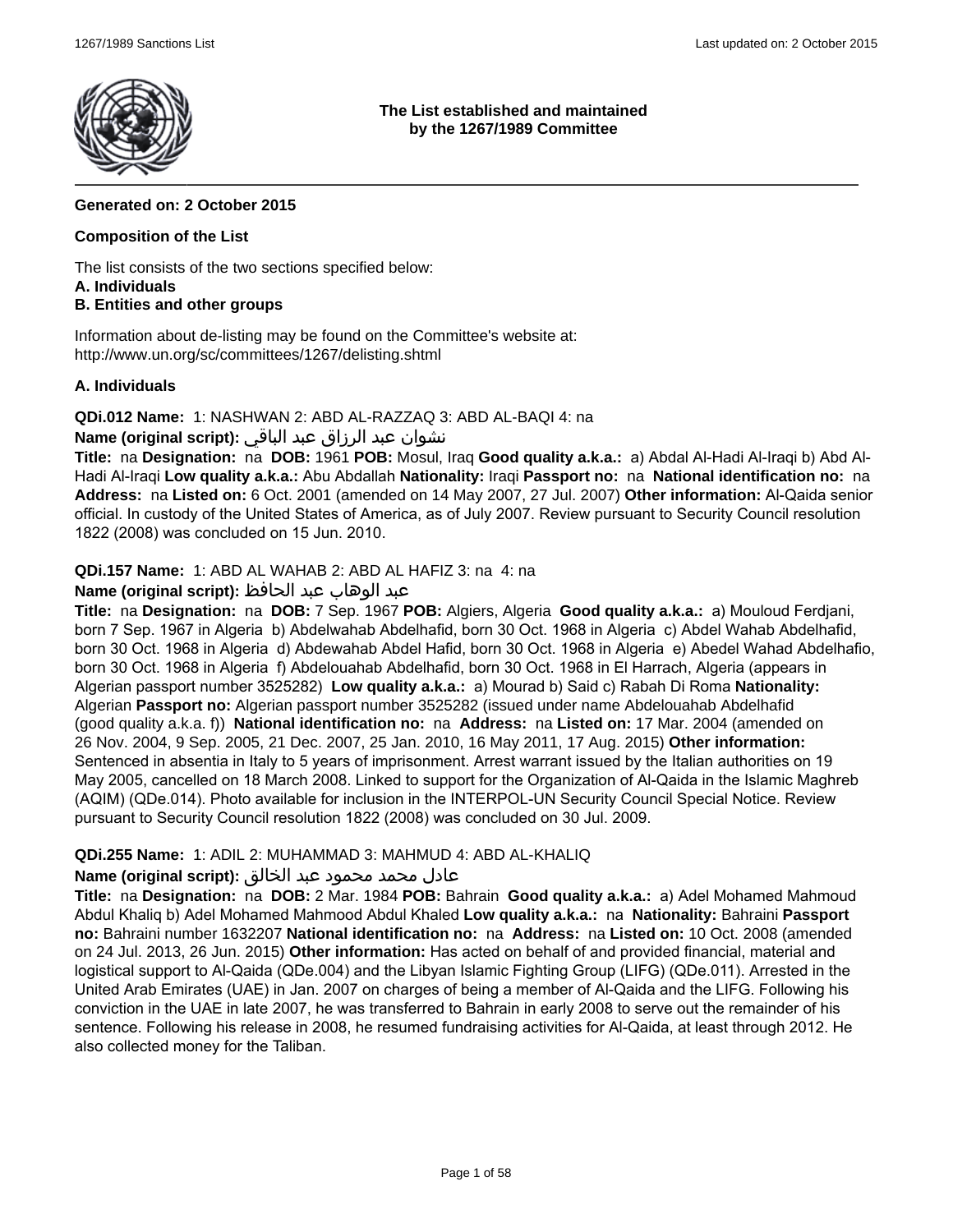# **QDi.289 Name:** 1: SAID JAN 2: 'ABD AL-SALAM 3: na 4: na

### سعید جان عبد السلام **:(script original (Name**

**Title:** na **Designation:** na **DOB: a)** 5 Feb. 1981 **b)** 1 Jan. 1972 **POB:** na **Good quality a.k.a.:** a) Sa'id Jan 'Abdal-Salam b) Dilawar Khan Zain Khan, born 1 Jan. 1972 **Low quality a.k.a.:** a) Qazi 'Abdallah b) Qazi Abdullah c) Ibrahim Walid d) Qasi Sa'id Jan e) Said Jhan f) Farhan Khan g) Aziz Cairo h) Nangiali **Nationality:** Afghan **Passport no: a)** Afghan number OR801168, issued on 28 Feb. 2006 (expires 27 Feb. 2011, under name Said Jan 'Abd al-Salam) **b)** Pakistani number 4117921, issued on 9 Sep. 2008 (expires 9 Sep. 2013, issued under name Dilawar Khan Zain Khan) **National identification no:** (Kuwaiti Civil Identification number 281020505755, under name Said Jan 'Abd al-Salam) na **Address:** na **Listed on:** 9 Feb. 2011 **Other information:** In approximately 2005, ran a "basic training" camp for Al-Qaida (QDe.004) in Pakistan.

## **QDi.192 Name:** 1: ABD ALLAH 2: MOHAMED 3: RAGAB 4: ABDEL RAHMAN

# عبد الله محمد رجب عبد الرحمن **:(script original (Name**

**Title:** na **Designation:** na **DOB:** 3 Nov. 1957 **POB:** Kafr Al-Shaykh, Egypt **Good quality a.k.a.:** a) Abu Al-Khayr b) Ahmad Hasan c) Abu Jihad **Low quality a.k.a.:** na **Nationality:** Egyptian **Passport no:** na **National identification no:** na **Address:** (Believed to be in Pakistan or Afghanistan) **Listed on:** 29 Sep. 2005 (amended on 13 Dec. 2011) **Other information:** Member of Egyptian Islamic Jihad (QDe.003). Review pursuant to Security Council resolution 1822 (2008) was concluded on 1 Jun. 2010.

### **QDi.054 Name:** 1: MAJEED 2: ABDUL CHAUDHRY 3: na 4: na

**Title:** na **Designation:** na **DOB: a)** 15 Apr. 1939 **b)** 1938 **POB:** na **Good quality a.k.a.:** a) Majeed, Abdul b) Majeed Chaudhry Abdul c) Majid, Abdul **Low quality a.k.a.:** na **Nationality:** Pakistani **Passport no:** na **National identification no:** na **Address:** na **Listed on:** 24 Dec. 2001 **Other information:** Review pursuant to Security Council resolution 1822 (2008) was concluded on 1 Jun. 2010.

### **QDi.109 Name:** 1: ZULKIFLI 2: ABDUL HIR 3: na 4: na

**Title:** na **Designation:** na **DOB: a)** 5 Jan. 1966 **b)** 5 Oct. 1966 **POB:** Muar Johor, Malaysia **Good quality a.k.a.:** a) Musa Abdul Hir b) Muslimin Abdulmotalib c) Salim Alombra d) Armand Escalante e) Normina Hashim f) Henri Lawi g) Hendri Lawi h) Norhana Mohamad i) Omar Salem j) Ahmad Shobirin k) Bin Abdul Hir Zulkifli **Low quality a.k.a.:** a) Abdulhir Bin Hir b) Hassan c) Hogalu d) Hugalu e) Lagu f) Marwan (prominently known as) **Nationality:** Malaysian **Passport no:** A 11263265 **National identification no: a)** 660105-01-5297 **b)** driver license D2161572, issued in California, USA **Address: a)** Seksyen 17, Shah Alam, Selangor, Malaysia (previous location) **b)** Maguindanao, the Philippines (as at Jan. 2015) **Listed on:** 9 Sep. 2003 (amended on 25 Jan. 2010, 6 Aug. 2015) **Other information:** The Court for the Northern District of California, USA, issued a warrant of arrest for him on 1 Aug. 2007. Confirmed to have died in Maguindanao, the Philippines in January 2015. Mother's name is Minah Binto Aogist Abd Aziz. Review pursuant to Security Council resolution 1822 (2008) was concluded on 19 Jun. 2009.

# **QDi.200 Name:** 1: DIEMAN 2: ABDULKADIR IZZAT 3: na 4: na

# ديمان عبد القادر عزت **:(script original (Name**

**Title:** na **Designation:** na **DOB:** 4 Jul. 1965 **POB:** Kirkuk, Iraq **Good quality a.k.a.:** Deiman Alhasenben Ali Aljabbari, born 4 Jul. 1965 **Low quality a.k.a.:** na **Nationality:** Iraqi **Passport no:** (German travel document ("Reiseausweis") A 0141062 (revoked as at Sep. 2012)) **National identification no:** na **Address:** Bavaria, Germany **Listed on:** 6 Dec. 2005 (amended on 25 Jan. 2010, 13 Dec. 2011, 15 Nov. 2012) **Other information:** Review pursuant to Security Council resolution 1822 (2008) was concluded on 30 Jul. 2009.

# **QDi.019 Name:** 1: ABDULLAH 2: AHMED 3: ABDULLAH 4: EL ALFI

# عبد الله احمد عبدالله الالفي **:(script original (Name**

**Title:** na **Designation:** na **DOB:** 6 Jun. 1963 **POB:** Gharbia, Egypt **Good quality a.k.a.:** na **Low quality a.k.a.:** a) Abu Mariam b) Al-Masri, Abu Mohamed c) Saleh **Nationality:** Egyptian **Passport no:** na **National identification no:** na **Address:** na **Listed on:** 17 Oct. 2001 (amended on 26 Nov. 2004) **Other information:** Afghanistan. Review pursuant to Security Council resolution 1822 (2008) was concluded on 21 Jun. 2010.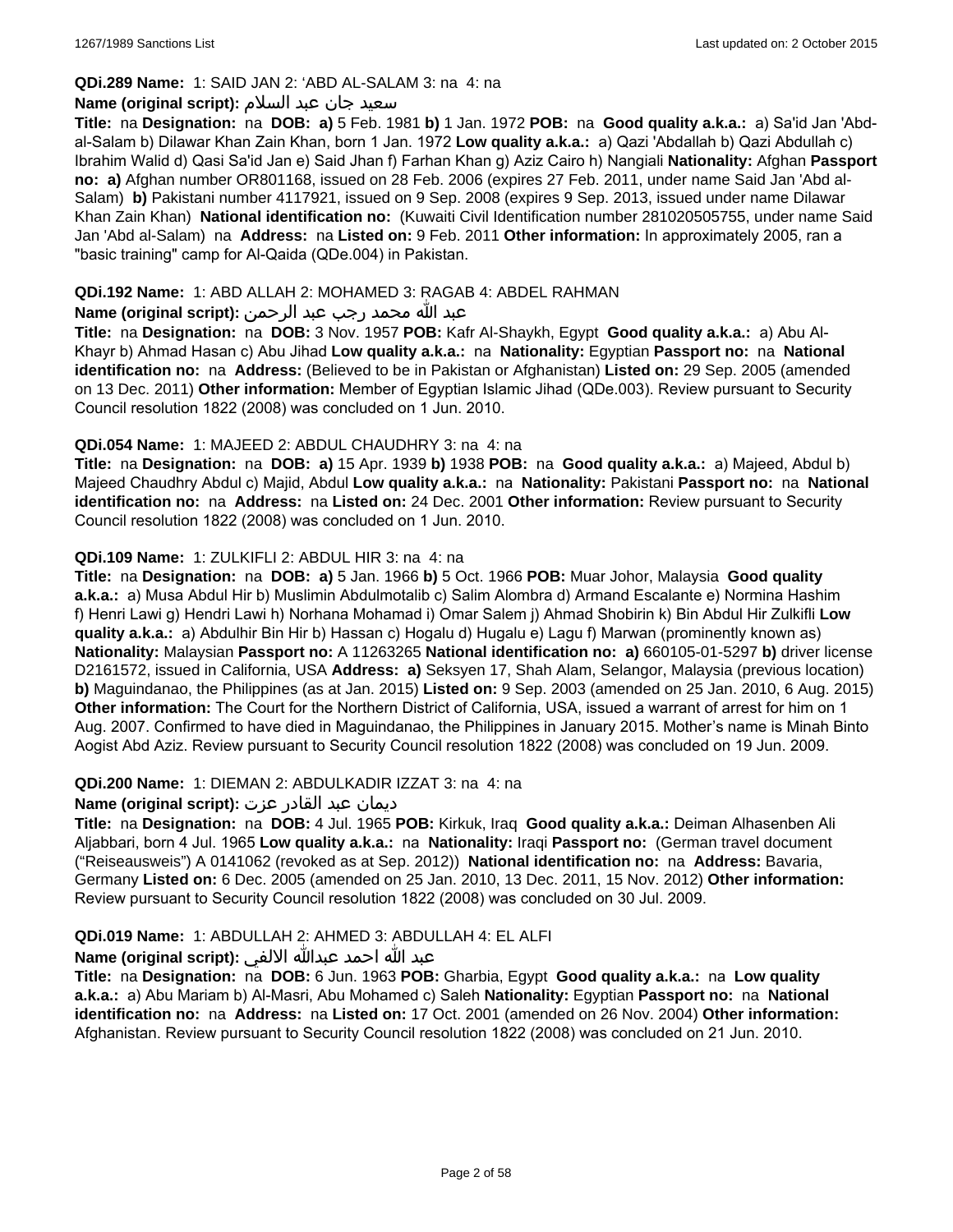# **QDi.018 Name:** 1: ABDUL MANAN AGHA 2: na 3: na 4: na

#### عبد المنان آغا **:(script original (Name**

**Title:** Haji **Designation:** na **DOB:** na **POB:** na **Good quality a.k.a.:** Abdul Manan **Low quality a.k.a.:** a) Abdul Man'am Saiyid b) Saiyid Abd al-Man (formerly listed as) **Nationality:** na **Passport no:** na **National identification no:** na **Address:** na **Listed on:** 17 Oct. 2001 (amended on 26 Jun. 2013) **Other information:** Pakistan. Review pursuant to Security Council resolution 1822 (2008) was concluded on 15 Jun. 2010.

#### **QDi.295 Name:** 1: MUHAMMAD 2: JIBRIL 3: ABDUL RAHMAN 4: na

**Title:** na **Designation:** na **DOB: a)** 28 May 1984 **b)** 3 Dec. 1979 **c)** 3 Mar. 1979 (from false passport) **POB:** East Lombok, West Nusa Tenggara, Indonesia **Good quality a.k.a.:** a) Mohammad Jibril Abdurrahman b) Muhammad Jibriel Abdul Rahman c) Mohammad Jibriel Abdurrahman d) Muhamad Ricky Ardhan, born 8 Aug. 1980 (appears in false Indonesian passport number S335026) e) Muhammad Ricky Ardhan bin Muhammad Iqbal f) Muhammad Ricky Ardhan bin Abu Jibril **Low quality a.k.a.:** a) Muhammad Yunus b) Heris Syah **Nationality:** Indonesian **Passport no:** na **National identification no: a)** Indonesian national identity card number 3219222002.2181558 **b)** Identification number 2181558 **Address: a)** Jalan M. Saidi RT 010 RW 001 Pesanggrahan, South Petukangan, South Jakarta, Indonesia **b)** Jalan Nakula of Witana Harja Complex Block C, Pamulang, Banten, Indonesia **Listed on:** 12 Aug. 2011 **Other information:** Senior member of Jemaah Islamiyah (QDe.092) directly involved in obtaining funding for terrorist attacks. Sentenced in Indonesia to five years in prison on 29 Jun. 2010. Father's name is Mohamad Iqbal Abdurrahman (QDi.086).

### **QDi.229 Name:** 1: ALY 2: SOLIMAN 3: MASSOUD 4: ABDUL SAYED

**Title:** na **Designation:** na **DOB:** 1969 **POB:** Tripoli, Libyan Arab Jamahiriya **Good quality a.k.a.:** a) Ibn El Qaim b) Mohamed Osman **Low quality a.k.a.:** Adam **Nationality:** Libyan **Passport no:** Libyan Passport No. 96/184442 **National identification no:** na **Address:** Ghout El Shamal, Tripoli, Libyan Arab Jamahiriya **Listed on:** 8 Jun. 2007 (amended on 13 Dec. 2011) **Other information:** Member of Libyan Islamic Fighting Group (QDe.011). Review pursuant to Security Council resolution 1822 (2008) was concluded on 24 Nov. 2009.

### **QDi.363 Name:** 1: MAGHOMED 2: MAGHOMEDZAKIROVICH 3: ABDURAKHMANOV 4: na

#### **Name (original script):** Абдурахманов Магомед Магомедзакирович

**Title:** na **Designation:** na **DOB:** 24 Nov. 1974 **POB:** Khadzhalmahi Village, Levashinskiy District, Republic of Dagestan, Russian Federation **Good quality a.k.a.:** na **Low quality a.k.a.:** a) Abu Banat (original script: Абу Банат) b) Abu al Banat (original script: Абу аль Банат) **Nationality:** Russian **Passport no:** Russian foreign travel passport number 515458008 (expires 30 May 2017) **National identification no:** Russian national passport number 8200203535 **Address: a)** Turkey (possible location) **b)** Syrian Arab Republic (previous confirmed location since Sep. 2012) **Listed on:** 2 Oct. 2015 **Other information:** As at Aug. 2015, leader of Jamaat Abu Banat terrorist group, which forms part of the Islamic State in Iraq and the Levant (ISIL), listed as Al-Qaida in Iraq (QDe.115), and operates on the outskirts of Syrian Arab Republic cities Aleppo and Idlib, extorting funds from and carrying out kidnappings and public executions of local Syrians. Physical description: eye colour brown, hair colour: dark, build: strong, straight nose, height: 180-185 cm, speaks Russian, English, Arabic. Wanted by the authorities of the Russian Federation for terrorist crimes committed in its territory. Photo available for inclusion in the INTERPOL-UN Security Council Special Notice.

#### **QDi.086 Name:** 1: MOHAMAD 2: IQBAL 3: ABDURRAHMAN 4: na

**Title:** na **Designation:** na **DOB: a)** 17 Aug. 1957 **b)** 17 Aug. 1958 **POB: a)** Korleko-Lombok Timur, Indonesia **b)** Tirpas-Selong Village, East Lombok, Indonesia **Good quality a.k.a.:** a) Rahman, Mohamad Iqbal b) A Rahman, Mohamad Iqbal c) Abu Jibril Abdurrahman d) Fikiruddin Muqti e) Fihiruddin Muqti f) Abdul Rahman, Mohamad Iqbal **Low quality a.k.a.:** na **Nationality:** Indonesian **Passport no:** na **National identification no:** 3603251708570001 **Address:** Jalan Nakula, Komplek Witana Harja III Blok C 106-107, Tangerang, Indonesia **Listed on:** 28 Jan. 2003 (amended on 26 Nov. 2004, 16 May 2011, 10 Jun. 2011) **Other information:** Review pursuant to Security Council resolution 1822 (2008) was concluded on 8 Jun. 2010.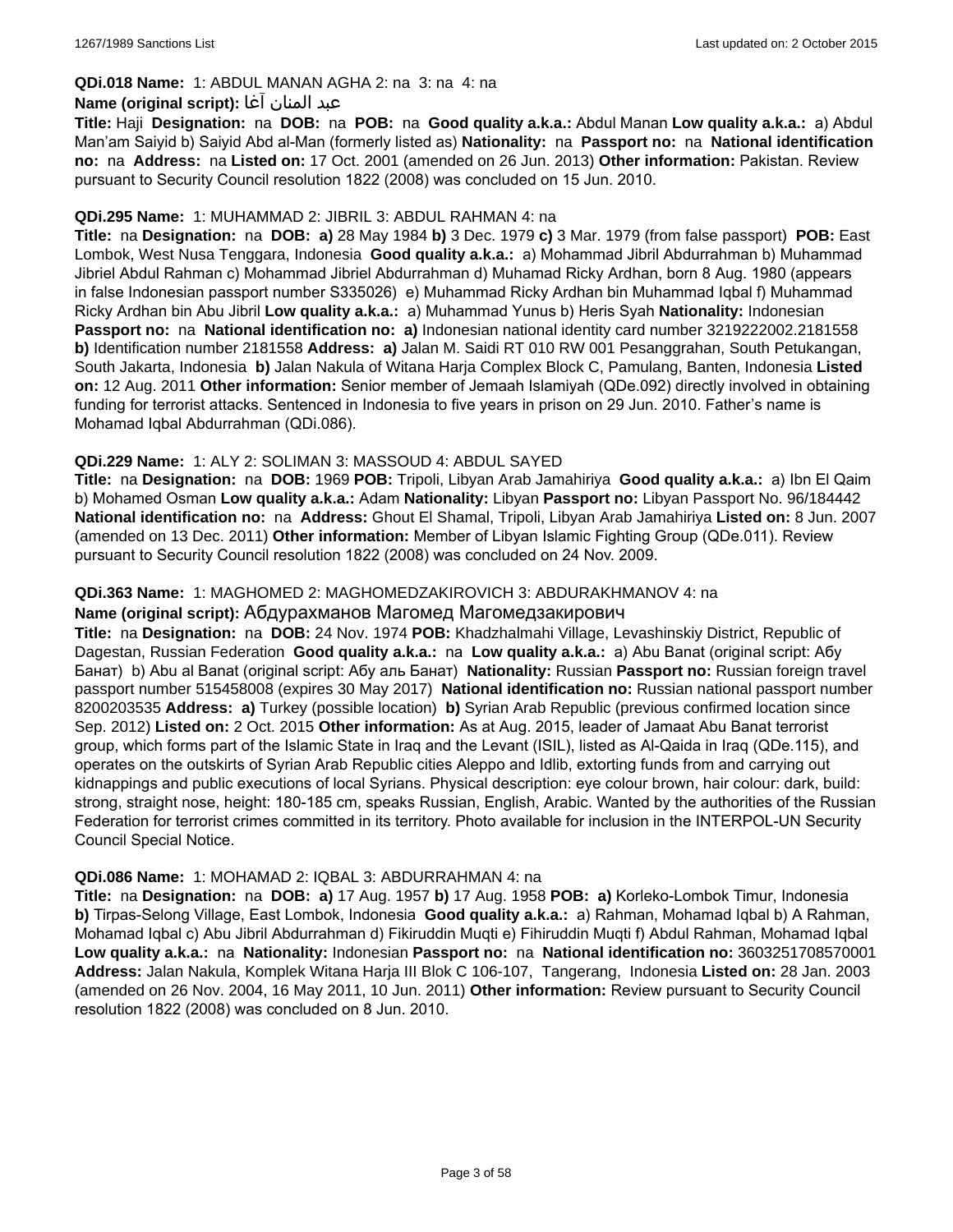### **QDi.309 Name:** 1: ABDUR REHMAN 2: na 3: na 4: na

# **Name (original script):** الرحمن عبد

**Title:** na **Designation:** na **DOB:** 3 Oct. 1965 **POB:** Mirpur Khas, Pakistan **Good quality a.k.a.:** a) Abdul Rehman; Abd Ur-Rehman; Abdur Rahman b) السيندي الرحمن عبد) Abdul Rehman Sindhi; Abdul Rehman al-Sindhi; Abdur Rahman al-Sindhi; Abdur Rehman Sindhi; Abdurahman Sindhi) c) السندي عبدالله) Abdullah Sindhi) **Low quality a.k.a.:** Abdur Rehman Muhammad Yamin **Nationality:** Pakistani **Passport no:** (Pakistani passport number CV9157521, issued on 8 Sep. 2008, expires on 7 Sep. 2013) **National identification no:** (Pakistani national identity card number 44103-5251752-5) na **Address:** Karachi, Pakistan **Listed on:** 14 Mar. 2012 **Other information:** Has provided facilitation and financial services to Al-Qaida (QDe.004). Associated with Harakatul Jihad Islami (QDe.130), Jaish-I-Mohammed (QDe.019), and Al-Akhtar Trust International (QDe.121).

## **QDi.285 Name:** 1: MUHAMMAD 2: ABDALLAH 3: HASAN 4: ABU-AL-KHAYR

# محمد عبدالله حسن أبو الخير **:Name (original script**)

**Title:** na **Designation:** na **DOB: a)** 19 Jun. 1975 **b)** 18 Jun. 1975 **POB:** Al-Madinah al-Munawwarah, Saudi Arabia **Good quality a.k.a.:** a) Mohammed Abdullah Hassan Abul-Khair b) Muhammad Abdallah Hasan Abu-al-Khayr c) Muhammad Bin- 'Abdullah Bin-Hamd Abu-al-Khayr d) Abdallah al-Halabi e) 'Abdallah al-Halabi al-Madani f) Abdallah al-Makki g) Abdallah el-Halabi h) Abdullah al-Halabi i) Abu 'Abdallah al-Halabi **Low quality a.k.a.:** a) Abu Abdallah al-Madani b) Muhannad al-Jaddawi **Nationality:** Saudi Arabian **Passport no:** Saudi Arabian number A741097, issued on 14 Nov. 1995 (and expired on 19 Sep. 2000.) **National identification no:** Saudi Arabian 1006010555 **Address:** na **Listed on:** 24 Aug. 2010 **Other information:** Appears on a 2009 list of 85 persons wanted by the government of Saudi Arabia.

### **QDi.304 Name:** 1: MOCHAMMAD 2: ACHWAN 3: na 4: na

**Title:** na **Designation:** na **DOB: a)** 4 May 1948 **b)** 4 May 1946 **POB:** Tulungagung, Indonesia **Good quality a.k.a.:** a) Muhammad Achwan b) Muhammad Akhwan c) Mochtar Achwan d) Mochtar Akhwan e) Mochtar Akwan **Low quality a.k.a.:** na **Nationality:** Indonesian **Passport no:** na **National identification no:** (Indonesian National Identity Card Number 3573010405480001 under name Mochammad Achwan) na **Address:** Jalan Ir. H. Juanda 8/10, RT/RW 002/001, Jodipan, Blimbing, Malang, Indonesia **Listed on:** 12 Mar. 2012 **Other information:** Acting emir of Jemmah Anshorut Tauhid (JAT) (QDe.133). Associated with Abu Bakar Ba'asyir (QDi.217), Abdul Rahim Ba'aysir (QDi.293) and Jemaah Islamiyah (QDe.092).

# **QDi.316 Name:** 1: IYAD 2: AG GHALI 3: na 4: na

# اياد اغ غالي **:(script original (Name**

**Title:** na **Designation:** na **DOB:** 1958 **POB:** Abeibara, Kidal Region, Mali **Good quality a.k.a.:** Sidi Mohamed Arhali, born 1 Jan. 1958 in Bouressa, Bourem Region, Mali **Low quality a.k.a.:** na **Nationality:** Malian **Passport no:** Malian passport number A1037434 (issued on 10 Aug. 2001, expires on 31 Dec. 2014) **National identification no:** Malian birth certificate number 012546 **Address:** Mali **Listed on:** 25 Feb. 2013 (amended on 23 Sep. 2014) **Other information:** Founder and leader of Ansar Eddine (QDe.135). Member of the Tuareg Ifogas tribe. Linked to the Organization of Al-Qaida in the Islamic Maghreb (QDe.014) and Mouvement pour l'Unification et le Jihad en Afrique de l'Ouest (MUJAO) (QDe.134). Name of father is Ag Bobacer Arhali, name of mother is Rhiachatou Wallet Sidi.

# **QDi.203 Name:** 1: FARHAD 2: KANABI 3: AHMAD 4: na

# فرهاد كنابي أحمد **:Name (original script)**

**Title:** na **Designation:** na **DOB:** 1 Jul. 1971 **POB:** Arbil, Iraq **Good quality a.k.a.:** a) Kaua Omar Achmed b) Kawa Hamawandi (previously listed as) **Low quality a.k.a.:** na **Nationality:** Iraqi **Passport no:** (German travel document ("Reiseausweis") A 0139243 (revoked as at Sep. 2012)) **National identification no:** na **Address:** Iraq **Listed on:** 6 Dec. 2005 (amended on 31 Jul. 2006, 25 Jan. 2010, 13 Dec. 2011, 15 Nov. 2012) **Other information:** Released from custody in Germany on 10 Dec. 2010 and relocated to Iraq on 6 Dec. 2011. Review pursuant to Security Council resolution 1822 (2008) was concluded on 5 Oct. 2009.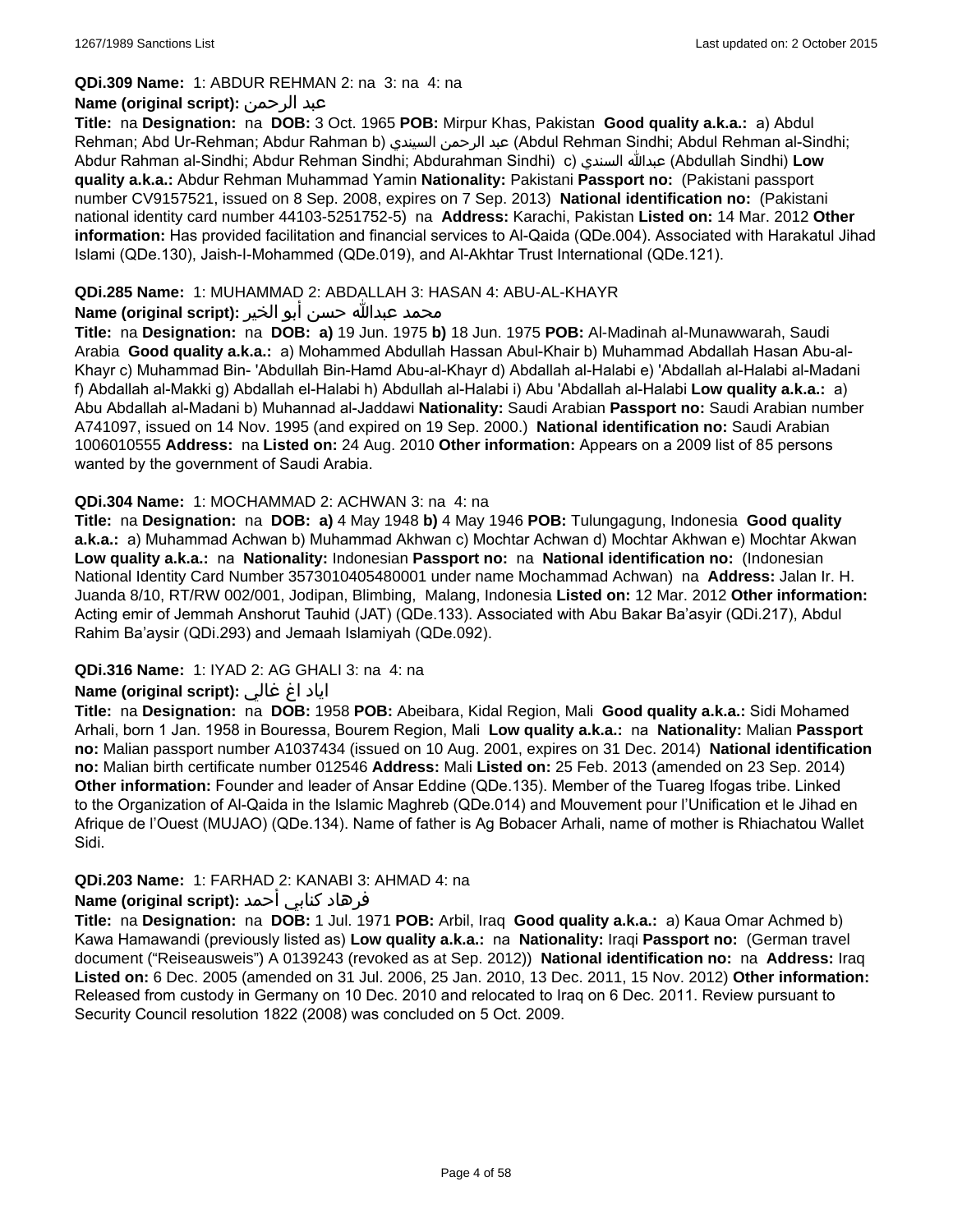#### **QDi.226 Name:** 1: NAJMUDDIN 2: FARAJ 3: AHMAD 4: na

**Title:** na **Designation:** na **DOB: a)** 7 Jul. 1956 **b)** 17 Jun. 1963 **POB:** Olaqloo Sharbajer, Al-Sulaymaniyah Governorate, Iraq **Good quality a.k.a.:** a) Mullah Krekar b) Fateh Najm Eddine Farraj c) Faraj Ahmad Najmuddin **Low quality a.k.a.:** na **Nationality:** Iraqi **Passport no:** na **National identification no:** na **Address:** Heimdalsgate 36-V, Oslo, 0578, Norway **Listed on:** 7 Dec. 2006 **Other information:** Review pursuant to Security Council resolution 1822 (2008) was concluded on 20 May 2010.

### **QDi.237 Name:** 1: JABER 2: ABDALLAH 3: JABER 4: AHMAD AL-JALAHMAH

## جابر عبد الله جابر أحمد الجلاهمة **:(script original (Name**

**Title:** na **Designation:** na **DOB:** 24 Sep. 1959 **POB:** Al-Khitan area, Kuwait **Good quality a.k.a.:** a) Jaber Al-Jalamah b) Abu Muhammad Al-Jalahmah c) Jabir Abdallah Jabir Ahmad Jalahmah d) Jabir 'Abdallah Jabir Ahmad Al-Jalamah e) Jabir Al-Jalhami **Low quality a.k.a.:** a) Abdul-Ghani b) Abu Muhammad **Nationality:** Kuwaiti **Passport no: a)** 101423404 **b)** Kuwaiti number 2541451 (valid until 16 Feb. 2017) **c)** Kuwaiti number 002327881 **National identification no:** Kuwaiti 259092401188 **Address:** Kuwait (residence as at March 2009 and at December 2013) **Listed on:** 3 Jan. 2014 **Other information:** Previously listed between 16 Jan. 2008 and 3 Jan. 2014 (amended on 1 Jul. 2008, 23 Jul. 2008, 25 Jan. 2010). Review pursuant to Security Council resolution 1822 (2008) was concluded on 14 Sep. 2009.

# **QDi.193 Name:** 1: ZAKI 2: EZAT 3: ZAKI 4: AHMED

# زكي عزت زكي احمد **:(script original (Name**

**Title:** na **Designation:** na **DOB:** 21 Apr. 1960 **POB: a)** Sharqiyah, Egypt **b)** Zaqaziq, Egypt **Good quality a.k.a.:** a) Rif'at Salim b) Abu Usama **Low quality a.k.a.:** na **Nationality:** Egyptian **Passport no:** na **National identification no:** na **Address:** (May be on the Pakistani-Afghan border) **Listed on:** 29 Sep. 2005 (amended on 13 Dec. 2011) **Other information:** Father's name is Ahmed Ezat Zaki. Member of Egyptian Islamic Jihad (QDe.003). Review pursuant to Security Council resolution 1822 (2008) was concluded on 1 Jun. 2010.

# **QDi.014 Name:** 1: TARIQ 2: ANWAR 3: EL SAYED 4: AHMED

# طاريق أنور السيد احمد **:(script original (Name**

**Title:** na **Designation:** na **DOB:** 15 Mar. 1963 **POB:** Alexandria, Egypt **Good quality a.k.a.:** a) Hamdi Ahmad Farag b) Amr Al-Fatih Fathi c) Tarek Anwar El Sayed Ahmad **Low quality a.k.a.:** na **Nationality:** Egyptian **Passport no:** na **National identification no:** na **Address:** na **Listed on:** 6 Oct. 2001 (amended on 26 Nov. 2004, 18 Jul. 2007, 16 May 2011) **Other information:** Reportedly deceased in October 2001. Review pursuant to Security Council resolution 1822 (2008) was concluded on 29 Jul. 2010.

#### **QDi.161 Name:** 1: FARID 2: AIDER 3: na 4: na

#### **Name (original script):** عيدر فريد

**Title:** na **Designation:** na **DOB:** 12 Oct. 1964 **POB:** Algiers, Algeria **Good quality a.k.a.:** a) Achour Ali b) Terfi Farid **Low quality a.k.a.:** Abdallah **Nationality:** Algerian **Passport no:** na **National identification no:**  na **Address:** na **Listed on:** 17 Mar. 2004 (amended on 26 Nov. 2004, 25 Jan. 2010, 16 May 2011) **Other information:** Italian Fiscal Code DRAFRD64R12Z301C. Sentenced in Italy in Mar. 2002 to 8 years of imprisonment. Arrest warrant issued by the Italian authorities on 16 Nov. 2007. Considered a fugitive from justice by the Italian authorities as of 14 Dec. 2007. Review pursuant to Security Council resolution 1822 (2008) was concluded on 30 Jul. 2009.

# **QDi.313 Name:** 1: DJAMEL 2: AKKACHA 3: na 4: na

#### **Name (original script):** عكاشة جمال

**Title:** na **Designation:** na **DOB:** 9 May 1978 **POB:** Rouiba, Algiers, Algeria **Good quality a.k.a.:** a) Yahia Abou el Hoummam b) Yahia Abou el Hammam **Low quality a.k.a.:** na **Nationality:** Algerian **Passport no:** na **National identification no:** na **Address:** Mali **Listed on:** 5 Feb. 2013 **Other information:** Father's name is Slimane. Mother's name is Akrouf Khadidja. Coordinator of groups associated with The Organisation of Al-Qaida in the Islamic Maghreb (QDe.014) in northern Mali.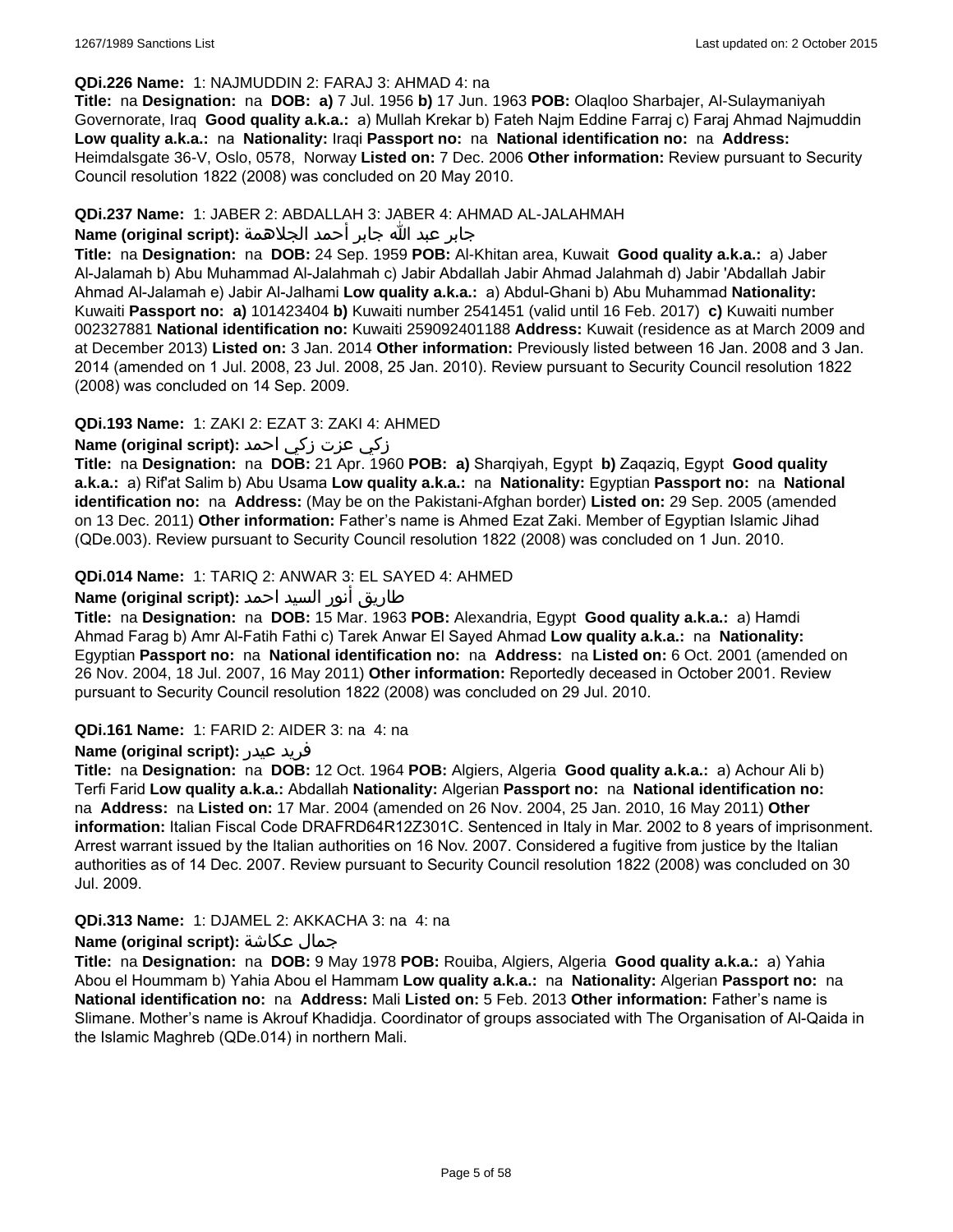## **QDi.091 Name:** 1: MOHAMED 2: AMINE 3: AKLI 4: na

#### محمد أمين اكلي :**Name (original script)**

**Title:** na **Designation:** na **DOB:** 30 Mar. 1972 **POB:** Bordj el Kiffane, Algeria **Good quality a.k.a.:** a) Akli Amine Mohamed b) Killech Shamir c) Kali Sami **Low quality a.k.a.:** Elias **Nationality:** Algerian **Passport no:**  na **National identification no:** na **Address:** Algeria **Listed on:** 25 Jun. 2003 (amended on 12 Apr. 2006, 17 Oct. 2007, 16 May 2011) **Other information:** Father's name is Lounes. Mother's name is Kadidja. Inadmissible to the Schengen area. Deported from Spain to Algeria in Aug. 2009. Review pursuant to Security Council resolution 1822 (2008) was concluded on 15 Jun. 2010.

#### **QDi.325 Name:** 1: ABOU 2: MOHAMED 3: AL ADNANI 4:

**Title:** na **Designation:** na **DOB:** Approximately 1977 **POB:** Binnish, Syrian Arab Republic **Good quality a.k.a.:**  a) Yaser Khalaf Nazzal Alrawi b) Jaber Taha Falah c) Abou Khattab d) Abou Sadeq Alrawi e) Tah al Binchi f) Abu Mohammed al-Adnani g) Taha Sobhi Falaha h) Yasser Khalaf Hussein Nazal al-Rawi i) Abu Baker al-Khatab j) Abu Sadek al-Rawi k) Taha al-Banshi l) Abu Mohamed al-Adnani m) Abu-Mohammad al-Adnani al-Shami n) Hajj Ibrahim **Low quality a.k.a.:** na **Nationality:** Iraqi **Passport no:** na **National identification no:** na **Address:**  na **Listed on:** 15 Aug. 2014 **Other information:** Official spokesman of Islamic State in Iraq and the Levant (ISIL), listed as Al-Qaida in Iraq (QDe.115), and emir of ISIL in Syria, closely associated with Abu Mohammed al-Jawlani (QDi.317) and Abu Bakr al-Baghdadi, listed as Ibrahim Awwad Ibrahim Ali al-Badri al-Samarrai (QDi.299).

### **QDi.328 Name:** 1: HAJJAJ 2: BIN 3: FAHD 4: AL AJMI

**Title:** na **Designation:** na **DOB:** 10 Aug. 1987 **POB:** Kuwait **Good quality a.k.a.:** a) Hijaj Fahid Hijaj Muhammad Sahib al-Ajmi b) Hicac Fehid Hicac Muhammed Sebib al-Acmi c) Hajjaj bin-Fahad al-Ajmi d) Sheikh Hajaj al-Ajami e) Hajaj al-Ajami f) Ajaj Ajami **Low quality a.k.a.:** na **Nationality:** Kuwaiti **Passport no:** na **National identification no:** na **Address:** na **Listed on:** 15 Aug. 2014 **Other information:** A Kuwait-based facilitator in charge of the 'committee of zakat' and financier for Al-Nusrah Front for the People of the Levant (QDe.137).

### **QDi.324 Name:** 1: ABDUL MOHSEN 2: ABDALLAH 3: IBRAHIM 4: AL CHAREKH

**Title:** na **Designation:** na **DOB:** 13 Jul. 1985 **POB:** Saqra, Saudi Arabia **Good quality a.k.a.:** a) Abdul Mohsen Abdullah Ibrahim Al-Sharikh b) Sanafi al Nasr **Low quality a.k.a.:** na **Nationality:** Saudi Arabian **Passport no:** na **National identification no:** na **Address:** na **Listed on:** 15 Aug. 2014 **Other information:** A long time facilitator and financier for Al-Qaida (QDe.004), appointed as a regional leader of Jabhat al-Nusrah, listed as Al-Nusrah Front for the People of the Levant (QDe.137).

#### **QDi.327 Name:** 1: ABDELRAHMAN 2: MOUHAMAD ZAFIR 3: AL DABIDI 4: AL JAHANI

**Title:** na **Designation:** na **DOB: a)** 4 Dec. 1971 **b)** 1977 **POB:** Kharj, Saudi Arabia **Good quality a.k.a.:** a) Abd Al-Rahman Muhammad Zafir Al-Dubaysi Al-Juhni b) Abd Al-Rahman Muhammad Zafir al-Dubaysi al-Jahni c) Abd Al-Rahman Muhammad Zafir al-Dubaysi al-Jahani d) Abd Al-Rahman Muhammad Zafir al-Dubaysi al-Juhani e) Abdulrhman Mohammed D. Aljahani f) Abu al-Wafa' g) Abu Anas h) Abd al-Rahman Muhammad Zafir al-Dabisi al-Jahani i) Abu Wafa al-Saudi j) Abu al-Wafa k) Abd al-Rahman Muhammad Thafir al-Jahni l) Abd al-Rahman Muhammad al-Juhani m) Abdelrahman Mouhamad Zafir al Dabissi Juhan n) Abdelrahman Mouhamad Zafir al Dabissi Juhani **Low quality a.k.a.:** Abou Wafa al Saoudi **Nationality:** Saudi Arabian **Passport no:** F508591 **National identification no:** Saudi Arabian national identification number 1027508157 **Address:** na **Listed on:** 15 Aug. 2014 **Other information:** A member and regional commander of Jabhat al-Nusrah, listed as Al-Nusrah Front for the People of the Levant (QDe.137) and a facilitator of foreign recruits for that group.

#### **QDi.361 Name:** 1: AMRU 2: AL-ABSI 3: na 4: na

**Title:** na **Designation:** na **DOB:** Approximately 1979 **POB:** Saudi Arabia **Good quality a.k.a.:** a) Amr al Absi b) Abu al Athir Amr al Absi **Low quality a.k.a.:** a) Abu al-Athir b) Abu al-Asir c) Abu Asir d) Abu Amr al Shami e) Abu al-Athir al-Shami f) Abu-Umar al-Absi **Nationality:** na **Passport no:** na **National identification no:** na **Address:** Homs, Syrian Arab Republic (location as at Sep. 2015) **Listed on:** 29 Sep. 2015 **Other information:** Shura council member of Islamic State in Iraq and the Levant, listed as Al-Qaida in Iraq (AQI) (QDe.115) and in charge of ISIL's media arm. ISIL's provincial leader for Homs, Syrian Arab Republic as of mid-2014. Dubbed as the ISIL's "kidnapperin-chief".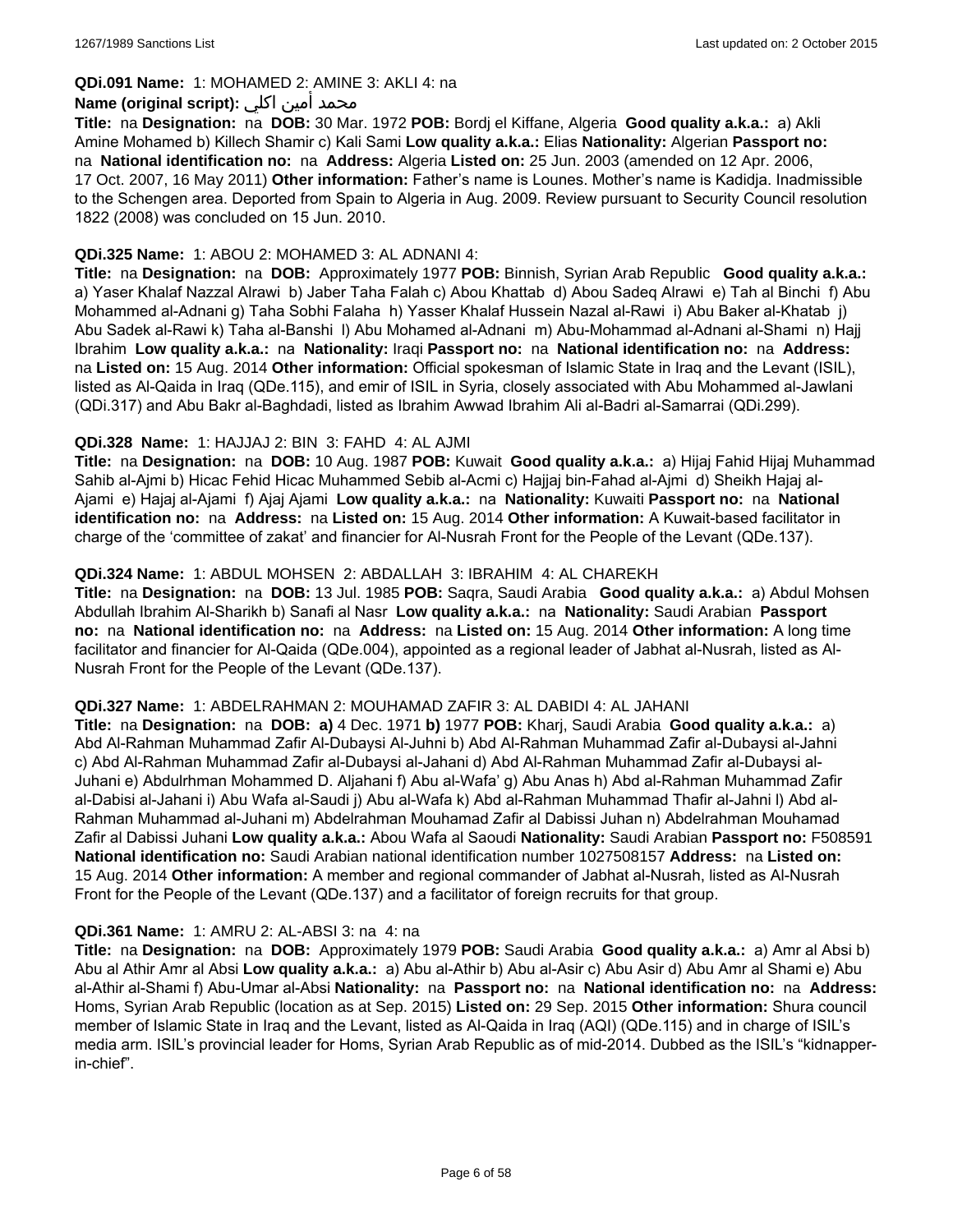### **QDi.338 Name:** 1: SHAFI 2: SULTAN 3: MOHAMMED 4: AL-AJMI

**Title:** Doctor **Designation:** na **DOB:** 1 Jan. 1973 **POB:** Warah, Kuwait **Good quality a.k.a.:** a) Shafi al-Ajmi b) Sheikh Shafi al-Ajmi **Low quality a.k.a.:** Shaykh Abu-Sultan **Nationality:** Kuwaiti **Passport no:** 0216155930 **National identification no:** na **Address:** Area 3, Street 327, Building 41, Al-Uqaylah, Kuwait **Listed on:** 23 Sep. 2014 **Other information:** Fundraiser for Al-Nusrah Front for the People of the Levant (QDe.137).

#### **QDi.344 Name:** 1: IBRAHIM 2: 'ISA HAJJI 3: MUHAMMAD 4: AL-BAKR

# ابراهیم عیسی حاجي محمد البکر **:(script original (Name**

**Title:** na **Designation:** na **DOB:** 12 Jul. 1977 **POB:** Qatar **Good quality a.k.a.:** a) Ibrahim 'Issa Haji Muhammad al-Bakar b) Ibrahim 'Isa Haji al-Bakr c) Ibrahim Issa Hijji Mohd Albaker d) Ibrahim Issa Hijji Muhammad al-Baker e) Ibrahim 'Issa al-Bakar f) Ibrahim al-Bakr **Low quality a.k.a.:** Abu-Khalil **Nationality:** Qatari **Passport no:** 01016646, issued in Qatar **National identification no:** na **Address:** na **Listed on:** 23 Jan. 2015 **Other information:** Facilitator who provides financial support for and financial services to and in support of Al-Qaida (QDe.004).

### **QDi.379 Name:** 1: ABD AL-AZIZ 2: ADAY 3: ZIMIN 4: AL-FADHIL

# عبدالعزیز عدي زمین الفضیل **:(script original (Name**

**Title:** na **Designation:** na **DOB:** 27 Aug. 1981 **POB:** Kuwait **Good quality a.k.a.:** a) Abd al-Aziz Udai Samin al-Fadhli b) Abd al-Aziz Udai Samin al-Fadhl c) Abd al-Aziz Adhay Zimin al-Fadhli d) Abdalaziz Ad'ai Samin Fadhli al-Fadhali **Low quality a.k.a.:** na **Nationality:** na **Passport no:** na **National identification no:** 281082701081 **Address:** na **Listed on:** 21 Sep. 2015 **Other information:** Kuwait-based facilitator who provides financial services to, or in support of, Al-Nusrah Front for the People of the Levant (QDe.137) and Al-Qaida in the Arabian Peninsula (AQAP) (QDe.129).

### **QDi.332 Name:** 1: IBRAHIM 2: SULEIMAN 3: HAMAD 4: AL-HABLAIN

**Title:** na **Designation:** na **DOB:** 17 Dec. 1984 **POB:** Buraidah, Saudi Arabia **Good quality a.k.a.:** Barahim Suliman H. al Hblian **Low quality a.k.a.:** a) Abu Jabal b) Abu-Jabal **Nationality:** Saudi Arabian **Passport no:** Saudi Arabian passport number F800691 **National identification no:** na **Address:** na **Listed on:** 23 Sep. 2014 **Other information:** Explosives expert and operative for the Abdallah Azzam Brigades (AAB) (QDe.144). Wanted by the Saudi Arabian Government for terrorism. Physical description: eye colour: dark; hair colour: dark; complexion: olive. Speaks Arabic. Photo available for inclusion in the INTERPOL-UN Security Council Special Notice.

# **QDi.337 Name:** 1: MAYSAR ALI 2: MUSA 3: ABDALLAH 4: AL-JUBURI

**Title:** Amir **Designation:** na **DOB:** 1 Jun. 1976 **POB: a)** Al-Shura, Mosul, Iraq **b)** Harara, Ninawa Province, Iraq **Good quality a.k.a.:** a) Muyassir al-Jiburi b) Muyassir Harara c) Muyassir al-Shammari d) Muhammad Khalid Hassan **Low quality a.k.a.:** a) Al-Shammari b) Mus'ab al-Qahtani c) Abu Maria al-Qatani **Nationality:** Iraqi **Passport no:** na **National identification no:** na **Address:** na **Listed on:** 23 Sep. 2014 **Other information:** Sharia amir of Al-Nusrah Front for the People of the Levant (QDe.137) as of early 2014.

#### **QDi.382 Name:** 1: SA'D 2: BIN SA'D 3: MUHAMMAD SHARIYAN 4: AL-KA'BI

## سعد بن سعد محمد شریان الكعبي **:(script original (Name**

**Title:** na **Designation:** na **DOB:** 15 Feb. 1972 **POB:** na **Good quality a.k.a.:** a) Sa'd bin Sa'd Muhammad Shiryan al-Ka'bi b) Sa'd Sa'd Muhammad Shiryan al-Ka'bi c) Sa'd al-Sharyan al-Ka'bi **Low quality a.k.a.:** a) Abu Haza' b) Abu Hazza' c) Umar al-Afghani d) Abu Sa'd e) Abu Suad **Nationality:** Qatari **Passport no:** Qatari passport number 00966737 **National identification no:** na **Address:** na **Listed on:** 21 Sep. 2015 **Other information:** Qatar-based facilitator who provides financial services to, or in support of, Al-Nusrah Front for the People of the Levant (QDe.137).

# **QDi.380 Name:** 1: ABD AL-LATIF 2: BIN ABDALLAH 3: SALIH MUHAMMAD 4: AL-KAWARI

# عبداللطیف بن عبدلله صالح محمد الكواري **:(script original (Name**

**Title:** na **Designation:** na **DOB:** 28 Sep. 1973 **POB:** na **Good quality a.k.a.:** a) Abd-al-Latif Abdallah Salih al-Kawari b) Abd-al-Latif Abdallah Salih al-Kuwari c) Abd-al-Latif Abdallah al-Kawwari d) Abd-al-Latif Abdallah al-Kawari e) Abu Ali al-Kawari **Low quality a.k.a.:** na **Nationality:** Qatari **Passport no: a)** Qatari passport number 01020802 **b)** Qatari passport number 00754833, issued on 20 May 2007 **c)** Qatari passport number 00490327, issued on 28 Jul. 2001 **National identification no:** Qatari identity card number 27363400684 **Address:** Al-Laqtah, Qatar **Listed on:** 21 Sep. 2015 **Other information:** Qatar-based facilitator who provides financial services to, or in support of, Al-Qaida (QDe.004).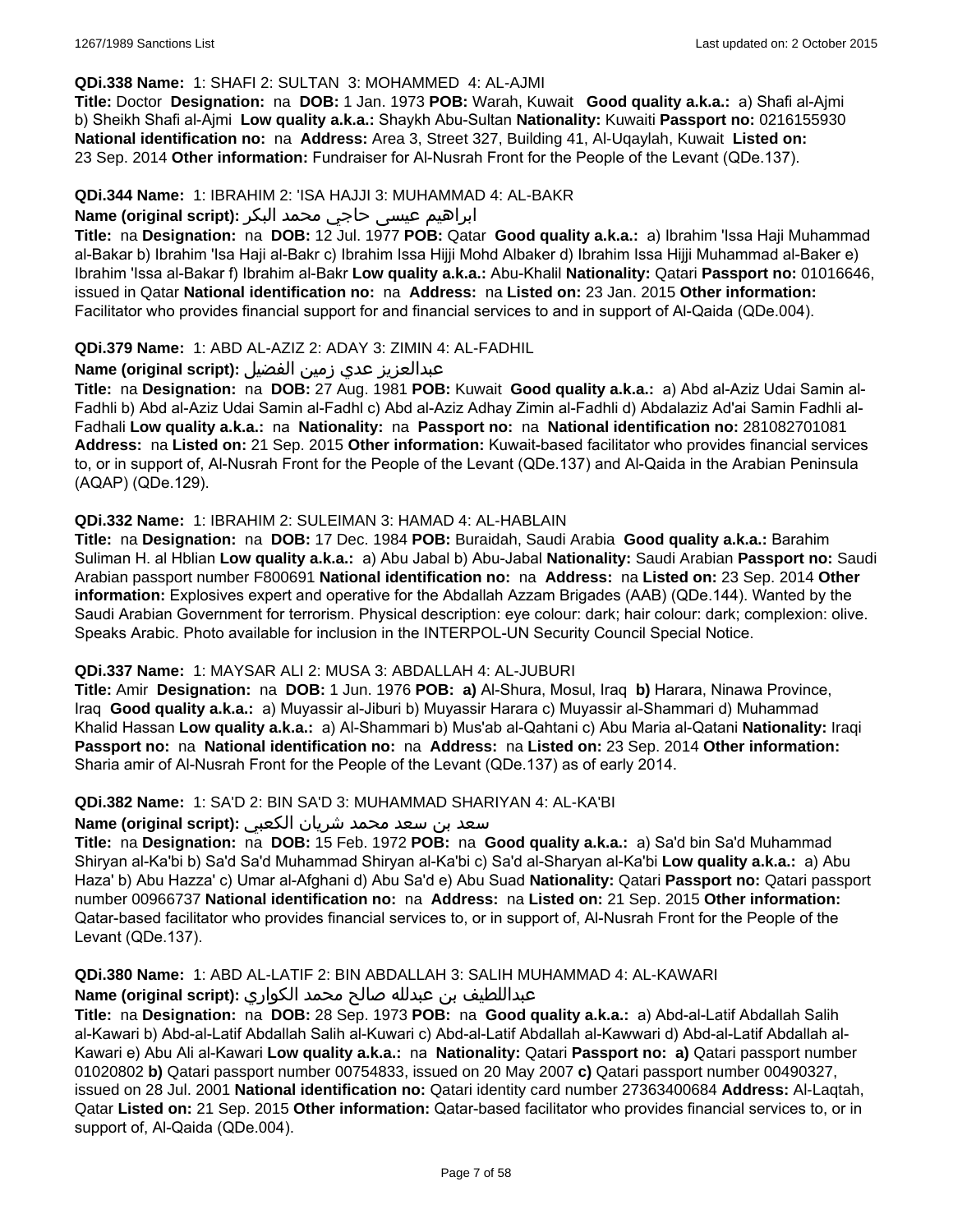#### **QDi.330 Name:** 1: AZZAM 2: ABDULLAH 3: ZUREIK 4: AL-MAULID AL-SUBHI

**Title:** na **Designation:** na **DOB:** 12 Apr. 1976 **POB:** Al Baraka, Saudi Arabia **Good quality a.k.a.:** a) Mansur al-Harbi b) Azzam al-Subhi c) Azam Abdallah Razeeq al Mouled Alsbhua d) Abu Muslem al-Maky e) Abu Suliman al-Harbi f) Abu Abdalla al-Harbi g) Azam A.R. Alsbhua **Low quality a.k.a.:** na **Nationality:** Saudi Arabian **Passport no:** na **National identification no:** na **Address:** na **Listed on:** 23 Sep. 2014 **Other information:** Has ties to numerous senior Al-Qaida (QDe.004) leaders. Wanted by the Saudi Arabian Government for terrorism. Father's name is Abdullah Razeeq al Mouled al Sbhua. Physical description: eye colour: dark; hair colour: dark; complexion: dark. Speaks Arabic. Photo available for inclusion in the INTERPOL-UN Security Council Special Notice.

### **QDi.334 Name:** 1: 'ABD AL-RAHMAN 2: BIN 'UMAYR 3: AL-NU'AYMI 4:

**Title:** na **Designation:** na **DOB:** 1954 **POB:** na **Good quality a.k.a.:** a) Abd al-Rahman bin 'Amir al-Na'imi b) 'Abd al-Rahman al-Nu'aimi c) 'Abd al-Rahman bin 'Amir al-Nu'imi d) 'Abd al-Rahman bin 'Amir al-Nu'aymi e) 'Abdallah Muhammad al-Nu'aymi f) 'Abd al-Rahman al-Nua'ymi g) A. Rahman al-Naimi h) Abdelrahman Imer al Jaber al Naimeh i) A. Rahman Omair J Alnaimi j) Abdulrahman Omair al Neaimi **Low quality a.k.a.:**  na **Nationality:** na **Passport no:** Qatari passport number 00868774 (expired on 27 Apr. 2014) **National identification no:** Qatari identification number 25463401784 (expires on 6 Dec. 2019) **Address:** na **Listed on:** 23 Sep. 2014 **Other information:** Financier and facilitator for Al-Qaida (QDe.004) and Al-Qaida in Iraq (QDe.115).

### **QDi.339 Name:** 1: 'ABD AL-RAHMAN 2: MUHAMMAD 3: MUSTAFA 4: AL-QADULI

**Title:** na **Designation:** na **DOB: a)** 1959 **b)** 1957 **POB:** Mosul, Ninawa Province, Iraq **Good quality a.k.a.:** a) 'Abd al-Rahman Muhammad Mustafa Shaykhlari b) Umar Muhammad Khalil Mustafa c) Abdul Rahman Muhammad al-Bayati d) Tahir Muhammad Khalil Mustafa al-Bayati e) Aliazra Ra'ad Ahmad **Low quality a.k.a.:** a) Abu-Shuayb b) Hajji Iman c) Abu Iman d) Abu Ala e) Abu Hasan f) Abu Muhammad g) Abu Zayna **Nationality:** Iraqi **Passport no:** na **National identification no:** na **Address:** na **Listed on:** 23 Sep. 2014 **Other information:** Senior Islamic State in Iraq and the Levant (ISIL), listed as Al-Qaida in Iraq (AQI) (QDe.115), official. Previously served as a representative of AQI to Al-Qaida (QDe.004) senior leadership in Pakistan.

# **QDi.369 Name:** 1: MU'TASSIM 2: YAHYA 3: 'ALI 4: AL-RUMAYSH

**Title:** na **Designation:** na **DOB:** 4 Jan. 1973 **POB:** Jeddah, Saudi Arabia **Good quality a.k.a.:** na **Low quality a.k.a.:** a) Rayhanah b) Abu-Rayhanah c) Handalah d) Abu-Rayhanah al-'Ansari al-Jeddawi **Nationality:** Yemeni **Passport no:** Yemeni passport number 01055336 **National identification no:** Saudi Arabian alien registration number 2054275397, issued on 22 Jul. 1998 **Address:** na **Listed on:** 29 Sep. 2015 **Other information:** Financial and foreign fighter facilitator for Islamic State in Iraq and the Levant, listed as Al-Qaida in Iraq (QDe.115). Member of Al-Qaida in the Arabian Peninsula (AQAP) (QDe.129) since at least Jun. 2014.

#### **QDi.381 Name:** 1: HAMAD 2: AWAD 3: DAHI SARHAN 4: AL-SHAMMARI

# حمد عوض ضاحي سرحان الشمري **:(script original (Name**

**Title:** na **Designation:** na **DOB:** 31 Jan. 1984 **POB:** na **Good quality a.k.a.:** na **Low quality a.k.a.:** Abu Uqlah al-Kuwaiti **Nationality:** Kuwaiti **Passport no:** Kuwaiti passport number 155454275 **National identification no:** Kuwaiti identity card number 284013101406 **Address:** na **Listed on:** 21 Sep. 2015 **Other information:** Kuwaitbased facilitator who provides financial services to, or in support of, Al-Qaida (QDe.004) and Al-Nusrah Front for the People of the Levant (QDe.137).

#### **QDi.329 Name:** 1: AHMED 2: ABDULLAH 3: SALEH AL-KHAZMARI 4: AL-ZAHRANI

**Title:** na **Designation:** na **DOB:** 15 Sep. 1978 **POB:** Dammam, Saudi Arabia **Good quality a.k.a.:** a) Abu Maryam al-Zahrani b) Abu Maryam al-Saudi c) Ahmed Abdullah S al-Zahrani d) Ahmad Abdullah Salih al-Zahrani e) Abu Maryam al-Azadi f) Ahmed bin Abdullah Saleh bin al-Zahrani g) Ahmed Abdullah Saleh al-Zahrani al-Khozmri **Low quality a.k.a.:** na **Nationality:** Saudi Arabian **Passport no:** Saudi Arabia number E126785, issued on 27 May 2002 (expired on 3 Apr. 2007) **National identification no:** na **Address:** (Located in Syria) **Listed on:** 23 Sep. 2014 **Other information:** Senior member of Al-Qaida (QDe.004). Wanted by the Saudi Arabian Government for terrorism. Father's name is Abdullah Saleh al Zahrani. Physical description: eye colour: dark; hair colour: dark; complexion: olive. Speaks Arabic. Photo available for inclusion in the INTERPOL-UN Security Council Special Notice.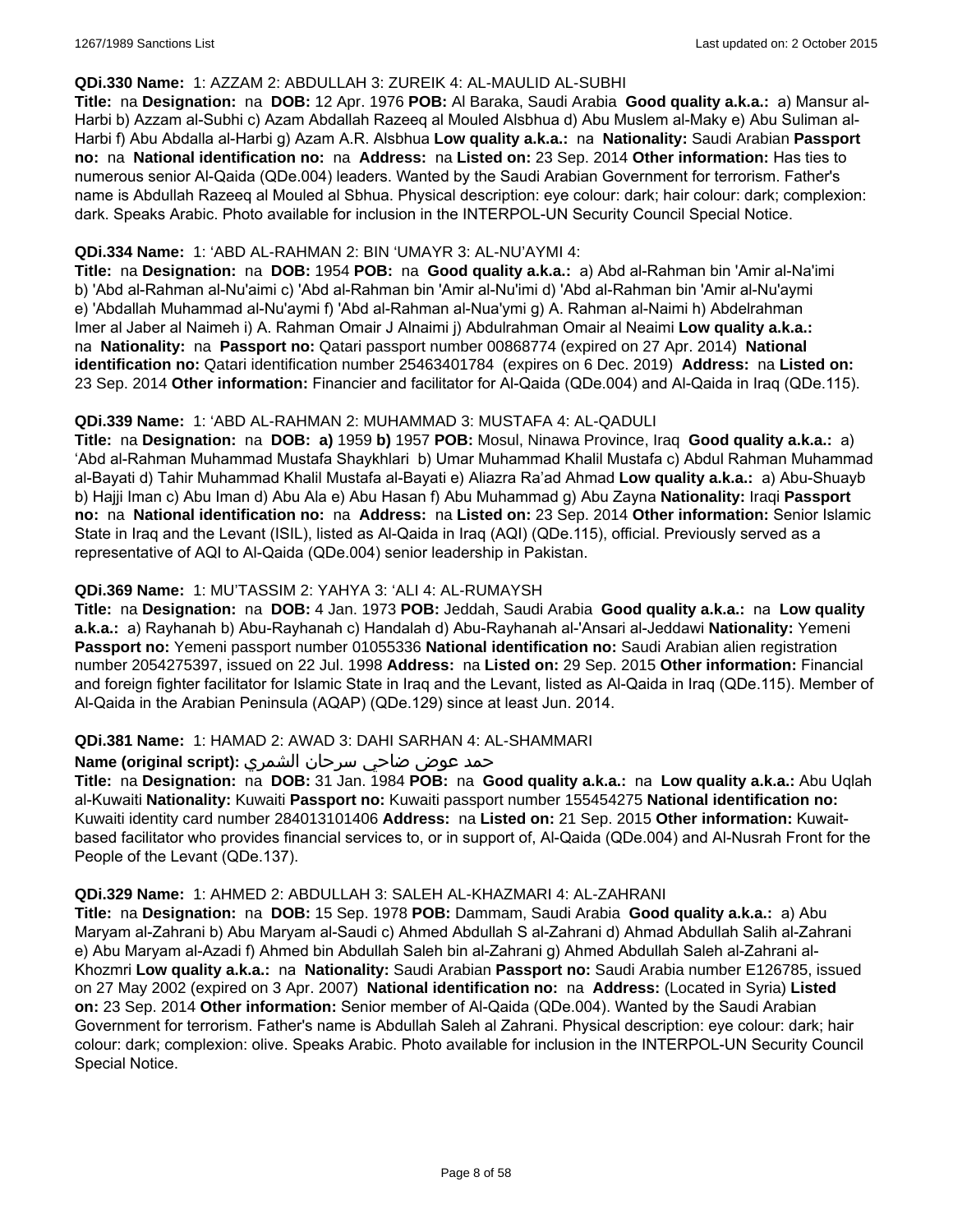### **QDi.326 Name:** 1: HAMID 2: HAMAD 3: HAMID 4: AL-'ALI

**Title:** na **Designation:** na **DOB:** 17 Nov. 1960 **POB: a)** Kuwait **b)** Qatar **Good quality a.k.a.:** na **Low quality a.k.a.:** na **Nationality:** Kuwaiti **Passport no: a)** Kuwaiti passport number 001714467 **b)** Kuwaiti passport number 101505554 **National identification no:** na **Address:** na **Listed on:** 15 Aug. 2014 **Other information:** A Kuwaitbased financier, recruiter and facilitator for Islamic State in Iraq and the Levant, listed as Al-Qaida in Iraq (QDe.115), and Jabhat al-Nusrah, listed as Al-Nusrah Front for the People of the Levant (QDe.137). Associated with Ibrahim Awwad Ibrahim Ali al-Badri al-Samarrai (QDi.299) and Abu Mohammed al-Jawlani (QDi.317).

# **QDi.335 Name:** 1: 'ABD AL-RAHMAN 2: KHALAF 3: 'UBAYD JUDAY' 4: AL-'ANIZI

**Title:** na **Designation:** na **DOB:** Approximately 1973 **POB:** na **Good quality a.k.a.:** a) 'Abd al-Rahman Khalaf al-Anizi b) 'Abd al-Rahman Khalaf al-'Anzi **Low quality a.k.a.:** a) Abu Usamah al-Rahman b) Abu Shaima' Kuwaiti c) Abu Usamah al-Kuwaiti d) Abu Usama e) Yusuf **Nationality:** Kuwaiti **Passport no:** na **National identification no:** na **Address:** Syrian Arab Republic (located in since 2013) **Listed on:** 23 Sep. 2014 **Other information:** Provides support to Al-Qaida (QDe.004) and Islamic State in Iraq and the Levant, listed as Al-Qaida in Iraq (AQI) (QDe.115), in Syria and Iraq.

### **QDi.236 Name:** 1: HAMID 2: ABDALLAH 3: AHMAD 4: AL-ALI

حامد عبد الله أحمد العلي **:(script original (Name**

**Title:** na **Designation:** na **DOB:** 20 Jan. 1960 **POB:** Kuwait **Good quality a.k.a.:** a) Dr. Hamed Abdullah Al-Ali b) Hamed Al-'Ali c) Hamed bin 'Abdallah Al-'Ali d) Hamid 'Abdallah Al-'Ali e) Hamid 'Abdallah Ahmad Al-'Ali f) Hamid bin Abdallah Ahmed Al-Ali g) Hamid Abdallah Ahmed Al-Ali **Low quality a.k.a.:** Abu Salim **Nationality:** Kuwaiti **Passport no:** Kuwaiti passport number 1739010, issued on 26 May 2003, issued in Kuwait (and expired on 25 May 2008) **National identification no:** na **Address:** Kuwait (residence as at Mar. 2009) **Listed on:** 16 Jan. 2008 (amended on 1 Jul. 2008, 23 Jul. 2008, 25 Jan. 2010) **Other information:** Review pursuant to Security Council resolution 1822 (2008) was concluded on 14 Sep. 2009.

### **QDi.092 Name:** 1: MEHREZ 2: BEN MAHMOUD 3: BEN SASSI 4: AL-AMDOUNI

# محرز بن محمود بن ساسي العمدوني **:Name (original script)**

**Title:** na **Designation:** na **DOB:** 18 Dec. 1969 **POB:** Asima-Tunis, Tunisia **Good quality a.k.a.:** a) Fabio Fusco, born 25 May 1968 in Naples, Italy b) Fabio Fusco, born 18 Dec. 1968 in Tunisia c) Fabio Fusco, born 25 May 1968 in Algeria d) Mohamed Hassan e) Meherez Hamdouni f) Amdouni Mehrez ben Tah, born 14 Jul. 1969 in Tunisia g) Meherez ben Ahdoud ben Amdouni **Low quality a.k.a.:** Abu Thale **Nationality:** Tunisian **Passport no:** Tunisian number G737411, issued on 24 Oct. 1990 (expired on 20 Sep. 1997) **National identification no:** na **Address:** Italy **Listed on:** 25 Jun. 2003 (amended on 26 Nov. 2004, 20 Dec. 2005, 17 Oct. 2007, 16 Sep. 2008, 24 Mar. 2009, 12 Jul. 2010, 16 May 2011) **Other information:** Father's name is Mahmoud ben Sasi. Mother's name is Maryam bint al-Tijani. Inadmissible to the Schengen area. Review pursuant to Security Council resolution 1822 (2008) was concluded on 22 Apr. 2010.

**QDi.060 Name:** 1: MOHAMED 2: BEN BELGACEM 3: BEN ABDALLAH 4: AL-AOUADI

محمد بن بلقاسم بن عبد الله العوادي **:Name (original script**)

**Title:** na **Designation:** na **DOB:** 11 Dec. 1974 **POB:** Tunis, Tunisia **Good quality a.k.a.:** a) Mohamed Ben Belkacem Aouadi b) Fathi Hannachi **Low quality a.k.a.:** na **Nationality:** Tunisian **Passport no:** (Tunisian passport number L 191609 issued on 28 Feb. 1996, expired on 27 Feb. 2001) **National identification no: a)** (04643632 issued on 18 Jun. 1999) **b)** (Italian Fiscal Code: DAOMMD74T11Z352Z) na **Address:** 50th Street, Number 23, Zehrouni, Tunis, Tunisia **Listed on:** 24 Apr. 2002 (amended on 10 Apr. 2003, 26 Nov. 2004, 9 Sep. 2005, 20 Dec. 2005, 31 Jul. 2006, 7 Jun. 2007, 23 Dec. 2010, 24 Nov. 2014) **Other information:** Head of security wing of Ansar al-Shari'a in Tunisia (AAS-T) (QDe.143). Mother's name is Ourida Bint Mohamed. Deported from Italy to Tunisia on 1 Dec. 2004. Arrested in Tunisia in Aug. 2013. Review pursuant to Security Council resolution 1822 (2008) was concluded on 22 Apr. 2010.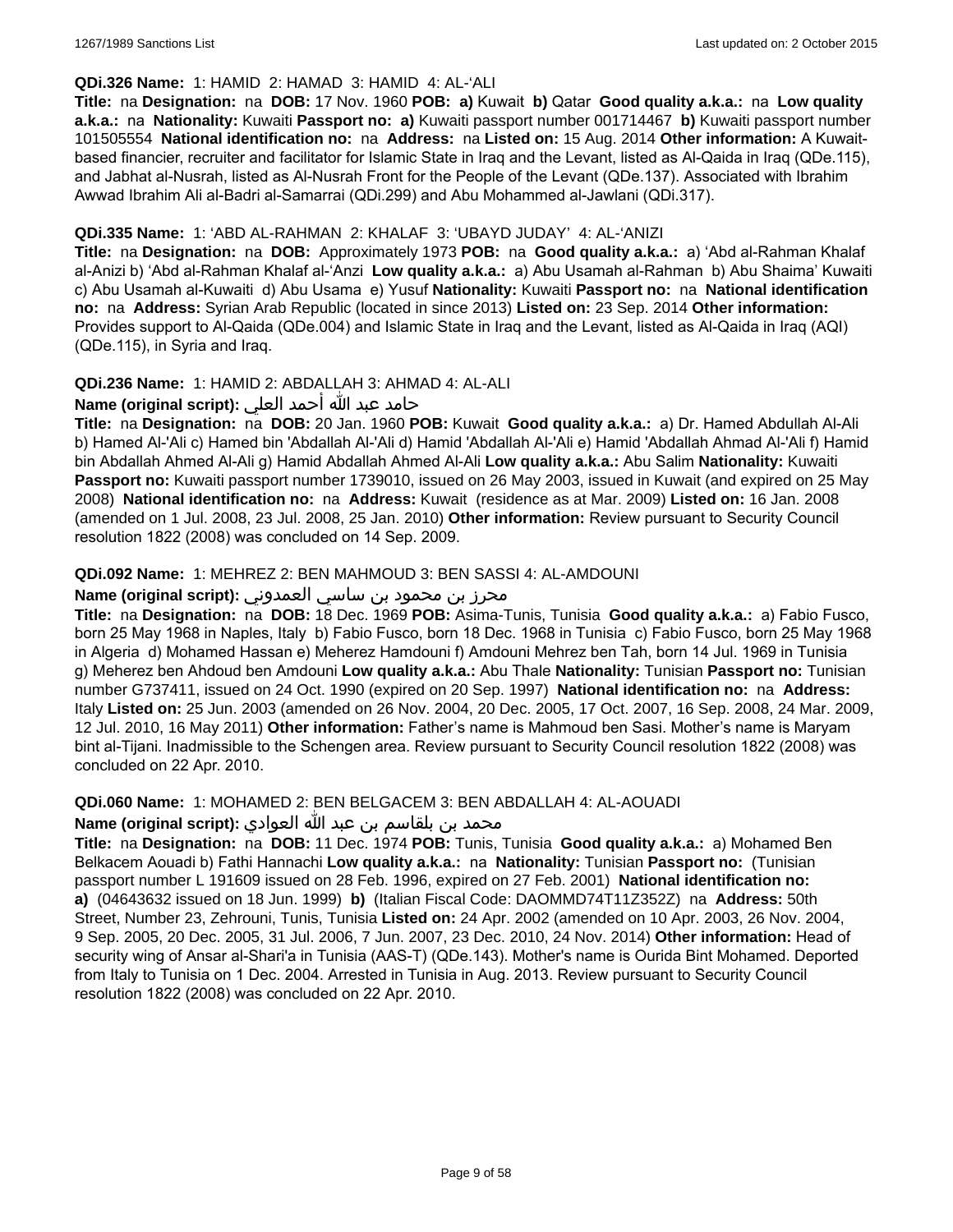# **QDi.291 Name:** 1: IBRAHIM 2: HASSAN 3: TALI 4: AL-ASIRI

# إبراهيم حسن طالع العسيري **:(script original (Name**

**Title:** na **Designation:** na **DOB: a)** 19 Apr. 1982 **b)** 18 Apr. 1982 **c)** (24/06/1402 (Hijri Calendar)) **POB:** Riyadh, Saudi Arabia **Good quality a.k.a.:** a) Ibrahim Hassan Tali Asiri (عسيري طالع حسن إبراهيم (b) Ibrahim Hasan Talea Aseeri c) Ibrahim Hassan al-Asiri d) Ibrahim Hasan Tali Asiri e) Ibrahim Hassan Tali Assiri f) Ibrahim Hasan Tali'A 'Asiri g) Ibrahim Hasan Tali al-'Asiri h) Ibrahim al-'Asiri i) Ibrahim Hassan Al Asiri **Low quality a.k.a.:** a) Abu Saleh b) Abosslah c) Abu-Salaah **Nationality:** Saudi Arabian **Passport no:** Saudi Arabian number F654645, issued on 30 Apr. 2005 (expired on 7 Mar. 2010. Issue date in Hijri Calendar 24/06/1426. Expiry date in Hijri Calendar 21/03/1431.) **National identification no:** (Saudi Arabian civil identification number 1028745097) na **Address:** Yemen **Listed on:** 24 Mar. 2011 (amended on 15 Apr. 2014, 15 Jun. 2015) **Other information:** Operative and principal bomb maker of Al-Qaida in the Arabian Peninsula (AQAP) (QDe.129). Believed to be hiding in Yemen as at Mar. 2011. Wanted by Saudi Arabia. Also associated with Nasir 'abd-al-Karim 'Abdullah Al-Wahishi (QDi.274), Qasim Yahya Mahdi al-Rimi (QDi.282), and Anwar Nasser Abdulla Al-Aulaqi (QDi.283).

# **QDi.283 Name:** 1: ANWAR 2: NASSER 3: ABDULLA 4: AL-AULAQI

انور ناصر عبدالله العولقي **:(script original (Name**

**Title:** na **Designation:** na **DOB: a)** 21 Apr. 1971 **b)** 22 Apr. 1971 **POB:** Las Cruces, New Mexico, United States of America **Good quality a.k.a.:** a) Anwar al-Aulaqi b) Anwar al-Awlaki c) Anwar al-Awlaqi d) Anwar Nasser Aulaqi e) Anwar Nasser Abdullah Aulaqi f) Anwar Nasser Abdulla Aulaqi **Low quality a.k.a.:** na **Nationality: a)** United States of America **b)** Yemeni **Passport no:** na **National identification no:** na **Address:** na **Listed on:** 20 Jul. 2010 (amended on 30 Nov. 2011) **Other information:** Confirmed to have died on 30 Sep. 2011 in Yemen.

# **QDi.093 Name:** 1: CHIHEB 2: BEN MOHAMED 3: BEN MOKHTAR 4: AL-AYARI

# شهاب بن محمد بن مختار العياري **:(script original (Name**

**Title:** na **Designation:** na **DOB:** 19 Dec. 1965 **POB:** Tunis, Tunisia **Good quality a.k.a.:** a) Hichem Abu Hchem b) Ayari Chihbe c) Ayari Chied d) Adam Hussainy, born 19 Dec. 1965 in Greece **Low quality a.k.a.:** a) Hichem b) Abu Hichem c) Moktar **Nationality:** Tunisian **Passport no:** (Tunisian passport number L246084, issued on 10 June 1996, expired on 9 June 2001) **National identification no:** na **Address:** Bardo, Tunis, Tunisia **Listed on:** 25 Jun. 2003 (amended on 20 Dec. 2005, 17 Oct. 2007, 10 Aug. 2009, 16 May 2011) **Other information:** Extradited from Italy to Tunisia on 13 Apr. 2006. Mother's name is Fatima al-Tumi. Inadmissible to the Schengen area. Review pursuant to Security Council resolution 1822 (2008) was concluded on 22 Apr. 2010.

# **QDi.138 Name:** 1: SAID 2: BEN ABDELHAKIM 3: BEN OMAR 4: AL-CHERIF

# سعيد بن عبد الحكيم بن عمر الشريف **:(script original (Name**

**Title:** na **Designation:** na **DOB:** 25 Jan. 1970 **POB:** Manzil Tmim, Tunisia **Good quality a.k.a.:** a) Cherif Said, born 25 Jan. 1970 in Tunisia b) Binhamoda Hokri, born 25 Jan. 1970 in Sosa, Tunisia c) Hcrif Ataf, born 25 Jan. 1971 in Solisse, Tunisia d) Bin Homoda Chokri, born 25 Jan. 1970 in Tunis, Tunisia e) Atef Cherif, born 12 Dec. 1973 in Algeria f) Sherif Ataf, born 12 Dec. 1973 in Aras, Algeria g) Ataf Cherif Said, born 12 Dec. 1973 in Tunis, Tunisia h) Cherif Said, born 25 Jan. 1970 in Tunis, Tunisia i) Cherif Said, born 12 Dec. 1973 in Algeria **Low quality a.k.a.:** a) Djallal b) Youcef c) Abou Salman d) Said Tmimi **Nationality:** Tunisian **Passport no:** Tunisian number M307968, issued on 8 Sep. 2001 (expired on 7 Sep. 2006) **National identification no:** na **Address:** Corso Lodi 59, Milan, Italy **Listed on:** 12 Nov. 2003 (amended on 20 Dec. 2005, 21 Dec. 2007, 30 Jan. 2009, 16 May 2011) **Other information:** Mother's name is Radhiyah Makki. Sentenced to eight years and ten months of imprisonment for membership of a terrorist association by the Appeal Court of Milan, Italy, on 7 Feb. 2008. Sentence confirmed by the Italian Supreme Court on 15 Jan. 2009, which became definitive as of Feb. 2008. Subject to expulsion from Italy to Tunisia after serving the sentence. Review pursuant to Security Council resolution 1822 (2008) was concluded on 6 May 2010.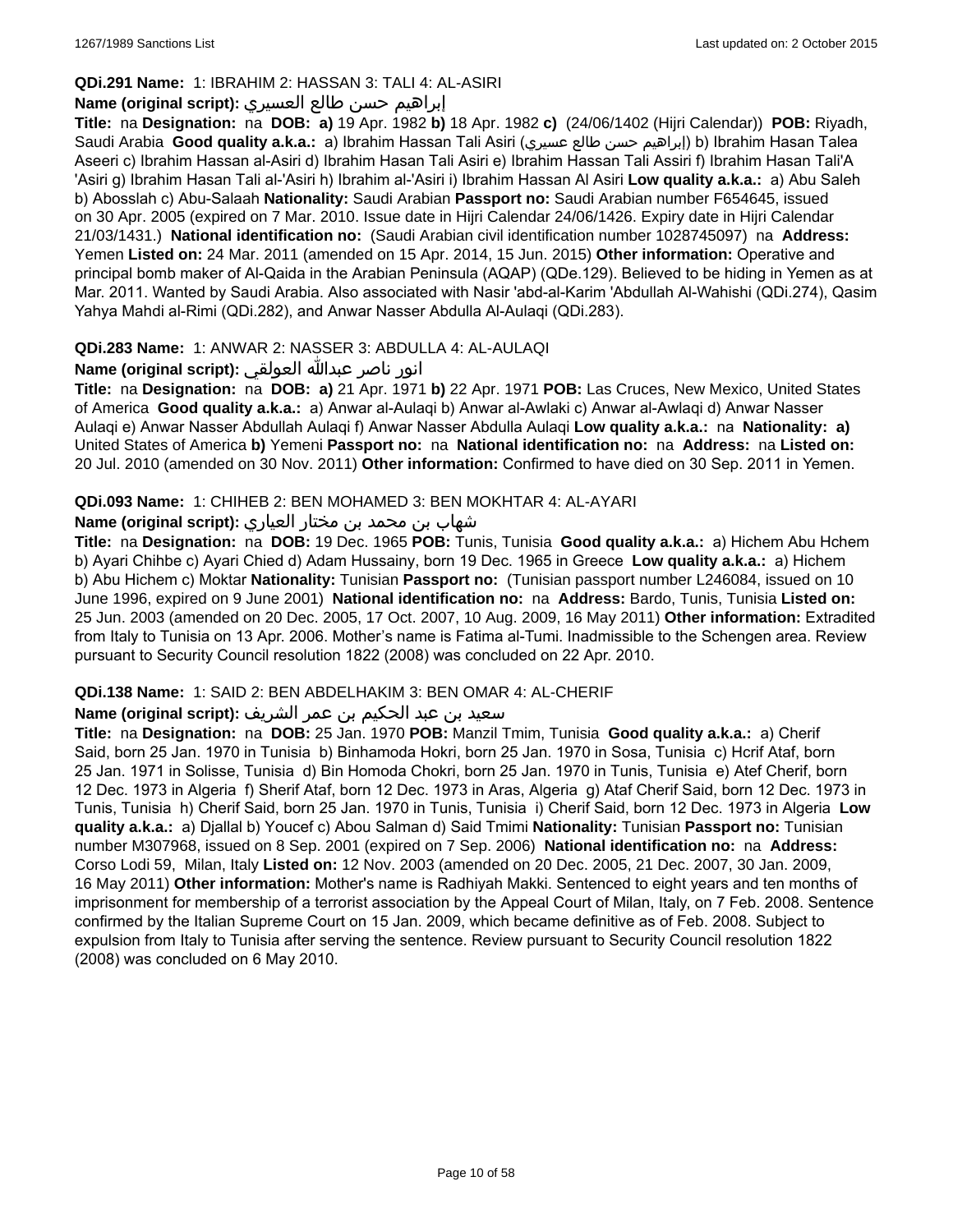## **QDi.231 Name:** 1: SALEM 2: NOR ELDIN 3: AMOHAMED 4: AL-DABSKI

# سالم نور الدين امحمد الدبيسكي **:(script original (Name**

**Title:** na **Designation:** na **DOB:** 1963 **POB:** Tripoli, Libyan Arab Jamahiriya **Good quality a.k.a.:** a) Abu Al-Ward b) Abdullah Ragab **Low quality a.k.a.:** a) Abu Naim b) Abdallah al- Masri **Nationality:** Libyan **Passport no: a)** Libyan passport number 1990/345751 **b)** Libyan passport number 345751 **National identification no:** Libyan national identification number 220334 **Address:** Bab Ben Ghasheer, Tripoli, Libyan Arab Jamahiriya **Listed on:** 8 Jun. 2007 (amended on 13 Dec. 2011) **Other information:** Mother's name is Kalthoum Abdul Salam al-Shaftari. Senior member of Libyan Islamic Fighting Group (QDe.011) and member of Al-Qaida (QDe.004). Review pursuant to Security Council resolution 1822 (2008) was concluded on 24 Nov. 2009.

## **QDi.132 Name:** 1: ASCHRAF 2: AL-DAGMA 3: na 4: na

## **Name (original script):** الدغمة اشرف

**Title:** na **Designation:** na **DOB:** 28 Apr. 1969 **POB:** Abasan, Gaza Strip, Palestinian Territories **Good quality a.k.a.:** Aschraf Al-Dagma, born 28 Apr. 1969 in Kannyouiz, Palestinian Territories **Low quality a.k.a.:** na **Nationality:** Unresolved/Palestinian origin **Passport no:** Refugee travel document , issued on 30 Apr. 2000, issued in Landratsamt Altenburger Land (Altenburg County Administration Office), Germany **National identification no:**  na **Address:** Germany **Listed on:** 23 Sep. 2003 (amended on 23 Dec. 2008, 11 Mar. 2010, 10 Jun. 2011) **Other information:** Associated with Ismail Abdallah Sbaitan Shalabi (QDi.128), Djamel Moustfa (QDi.129) and Mohamed Ghassan Ali Abu Dhess (QDi.130). Review pursuant to Security Council resolution 1822 (2008) was concluded on 19 Jan. 2010.

### **QDi.278 Name:** 1: MUTHANNA 2: HARITH 3: AL-DARI 4: na

### مثنى حارث الضاري **:Name (original script**)

**Title:** Doctor **Designation:** na **DOB:** 16 Jun. 1969 **POB:** Iraq **Good quality a.k.a.:** a) Dr. Muthanna Al Dari b) Muthana Harith Al Dari c) Muthanna Harith Sulayman Al-Dari d) Muthanna Harith Sulayman Al-Dhari e) Muthanna Hareth Al-Dhari f) Muthana Haris Al-Dhari g) Doctor Muthanna Harith Sulayman Al Dari Al-Zawba' h) Muthanna Harith Sulayman Al-Dari Al-Zobai i) Muthanna Harith Sulayman Al-Dari al-Zawba'i j) Muthanna Hareth al-Dari k) Muthana Haris al-Dari l) Doctor Muthanna al-Dari m) Dr. Muthanna Harith al-Dari al-Zowbai **Low quality a.k.a.:**  na **Nationality:** Iraqi **Passport no:** na **National identification no:** na **Address: a)** Amman, Jordan **b)** (Khan Dari, Iraq (previous)) **c)** (Asas Village, Abu Ghurayb, Iraq (previous)) **d)** (Egypt (previous)) **Listed on:** 25 Mar. 2010 **Other information:** Provided operational guidance financial support and other services to or in support of Al-Qaida in Iraq (QDe.115).

#### **QDi.149 Name:** 1: NOUREDDINE 2: BEN ALI 3: BEN BELKASSEM 4: AL-DRISSI

#### نور الدين بن علي بن بلقاسم الدريسي **:(script original (Name**

**Title:** na **Designation:** na **DOB:** 30 Apr. 1964 **POB:** Tunis, Tunisia **Good quality a.k.a.:** Drissi Noureddine **Low quality a.k.a.:** a) Abou Ali b) Faycal **Nationality:** Tunisian **Passport no:** Tunisian number L851940, issued on 9 Sep. 1998 (expired on 8 Sep. 2003) **National identification no:** na **Address:** Via Plebiscito 3, Cermona, Italy **Listed on:** 12 Nov. 2003 (amended on 20 Dec. 2005, 31 Jul. 2006, 21 Dec. 2007, 16 May 2011) **Other information:** Under administrative control measure in Italy until 5 May 2010. Inadmissible to the Schengen area. Mother's name is Khadijah al-Drissi. Review pursuant to Security Council resolution 1822 (2008) was concluded on 22 Apr. 2010.

# **QDi.059 Name:** 1: KHALID 2: ABD AL-RAHMAN 3: HAMD 4: AL-FAWAZ

# خالد عبد الرحمن حمد الفواز **:(script original (Name**

**Title:** na **Designation:** na **DOB:** 24 Aug. 1962 **POB:** Kuwait **Good quality a.k.a.:** a) Khaled Al-Fauwaz b) Khaled A. Al-Fauwaz c) Khalid Al-Fawwaz d) Khalik Al Fawwaz e) Khaled Al-Fawwaz f) Khaled Al Fawwaz g) Khalid Abdulrahman H. Al Fawaz **Low quality a.k.a.:** na **Nationality:** Saudi Arabian **Passport no:** Passport number 456682, issued on 6 Nov. 1990 (expired on 13 Sep. 1995) **National identification no:** na **Address:** United States of America **Listed on:** 24 Apr. 2002 (amended on 26 Nov. 2004, 23 Apr. 2007, 21 Oct. 2010, 4 Aug. 2014) **Other information:** Extradited from the United Kingdom to the United States of America on 5 Oct. 2012. Review pursuant to Security Council resolution 1822 (2008) was concluded on 22 Apr. 2010.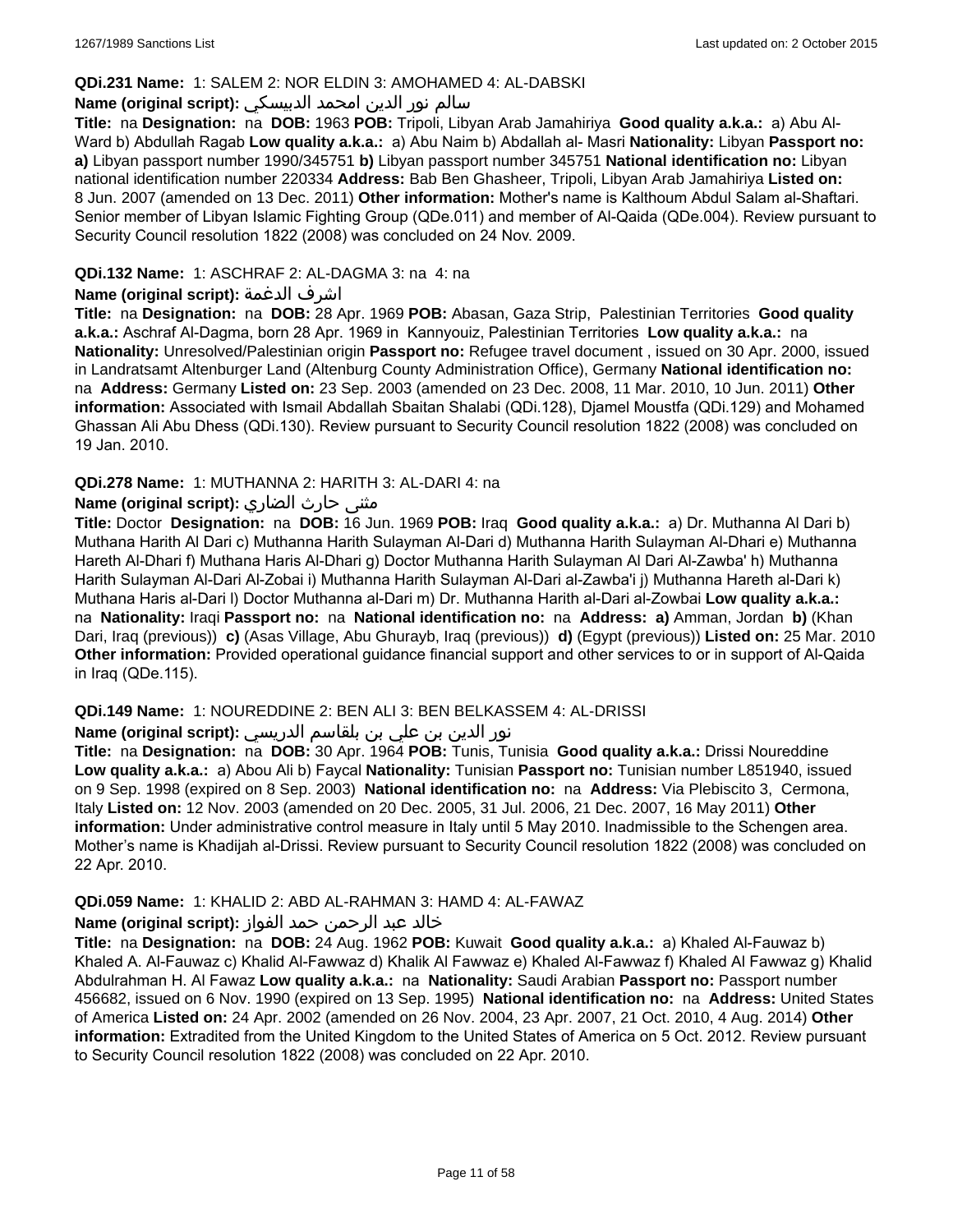### **QDi.228 Name:** 1: MOHAMMED 2: AL GHABRA 3: na 4: na

**Title:** na **Designation:** na **DOB:** 1 Jun. 1980 **POB:** Damascus, Syrian Arab Republic **Good quality a.k.a.:** a) Mohammed El' Ghabra b) Danial Adam **Low quality a.k.a.:** na **Nationality:** British **Passport no:** British number 094629366 **National identification no:** na **Address:** East London, United Kingdom **Listed on:** 12 Dec. 2006 (amended on 13 Dec. 2011, 20 Jul. 2015) **Other information:** Father's name is Mohamed Ayman Ghabra. Mother's name is Dalal. Review pursuant to Security Council resolution 1822 (2008) was concluded on 5 Oct. 2009.

## **QDi.292 Name:** 1: OTHMAN 2: AHMED 3: OTHMAN 4: AL-GHAMDI

## عثمان أحمد عثمان الغامدي **:(script original (Name**

**Title:** na **Designation:** na **DOB:** 27 May 1979 **POB:** Saudi Arabia **Good quality a.k.a.:** a) Othman al-Ghamdi, born 27 May 1979 in Saudi Arabia b) Uthman al-Ghamdi, born 27 May 1979 in Saudi Arabia c) Uthman al-Ghamidi, born 27 May 1979 in Saudi Arabia d) Othman bin Ahmed bin Othman Alghamdi e) Othman Ahmed Othman Al Omairah (born in 1973 in Shabwa, Yemen, nationality: Yemeni) f) Uthman Ahmad Uthman al-Ghamdi g) Othman Ahmed Othman al-Omirah **Low quality a.k.a.:** a) Al Umairah al-Ghamdi b) Othman Bin Ahmed Bin Othman **Nationality:** Saudi Arabian **Passport no:** na **National identification no:** Saudi Arabian national identity card number 1089516791 **Address:** Yemen **Listed on:** 16 Jun. 2011 (amended on 15 Apr. 2014) **Other information:** Operational commander of Al-Qaida in the Arabian Peninsula (AQAP) (QDe.129). Has been involved in raising funds and stockpiling arms for AQAP operations and activities in Yemen. Known associate of Qasim Yahya Mahdi al-Rimi (QDi.282) and Fahd Mohammed Ahmed al-Quso (deceased). Father's name is Ahmed Othman Al Omirah.

### **QDi.160 Name:** 1: FETHI 2: BEN HASSEN 3: BEN SALEM 4: AL-HADDAD

### فتحي بن حسن بن سالم الحداد **:(script original (Name**

**Title:** na **Designation:** na **DOB: a)** 28 Jun. 1963 **b)** 28 Mar. 1963 **POB:** Tataouene, Tunisia **Good quality a.k.a.:** a) Fethi ben Assen Haddad b) Fathy Hassan al Haddad **Low quality a.k.a.:** na **Nationality:** Tunisian **Passport no:** Tunisian passport number L183017, issued on 14 Feb. 1996 (expired on 13 Feb. 2001) **National identification no:** na **Address: a)** Number 184 Via Fulvio Testi – Cinisello Balsamo (MI), Italy **b)** Number 1 Via Porte Giove – Mortara (PV), Italy (Domicile) **Listed on:** 17 Mar. 2004 (amended on 26 Nov. 2004, 20 Dec. 2005, 21 Dec. 2007, 25 Jan. 2010, 16 May 2011) **Other information:** Italian Fiscal Code: HDDFTH63H28Z352V. Review pursuant to Security Council resolution 1822 (2008) was concluded on 30 Jul. 2009.

# **QDi.140 Name:** 1: KAMAL 2: BEN MAOELDI 3: BEN HASSAN 4: AL-HAMRAOUI

# كمال بن المولدي بن حسن الحمراوي **:(script original (Name**

**Title:** na **Designation:** na **DOB:** 21 Oct. 1977 **POB:** Beja, Tunisia **Good quality a.k.a.:** a) Hamroui Kamel ben Mouldi b) Hamraoui Kamel, born 21 Nov. 1977 in Morocco c) Hamraoui Kamel, born 21 Nov. 1977 in Tunisia d) Hamraoui Kamel, born 21 Oct. 1977 in Tunisia **Low quality a.k.a.:** a) Kamel b) Kimo **Nationality:** Tunisian **Passport no:** Tunisian passport number P229856, issued on 1 Nov. 2002 (expires on 31 Oct. 2007) **National identification no:** na **Address: a)** Via Bertesi Number 27, Cremona, Italy **b)** Via Plebiscito Number 3, Cremona, Italy **Listed on:** 12 Nov. 2003 (amended on 20 Dec. 2005, 31 Jul. 2006, 21 Dec. 2007, 16 May 2011) **Other information:** Mother's name is Khamisah al-Kathiri. Subject to a decree of expulsion, suspended on 17 Apr. 2007 by the European Court of Human Rights. Re-arrested in Italy on 20 May 2008. Inadmissible to the Schengen area. Review pursuant to Security Council resolution 1822 (2008) was concluded on 6 May 2010.

# **QDi.154 Name:** 1: SULAIMAN 2: JASSEM 3: SULAIMAN 4: ALI ABO GHAITH

## سليمان جاسم سليمان علي أبوغيث **:(script original (Name**

**Title:** na **Designation:** na **DOB:** 14 Dec. 1965 **POB:** Kuwait **Good quality a.k.a.:** na **Low quality a.k.a.:** Abo Ghaith **Nationality:** Kuwaiti citizenship withdrawn in 2002 **Passport no:** Kuwaiti number 849594, issued on 27 Nov. 1998, issued in Kuwait (and expired on 24 Jun. 2003) **National identification no:** na **Address:** na **Listed on:** 16 Jan. 2004 (amended on 23 Jul. 2008, 10 Jun. 2011) **Other information:** Left Kuwait for Pakistan in June 2001. Review pursuant to Security Council resolution 1822 (2008) was concluded on 21 Jun. 2010.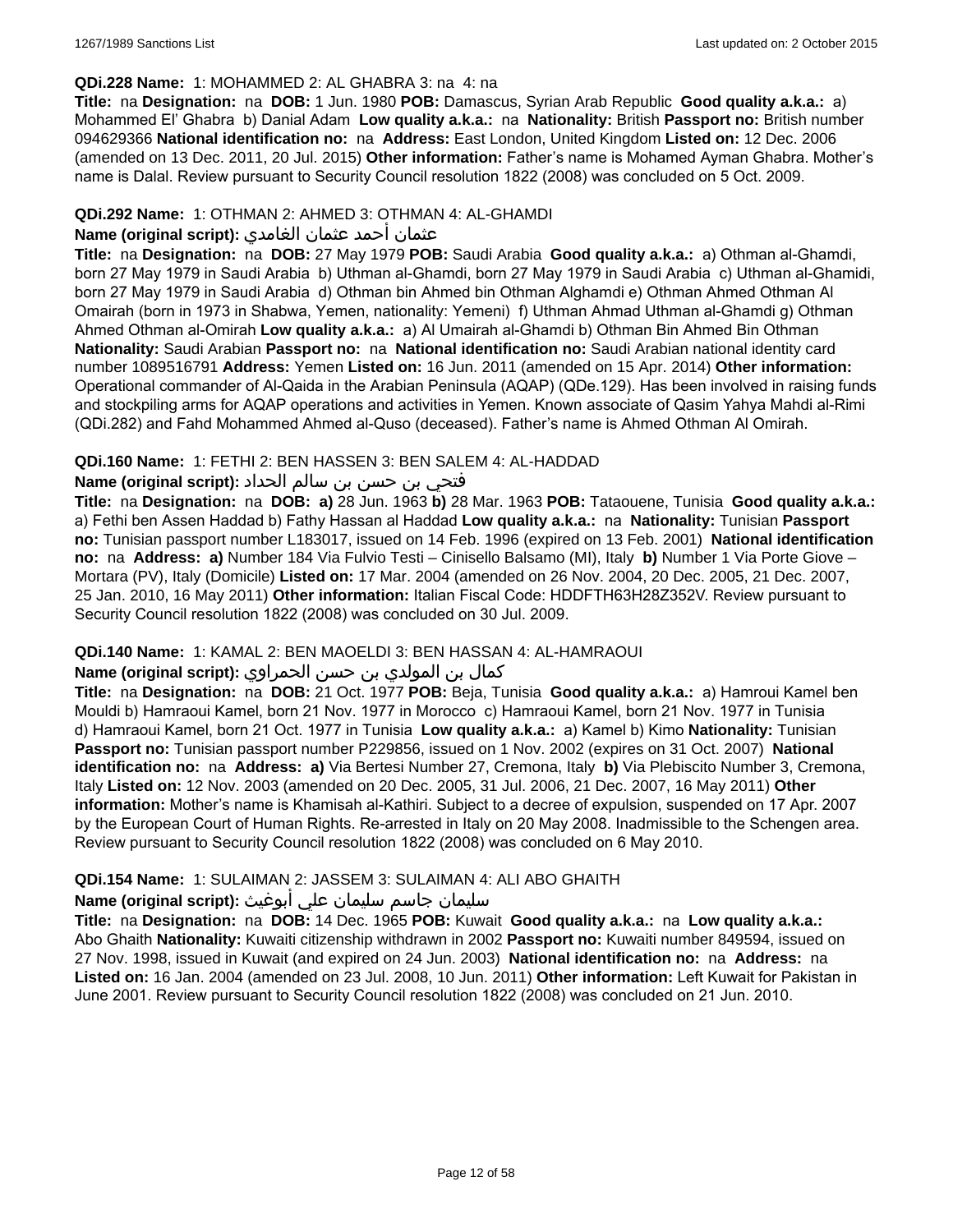## **QDi.299 Name:** 1: IBRAHIM 2: AWWAD 3: IBRAHIM 4: ALI AL-BADRI AL-SAMARRAI

# إبراهيم عواد إبراهيم علي البدري السامرائي **:(script original (Name**

**Title:** Dr. **Designation:** na **DOB:** 1971 **POB:** Iraq **Good quality a.k.a.:** Dr. Ibrahim 'Awwad Ibrahim 'Ali al-Badri al-Samarrai' (born in 1971 in Samarra, Iraq (Ibrahim 'Awad Ibrahim al-Badri al-Samarrai; Ibrahim 'Awad Ibrahim al-Samarra'i; Dr. Ibrahim Awwad Ibrahim al-Samarra'i)) **Low quality a.k.a.:** a) دعاء أبو) Abu Du'a; Abu Duaa') (prominently known by this nom de guerre) b) Dr. Ibrahim c) القريشي الحسيني البغدادي بكر أبو) Abu Bakr al-Baghdadi al-Husayni al-Quraishi; Abu Bakr al-Baghdadi **Nationality:** Iraqi **Passport no:** na **National identification no:** na **Address:** Iraq **Listed on:** 5 Oct. 2011 (amended on 20 Jul. 2012) **Other information:** Leader of Al-Qaida in Iraq (QDe.115) (AQI). Currently based in Iraq. Responsible for managing and directing AQI large scale operations.

# **QDi.296 Name:** 1: MATI UR-REHMAN 2: ALI MUHAMMAD 3: na 4: na

# مطیع الرحمن علی محمد **:Name (original script)**

**Title:** na **Designation:** na **DOB:** Approximately 1977 **POB:** Chak number 36/DNB, Rajkan, Madina Colony, Bahawalpur District, Punjab Province, Pakistan **Good quality a.k.a.:** a) Mati-ur Rehman b) Mati ur Rehman c) Matiur Rahman d) Matiur Rehman e) Matti al-Rehman f) Abdul Samad g) Samad Sial h) Abdul Samad Sial i) Ustad Talha j) Qari Mushtaq **Low quality a.k.a.:** a) Tariq b) Hussain **Nationality:** Pakistani **Passport no:** na **National identification no:** na **Address:** na **Listed on:** 22 Aug. 2011 (amended on 10 May 2012, 17 Oct. 2013) **Other information:** Physical description: 5 feet 2 inches; 157,4 cm. Name of father: Ali Muhammad. Mati ur-Rehman is the chief operational commander of Lashkar i Jhangvi (LJ) (QDe.096). Associated with Harakat-ul Jihad Islami (QDe.130).

# **QDi.194 Name:** 1: MOHAMMED 2: AHMED 3: SHAWKI 4: AL ISLAMBOLLY

# محمد احمد شوقي الاسلامبولي **:Name (original script**)

**Title:** na **Designation:** na **DOB:** 21 Jan. 1957 **POB:** El-Minya, Qena, Egypt **Good quality a.k.a.:** a) Abu Khalid b) Abu Ja'far c) Mohamed El Islambouli **Low quality a.k.a.:** na **Nationality:** Egyptian **Passport no:** na **National identification no:** na **Address:** (Believed to be in Pakistan or Afghanistan) **Listed on:** 29 Sep. 2005 (amended on 13 Dec. 2011) **Other information:** Father's name is Shawki al-Islambolly. Member of Egyptian Islamic Jihad (QDe.003). Review pursuant to Security Council resolution 1822 (2008) was concluded on 1 Jun. 2010.

# **QDi.176 Name:** 1: IMAD 2: BEN BECHIR 3: BEN HAMDA 4: AL-JAMMALI

# عماد بن البشير بن حمدا الجمالي **:(script original (Name**

**Title:** na **Designation:** na **DOB:** 25 Jan. 1968 **POB:** Manzal Tmim, Nabul, Tunisia **Good quality a.k.a.:** na **Low quality a.k.a.:** na **Nationality:** Tunisian **Passport no:** Tunisian number K693812, issued on 23 Apr. 1999 (expired on 22 Apr. 2004) **National identification no:** na **Address:** 4 Qistantiniyah Street, Manzal Tmim, Nabul, Tunisia (home address) **Listed on:** 23 Jun. 2004 (amended on 20 Dec. 2005, 31 Jul. 2006, 17 Oct. 2007, 13 Dec. 2011) **Other information:** Italian Fiscal Code: JMM MDI 68A25 Z352D. In detention in Tunis (Tunisia) as at Dec. 2009. Mother's name is Jamilah. Italian Judicial Authorities have issued a warrant of arrest against him, which had not been executed as of Sep. 2007. Review pursuant to Security Council resolution 1822 (2008) was concluded on 9 Apr. 2010.

# **QDi.370 Name:** 1: TARAD 2: MOHAMMAD 3: ALJARBA 4: na

**Title:** na **Designation:** na **DOB:** 20 Nov. 1979 **POB:** Iraq **Good quality a.k.a.:** Tarad Aljarba **Low quality a.k.a.:** Abu-Muhammad al-Shimali **Nationality:** Saudi Arabian **Passport no:** Saudi Arabian passport number number E704088, issued on 26 Aug. 2003 (expired on 2 Jul. 2008) **National identification no:** na **Address:** na **Listed on:** 29 Sep. 2015 **Other information:** Border emir of Islamic State in Iraq and the Levant (ISIL), listed as Al-Qaida in Iraq (QDe.115) as of Apr. 2015, and ISIL's leader for operations outside of the Syrian Arab Republic and Iraq as of mid-2014. Facilitated the travel from Turkey to the Syrian Arab Republic of prospective ISIL fighters from Australia, Europe, and the Middle East. Managed ISIL's guesthouse in Azaz, Syrian Arabic Republic as of 2014.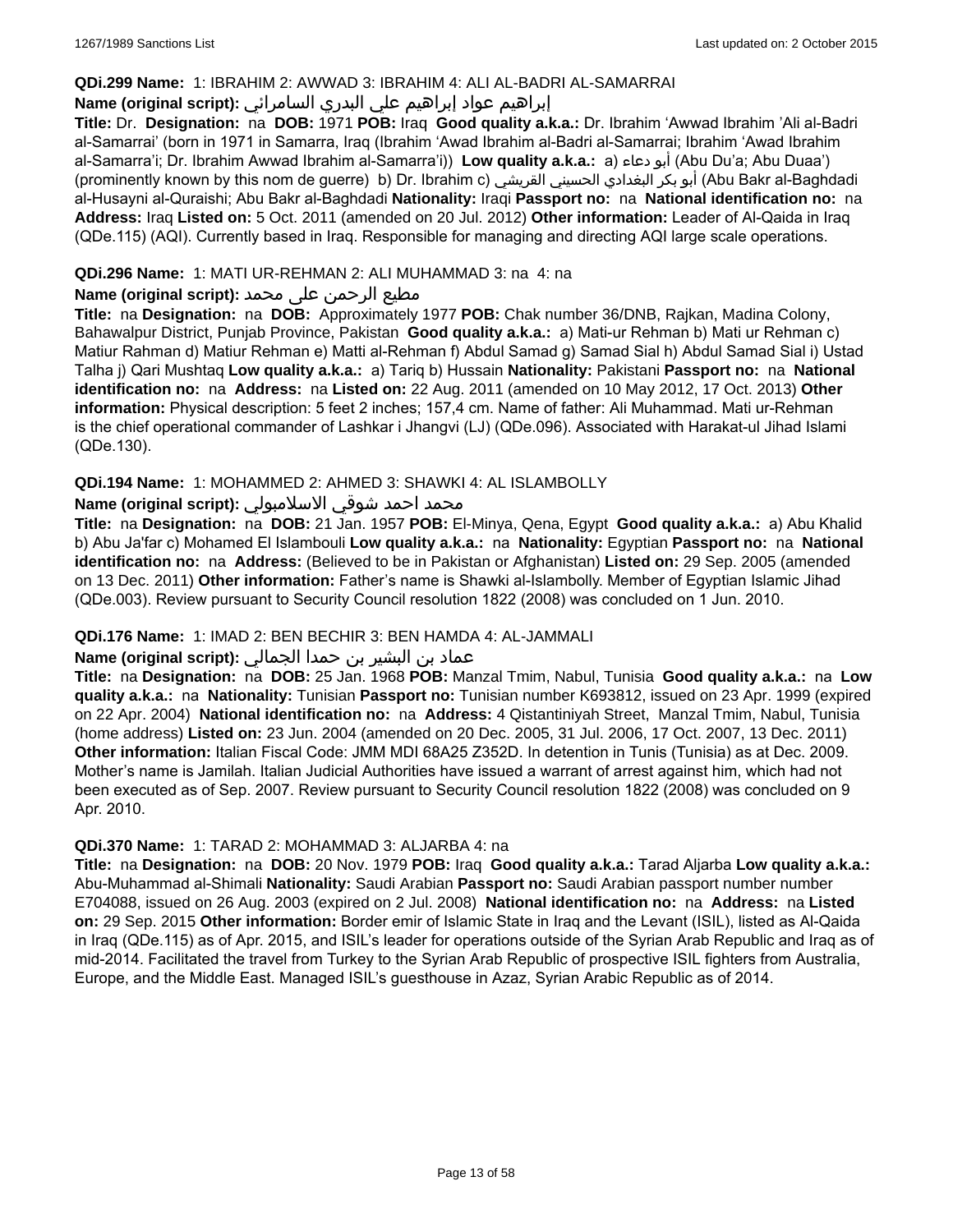## **QDi.317 Name:** 1: ABU MOHAMMED 2: AL-JAWLANI 3: na 4: na

## أبو محمد الجولاني **:(script original (Name**

**Title:** na **Designation:** na **DOB:** Between 1975 and 1979 **POB:** Syria **Good quality a.k.a.:** Abu Mohamed al-Jawlani (Abu Muhammad al-Jawlani, Abu Mohammed al-Julani, Abu Mohammed al-Golani, Abu Muhammad al-Golani, Abu Muhammad Aljawlani, Muhammad al-Jawlani (transliterations of original script name)) **Low quality a.k.a.:** الفاتح ، الفاتح شيخ)) transliterations: Shaykh al-Fatih; Al Fatih ) (Translation: The Conqueror) (Nom de guerre)) **Nationality:** Syrian **Passport no:** na **National identification no:** na **Address:** (Active in Syria as at Jun. 2013) **Listed on:** 24 Jul. 2013 (amended on 2 Jun. 2014) **Other information:** Since Jan. 2012, he is the Leader of Al-Nusrah Front for the People of the Levant (QDe.137), a Syria-based group listed in May 2014, and previously listed as an alias of Al-Qaida in Iraq (AQI) (QDe.115) between 30 May 2013 and 13 May 2014. Associated with Ibrahim Awwad Ibrahim Ali Al-Badri Al-Samarrai (QDi.299) and Aiman Muhammed Rabi al-Zawahiri (QDi.006).

# **QDi.058 Name:** 1: ABU BAKR 2: AL-JAZIRI 3: na 4: na

# **Name (original script):** الجزائري أبوبكر

**Title:** na **Designation:** na **DOB:** na **POB:** na **Good quality a.k.a.:** Yasir Al-Jazari **Low quality a.k.a.:** na **Nationality: a)** Algerian **b)** Palestinian **Passport no:** na **National identification no:** na **Address:** na **Listed on:** 11 Jan. 2002 (amended on 18 Jul. 2007, 1 Feb. 2008, 16 May 2011) **Other information:** Finance chief of the Afghan Support Committee (ASC) (QDe.069). Al-Qaida (QDe.004) facilitator and communication expert. Believed to be in Algeria as at Apr. 2010. Review pursuant to Security Council resolution 1822 (2008) was concluded on 21 Jun. 2010.

### **QDi.318 Name:** 1: MUHAMMAD 2: JAMAL 3: ABD-AL RAHIM AHMAD 4: AL-KASHIF

# محمد جمال عبدالرحيم أحمد الكاشف **:Name (original script**)

**Title:** na **Designation:** na **DOB: a)** 1 Jan. 1964 **b)** 1 Feb. 1964 **POB:** Cairo, Egypt **Good quality a.k.a.:** a) Muhammad Jamal Abdo Al-Kashif b) Muhammad Jamal Abdo Al Kashef c) Muhammad Jamal Abd-Al Rahim Ahmad Al-Kashif d) Muhammad Jamal Abd-Al Rahim Al-Kashif e) Muhammad Jamal Abdu f) Muhammad Jamal **Low quality a.k.a.:** a) Muhammad Jamal Abu Ahmad (nom de guerre) b) Abu Ahmad (nom de guerre) c) Abu Jamal (nom de guerre) d) Muhammad Gamal Abu Ahmed e) Mohammad Jamal Abdo Ahmed (nom de guerre) f) Muhammad Jamal Abduh (nom de guerre) g) Muhammad Jamal Ahmad Abdu (nom de guerre) h) Riyadh (nom de guerre) **Nationality:** Egyptian **Passport no: a)** (Egyptian passport number 6487, issued 30 Jan. 1986, under name Muhammad Jamal Abdu) **b)** (Egyptian passport issued in 1993, under name Muhammad Jamal Abd-Al Rahim Ahmad Al-Kashif) **c)** (Yemeni passport number 388181, under name Muhammad Jamal Abd-Al Rahim Al-Kashif) **National identification no:** na **Address:** Egypt **Listed on:** 21 Oct. 2013 **Other information:** Trained in Afghanistan in the late 1980s with Al-Qaida (QDe.004) to make bombs. Former top military commander of the Egyptian Islamic Jihad (QDe.003). Since 2011, established Muhammad Jamal Network (MJN) (QDe.136) and terrorist training camps in Egypt and Libya. Conducted MJN's terrorist activities with support from Al-Qaida in the Arabian Peninsula (AQAP) (QDe.129). Reported to be involved in the attack on the United States Mission in Benghazi, Libya, on 11 Sep. 2012. Headed Nasr City terrorist cell in Egypt in 2012. Linked to Aiman al-Zawahiri (QDi.006) and the leadership of AQAP and the Organization of Al-Qaida in the Islamic Maghreb (AQIM) (QDe.014). Arrested and imprisoned multiple times by Egyptian authorities since ca. 2000. Released in 2011 but re-arrested by Egyptian authorities in Nov. 2012. Imprisoned in Egypt pending trial as of Sep. 2013. Wife's name is Samah 'Ali Al-Dahabani (Yemeni national).

# **QDi.233 Name:** 1: FAHD 2: MUHAMMAD 3: 'ABD AL-'AZIZ 4: AL-KHASHIBAN

# فهد محمد عبد العزيز الخشيبان **:(script original (Name**

**Title:** na **Designation:** na **DOB:** 16 Oct. 1966 **POB:** Oneiza, Saudi Arabia **Good quality a.k.a.:** a) Fahad H. A. Khashayban b) Fahad H. A. Kheshaiban c) Fahad Mohammad Abdulaziz Alkhoshiban d) Fahad H. A. al-Khashiban e) Fahad H. A. Kheshayban f) Fahad H. A. al-Khosiban g) Fahad H. A. Khasiban h) Fahd Muhammad 'Abd Al-'Aziz al-Khashayban i) Fahd Muhammad'Abd al-'Aziz al-Khushayban j) Fahad al-Khashiban k) Fahd Khushaiban l) Fahad Muhammad A. al-Khoshiban m) Fahad Mohammad A. al-Khoshiban **Low quality a.k.a.:** a) Shaykh Abu Thabit b) Abu Thabit c) Shaykh Thabet d) Abdur Abu Rahman e) Abu Abdur Rahman **Nationality:** Saudi Arabian **Passport no:** Saudi Arabian passport number G477835, issued on 26 Jun. 2006 (expired on 3 May 2011) **National identification no:** na **Address:** Saudi Arabia **Listed on:** 9 Oct. 2007 (amended on 20 Feb. 2008, 13 Dec. 2011) **Other information:** Involved in the financing of and otherwise provided assistance to the Abu Sayyaf Group (QDe.001). Review pursuant to Security Council resolution 1822 (2008) was concluded on 14 Sep. 2009.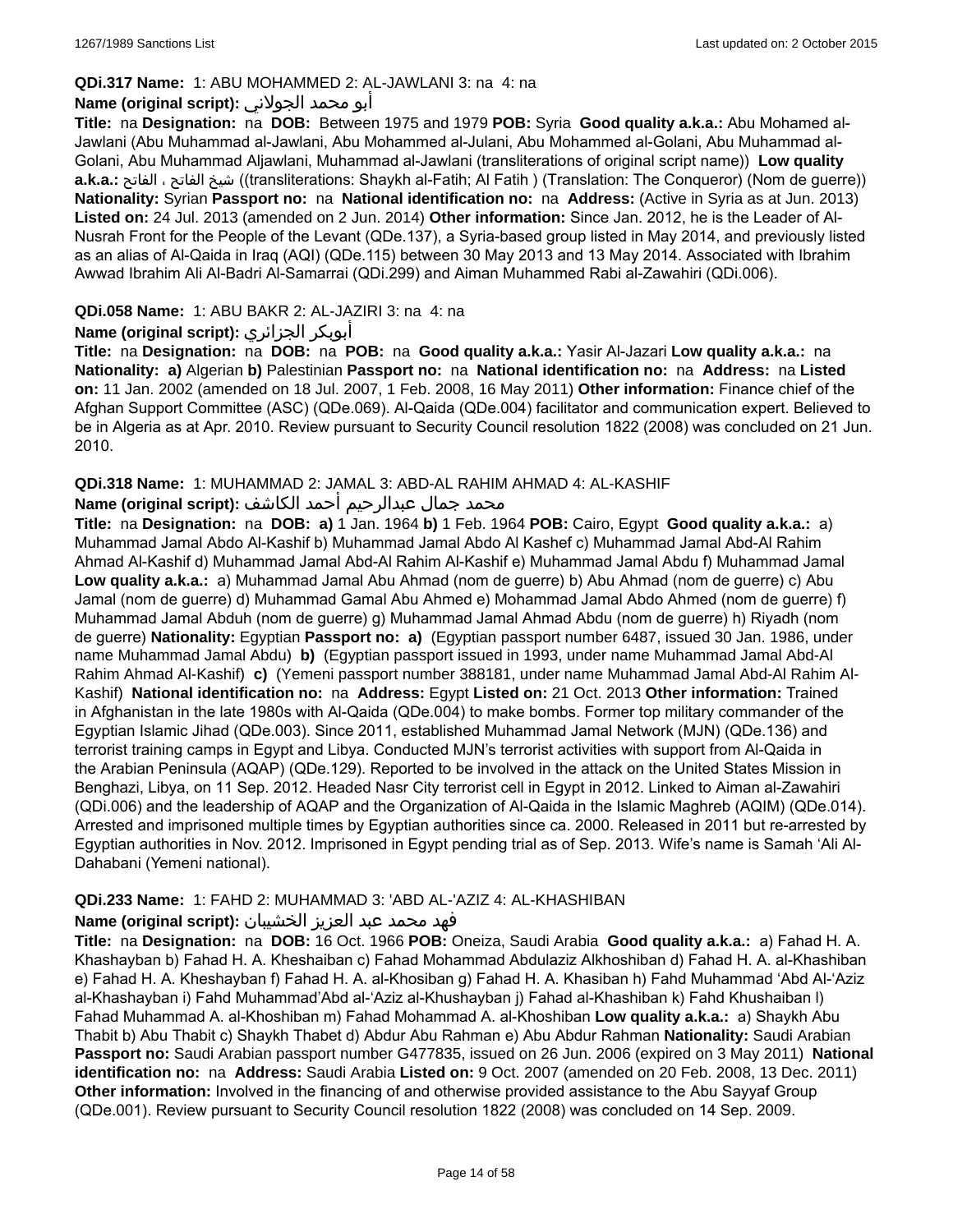#### **QDi.170 Name:** 1: HACENE 2: ALLANE 3: na 4: na

### **Name (original script):** علاني حسن

**Title:** na **Designation:** na **DOB:** 17 Jan. 1941 **POB:** Médéa, Algeria **Good quality a.k.a.:** a) Hassan the Old b) Al Sheikh Abdelhay c) Boulahia d) Abu al-Foutouh e) Cheib Ahcéne **Low quality a.k.a.:** na **Nationality:** Algerian **Passport no:** na **National identification no:** na **Address:** na **Listed on:** 3 May 2004 (amended on 12 Apr. 2006, 7 Apr. 2008, 13 Dec. 2011) **Other information:** Confirmed to have died on 16 Apr. 2004 in northern Niger. Review pursuant to Security Council resolution 1822 (2008) was concluded on 27 Jul. 2010.

## **QDi.177 Name:** 1: HABIB 2: BEN 3: AHMED 4: AL-LOUBIRI

### حبيب بن احمد اللوبيري **:(script original (Name**

**Title:** na **Designation:** na **DOB:** 17 Nov. 1961 **POB:** Manzal Tmim, Nabul, Tunisia **Good quality a.k.a.:** Al-Habib ben Ahmad ben al-Tayib al-Lubiri **Low quality a.k.a.:** na **Nationality:** Tunisian **Passport no:** Tunisian number M788439, issued on 20 Oct. 2001 (expires on 19 Oct. 2006) **National identification no:** na **Address:** Al-Damus, Manzal Tmim, Nabul, Tunisia (habitual residence) **Listed on:** 23 Jun. 2004 (amended on 20 Dec. 2005, 17 Oct. 2007, 10 Aug. 2009, 13 Dec. 2011) **Other information:** Italian Fiscal Code: LBR HBB 61S17 Z352F. In detention in Tunisia as at Dec. 2009. Mother's name is Fatima bint al-Mukhtar. Review pursuant to Security Council resolution 1822 (2008) was concluded on 9 Apr. 2010.

### **QDi.074 Name:** 1: TAREK 2: BEN HABIB 3: BEN AL-TOUMI 4: AL-MAAROUFI

# طارق بن الحبيب بن التومي المعروفي **:(script original (Name**

**Title:** na **Designation:** na **DOB:** 23 Nov. 1965 **POB:** Ghardimaou, Tunisia **Good quality a.k.a.:** a) Abu Ismail b) Abou Ismail el Jendoubi c) Abou Ismail Al Djoundoubi **Low quality a.k.a.:** na **Nationality:** Tunisian **Passport no:** Tunisian number E590976, issued on 19 Jun. 1987 ( expired on 18 Jun. 1992) **National identification no:**  na **Address:** Rue Léon Théodore Number 107/1, 1090 Jette, Brussels, Belgium **Listed on:** 3 Sep. 2002 (amended on 26 Nov. 2004, 20 Dec. 2005, 31 Jul. 2006, 3 Jul. 2007, 10 Aug. 2009, 25 Jan. 2010, 23 Dec. 2010) **Other information:** Belgian nationality withdrawn on 26 Jan. 2009. In detention in Nivelles, Belgium, as of Oct. 2010. Review pursuant to Security Council resolution 1822 (2008) was concluded on 8 Jun. 2010.

## **QDi.320 Name:** 1: ABD-AL-HAMID 2: AL-MASLI 3: na 4: na

# **Name (original script):** المصلي عبدالحميد

**Title:** na **Designation:** na **DOB:** 1976 **POB: a)** Darnah, Libya **b)** Danar, Libya **Good quality a.k.a.:** a) Abdal-Hamid Muhammad Abd-al-Hamid Al-Masli b) Abd-al-Hamid Musalli c) Hamid Masli **Low quality a.k.a.:** a) Hamza al-Darnawi b) Hamzah al-Darnawi c) Hamza Darnawi d) Hamzah Darnawi e) Hamzah Dirnawi f) Hamza Darnavi g) Hamza al-Darnavi h) Abdullah Darnawi i) Abu-Hamzah al-Darnawi **Nationality:** Libyan **Passport no:** na **National identification no:** na **Address:** (Reportedly located in Waziristan, Federally Administered Tribal Areas, Pakistan) **Listed on:** 26 Nov. 2013 **Other information:** Leader and trainer of an Al-Qaida electronics and explosives workshop producing improvised explosive device components.

#### **QDi.276 Name:** 1: AKRAM 2: TURKI 3: HISHAN 4: AL-MAZIDIH

# أكرم تركي هاشم المزيده **:(script original (Name**

**Title:** na **Designation:** na **DOB: a)** 1974 **b)** 1975 **POB:** na **Good quality a.k.a.:** Akram Turki Al-Hishan **Low quality a.k.a.:** a) Abu Jarrah b) Abu Akram **Nationality:** na **Passport no:** na **National identification no:** na **Address:** Zabadani, Syrian Arab Republic **Listed on:** 11 Mar. 2010 **Other information:** Other possible date of birth: 1979. He is a cousin of Ghazy Fezza Hishan Al Mazidih (QDi.277).

# **QDi.277 Name:** 1: GHAZY 2: FEZZA 3: HISHAN 4: AL-MAZIDIH

# غازي فيزا هاشم المزيده **:(script original (Name**

**Title:** na **Designation:** na **DOB: a)** 1974 **b)** 1975 **POB:** na **Good quality a.k.a.:** a) Ghazy Fezzaa Hishan b) Mushari Abd Aziz Saleh Shlash **Low quality a.k.a.:** a) Abu Faysal b) Abu Ghazzy **Nationality:** na **Passport no:**  na **National identification no:** na **Address:** Zabadani, Syrian Arab Republic **Listed on:** 11 Mar. 2010 **Other information:** He is a cousin of Akram Turki Hishan Al Mazidih (QDi.276).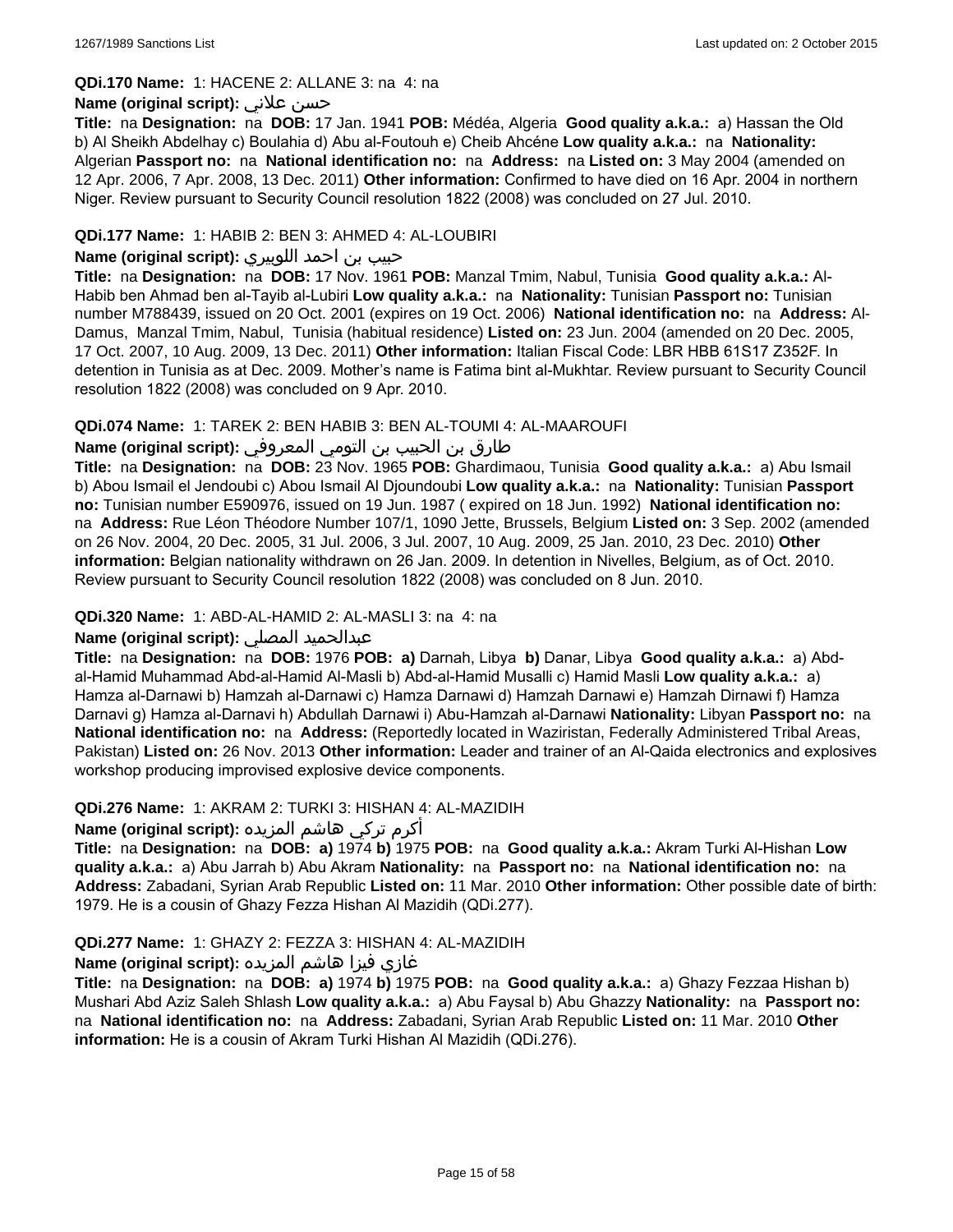## **QDi.076 Name:** 1: ISAM 2: ALI 3: MOHAMED 4: ALOUCHE

# عصام علي محمد علوش **:(script original (Name**

**Title:** na **Designation:** na **DOB: a)** 1972 **b)** 21 Mar. 1974 **POB:** Baghdad, Iraq **Good quality a.k.a.:** Mansour Thaer, born 21 Mar. 1974 in Baghdad, Iraq **Low quality a.k.a.:** na **Nationality:** Jordanian **Passport no:** na **National identification no:** na **Address:** na **Listed on:** 3 Sep. 2002 (amended on 18 Aug. 2006, 30 Jan. 2009) **Other information:** Was deported from Germany to Jordan in Feb. 2005. Review pursuant to Security Council resolution 1822 (2008) was concluded on 21 Jun. 2010.

#### **QDi.273 Name:** 1: FAZEEL-A-TUL 2: SHAYKH ABU MOHAMMED 3: AMEEN 4: AL-PESHAWARI

**Title:** na **Designation:** na **DOB: a)** Approximately 1967 **b)** Approximately 1961 **c)** Approximately 1973 **POB:** Shunkrai village, Sarkani District, Konar Province, Afghanistan **Good quality a.k.a.:** a) Shaykh Aminullah b) Sheik Aminullah c) Abu Mohammad Aminullah Peshawari d) Abu Mohammad Amin Bishawri e) Abu Mohammad Shaykh Aminullah Al-Bishauri f) Shaykh Abu Mohammed Ameen al-Peshawari g) Shaykh Aminullah Al-Peshawari **Low quality a.k.a.:** na **Nationality:** Afghan **Passport no:** na **National identification no:** na **Address:** Ganj District, Peshawar, Pakistan **Listed on:** 29 Jun. 2009 (amended on 24 Jul. 2013) **Other information:** Associated with Al-Qaida (QDe.004). Head of Ganj madrasa, a.k.a. Madrasa Jamia Taleemul Quran wal Hadith, a.k.a. Madrasa Taleemul Quran wal Sunnah, located at the Ganj Gate, Phandu Road, Peshawar, Pakistan.

### **QDi.282 Name:** 1: QASIM 2: YAHYA 3: MAHDI 4: AL-RIMI

# قاسم يحيى مهدي الريمي **:(script original (Name**

**Title:** na **Designation:** na **DOB:** 5 Jun. 1978 **POB:** Sanaa, Yemen **Good quality a.k.a.:** a) Qasim Al-Rimi b) Qasim al-Raymi c) Qassim al-Raymi d) Qasim al-Rami **Low quality a.k.a.:** a) Qasim Yahya Mahdi 'Abd al-Rimi b) Abu Hurayah al-Sana'ai c) Abu 'Ammar **Nationality:** Yemeni **Passport no:** Yemeni passport number 00344994, issued on 3 Jul. 1999 **National identification no:** na **Address:** Yemen **Listed on:** 11 May 2010 (amended on 15 Apr. 2014) **Other information:** na

# **QDi.023 Name:** 1: NAZIH 2: ABDUL HAMED 3: NABIH 4: AL-RUQAI'I

# نزيه عبد الحميد نبيه الراجعي **:(script original (Name**

**Title:** na **Designation:** na **DOB: a)** 30 Mar. 1964 **b)** 14 May 1964 **POB:** Tripoli, Libyan Arab Jamahiriya **Good quality a.k.a.:** a) Anas Al-Liby b) Anas Al-Sibai c) Nazih Abdul Hamed Al-Raghie **Low quality a.k.a.:** na **Nationality:** Libyan **Passport no:** 621570 **National identification no:** 200310/I **Address:** Al Nawafaliyyin, Jarraba Street, Taqsim Al Zuruq, Tripoli, Libyan Arab Jamahiriya **Listed on:** 17 Oct. 2001 (amended on 31 Jul. 2006, 16 Dec. 2010) **Other information:** Review pursuant to Security Council resolution 1822 (2008) was concluded on 21 Jun. 2010.

#### **QDi.253 Name:** 1: KHALIFA 2: MUHAMMAD 3: TURKI 4: AL-SUBAIY

## خليفة محمد تركي السبيعي **:(script original (Name**

**Title:** na **Designation:** na **DOB:** 1 Jan. 1965 **POB:** Doha, Qatar **Good quality a.k.a.:** a) Khalifa Mohd Turki Alsubaie b) Khalifa Mohd Turki al-Subaie c) Khalifa Al-Subayi d) Khalifa Turki bin Muhammad bin al-Suaiy **Low quality a.k.a.:** a) Abu Mohammed al-Qatari b) Katrina **Nationality:** Qatari **Passport no:** (Qatari passport number 00685868 issued in Doha on 5 Feb. 2006 and expiring on 4 Feb. 2011) **National identification no:** (Qatari identity card number 26563400140) na **Address:** Doha, Qatar **Listed on:** 10 Oct. 2008 (amended on 25 Jan. 2010, 15 Nov. 2012, 19 Feb. 2015) **Other information:** Qatar-based terrorist financier and facilitator who has provided financial support to, and acted on behalf of, the senior leadership of Al-Qaida (QDe.004), including moving recruits to Al-Qaida training camps in South Asia. In Jan. 2008, convicted in absentia by the Bahraini High Criminal Court for financing terrorism, undergoing terrorist training, facilitating the travel of others to receive terrorist training abroad, and for membership in a terrorist organization. Arrested in Qatar in Mar. 2008. Served his sentence in Qatar and has been released from detention. Mother's name is Hamdah Ahmad Haidoos.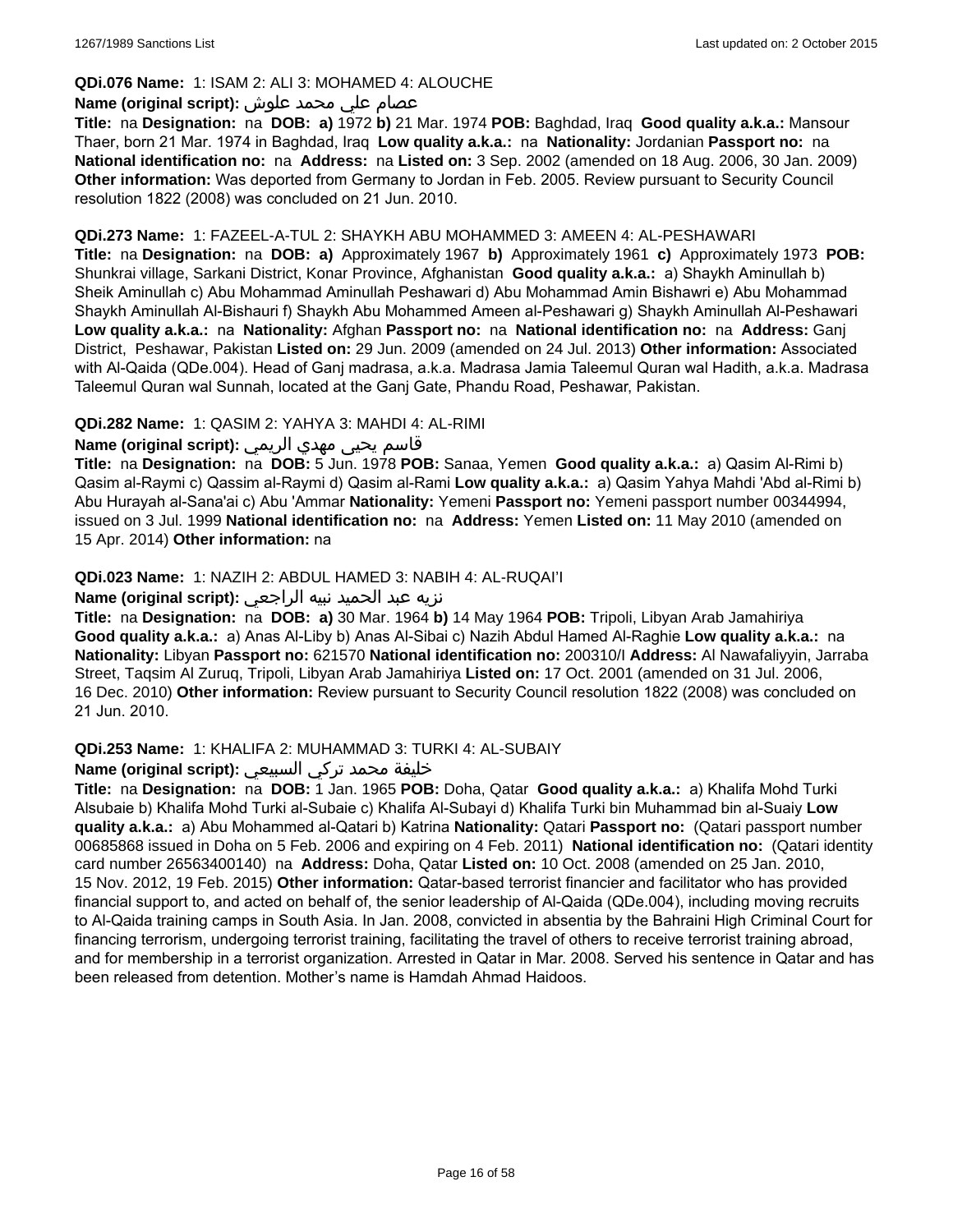#### **QDi.151 Name:** 1: MOURAD 2: BEN ALI 3: BEN AL-BASHEER 4: AL-TRABELSI

# مراد بن علي بن البشير الطرابلسي **:Name (original script)**

**Title:** na **Designation:** na **DOB:** 20 May 1969 **POB:** Manzil Tmim, Tunisia **Good quality a.k.a.:** a) Aboue Chiba Brahim, born 2 Sep. 1966 in Libya b) Arouri Taoufik, born 2 Sep. 1964 in Tunisia c) Ben Salah Adnan, born 2 Apr. 1966 in Tunisia d) Sassi Adel, born 2 Sep. 1966 in Tunisia e) Salam Kamel, born 2 Feb. 1963 in Tunisia f) Salah Adnan, born 4 Feb. 1965 in Algeria g) Arouri Faisel, born 2 Mar. 1965 in Tunisia h) Bentaib Amour, born 9 Feb. 1965 in Morocco i) Adnan Salah, born 1 Apr. 1966 in Tunisia j) Hasnaoui Mellit (born in 1972 in Morocco) k) Arouri Taoufik ben Taieb, born 9 Feb. 1964 in Tunisia l) Abouechiba Brahim, born 2 Sep. 1966 in Lebanon m) Farid Arouri, born 2 Jun. 1964 in Tunisia n) Ben Magid, born 2 Jun. 1966 in Lebanon o) Maci Ssassi, born 2 Jun. 1972 in Libya p) Salah ben Anan, born 2 Apr. 1966 in Tunisia q) Hasnaui Mellit (born in 1972 in Morocco) **Low quality a.k.a.:** Abou Djarrah **Nationality:** Tunisian **Passport no:** Tunisian number G827238, issued on 1 Jun. 1996 (expired on 31 May 2001) **National identification no:** na **Address:** Libya Street Number 9, Manzil Tmim, Nabeul, Tunisia **Listed on:** 12 Nov. 2003 (amended on 20 Dec. 2005, 10 Aug. 2009, 16 May 2011) **Other information:** Extradited from Italy to Tunisia on 13 Dec. 2008. Inadmissible to the Schengen area. Mother's name is Mabrukah al-Yazidi. Review pursuant to Security Council resolution 1822 (2008) was concluded on 22 Apr. 2010.

### **QDi.172 Name:** 1: HASSAN 2: ABDULLAH 3: HERSI 4: AL-TURKI

# حسن عبد الله حرسي التركي **:(script original (Name**

**Title: a)** Sheikh **b)** Colonel **Designation:** na **DOB:** Approximately 1944 **POB:** Region V, Ethiopia (the Ogaden Region in eastern Ethiopia) **Good quality a.k.a.:** a) Hassan Turki b) Hassen Abdelle Fihiye c) Sheikh Hassan Abdullah Fahaih d) Hassan Al-Turki e) Hassan Abdillahi Hersi Turki f) Sheikh Hassan Turki g) Xasan Cabdilaahi Xirsi h) Xasan Cabdulle Xirsi **Low quality a.k.a.:** na **Nationality:** Somali **Passport no:** na **National identification no:** na **Address:** (Reported to be active in Southern Somalia, lower Juba near Kismayo, mainly in Jilibe and Burgabo as of Nov. 2012) **Listed on:** 6 Jul. 2004 (amended on 25 Jul. 2006, 21 Dec. 2007, 12 Apr. 2010, 11 May 2010, 13 Dec. 2011, 18 Mar. 2013) **Other information:** Family Background: From the Ogaden clan, Reer - Abdille subclan. Part of the Al-Itihaad Al-Islamiya (AIAI) (QDe.002) leadership. Believed to have been involved in the attacks on the United States embassies in Nairobi and Dar es Salaam in August 1998. Also subject to the sanctions measures set out in Security Council resolution 1844 (2008) concerning Somalia and Eritrea (see www.un.org/sc/ committees/751/index.shtml). Review pursuant to Security Council resolution 1822 (2008) was concluded on 13 May 2010.

# **QDi.274 Name:** 1: NASIR 2: 'ABD-AL-KARIM 3: 'ABDULLAH 4: AL-WAHISHI

## ناصر عبدالكريم عبدالله الوحيشي **:(script original (Name**

**Title:** na **Designation:** na **DOB: a)** 1 Oct. 1976 **b)** (08/10/1396 Hijri Calendar) **POB:** Yemen **Good quality a.k.a.:** a) Nasir al-Wahishi b) Abu Basir Nasir al-Wahishi c) Naser Abdel Karim al-Wahishi d) Nasir Abd al-Karim al-Wuhayshi e) Abu Basir Nasir Al-Wuhayshi f) Nasser Abdul-karim Abdullah al-Wouhichi g) Abu Baseer al-Wehaishi h) Abu Basir Nasser al-Wuhishi i) Abdul Kareem Abdullah Al-Woohaishi j) Nasser Abdelkarim Saleh Al Wahichi **Low quality a.k.a.:** a) Abu Basir b) Abu Bashir **Nationality:** Yemeni **Passport no:** Yemeni number 40483, issued on 5 Jan. 1997 **National identification no:** na **Address:** na **Listed on:** 19 Jan. 2010 (amended on 15 Apr. 2014, 15 Jun. 2015) **Other information:** Since 2007, leader of Al-Qaida in Yemen (AQY). Since Jan. 2009, leader of Al-Qaida in the Arabian Peninsula (QDe.129) operating in Yemen and Saudi Arabia. Associated with senior Al-Qaida (QDe.004) leadership, claims he was secretary to Usama Bin Laden (deceased) prior to 2003. Arrested in Iran and extradited to Yemen in 2003, where he escaped from prison in 2006 and remains fugitive as at Jan. 2010.

# **QDi.015 Name:** 1: MAHFOUZ 2: OULD 3: AL-WALID 4: na

# محفوظ ولد الوليد **:(script original (Name**

**Title:** na **Designation:** na **DOB:** 1 Jan. 1975 **POB:** Mauritania **Good quality a.k.a.:** a) Abu Hafs the Mauritanian b) Khalid Al-Shanqiti c) Mafouz Walad Al-Walid **Low quality a.k.a.:** na **Nationality:** Mauritanian **Passport no:**  na **National identification no:** na **Address:** na **Listed on:** 6 Oct. 2001 (amended on 1 Jun. 2007, 10 Jun. 2011) **Other information:** Review pursuant to Security Council resolution 1822 (2008) was concluded on 15 Jun. 2010.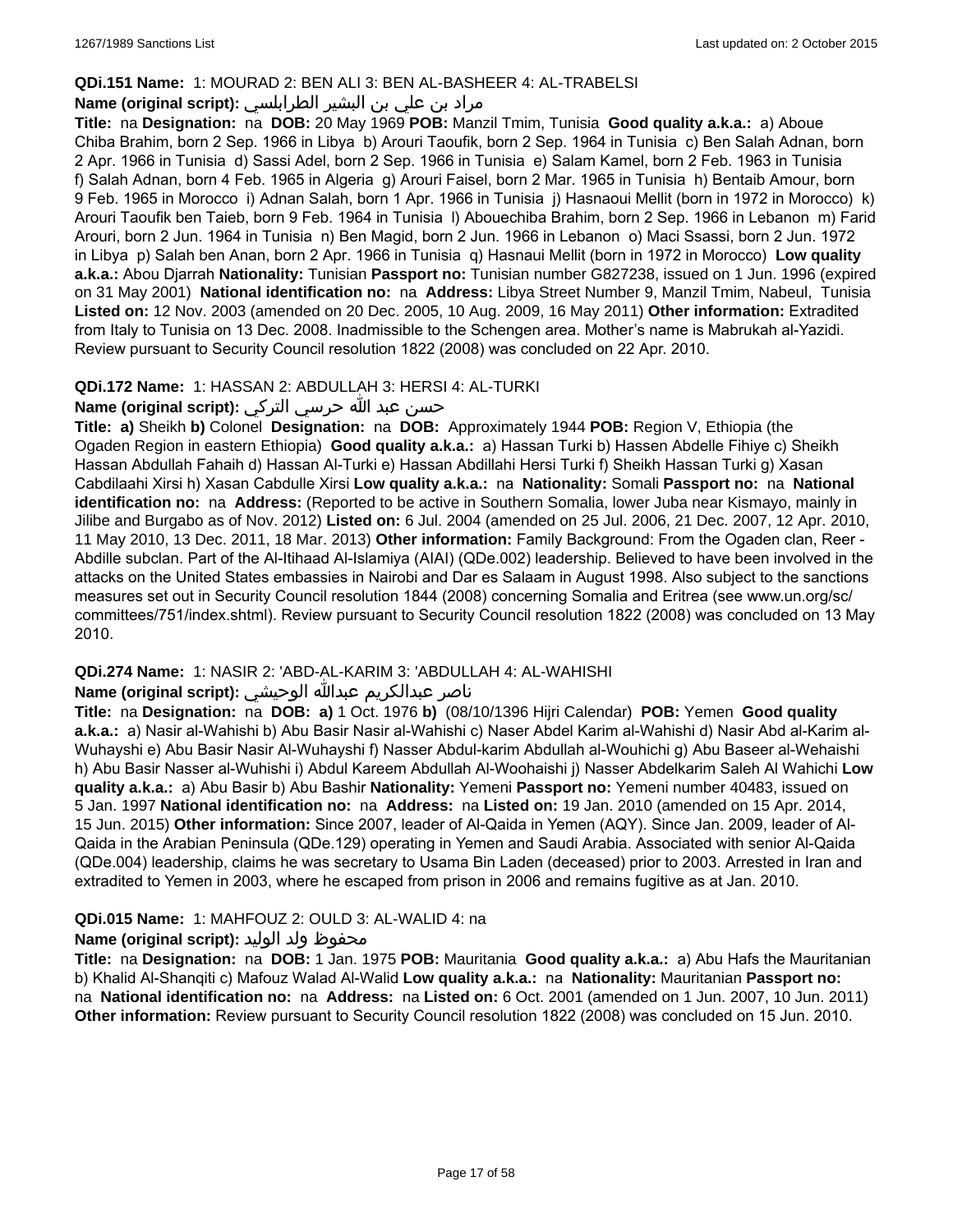# **QDi.006 Name:** 1: AIMAN 2: MUHAMMED 3: RABI 4: AL-ZAWAHIRI

# أيمن محمد ربيع الظواهري **:(script original (Name**

**Title: a)** Doctor **b)** Dr. **Designation:** na **DOB:** 19 Jun. 1951 **POB:** Giza, Egypt **Good quality a.k.a.:** a) Ayman Al-Zawahari b) Ahmed Fuad Salim c) Al Zawahry Aiman Mohamed Rabi Abdel Muaz d) Al Zawahiri Ayman e) Abdul Qader Abdul Aziz Abdul Moez Al Doctor f) Al Zawahry Aiman Mohamed Rabi g) Al Zawahry Aiman Mohamed Rabie h) Al Zawahry Aiman Mohamed Robi i) Dhawahri Ayman j) Eddaouahiri Ayman k) Nur Al Deen Abu Mohammed l) Ayman Al Zawahari m) Ahmad Fuad Salim **Low quality a.k.a.:** a) Abu Fatma b) Abu Mohammed **Nationality:** Egyptian **Passport no: a)** Egyptian Passport number 1084010 **b)** Passport number 19820215 **National identification no:** na **Address:** na **Listed on:** 25 Jan. 2001 (amended on 2 Jul. 2007, 18 Jul. 2007, 13 Aug. 2007, 16 Dec. 2010, 22 May 2015) **Other information:** Leader of Al-Qaida (QDe.004). Former operational and military leader of Egyptian Islamic Jihad (QDe.003), was a close associate of Usama Bin Laden (deceased). Believed to be in the Afghanistan/Pakistan border area. Review pursuant to Security Council resolution 1822 (2008) was concluded on 21 Jun. 2010.

### **QDi.156 Name:** 1: ABD-AL-MAJID 2: AZIZ 3: AL-ZINDANI 4: na

# عبد المجيد عزيز الزنداني **:(script original (Name**

**Title:** Sheikh **Designation:** na **DOB:** 1950 **POB:** Yemen **Good quality a.k.a.:** a) Abdelmajid Al-Zindani b) Shaykh 'Abd Al-Majid Al-Zindani c) Sheikh Abd Al-Meguid Al-Zandani **Low quality a.k.a.:** na **Nationality:** Yemeni **Passport no:** Yemeni number A005487, issued on 13 Aug. 1995 **National identification no:** na **Address:** P.O. Box 8096, Sana'a, Yemen **Listed on:** 27 Feb. 2004 (amended on 25 Jul. 2006, 10 Jun. 2011) **Other information:** Review pursuant to Security Council resolution 1822 (2008) was concluded on 2 Jun. 2010.

### **QDi.152 Name:** 1: SAIFI 2: AMMARI 3: na 4: na

# **Name (original script):** عماري سيفي

**Title:** na **Designation:** na **DOB: a)** 1 Jan. 1968 **b)** 24 Apr. 1968 **POB: a)** Kef Rih, Algeria **b)** Guelma, Algeria **Good quality a.k.a.:** a) El Para (combat name) b) Abderrezak Le Para c) Abou Haidara d) El Ourassi e) Abderrezak Zaimeche f) Abdul Rasak ammane Abu Haidra g) Abdalarak **Low quality a.k.a.:** na **Nationality:** Algerian **Passport no:** na **National identification no:** na **Address:** Algeria **Listed on:** 4 Dec. 2003 (amended on 7 Apr. 2008, 16 May 2011) **Other information:** In detention in Algeria since Oct. 2004. Former member of the GSPC listed as The Organization of Al-Qaida in the Islamic Maghreb (QDe.014). Review pursuant to Security Council resolution 1822 (2008) was concluded on 27 Jul. 2010.

#### **QDi.216 Name:** 1: ABDULLAH 2: ANSHORI 3: na 4: na

**Title:** na **Designation:** na **DOB:** 1958 **POB:** Pacitan, East Java, Indonesia **Good quality a.k.a.:** a) Abu Fatih b) Thoyib, Ibnu c) Toyib, Ibnu d) Abu Fathi **Low quality a.k.a.:** na **Nationality:** Indonesian **Passport no:** na **National identification no:** na **Address:** na **Listed on:** 21 Apr. 2006 **Other information:** Review pursuant to Security Council resolution 1822 (2008) was concluded on 8 Jun. 2010.

# **QDi.323 Name:** 1: SAID 2: ARIF 3: na 4: na

**Title:** na **Designation:** na **DOB: a)** 25 Jun. 1964 **b)** 5 Dec. 1965 **POB:** Oran, Algeria **Good quality a.k.a.:** a) Said Mohamed Arif b) Omar Gharib c) Abderahmane d) Abdallah al-Jazairi e) Slimane Chabani f) Souleiman **Low quality a.k.a.:** na **Nationality:** Algerian **Passport no:** na **National identification no:** na **Address:** na **Listed on:** 15 Aug. 2014 **Other information:** A veteran member of the 'Chechen Network' (not listed) and other terrorist groups. He was convicted of his role and membership in the 'Chechen Network' in France in 2006. Joined Jabhat al-Nusrah, listed as Al-Nusrah Front for the People of the Levant (QDe.137) in October 2013.

#### **QDi.184 Name:** 1: MUHSIN 2: FADHIL 3: AYED 4: ASHOUR AL-FADHLI

# محسن فاضل عايد عاشور الفضلي **:Name (original script)**

**Title:** na **Designation:** na **DOB:** 24 Apr. 1981 **POB:** Kuwait **Good quality a.k.a.:** a) Muhsin Fadhil 'Ayyid al Fadhli b) Muhsin Fadil Ayid Ashur al Fadhli c) Abu Majid Samiyah d) Abu Samia **Low quality a.k.a.:** na **Nationality:** Kuwaiti **Passport no: a)** Kuwaiti number 106261543 **b)** Kuwaiti number 1420529, issued in Kuwait (and expired on 31 Mar. 2006) **National identification no:** na **Address:** Block Four, Street 13, House #179 Kuwait City, Al-Riqqa area, Kuwait **Listed on:** 17 Feb. 2005 (amended on 23 Jul. 2008) **Other information:** Wanted by the Kuwaiti Security Authorities. Fugitive as of Jul. 2008. Review pursuant to Security Council resolution 1822 (2008) was concluded on 1 Jun. 2010.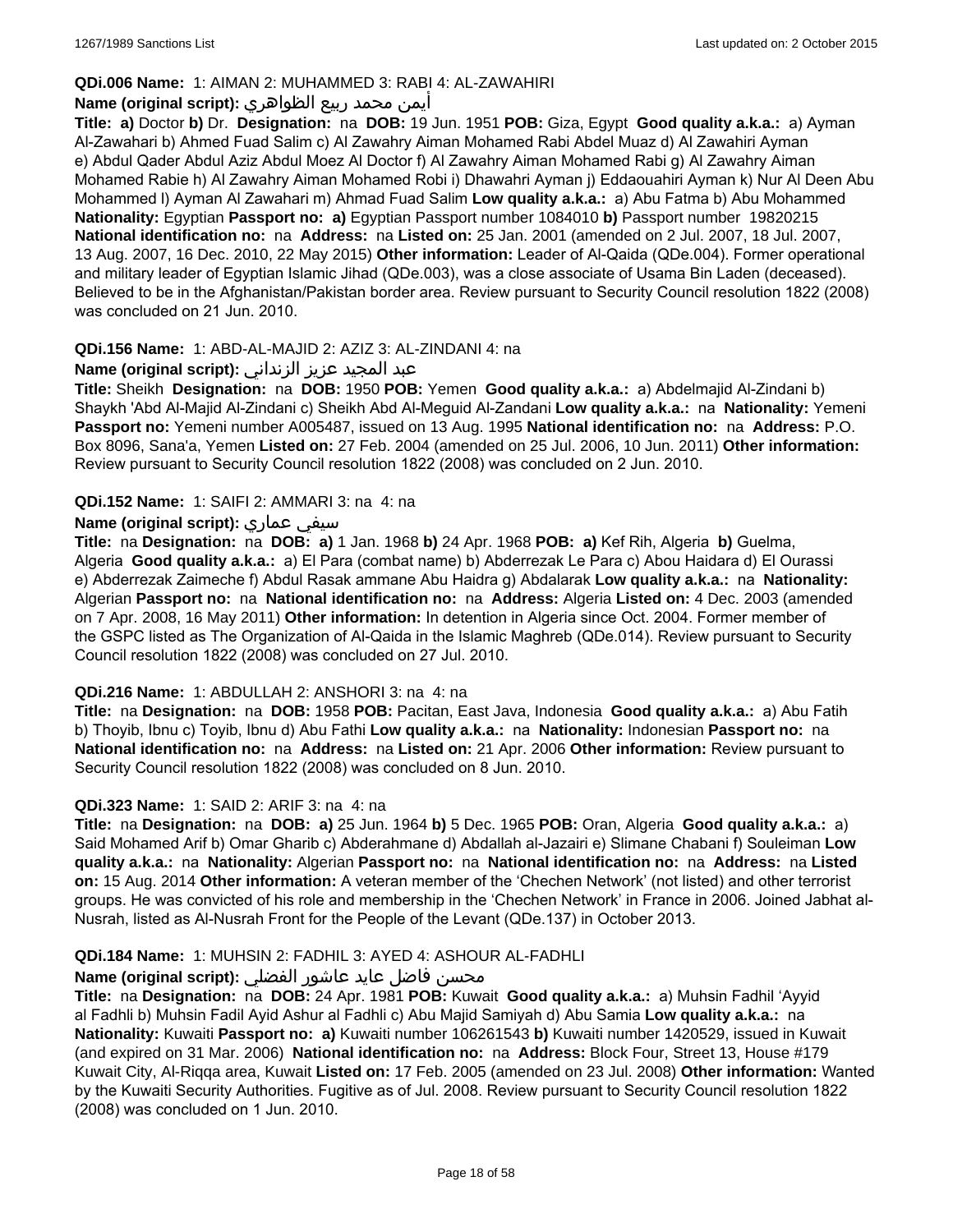#### **QDi.265 Name:** 1: HAJI 2: MUHAMMAD 3: ASHRAF 4: na

**Title:** na **Designation:** na **DOB: a)** 1 Mar. 1965 **b)** 1955 **POB:** Faisalabad, Pakistan **Good quality a.k.a.:** a) Haji M. Ashraf b) Muhammad Ashraf Manshah c) Muhammad Ashraf Munsha **Low quality a.k.a.:** na **Nationality:** Pakistani **Passport no: a)** Pakistani number AT0712501, issued on 12 Mar. 2008 (expired 11 Mar 2013) **b)** Pakistani number A-374184 **National identification no: a)** Pakistani 6110125312507 **b)** Pakistani 24492025390 **Address:** na **Listed on:** 10 Dec. 2008 (amended on 17 Jul. 2009, 24 Jul. 2013) **Other information:** Chief of finance of Lashkar-e-Tayyiba (QDe.118). His father's name is Noor Muhammad.

## **QDi.364 Name:** 1: ISLAM 2: SEIT-UMAROVICH 3: ATABIEV 4: na

#### **Name (original script):** Ислам Сеит-Умарович Атабиев

**Title:** na **Designation:** na **DOB:** 29 Sep. 1983 **POB:** Ust-Dzheguta, Republic of Karachayevo- Cherkessia, Russian Federation **Good quality a.k.a.:** na **Low quality a.k.a.:** Abu Jihad (original script: Абу Джихад) **Nationality:** Russian **Passport no:** Russian foreign travel passport number 620169661 **National identification no:** Russian national passport number 9103314932, issued on 15 Aug. 2003 (issued by Department of the Federal Migration Service of the Russian Federation for the Republic Karachayevo-Cherkessia) **Address: a)** Moscovskiy Microrayon 6, App. 96, Ust- Dzheguta, Republic of Karachayevo-Cherkessia, Russian Federation **b)** Syrian Arab Republic (located in as at Aug. 2015) **c)** Iraq (possible alternative location as at Aug. 2015) **Listed on:** 2 Oct. 2015 **Other information:** As at Aug. 2015, emir of Russian-speaking militants of the Islamic State of Iraq and the Levant (ISIL), listed as Al-Qaida in Iraq (QDe.115). Controls the Syrian Arab Republic cities of Al Dana and Idlib as an ISIL chief. Wanted by the authorities of the Russian Federation for terrorist crimes committed in its territory. Photo available for inclusion in the INTERPOL-UN Security Council Special Notice.

### **QDi.042 Name:** 1: HASSAN 2: DAHIR 3: AWEYS 4: na

### **Name (original script):** ظاهرعويس حسن

**Title: a)** Sheikh **b)** Colonel **Designation:** na **DOB:** 1935 **POB:** Somalia **Good quality a.k.a.:** a) Ali, Sheikh Hassan Dahir Aweys b) Awes, Shaykh Hassan Dahir c) Hassen Dahir Aweyes d) Ahmed Dahir Aweys e) Mohammed Hassan Ibrahim f) Aweys Hassan Dahir g) Hassan Tahir Oais h) Hassan Tahir Uways i) Hassan Dahir Awes **Low quality a.k.a.:** a) Sheikh Aweys b) Sheikh Hassan c) Sheikh Hassan Dahir Aweys **Nationality:** Somali **Passport no:** na **National identification no:** na **Address: a)** (Active in Southern Somalia as of Nov. 2012.) **b)** (Also reported to be in Eritrea as of Nov. 2007.) **Listed on:** 9 Nov. 2001 (amended on 21 Dec. 2007, 11 May 2010, 16 May 2011, 18 Mar. 2013) **Other information:** Family background: from the Hawiye's Habergidir, Ayr clan. Senior leader of Al-Itihaad Al-Islamiya (AIAI) (QDe.002) and Hizbul Islam in Somalia. Since 12 April 2010, also subject to the sanctions measures set out in Security Council resolution 1844 (2008) concerning Somalia and Eritrea (see www.un.org/sc/committees/751/index.shtml). Review pursuant to Security Council resolution 1822 (2008) was concluded on 22 Jun. 2010.

#### **QDi.248 Name:** 1: RICARDO 2: PEREZ 3: AYERAS 4: na

**Title:** na **Designation:** na **DOB:** 15 Sep. 1973 **POB:** 24 Paraiso Street, Barangay Poblacion, Mandaluyong City, Philippines **Good quality a.k.a.:** a) Abdul Kareem Ayeras b) Abdul Karim Ayeras **Low quality a.k.a.:** a) Ricky Ayeras b) Jimboy c) Isaac Jay Galang Perez d) Abdul Mujib **Nationality:** Filipino **Passport no:** na **National identification no:** na **Address: a)** Barangay Mangayao, Tagkawayan, Quezon, Philippines **b)** Barangay Tigib, Ayungon, Negros Oriental, Philippines **Listed on:** 4 Jun. 2008 (amended on 13 Dec. 2011) **Other information:** Member of the Rajah Solaiman Movement (QDe.128). Arrested by the Philippines authorities on 14 Mar. 2011. Review pursuant to Security Council resolution 1822 (2008) was concluded on 13 May 2010.

#### **QDi.305 Name:** 1: ABDUL 2: ROSYID 3: RIDHO 4: BA'ASYIR

**Title:** na **Designation:** na **DOB:** 31 Jan. 1974 **POB:** Sukoharjo, Indonesia **Good quality a.k.a.:** a) Abdul Rosyid Ridho Bashir b) Rashid Rida Ba'aysir c) Rashid Rida Bashir **Low quality a.k.a.:** na **Nationality:** Indonesian **Passport no:** na **National identification no:** (Indonesian National Identity Card number 1127083101740003 under name Abdul Rosyid Ridho Ba'asyir) na **Address:** Podok Pesantren AL Wayain Ngrandu, Sumber Agung Magetan, East Java, Indonesia **Listed on:** 12 Mar. 2012 **Other information:** Father's name is Abu Bakar Ba'asyir (QDi.217). Brother of Abdul Rahim Ba'aysir (QDi.293). Belongs to the leadership of and is involved in recruitment and fundraising for Jemmah Anshorut Tauhid (JAT) (QDe.133) Associated with Jemaah Islamiyah (QDe.092).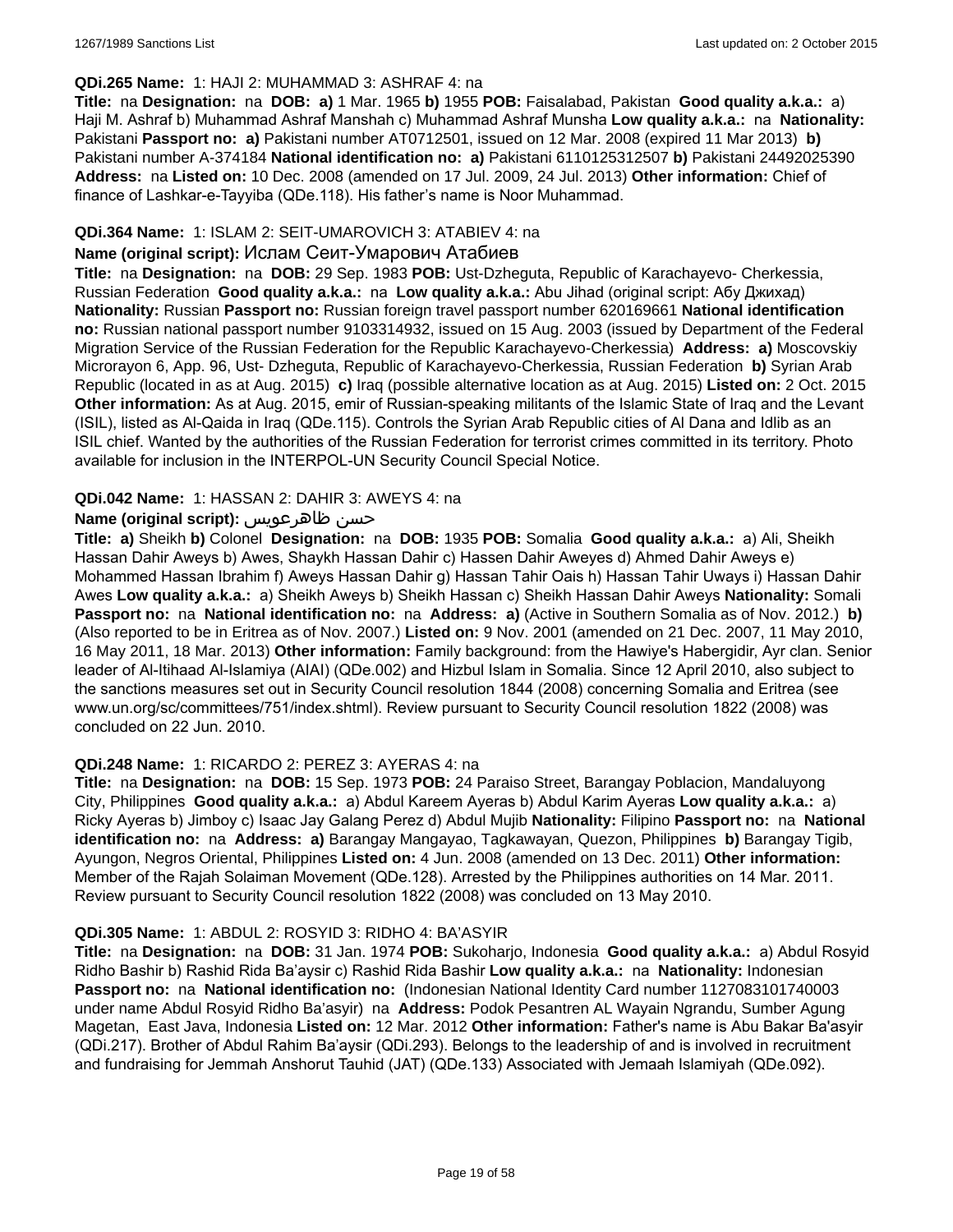#### **QDi.217 Name:** 1: ABU BAKAR 2: BA'ASYIR 3: na 4: na

**Title:** na **Designation:** na **DOB:** 17 Aug. 1938 **POB:** Jombang, East Java, Indonesia **Good quality a.k.a.:** a) Baasyir, Abu Bakar b) Bashir, Abu Bakar c) Abdus Samad d) Abdus Somad **Low quality a.k.a.:** na **Nationality:** Indonesian **Passport no:** na **National identification no:** na **Address:** na **Listed on:** 21 Apr. 2006 **Other information:** Review pursuant to Security Council resolution 1822 (2008) was concluded on 8 Jun. 2010.

#### **QDi.293 Name:** 1: ABDUL RAHIM 2: BA'AYSIR 3: na 4: na

**Title:** na **Designation:** na **DOB: a)** 16 Nov. 1977 **b)** 16 Nov. 1974 **POB: a)** Solo, Indonesia **b)** Sukoharjo, Central Java, Indonesia **Good quality a.k.a.:** a) Abdul Rahim Bashir b) 'Abd Al-Rahim Ba'asyir c) 'Abd Al-Rahim Bashir d) Abdurrahim Ba'asyir e) Abdurrahim Bashir f) Abdul Rachim Ba'asyir g) Abdul Rachim Bashir h) Abdul Rochim Ba'asyir i) Abdul Rochim Bashir j) Abdurochim Ba'asyir k) Abdurochim Bashir l) Abdurrochim Ba'asyir m) Abdurrochim Bashir n) Abdurrahman Ba'asyir o) Abdurrahman Bashir **Low quality a.k.a.:** na **Nationality:** Indonesian **Passport no:** na **National identification no:** na **Address:** Indonesia **Listed on:** 19 Jul. 2011 **Other information:** Senior Jemaah Islamiyah (QDe.092) leader. Father's name is Abu Bakar Ba'asyir (QDi.217).

### **QDi.080 Name:** 1: SAID 2: BAHAJI 3: na 4: na

## **Name (original script):** باهاجى سعيد

**Title:** na **Designation:** na **DOB:** 15 Jul. 1975 **POB:** Haselünne, Lower Saxony, Germany **Good quality a.k.a.:** Zouheir Al Maghribi **Low quality a.k.a.:** a) Mohamed Abbattay b) Abderrahmane Al Maghribi **Nationality: a)** German **b)** Moroccan **Passport no: a)** Provisional German passport No.: 28642163 (issued by the city of Hamburg) **b)** Moroccan passport number 954242, issued on 28 Jun. 1995, issued in Meknas, Morocco (expired) **National identification no:** German identity document ("Bundespersonalausweis") No. 1336597587 **Address:** Bunatwiete 23, Hamburg, 21073, Germany (formerly resident at ) **Listed on:** 30 Sep. 2002 (amended on 26 Nov. 2004, 9 Sep. 2005, 2 Jul. 2007, 23 Dec. 2010, 9 Sep. 2014) **Other information:** Deputy head of the media committee of Al-Qaida (QE.A.4.01) as at Apr. 2010. German authorities issued an arrest warrant for him on 21 Sep. 2001. Review pursuant to Security Council resolution 1822 (2008) was concluded on 20 May 2010. Reportedly deceased in September 2013 in the Afghanistan/Pakistan border area.

#### **QDi.266 Name:** 1: MAHMOUD 2: MOHAMMAD 3: AHMED 4: BAHAZIQ

**Title:** na **Designation:** na **DOB: a)** 17 Aug. 1943 **b)** 1943 **c)** 1944 **POB:** India **Good quality a.k.a.:** a) Bahaziq Mahmoud b) Abu Abd al-'Aziz c) Abu Abdul Aziz d) Shaykh Sahib **Low quality a.k.a.:** na **Nationality:** Saudi Arabian **Passport no:** na **National identification no:** Saudi Arabian 4-6032-0048-1 **Address:** na **Listed on:** 10 Dec. 2008 **Other information:** Financier of Lashkar-e-Tayyiba (listed under permanent reference number QDe.118). Has served as the leader of Lashkar-e-Tayyiba in Saudi Arabia.

#### **QDi.311 Name:** 1: AYYUB 2: BASHIR 3: na 4: na

#### **Name (original script):** بشیر ایوب

**Title: a)** Qari **b)** Alhaj **Designation:** na **DOB: a)** 1966 **b)** 1964 **c)** 1969 **d)** 1971 **POB:** na **Good quality a.k.a.:** a) Alhaj Qari Ayub Bashar b) Qari Muhammad Ayub **Low quality a.k.a.:** na **Nationality: a)** Uzbek **b)** Afghan **Passport no:** na **National identification no:** na **Address:** Mir Ali, North Waziristan Agency, Federal Administered Tribal Areas, Pakistan **Listed on:** 18 Oct. 2012 **Other information:** Member of leadership council as of early 2010 and head of finance for the Islamic Movement of Uzbekistan (QDe.010). Coordinated financial and logistical support for the Islamic Movement of Uzbekistan in Afghanistan and Pakistan between 2009-2012. Transferred and delivered funds to Fazal Rahim (QDi.303).

#### **QDi.055 Name:** 1: MAHMOOD 2: SULTAN 3: BASHIR-UD-DIN 4: na

**Title:** na **Designation:** na **DOB: a)** 1937 **b)** 1938 **c)** 1939 **d)** 1940 **e)** 1941 **f)** 1942 **g)** 1943 **h)** 1944 **i)** 1945 **POB:**  na **Good quality a.k.a.:** a) Mahmood, Sultan Bashiruddin b) Mehmood, Dr. Bashir Uddin c) Mekmud, Sultan Baishiruddin **Low quality a.k.a.:** na **Nationality:** Pakistani **Passport no:** na **National identification no:** na **Address:** Street 13, Wazir Akbar Khan, Kabul, Afghanistan **Listed on:** 24 Dec. 2001 **Other information:** Review pursuant to Security Council resolution 1822 (2008) was concluded on 1 Jun. 2010.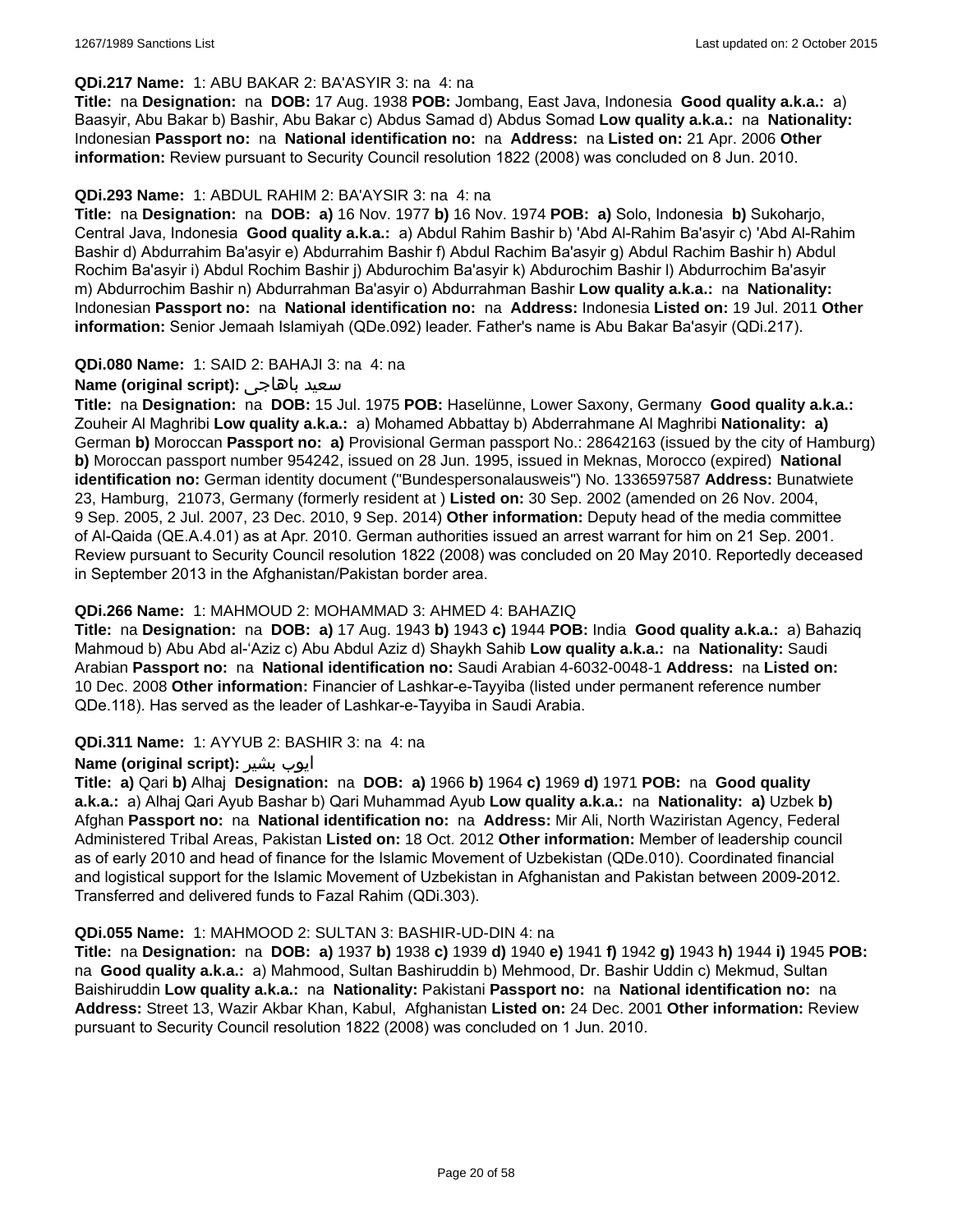#### **QDi.345 Name:** 1: TARKHAN 2: TAYUMURAZOVICH 3: BATIRASHVILI 4:

**Title:** na **Designation:** na **DOB: a)** 11 Jan. 1986 **b)** 1982 **POB:** Akhmeta, Village Birkiani, Georgia **Good quality a.k.a.:** a) Tarkhan Tayumurazovich Batyrashvili b) Tarkhan Batirashvili **Low quality a.k.a.:** a) Omar Shishani b) Umar Shishani c) Abu Umar al-Shishani d) Omar al-Shishani e) Chechen Omar f) Omar the Chechen g) Omer the Chechen h) Umar the Chechen i) Abu Umar j) Abu Hudhayfah **Nationality:** Georgian **Passport no:** 09AL14455, issued in Georgia (expires on 26 Jun. 2019) **National identification no:** 08001007864, issued in Georgia **Address:** Syrian Arab Republic (located in as at Dec. 2014) **Listed on:** 23 Jan. 2015 **Other information:** As of mid-2014, Syria-based senior military commander and shura council member of Islamic State in Iraq and the Levant, listed as Al-Qaida in Iraq (AQI) (QDe.115). Led approximately 1,000 foreign fighters for ISIL and committed a number of attacks in northern Syria.

### **QDi.279 Name:** 1: MOHAMED 2: BELKALEM 3: na 4: na

### **Name (original script):** بلكلام محمد

**Title:** na **Designation:** na **DOB:** 19 Dec. 1969 **POB:** Hussein Dey, Algiers, Algeria **Good quality a.k.a.:** na **Low quality a.k.a.:** a) Abdelali Abou Dher (ذر ابو العالي عبد (b) El Harrachi (الحراشي(**Nationality:** Algerian **Passport no:**  na **National identification no:** na **Address:** Mali **Listed on:** 22 Apr. 2010 (amended on 15 Apr. 2014) **Other information:** Convicted in absentia by Algerian tribunal on 28 Mar. 1996. Algerian international arrest warrant number 03/09 of 6 Jun. 2009 issued by the Tribunal of Sidi Mhamed, Algiers, Algeria. Algerian extradition request number 2307/09 of 3 Sep. 2009, presented to Malian authorities. Father's name is Ali Belkalem. Mother's name is Fatma Saadoudi. Member of The Organization of Al-Qaida in the Islamic Maghreb (QDe.014)

### **QDi.136 Name:** 1: MOKHTAR 2: BELMOKHTAR 3: na 4: na

### **Name (original script):** بلمختار مختار

**Title:** na **Designation:** na **DOB:** 1 Jun. 1972 **POB:** Ghardaia, Algeria **Good quality a.k.a.:** a) Abou Abbes Khaled b) Belaouar Khaled Abou El Abass c) Belaouer Khaled Abou El Abass d) Belmokhtar Khaled Abou El Abes e) Khaled Abou El Abass f) Khaled Abou El Abbes g) Khaled Abou El Abes h) Khaled Abulabbas Na Oor i) Mukhtar Belmukhtar **Low quality a.k.a.:** a) Belaoua b) Belaour **Nationality:** Algerian **Passport no:** na **National identification no:** na **Address:** na **Listed on:** 11 Nov. 2003 (amended on 12 Apr. 2006, 2 Jul. 2007, 7 Apr. 2008, 25 Jan. 2010, 16 May 2011, 9 Sep. 2014) **Other information:** Father's name is Mohamed. Mother's name is Zohra Chemkha. Member of the Council of the Organization of Al-Qaida in the Islamic Maghreb (QDe.014) (AQIM). Head of Al Mouakaoune Biddam (QDe.139), Al Moulathamoun (QDe.140) and Al Mourabitoun (QDe.141). Review pursuant to Security Council resolution 1822 (2008) was concluded on 30 Jul. 2009.

#### **QDi.375 Name:** 1: BOUBAKER 2: BEN HABIB 3: BEN AL-HAKIM 4: na

**Title:** na **Designation:** na **DOB:** 1 Aug. 1983 **POB:** Paris, France **Good quality a.k.a.:** a) Boubakeur el-Hakim b) Boubaker el Hakim **Low quality a.k.a.:** a) Abou al Moukatel b) Abou Mouqatel c) Abu-Muqatil al-Tunisi **Nationality: a)** French **b)** Tunisian **Passport no:** na **National identification no:** na **Address:** Syrian Arab Republic (as at Sep. 2015) **Listed on:** 29 Sep. 2015 **Other information:** French-Tunisian foreign terrorist fighter for Islamic State in Iraq and the Levant (ISIL), listed as Al-Qaida in Iraq (QDe.115).

#### **QDi.355 Name:** 1: SOFIANE 2: BEN GOUMO 3: na 4: na

**Title:** na **Designation:** na **DOB:** 26 Jun. 1959 **POB:** Derna, Libya **Good quality a.k.a.:** Sufyan bin Qumu **Low quality a.k.a.:** Abou Fares al Libi **Nationality:** Libyan **Passport no:** na **National identification no:** na **Address:** Libya **Listed on:** 3 Sep. 2015 **Other information:** Leader of Ansar al Charia Derna (QDe.145).

#### **QDi.333 Name:** 1: SEIFALLAH 2: BEN HASSINE 3: na 4: na

**Title:** na **Designation:** na **DOB:** 8 Nov. 1965 **POB:** na **Good quality a.k.a.:** a) Seif Allah ben Hocine b) Saifallah ben Hassine c) Sayf Allah 'Umar bin Hassayn d) Sayf Allah bin Hussayn **Low quality a.k.a.:** a) Abu Iyyadh al-Tunisi b) Abou Iyadh el-Tounsi c) Abu Ayyad al-Tunisi d) Abou Aayadh e) Abou Iyadh **Nationality:** Tunisian **Passport no:** na **National identification no:** na **Address:** na **Listed on:** 23 Sep. 2014 **Other information:** Founder of the Tunisian Combatant Group (QDe.090) and leader of Ansar al-Shari'a in Tunisia (QDe.143). Arrest warrant issued by Tunisian Court of First Instance on 23 Aug. 2013.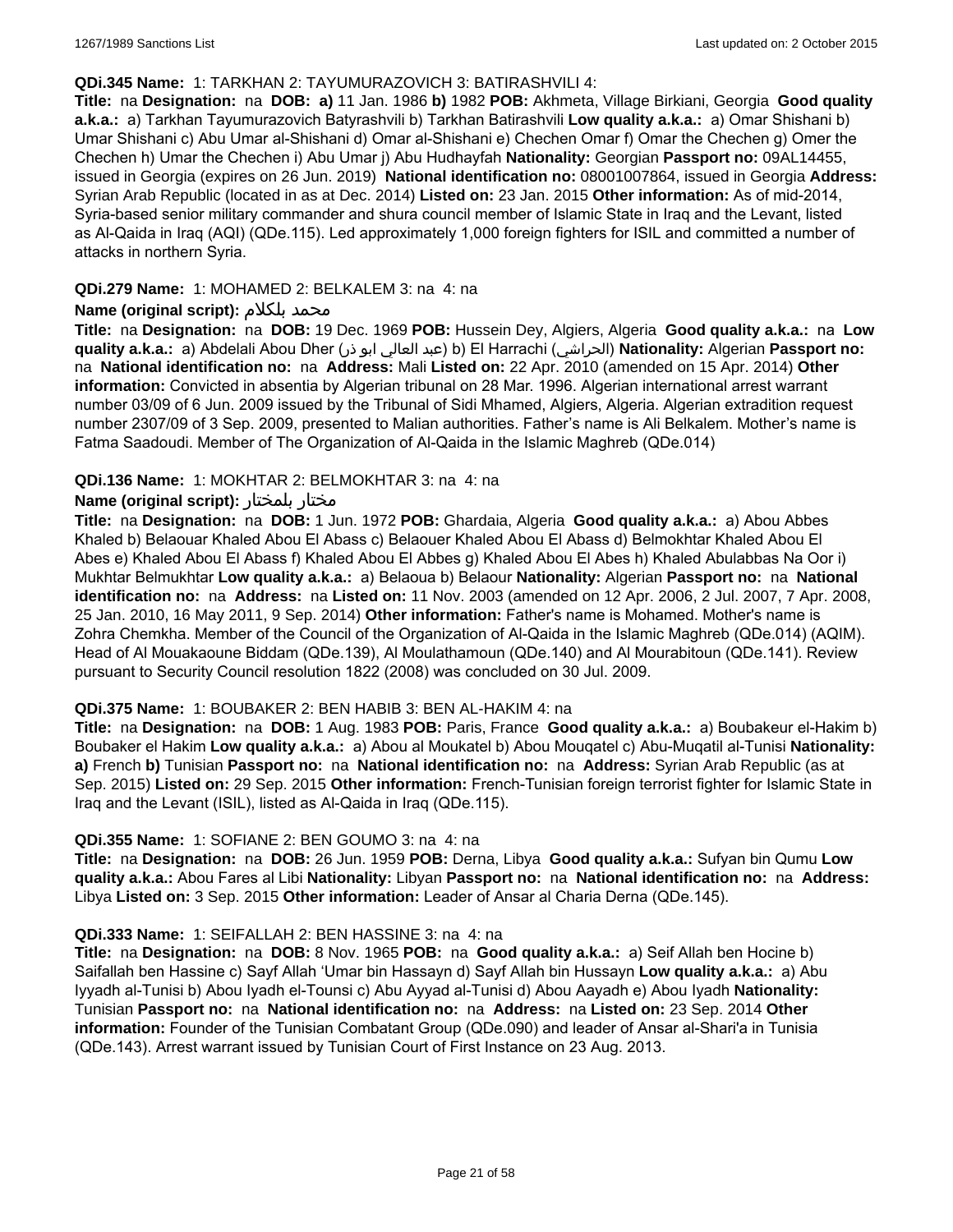#### **QDi.307 Name:** 1: HAFIZ 2: ABDUL SALAM 3: BHUTTAVI 4: na

**Title: a)** Maulavi **b)** Mullah **Designation:** na **DOB:** 1940 **POB:** Gujranwala, Punjab Province, Pakistan **Good quality a.k.a.:** a) Hafiz Abdul Salam Bhattvi b) Hafiz Abdusalam Budvi c) Hafiz Abdussalaam Bhutvi d) Abdul Salam Budvi e) Abdul Salam Bhattwi f) Abdul Salam Bhutvi g) Mullah Abdul Salaam Bhattvi h) Molvi Abdursalam Bhattvi **Low quality a.k.a.:** na **Nationality:** Pakistani **Passport no:** na **National identification no:** na **Address:** na **Listed on:** 14 Mar. 2012 **Other information:** Founding member of Lashkar-e-Tayyiba (QDe.118) and deputy to Lashkar-e-Tayyiba leader Hafiz Muhammad Saeed (QDi.263).

### **QDi.081 Name:** 1: RAMZI 2: MOHAMED 3: ABDULLAH 4: BINALSHIBH

# رمزي محمد عبد الله بن الشيبة **:(script original (Name**

**Title:** na **Designation:** na **DOB: a)** 1 May 1972 **b)** 16 Sep. 1973 **POB: a)** Gheil Bawazir, Hadramawt, Yemen **b)** Khartoum, Sudan **Good quality a.k.a.:** a) Binalshibh Ramzi Mohammed Abdullah b) Ramzi Binalshib c) Ramzi Mohamed Abdellah Omar Hassan Alassiri d) Binalshibh Ramsi Mohamed Abdullah e) Abu Ubaydah f) 'Umar Muhammad 'Abdallah Ba' Amar g) Binalsheidah, Ramzi Mohamed Abdullah h) Bin Al Shibh, Ramzi i) Omar, Ramzi Mohamed Abdellah j) Mohamed Ali Abdullah Bawazir **Low quality a.k.a.:** Ramzi Omar **Nationality:** Yemeni **Passport no:** 00085243, issued on 17 Nov. 1997, issued in Sanaa, Yemen **National identification no:**  na **Address:** na **Listed on:** 30 Sep. 2002 (amended on 26 Nov. 2004, 25 Jul. 2006, 2 Jul. 2007, 27 Jul. 2007, 23 Dec. 2010) **Other information:** Arrested in Karachi, Pakistan, 30 Sep. 2002. In custody of the United States of America, as of May 2010. Review pursuant to Security Council resolution 1822 (2008) was concluded on 25 May 2010.

### **QDi.009 Name:** 1: BILAL 2: BIN MARWAN 3: na 4: na

# بلال بن مروان **:(script original (Name**

**Title:** na **Designation:** na **DOB:** 1947 **POB:** na **Good quality a.k.a.:** na **Low quality a.k.a.:** na **Nationality:**  na **Passport no:** na **National identification no:** na **Address:** na **Listed on:** 25 Jan. 2001 **Other information:** Senior lieutenant of UBL. Review pursuant to Security Council resolution 1822 (2008) was concluded on 21 Jun. 2010.

#### **QDi.063 Name:** 1: AL-MOKHTAR 2: BEN MOHAMED 3: BEN AL-MOKHTAR 4: BOUCHOUCHA

# المختار بن محمد بن المختار بوشوشة **:(script original (Name**

**Title:** na **Designation:** na **DOB:** 13 Oct. 1969 **POB:** Tunis, Tunisia **Good quality a.k.a.:** Bushusha, Mokhtar **Low quality a.k.a.:** na **Nationality:** Tunisian **Passport no:** Tunisian number K754050, issued on 26 May 1999 (expired on 25 May 2004) **National identification no:** 04756904, issued on 14 Sep. 1984 **Address:** Via Milano Number 38, Spinadesco, (CR), Italy **Listed on:** 24 Apr. 2002 (amended on 10 Apr. 2003, 26 Nov. 2004, 20 Dec. 2005, 7 Jun. 2007, 23 Dec. 2010) **Other information:** Italian Fiscal Code: BCHMHT69R13Z352T. Mother's name is Hedia Bannour. Review pursuant to Security Council resolution 1822 (2008) was concluded on 22 Apr. 2010.

# **QDi.188 Name:** 1: FAYCAL 2: BOUGHANEMI 3: na 4: na

# **Name (original script):** بوغانمي فيصل

**Title:** na **Designation:** na **DOB:** 28 Oct. 1966 **POB:** Tunis, Tunisia **Good quality a.k.a.:** a) Faical Boughanmi b) Faysal al-Bughanimi **Low quality a.k.a.:** na **Nationality:** Tunisian **Passport no:** na **National identification no:**  na **Address:** Number 5/B viale Cambonino, Cremona, Italy **Listed on:** 29 Jul. 2005 (amended on 7 Jun. 2007, 10 Aug. 2009, 1 Sep. 2009, 13 Dec. 2011) **Other information:** Italian Fiscal code: BGHFCL66R28Z352G. Sentenced to 7 years imprisonment in Italy on 29 Jun. 2007 by the Brescia Second Appeals Court. In detention in Italy as at Jun. 2009. Review pursuant to Security Council resolution 1822 (2008) was concluded on 20 Jul. 2009.

# **QDi.143 Name:** 1: HAMADI 2: BEN ABDUL AZIZ 3: BEN ALI 4: BOUYEHIA

# حمادي بن عبد العزيز بن علي بويحي **:(script original (Name**

**Title:** na **Designation:** na **DOB:** 29 May 1966 **POB:** Tunis, Tunisia **Good quality a.k.a.:** a) Gamel Mohamed, born 25 May 1966 in Morocco b) Abd el Wanis Abd Gawwad Abd el Latif Bahaa, born 9 May 1986 in Egypt c) Mahmoud Hamid **Low quality a.k.a.:** na **Nationality:** Tunisian **Passport no:** Tunisian passport number L723315, issued on 5 May 1998 (expired on 4 May 2003) **National identification no:** na **Address:** Corso XXII Marzo Number 39, Milan, Italy **Listed on:** 12 Nov. 2003 (amended on 20 Dec. 2005, 31 Jul. 2006, 30 Jan. 2009, 16 May 2011) **Other information:** In prison in Italy until 28 Jul. 2011. Review pursuant to Security Council resolution 1822 (2008) was concluded on 21 Jun. 2010.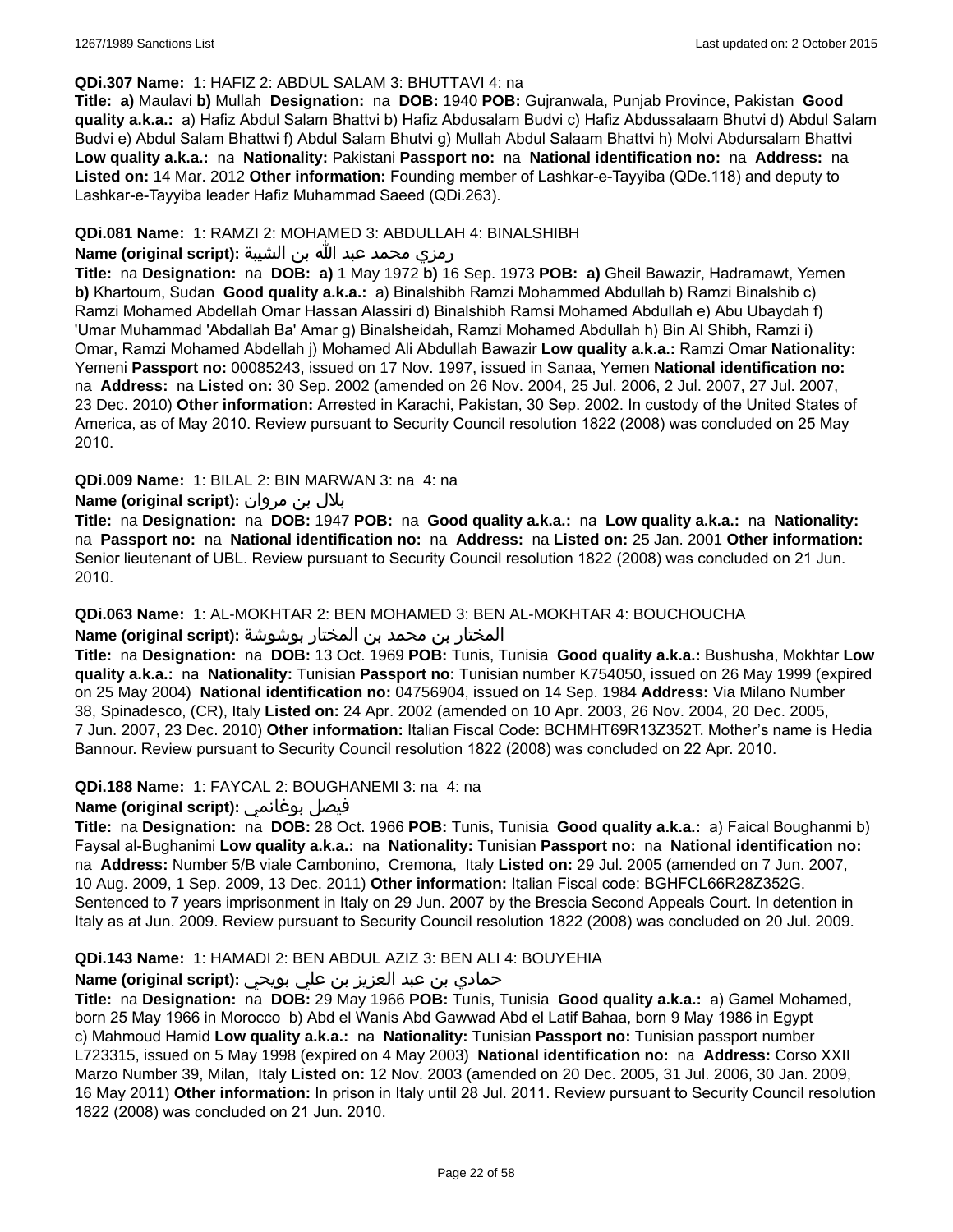# **QDi.365 Name:** 1: AKHMED 2: RAJAPOVICH 3: CHATAEV 4: na

#### **Name (original script):** Ахмед Ражапович Чатаев

**Title:** na **Designation:** na **DOB:** 14 Jul. 1980 **POB:** Vedeno Village, Vedenskiy District, Republic of Chechnya, Russian Federation **Good quality a.k.a.:** a) Akhmad Shishani (original script: Ахмад Шишани) b) David Mayer (Russian script: Давид Майер) c) Elmir Sene (original script: Эльмир Сене) **Low quality a.k.a.:** Odnorukiy (original script: Однорукий) **Nationality:** na **Passport no:** na **National identification no:** Russian national passport number 9600133195, issued in Vedensiky District, Republic of Chechnya, Russian Federation (issued by Department of Internal Affairs) **Address: a)** Syrian Arab Republic (located in as at Aug. 2015) **b)** Iraq (possible alternative location as at Aug. 2015) **Listed on:** 2 Oct. 2015 **Other information:** As at Aug. 2015, one of the leaders of the Islamic State in Iraq and the Levant (ISIL), listed as Al-Qaida in Iraq (QDe.115), commanding directly 130 militants. Physical description: eye colour: brown, hair colour: black, build: solid; distinguishing marks: oval face, beard, missing a right hand and left leg, speaks Russian, Chechen and possibly German and Arabic. Wanted by the authorities of the Russian Federation for terrorist crimes committed in its territory. Photo available for inclusion in the INTERPOL-UN Security Council Special Notice.

### **QDi.312 Name:** 1: AAMIR 2: ALI 3: CHAUDHRY 4: na

# عامر علی چوہدری **:(script original (Name**

**Title:** na **Designation:** na **DOB:** 3 Aug. 1986 **POB:** na **Good quality a.k.a.:** a) Aamir Ali Chaudary b) Aamir Ali Choudry c) Amir Ali Chaudry **Low quality a.k.a.:** Huzaifa **Nationality:** Pakistani **Passport no:** Pakistani number BN 4196361, issued on 28 Oct. 2008 (expiring 27 Oct. 2013) **National identification no:** Pakistani 33202-7126636-9 **Address:** na **Listed on:** 18 Oct. 2012 **Other information:** Electronics and explosives expert for Tehrik-e Taliban Pakistan (TTP) (QDe.132). Involved in attack planning for TTP. Provided financial and logistical support for TTP and participated in TTP-sponsored militant training.

# **QDi.070 Name:** 1: YASSINE 2: CHEKKOURI 3: na 4: na

### **Name (original script):** شكوري ياسين

**Title:** na **Designation:** na **DOB:** 6 Oct. 1966 **POB:** Safi, Morocco **Good quality a.k.a.:** na **Low quality a.k.a.:**  na **Nationality:** Moroccan **Passport no:** Moroccan number F46947 **National identification no:** (Moroccan national identity card H-135467) na **Address:** 7th Street, Number 7, Hay Anas Safi, Morocco **Listed on:** 3 Sep. 2002 (amended on 7 Jun. 2007, 23 Dec. 2010) **Other information:** Mother's name is Feue Hlima Bent Barka and father's name is Abderrahmane Mohammed Ben Azzouz. Deported from Italy to Morocco on 26 Feb. 2004. Review pursuant to Security Council resolution 1822 (2008) was concluded on 21 Jun. 2010.

#### **QDi.376 Name:** 1: PETER 2: CHERIF 3: na 4: na

**Title:** na **Designation:** na **DOB:** 26 Aug. 1982 **POB:** Paris, France **Good quality a.k.a.:** na **Low quality a.k.a.:**  na **Nationality:** French **Passport no:** na **National identification no:** na **Address:** Al Mukalla, Hadramawt province, Yemen **Listed on:** 29 Sep. 2015 **Other information:** Member of Al-Qaida in the Arabian Peninsula (AQAP) (QDe.129). Convicted in absentia to five years in prison in France in 2012. Wanted by French authorities as of 2015.

# **QDi.300 Name:** 1: MONIR 2: CHOUKA 3: na 4: na

**Title:** na **Designation:** na **DOB:** 30 Jul. 1981 **POB:** Bonn, Germany **Good quality a.k.a.:** na **Low quality a.k.a.:** Abu Adam **Nationality: a)** German **b)** Moroccan **Passport no:** German passport number 5208323009, issued on 2 Feb. 2007, issued in Stadt Bonn, Germany (expires on 1 Feb. 2012) **National identification no:** German national identity card number 5209530116, issued on 21 Jun. 2006, issued in Stadt Bonn, Germany (expired on 20 Jun. 2011) **Address:** Ungartenstraße 6, Bonn, 53229, Germany (previous) **Listed on:** 25 Jan. 2012 **Other information:** Associated with Islamic Movement of Uzbekistan (QDe.010). Brother of Yassin Chouka (QDi.301). Arrest warrant issued by the investigating judge of the German Federal Court of Justice on 5 Oct. 2010.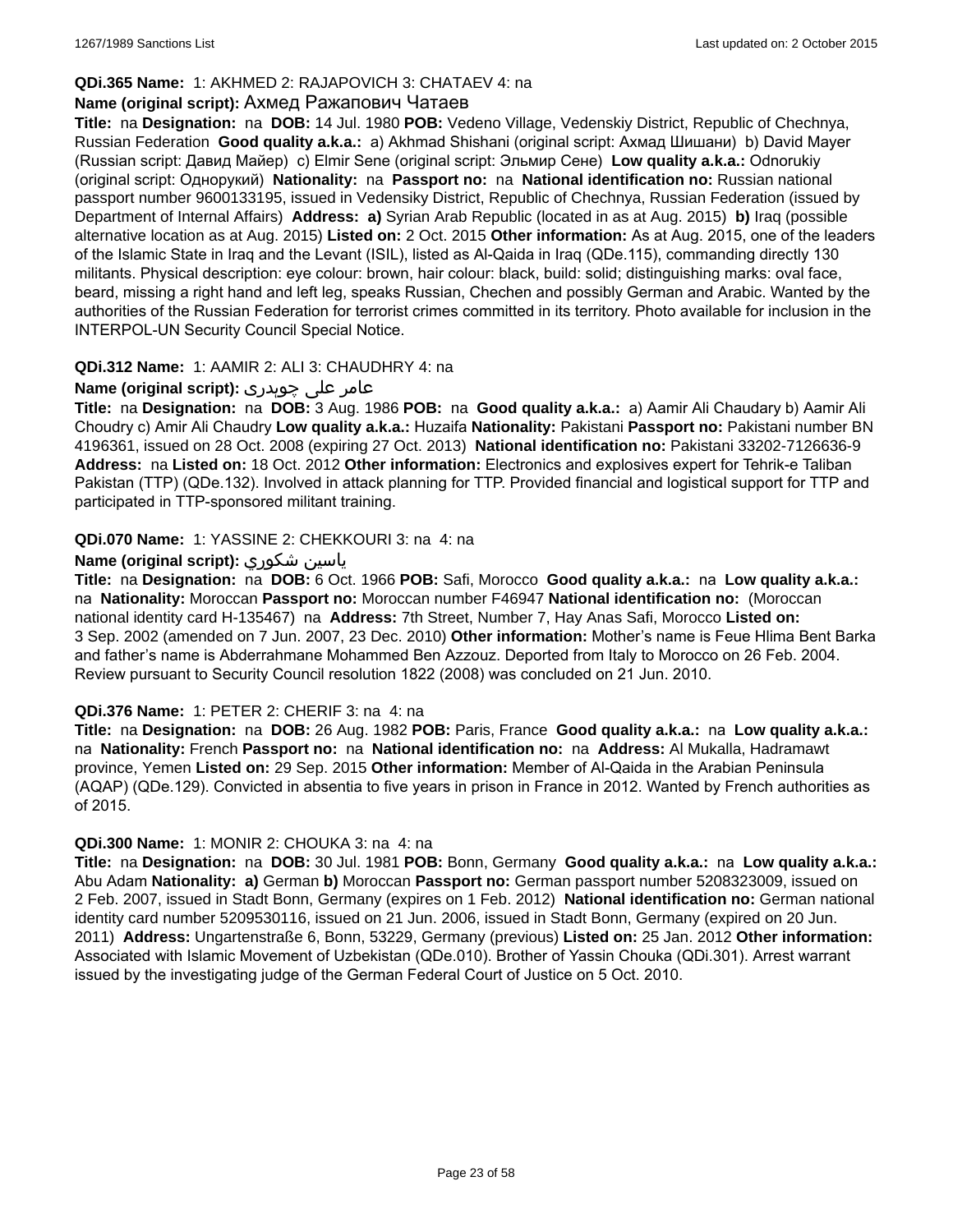### **QDi.301 Name:** 1: YASSIN 2: CHOUKA 3: na 4: na

**Title:** na **Designation:** na **DOB:** 11 Dec. 1984 **POB:** Bonn, Germany **Good quality a.k.a.:** na **Low quality a.k.a.:** Abu Ibraheem **Nationality: a)** German **b)** Moroccan **Passport no:** German passport number 5204893014, issued on 5 Oct. 2000, issued in Stadt Bonn, Germany (expired on 5 Oct. 2005) **National identification no:** German national identity card number 5209445304, issued on 5 Sep. 2005, issued in Stadt Bonn, Germany (expired on 4 Sep. 2010) **Address:** Karl-Barth-Straße 14, Bonn, 53129, Germany (previous) **Listed on:** 25 Jan. 2012 **Other information:** Associated with Islamic Movement of Uzbekistan (QDe.010). Brother of Monir Chouka (QDi.300). Arrest warrant issued by the investigating judge of the German Federal Court of Justice on 5 Oct. 2010.

### **QDi.141 Name:** 1: MAXAMED 2: CABDULLAAH 3: CIISE 4: na

**Title:** na **Designation:** na **DOB:** 8 Oct. 1974 **POB:** Kismaayo, Somalia **Good quality a.k.a.:** a) Maxamed Cabdullaahi Ciise b) Maxammed Cabdullaahi c) Cabdullah Mayamed Ciise **Low quality a.k.a.:** na **Nationality:** Somali **Passport no:** na **National identification no:** na **Address:** Somalia **Listed on:** 12 Nov. 2003 (amended on 9 Sep. 2005, 30 Jan. 2009, 20 Apr. 2009, 21 Oct. 2010, 17 Aug. 2015) **Other information:** Present in Somalia as of Apr. 2009 following transfer from United Kingdom. Review pursuant to Security Council resolution 1822 (2008) was concluded on 21 Jun. 2010.

### **QDi.347 Name:** 1: DENIS 2: MAMADOU 3: GERHARD 4: CUSPERT

**Title:** na **Designation:** na **DOB:** 18 Oct. 1975 **POB:** Berlin, Germany **Good quality a.k.a.:** na **Low quality a.k.a.:** Abu Talha al-Almani **Nationality:** German **Passport no:** na **National identification no:** 2550439611, issued in District Friedrichshain-Kreuzberg of Berlin, Germany (issued on 22 Apr. 2010, expires on 21 Apr. 2020) **Address: a)** (Syria/Turkey border area (as at Jan. 2015)) **b)** Karl-Marx-Str. 210, Berlin, 12055, Germany (primary address) **Listed on:** 11 Feb. 2015 **Other information:** Physical description: eye colour: brown; hair colour: black; height: 178cm; Tattoos: BROKEN DREAMS in letters (on back) and landscape of Africa (on right upper arm). Father's name: Richard Luc-Giffard; Mother's name: Sigrid Cuspert. European arrest warrant issued by investigating judge at the Federal Court of Justice of Germany, dated 14 May 2014 and 5 Dec. 2014.

### **QDi.331 Name:** 1: ANDERS 2: CAMEROON 3: OSTENSVIG 4: DALE

**Title:** na **Designation:** na **DOB:** 19 Oct. 1978 **POB:** Oslo, Norway **Good quality a.k.a.:** na **Low quality a.k.a.:**  a) Muslim Abu Abdurrahman b) Abu Abdurrahman the Norwegian c) Abu Abdurrahman the Moroccan **Nationality:** Norwegian **Passport no:** na **National identification no:** na **Address:** na **Listed on:** 23 Sep. 2014 **Other information:** Member of Al-Qaida in the Arabian Peninsula (AQAP) (QE.A.129.10). Physical description: eye colour: brown; hair colour: brown; height: 185 cm.

# **QDi.252 Name:** 1: AHMED 2: DEGHDEGH 3: na 4: na

#### **Name (original script):** دغداغ أحمد

**Title:** na **Designation:** na **DOB:** 17 Jan. 1967 **POB:** Anser, Wilaya (province) of Jijel, Algeria **Good quality a.k.a.:** a) Abd El Illah b) Abdellillah dit Abdellah Ahmed dit Said **Low quality a.k.a.:** na **Nationality:** Algerian **Passport no:** na **National identification no:** na **Address:** Algeria **Listed on:** 3 Jul. 2008 (amended on 24 Mar. 2009, 15 Nov. 2012) **Other information:** Belongs to the leadership and is the finance chief of the Organization of Al-Qaida in the Islamic Maghreb (Qde.014). Mother's name is Zakia Chebira. Father's name is Lakhdar.

#### **QDi.246 Name:** 1: REDENDO 2: CAIN 3: DELLOSA 4: na

**Title:** na **Designation:** na **DOB:** 15 May 1972 **POB:** Punta, Santa Ana, Manila, Philippines **Good quality a.k.a.:**  a) Abu Ilonggo b) Brandon Berusa c) Abu Muadz d) Arnulfo Alvarado e) Habil Ahmad Dellosa **Low quality a.k.a.:**  a) Dodong b) Troy c) Uthman **Nationality:** Filipino **Passport no:** na **National identification no:** na **Address:** 3111, Ma. Bautista, Punta, Santa Ana, Manila, Philippines **Listed on:** 4 Jun. 2008 (amended on 3 Jun. 2009, 13 Dec. 2011) **Other information:** Member of the Rajah Solaiman Movement (QDe.128) and linked to the Abu Sayyaf Group (QDe.001). Father's name is Fernando Rafael Dellosa. Mother's name is Editha Parado Cain. In detention in the Philippines as of Jan. 2010. Review pursuant to Security Council resolution 1822 (2008) was concluded on 13 May 2010.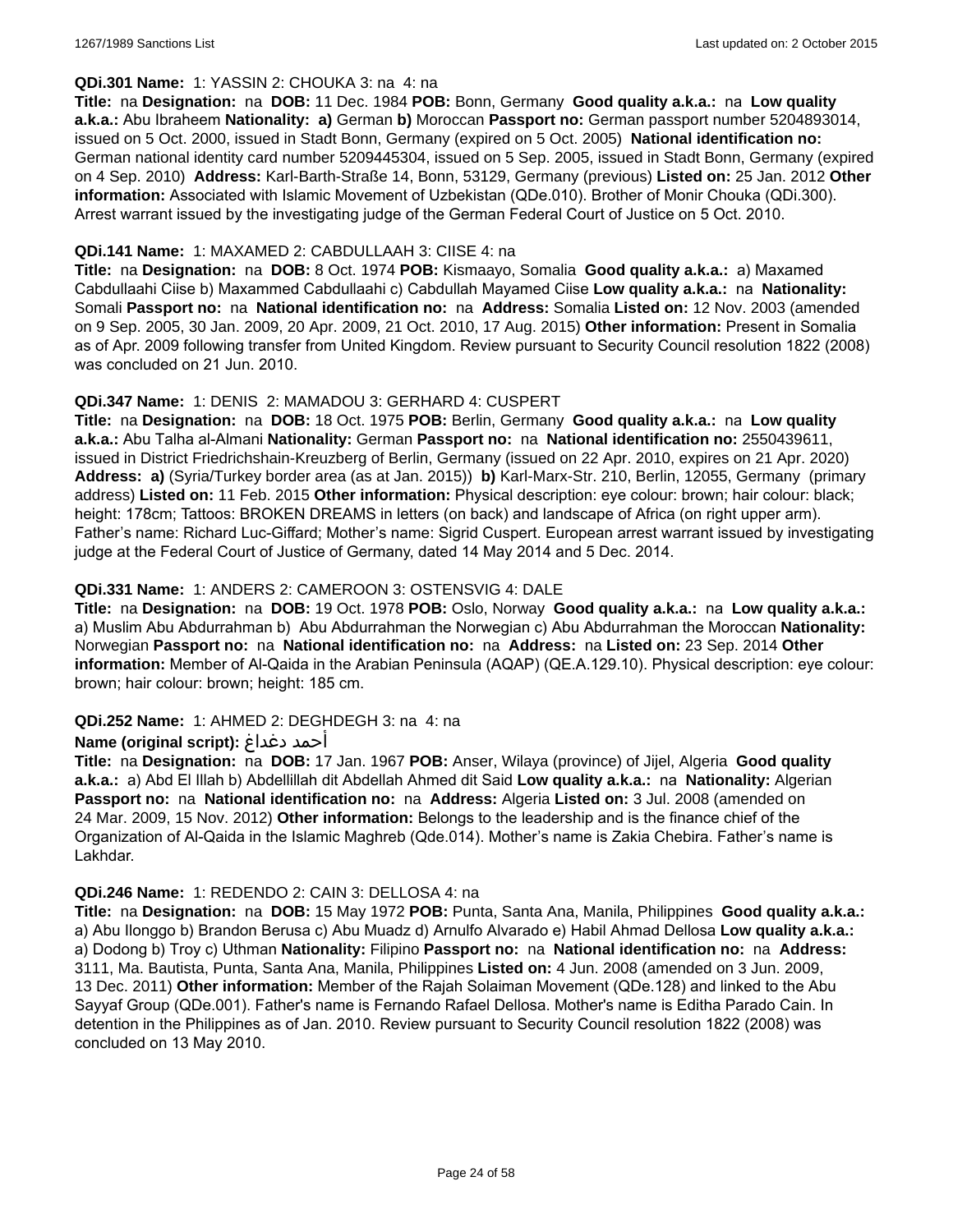#### **QDi.243 Name:** 1: FELICIANO 2: SEMBORIO 3: DELOS REYES JR. 4: na

**Title:** Ustadz **Designation:** na **DOB:** 4 Nov. 1963 **POB:** Arco, Lamitan, Basilan, Philippines **Good quality a.k.a.:**  a) Abubakar Abdillah b) Abdul Abdillah **Low quality a.k.a.:** na **Nationality:** Filipino **Passport no:** na **National identification no:** na **Address:** Philippines **Listed on:** 4 Jun. 2008 (amended on 3 Jun. 2009, 13 Dec. 2011) **Other information:** Member of the Rajah Solaiman Movement (Qde.128). Father's name is Feliciano Delos Reyes Sr. Mother's name is Aurea Semborio. In detention in the Philippines as of May 2011. Review pursuant to Security Council resolution 1822 (2008) was concluded on 13 May 2010.

### **QDi.164 Name:** 1: OTHMAN 2: DERAMCHI 3: na 4: na

### **Name (original script):** درمشي عثمان

**Title:** na **Designation:** na **DOB:** 7 Jun. 1954 **POB:** Tighennif, Algeria **Good quality a.k.a.:** na **Low quality a.k.a.:** Abou Youssef **Nationality:** Algerian **Passport no:** na **National identification no:** na **Address:** Algeria **Listed on:** 17 Mar. 2004 (amended on 26 Nov. 2004, 21 Dec. 2007, 2 Dec. 2008, 3 Jun. 2009, 25 Jan. 2010, 16 May 2011) **Other information:** Italian Fiscal Code DRMTMN54H07Z301T. Deported from Italy to Algeria on 22 Aug. 2008. Father in law of Djamel Lounici (QDi.155). Review pursuant to Security Council resolution 1822 (2008) was concluded on 28 Sep. 2009.

### **QDi.245 Name:** 1: PIO 2: ABOGNE 3: DE VERA 4: na

**Title:** na **Designation:** na **DOB:** 19 Dec. 1969 **POB:** Bagac, Bagamanok, Catanduanes, Philippines **Good quality a.k.a.:** Ismael De Vera **Low quality a.k.a.:** a) Khalid b) Ismael c) Ismail d) Manex e) Tito Art f) Dave g) Leo **Nationality:** Filipino **Passport no:** na **National identification no:** na **Address:** Concepcion, Zaragosa, Nueva Ecija, Philippines **Listed on:** 4 Jun. 2008 (amended on 3 Jun. 2009, 13 Dec. 2011) **Other information:** Member of the Rajah Solaiman Movement (QDe.128), Abu Sayyaf Group (Qde.001) and Jemaah Islamiyah (Qde.092). Father's name is Honorio Devera. Mother's name is Fausta Abogne. In detention in the Philippines as of May 2011. Review pursuant to Security Council resolution 1822 (2008) was concluded on 13 May 2010.

### **QDi.169 Name:** 1: DHOU 2: EL-AICH 3: na 4: na

### **Name (original script):** العيش ذو

**Title:** na **Designation:** na **DOB:** 5 Aug. 1964 **POB:** Blida, Algeria **Good quality a.k.a.:** Abdel Hak **Low quality a.k.a.:** na **Nationality:** Algerian **Passport no:** na **National identification no:** na **Address:** na **Listed on:** 3 May 2004 (amended on 12 Apr. 2006, 7 Apr. 2008, 13 Dec. 2011) **Other information:** Confirmed to have died in Chad on 8 Mar. 2004. Review pursuant to Security Council resolution 1822 (2008) was concluded on 27 Jul. 2010.

#### **QDi.342 Name:** 1: OUMAR 2: DIABY 3: na 4: na

**Title:** na **Designation:** na **DOB:** 5 Aug. 1975 **POB:** Dakar, Senegal **Good quality a.k.a.:** na **Low quality a.k.a.:** a) Omsen b) Oumar Omsen **Nationality:** Senegalese **Passport no:** na **National identification no:** na **Address:** Syrian Arab Republic (located in) **Listed on:** 23 Sep. 2014 **Other information:** A leader of an armed group linked to Al-Nusrah Front for the People of the Levant (QDe.137) and a key facilitator for a Syrian foreign terrorist fighter network. Active in terrorist propaganda through the Internet.

#### **QDi.167 Name:** 1: KAMEL 2: DJERMANE 3: na 4: na

# **Name (original script):** جرمان كمال

**Title:** na **Designation:** na **DOB:** 12 Oct. 1965 **POB:** Oum el Bouaghi, Algeria **Good quality a.k.a.:** a) Bilal b) Adel c) Fodhil d) Abou Abdeljalil **Low quality a.k.a.:** na **Nationality:** Algerian **Passport no:** na **National identification no:** na **Address:** Algeria **Listed on:** 3 May 2004 (amended on 7 Apr. 2008, 13 Dec. 2011) **Other information:** In detention in Algeria as at April 2010. Arrest warrant issued by the German authorities on 9 Oct. 2003 for involvement in kidnapping. Former member of the Katibat Tarek Ibn Ziad of The Organization of Al-Qaida in the Islamic Maghreb (QDe.014). Review pursuant to Security Council resolution 1822 (2008) was concluded on 27 Jul. 2010.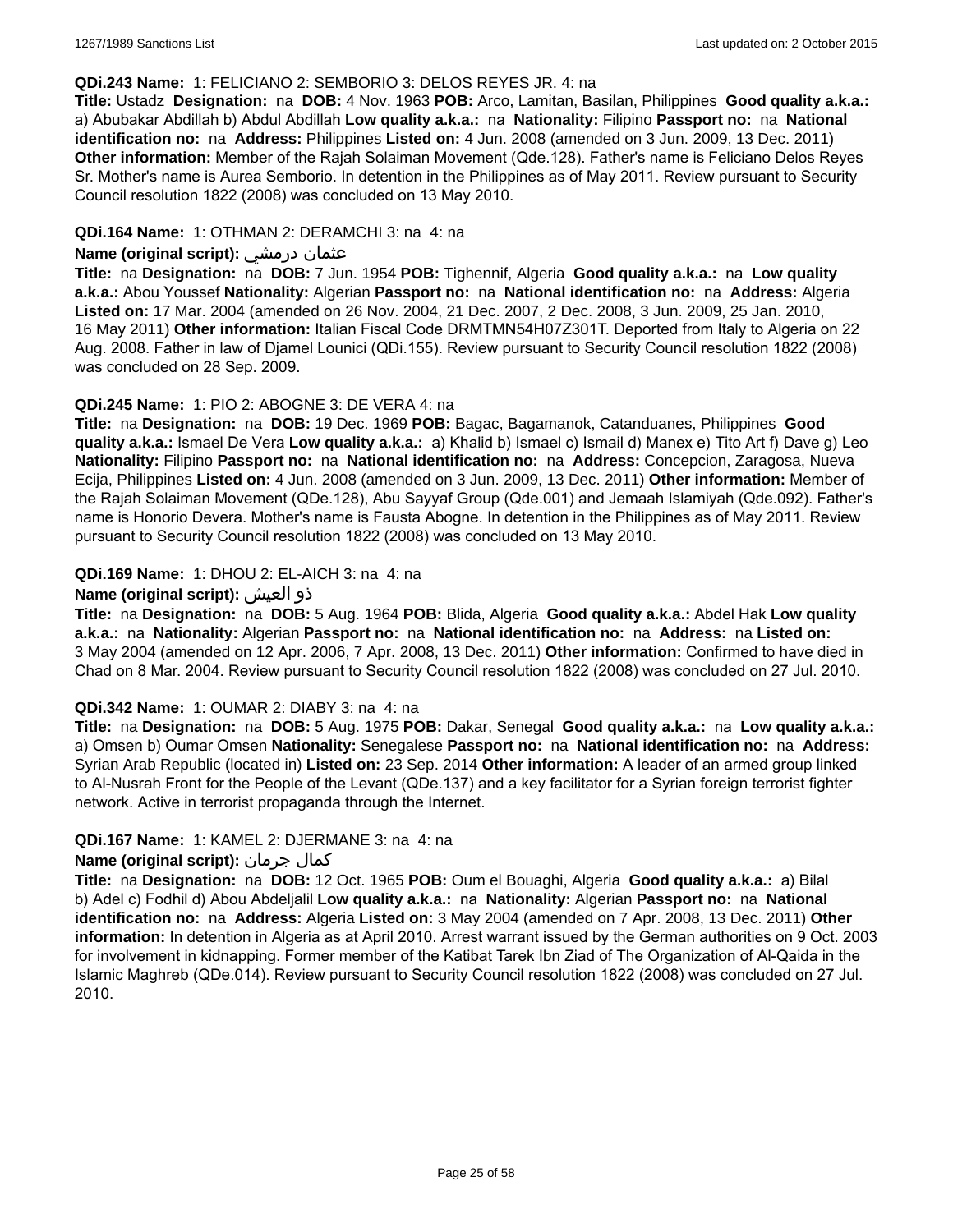#### **QDi.249 Name:** 1: YAHIA 2: DJOUADI 3: na 4: na

#### **Name (original script):** جوادي يحي

**Title:** na **Designation:** na **DOB:** 1 Jan. 1967 **POB:** M'Hamid, Wilaya (province) of Sidi Bel Abbes, Algeria **Good quality a.k.a.:** a) Yahia Abou Ammar b) Abou Ala **Low quality a.k.a.:** na **Nationality:** Algerian **Passport no:**  na **National identification no:** na **Address:** na **Listed on:** 3 Jul. 2008 (amended on 15 Nov. 2012) **Other information:** Belongs to the leadership of the Organization of Al-Qaida in the Islamic Maghreb (listed under permanent reference number QDe.014). Located in Northern Mali as of Jun. 2008. Mother's name is Zohra Fares. Father's name is Mohamed.

## **QDi.232 Name:** 1: ABDELMALEK 2: DROUKDEL 3: na 4: na

### عبد المالك دروكدال **:(script original (Name**

**Title:** na **Designation:** na **DOB:** 20 Apr. 1970 **POB:** Meftah, Wilaya of Blida, Algeria **Good quality a.k.a.:** Abou Mossaab Abdelouadoud **Low quality a.k.a.:** na **Nationality:** Algerian **Passport no:** na **National identification no:** na **Address:** Algeria **Listed on:** 27 Aug. 2007 (amended on 7 Apr. 2008, 13 Dec. 2011) **Other information:** Head of The Organization of Al-Qaida in the Islamic Maghreb (QDe.014). Sentenced in absentia to life imprisonment in Algeria on 21 March 2007. Father's name is Rabah Droukdel. Mother's name is Z'hour Zdigha. Review pursuant to Security Council resolution 1822 (2008) was concluded on 4 May 2009.

### **QDi.095 Name:** 1: LIONEL 2: DUMONT 3: na 4: na

**Title:** na **Designation:** na **DOB:** 21 Jan. 1971 **POB:** Roubaix, France **Good quality a.k.a.:** a) Jacques Brougere b) Abu Hamza c) Di Karlo Antonio d) Merlin Oliver Christian Rene e) Arfauni Imad Ben Yousset Hamza f) Imam Ben Yussuf Arfaj g) Abou Hamza h) Arfauni Imad **Low quality a.k.a.:** a) Bilal b) Hamza c) Koumkal d) Kumkal e) Merlin f) Tinet g) Brugere h) Dimon **Nationality:** French **Passport no:** na **National identification no:** na **Address:** France **Listed on:** 25 Jun. 2003 (amended on 22 Nov. 2004, 26 Nov. 2004, 2 Jul. 2007, 17 Oct. 2007, 24 Mar. 2009, 6 Aug. 2010) **Other information:** In custody in France as of May 2004. Sentenced to 25 years imprisonment in France in 2007. Review pursuant to Security Council resolution 1822 (2008) was concluded on 15 Jun. 2010.

### **QDi.111 Name:** 1: AGUS 2: DWIKARNA 3: na 4: na

**Title:** na **Designation:** na **DOB:** 11 Aug. 1964 **POB:** Makassar, South Sulawesi, Indonesia **Good quality a.k.a.:**  na **Low quality a.k.a.:** na **Nationality:** Indonesian **Passport no:** Indonesian Travel document number XD253038 **National identification no:** na **Address:** Indonesia **Listed on:** 9 Sep. 2003 (amended on 26 Nov. 2004, 14 May 2014) **Other information:** Arrested 13 Mar. 2002, sentenced 12 July 2002 in the Philippines. Released from custody in the Philippines on 1 Jan. 2014 and subsequently deported to Indonesia. Physical description: height 165 cm. Photo available for inclusion in the INTERPOL-UN Security Council Special Notice. Review pursuant to Security Council resolution 1822 (2008) was concluded on 25 May 2010.

#### **QDi.142 Name:** 1: RADI 2: ABD EL SAMIE 3: ABOU EL YAZID 4: EL AYASHI

#### راضي عبد السميع أبواليزيد العياشي **:(script original (Name**

**Title:** na **Designation:** na **DOB:** 2 Jan. 1972 **POB:** El Gharbia, Egypt **Good quality a.k.a.:** na **Low quality a.k.a.:** Mera'i **Nationality:** na **Passport no:** na **National identification no:** na **Address:** Via Cilea 40, Milan, Italy (Domicile) **Listed on:** 12 Nov. 2003 (amended on 9 Sep. 2005, 21 Dec. 2007, 16 May 2011) **Other information:** Sentenced to ten years of imprisonment by the Court of first instance of Milan on 21 Sep. 2006. In custody in Italy. Due for release on 6 Jan. 2012. Subject to expulsion from Italy after serving the sentence. Review pursuant to Security Council resolution 1822 (2008) was concluded on 21 Jun. 2010.

#### **QDi.262 Name:** 1: REDOUANE 2: EL HABHAB 3: na 4: na

**Title:** na **Designation:** na **DOB:** 20 Dec. 1969 **POB:** Casablanca, Morocco **Good quality a.k.a.:** Abdelrahman **Low quality a.k.a.:** na **Nationality: a)** German **b)** Moroccan **Passport no:** German number 1005552350, issued on 27 Mar. 2001 ( by Municipality of Kiel, Germany, expired on 26 Mar. 2011) **National identification no:** German federal identity card number 1007850441, issued on 27 Mar. 2001 ( by Municipality of Kiel, Germany, expired on 26 Mar. 2011) **Address:** lltisstrasse 58, 24143 Kiel, Germany (previous address) **Listed on:** 12 Nov. 2008 (amended on 30 Jan. 2009, 24 Mar. 2009, 15 Nov. 2012) **Other information:** Released from custody in Germany in Apr. 2012.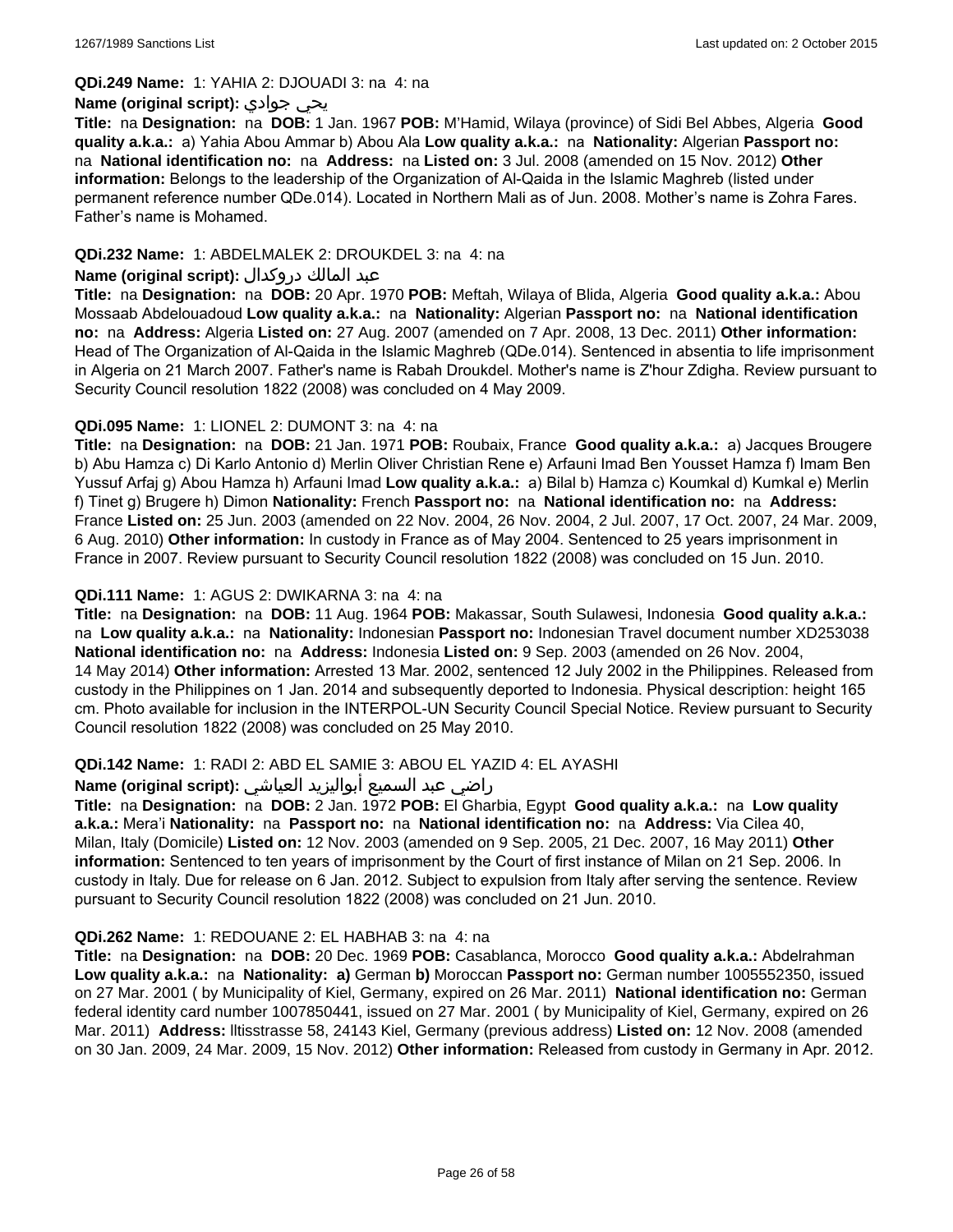## **QDi.082 Name:** 1: MOUNIR 2: EL MOTASSADEQ 3: na 4: na

### **Name (original script):** المتصدق منير

**Title:** na **Designation:** na **DOB:** 3 Apr. 1974 **POB:** Marrakesh, Morocco **Good quality a.k.a.:** Mounir el Moutassadeq **Low quality a.k.a.:** na **Nationality:** Moroccan **Passport no:** Moroccan Passport H 236483 **National identification no:** Moroccan national identity card E-491591 **Address:** (In prison in Germany) **Listed on:** 30 Sep. 2002 (amended on 26 Nov. 2004, 7 Sep. 2007, 23 Dec. 2010) **Other information:** Arrested on 28 Nov. 2001 and found guilty in Germany of being an accessory to murder and of membership in a terrorist organization and sentenced to 15 years of imprisonment on 8 Jan. 2007. Father's name is Brahim Brik. Mother's name is Habiba Abbes. Review pursuant to Security Council resolution 1822 (2008) was concluded on 20 May 2010.

## **QDi.065 Name:** 1: ABD EL KADER 2: MAHMOUD 3: MOHAMED 4: EL SAYED

### عبد القادر محمود محمد السيد **:(script original (Name**

**Title:** na **Designation:** na **DOB:** 26 Dec. 1962 **POB:** Egypt **Good quality a.k.a.:** a) Es Sayed, Kader b) Abdel Khader Mahmoud Mohamed el Sayed **Low quality a.k.a.:** na **Nationality:** Egyptian **Passport no:** na **National identification no:** na **Address:** na **Listed on:** 24 Apr. 2002 (amended on 26 Nov. 2004, 7 Jun. 2007, 16 May 2011) **Other information:** Italian Fiscal Code: SSYBLK62T26Z336L. Sentenced to 8 years imprisonment in Italy on 2 February 2004. Considered a fugitive from justice by the Italian authorities. Review pursuant to Security Council resolution 1822 (2008) was concluded on 22 Apr. 2010.

# **QDi.064 Name:** 1: SAMI 2: BEN KHAMIS 3: BEN SALEH 4: ELSSEID

# سامي بن خميس بن صالح الصيد **:Name (original script**)

**Title:** na **Designation:** na **DOB:** 10 Feb. 1968 **POB:** Menzel Jemil, Bizerte, Tunisia **Good quality a.k.a.:** Omar El Mouhajer **Low quality a.k.a.:** Saber **Nationality:** Tunisian **Passport no:** (Tunisian passport number K929139, issued on 14 Feb. 1995, expired on 13 Feb. 2000) **National identification no: a)** (00319547 issued on 8 Dec. 1994) **b)** (Italian Fiscal Code: SSDSBN68B10Z352F) na **Address:** Ibn Al-Haythman Street, Number 6, Manubah, Tunis, Tunisia **Listed on:** 24 Apr. 2002 (amended on 10 Apr. 2003, 26 Nov. 2004, 9 Sep. 2005, 20 Dec. 2005, 7 Jun. 2007, 21 Dec. 2007, 10 Aug. 2009, 23 Dec. 2010, 24 Nov. 2014) **Other information:** Mother's name is Beya Al-Saidani. Deported from Italy to Tunisia on 2 Jun. 2008. Imprisoned in Tunisia in Aug. 2014. Review pursuant to Security Council resolution 1822 (2008) was concluded on 22 Apr. 2010.

# **QDi.096 Name:** 1: MOUSSA 2: BEN OMAR 3: BEN ALI 4: ESSAADI

# موسى بن عمر بن علي السعدي **:Name (original script**)

**Title:** na **Designation:** na **DOB:** 4 Dec. 1964 **POB:** Tabarka, Tunisia **Good quality a.k.a.:** na **Low quality a.k.a.:** a) Dah Dah b) Abdelrahmman c) Bechir **Nationality:** Tunisian **Passport no:** (Tunisian passport number L335915, issued in Milan, Italy on 8 Nov. 1996, expired on 7 Nov. 2001) **National identification no:** na **Address:** Tunisia **Listed on:** 25 Jun. 2003 (amended on 20 Dec. 2005, 17 Oct. 2007, 10 Aug. 2009, 16 May 2011, 20 Jul. 2012) **Other information:** Considered a fugitive from justice by the Italian authorities (as of Nov. 2009). Left Sudan to Tunisia in 2011. Review pursuant to Security Council resolution 1822 (2008) was concluded on 15 Jun. 2010.

# **QDi.083 Name:** 1: ZAKARYA 2: ESSABAR 3: na 4: na

#### **Name (original script):** الصبار زكريا

**Title:** na **Designation:** na **DOB:** 3 Apr. 1977 **POB:** Essaouria, Morocco **Good quality a.k.a.:** Zakariya Essabar **Low quality a.k.a.:** na **Nationality:** Moroccan **Passport no: a)** Moroccan passport number M 271351 (issued on 24 Oct. 2000 by the Embassy of Morocco in Berlin) **b)** Moroccan passport number K-348486 **National identification no: a)** Moroccan National Identity number E-189935 **b)** Moroccan National Identity Card number G-0343089 **Address:** na **Listed on:** 30 Sep. 2002 (amended on 26 Nov. 2004, 10 Jun. 2011) **Other information:** Father's name is Mohamed ben Ahmed. Mother's name is Sfia bent Toubali. Review pursuant to Security Council resolution 1822 (2008) was concluded on 20 May 2010.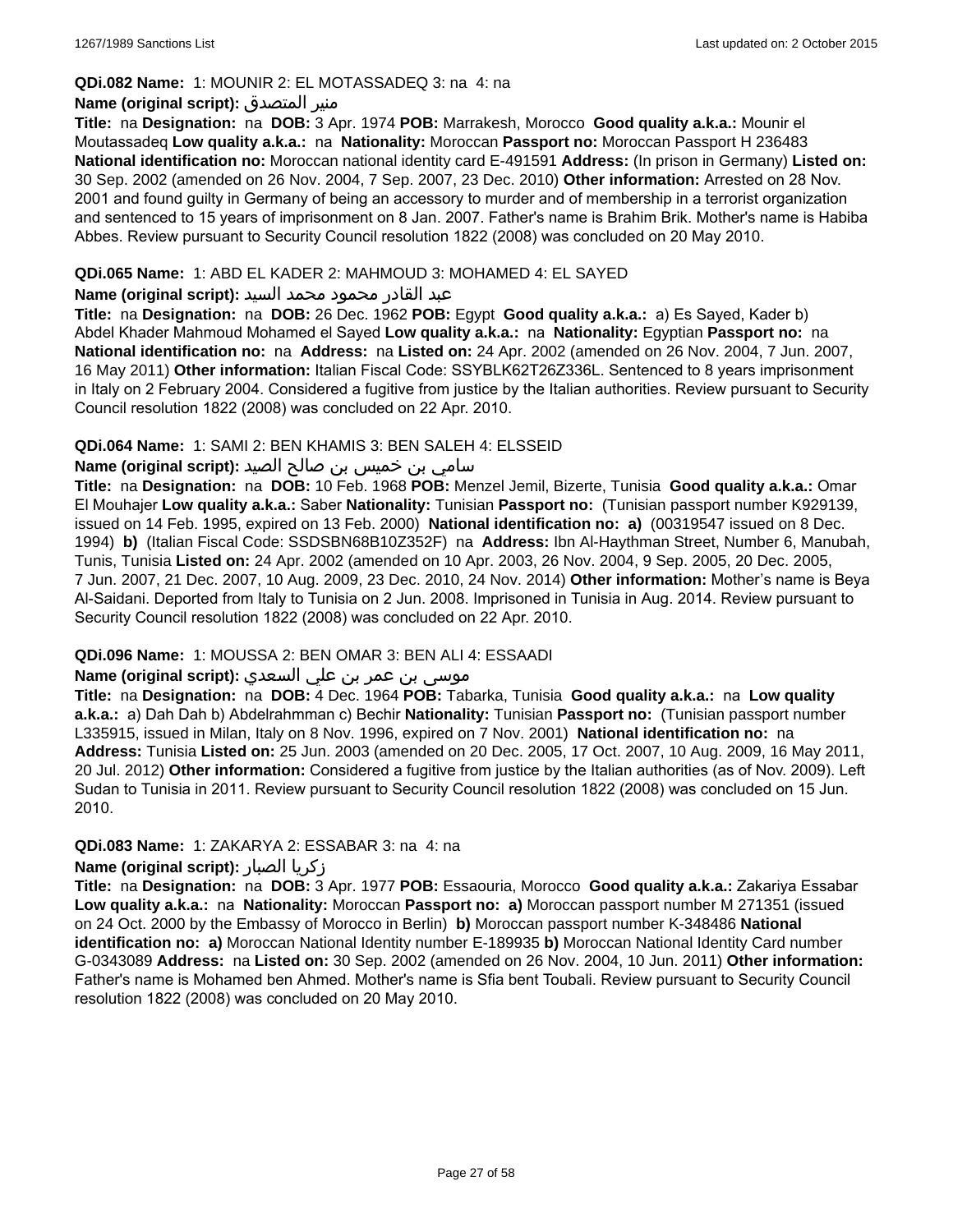#### **QDi.352 Name:** 1: MAULANA 2: FAZLULLAH 3: na 4: na

**Title:** na **Designation:** na **DOB:** 1974 **POB:** Kuza Bandai village, Swat Valley, Khyber Pakhtunkhawa Province, Pakistan **Good quality a.k.a.:** a) Mullah Fazlullah b) Fazal Hayat **Low quality a.k.a.:** Mullah Radio **Nationality:**  na **Passport no:** na **National identification no:** na **Address:** (Afghanistan / Pakistan border region) **Listed on:** 7 Apr. 2015 **Other information:** Commander of Tehrik-e Taliban Pakistan (TTP) (QDe.132) since 7 Nov. 2013. Led the local TTP in Pakistan's northwest valley of Swat from 2007 to 2009.

## **QDi.251 Name:** 1: SALAH EDDINE 2: GASMI 3: na 4: na

# **Name (original script):** قاسمي صالح

**Title:** na **Designation:** na **DOB:** 13 Apr. 1971 **POB:** Zeribet El Oued, Wilaya (province) of Biskra, Algeria **Good quality a.k.a.:** Abou Mohamed Salah **Low quality a.k.a.:** Bounouadher **Nationality:** Algerian **Passport no:** na **National identification no:** na **Address:** Algeria **Listed on:** 3 Jul. 2008 (amended on 24 Mar. 2009, 15 Nov. 2012, 14 Mar. 2013) **Other information:** Belongs to the leadership and is in charge of information committee of the Organization of Al-Qaida in the Islamic Maghreb (QDe.014). Mother's name is Yamina Soltane. Father's name is Abdelaziz. Associated with Abdelmalek Droukdel (QDi.232). Arrested in Algeria on 16 Dec. 2012.

### **QDi.366 Name:** 1: TARKHAN 2: ISMAILOVICH 3: GAZIEV 4: na

# **Name (original script):** Тархан Исмаилович Газиев

**Title:** na **Designation:** na **DOB:** 11 Nov. 1965 **POB:** Bugaroy Village, Itum-Kalinskiy District, Republic of Chechnya, Russian Federation **Good quality a.k.a.:** a) Ramzan Oduev (original script: Рамзан Одуев) b) Tarkhan Isaevich Gaziev (original script: Тархан Исаевич Газиев) c) Husan Isaevich Gaziev (original script: Хусан Исаевич Газиев) d) Umar Sulimov (original script: Умар Сулимов) **Low quality a.k.a.:** a) Wainakh (original script: Вайнах) b) Sever (original script: Север) c) Abu Bilalal (original script: Абу-Билал) d) Abu Yasir (original script: Абу Ясир) e) Abu Asim (original script: Абу Ясим) f) Husan (original script: Хусан) **Nationality:** (Not registered as a citizen of the Russian Federation) **Passport no:** Russian foreign travel passport number 620169661 **National identification no:** na **Address: a)** Syrian Arab Republic (located in as at Aug. 2015) **b)** Iraq (possible alternative location as at Aug. 2015) **Listed on:** 2 Oct. 2015 **Other information:** As at Aug. 2015, leads Jamaat Tarkhan, a terrorist group that forms part of the Islamic State in Iraq and the Levant, listed as Al-Qaida in Iraq (QDe.115). Wanted by the authorities of the Russian Federation for terrorist crimes committed in its territory. Photo available for inclusion in the INTERPOL-UN Security Council Special Notice.

#### **QDi.259 Name:** 1: FRITZ 2: MARTIN 3: GELOWICZ 4: na

**Title:** na **Designation:** na **DOB:** 1 Sep. 1979 **POB:** Munich, Germany **Good quality a.k.a.:** a) Robert Konars, born 10 Apr. 1979 in Liege, Belgium b) Markus Gebert **Low quality a.k.a.:** a) Malik b) Benzl c) Bentley **Nationality:** German **Passport no:** German number 7020069907, issued in Ulm, Germany (expired on 11 May 2010.) **National identification no:** German Federal Identity Card number 7020783883, issued in Ulm, Germany (expired on 10 Jun. 2008.) **Address: a)** (In prison in Germany (since Sep. 2007).) **b)** Böfinger Weg 20, Ulm, 89075, Germany (previous address) **Listed on:** 27 Oct. 2008 (amended on 13 Dec. 2011) **Other information:** Associated with the Islamic Jihad Union (IJU), also known as the Islamic Jihad Group (QDe.119). Associated with Daniel Martin Schneider (QDi.260) and Adem Yilmaz (QDi.261). In detention in Germany as of Jun. 2010.

#### **QDi.028 Name:** 1: AHMED 2: KHALFAN 3: GHAILANI 4: na

**Title:** na **Designation:** na **DOB: a)** 14 Mar. 1974 **b)** 13 Apr. 1974 **c)** 14 Apr. 1974 **d)** 1 Aug. 1970 **POB:** Zanzibar, Tanzania **Good quality a.k.a.:** a) Ahmad, Abu Bakr b) Ahmed, Abubakar c) Ahmed, Abubakar K. d) Ahmed, Abubakar Khalfan e) Ahmed, Abubakary K. f) Ahmed, Ahmed Khalfan g) Ali, Ahmed Khalfan h) Ghailani, Abubakary Khalfan Ahmed i) Ghailani, Ahmed j) Ghilani, Ahmad Khalafan k) Hussein, Mahafudh Abubakar Ahmed Abdallah l) Khalfan, Ahmed m) Mohammed, Shariff Omar n) Haythem al-Kini **Low quality a.k.a.:** a) Ahmed The Tanzanian b) Foopie c) Fupi d) Ahmed, A e) Al Tanzani, Ahmad f) Bakr, Abu g) Khabar, Abu **Nationality:** Tanzanian **Passport no:** na **National identification no:** na **Address:** United States of America **Listed on:** 17 Oct. 2001 (amended on 27 Jul. 2007, 21 Oct. 2010) **Other information:** Apprehended in July 2004 and in custody for trial in the United States of America, as at October 2010. Review pursuant to Security Council resolution 1822 (2008) was concluded on 21 Jun. 2010.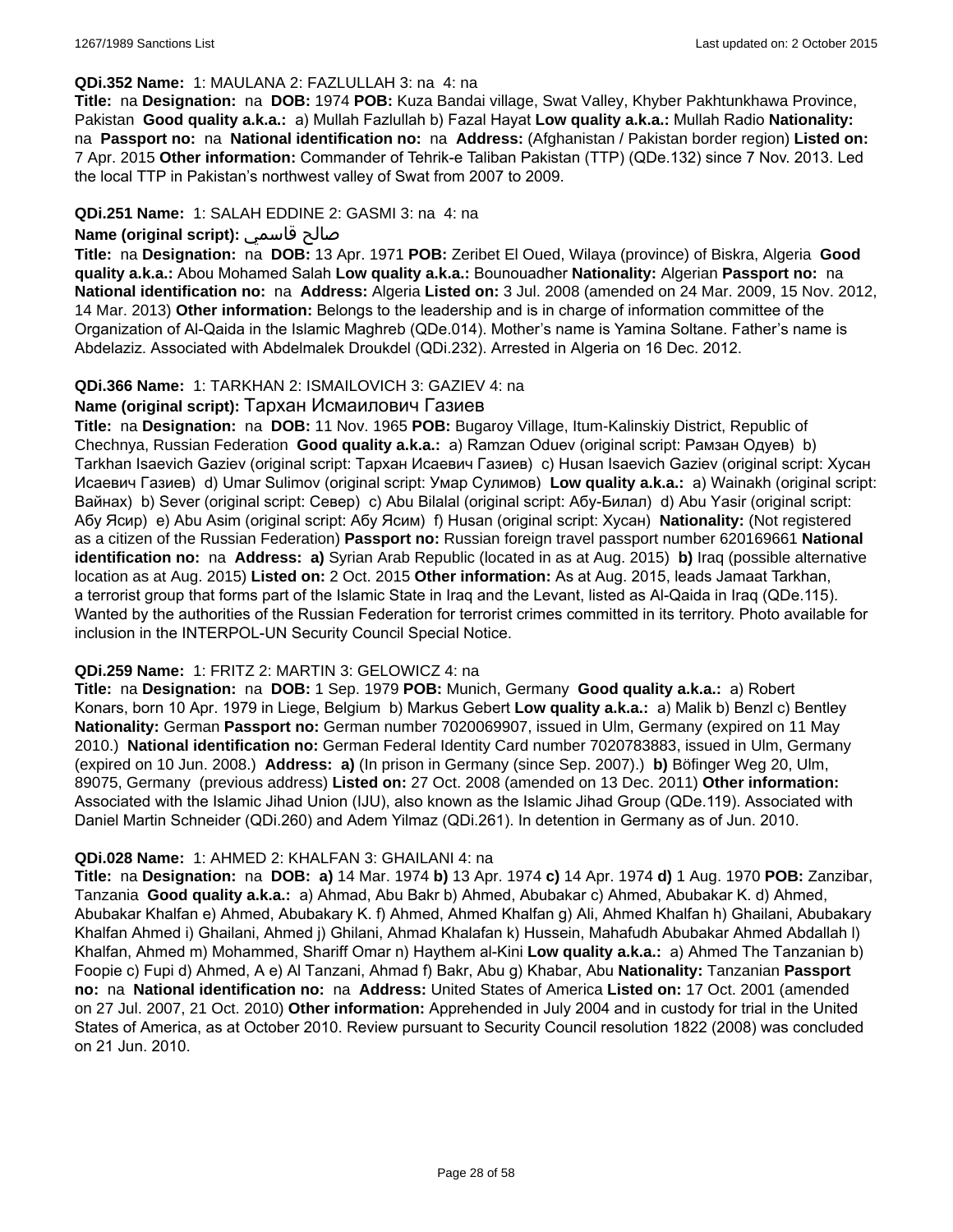### **QDi.250 Name:** 1: AMOR 2: MOHAMED 3: GHEDEIR 4: na

## عمر محمد قدير **:(script original (Name**

**Title:** na **Designation:** na **DOB:** Approximately 1958 **POB:** Deb-Deb, Amenas, Wilaya (province) of Illizi, Algeria **Good quality a.k.a.:** a) Abdelhamid Abou Zeid b) Youcef Adel c) Abou Abdellah d) Abid Hammadou, born 12 Dec. 1965 in Touggourt, Wilaya (province) of Ouargla, Algeria (previously listed as) **Low quality a.k.a.:** na **Nationality:** Algerian **Passport no:** na **National identification no:** na **Address:** na **Listed on:** 3 Jul. 2008 (amended on 10 May 2012, 15 Nov. 2012) **Other information:** Associated with the Organization of Al-Qaida in the Islamic Maghreb (QDe.014). Located in Northern Mali as of Jun. 2008. Mother's name is Benarouba Bachira. Father's name is Mabrouk. He usurped the identity of Abid Hammadou, who allegedly died in Chad in 2004.

## **QDi.367 Name:** 1: ZAURBEK 2: SALIMOVICH 3: GUCHAEV 4: na

### **Name (original script):** Заурбек Салимович Гучаев

**Title:** na **Designation:** na **DOB:** 7 Sep. 1975 **POB:** Chegem-1 Village, Chegemskiy District, Republic of Kabardino-Balkaria, Russian Federation **Good quality a.k.a.:** na **Low quality a.k.a.:** a) Bach (original script: Бэч) b) Fackih (original script: Факих) c) Vostochniy (original script: Восточный) d) Muslim (original script: Муслим) e) Aziz (original script: Азиз) f) Abdul Aziz (original script: Абул Азиз) **Nationality:** Russian **Passport no:** Russian foreign travel passport number 622641887 **National identification no:** Russian national passport 8304661431 **Address: a)** Syrian Arab Republic (located in as at Aug. 2015) **b)** Iraq (possible alternative location as at Aug. 2015) **Listed on:** 2 Oct. 2015 **Other information:** As at Aug. 2015, one of the leaders of the Army of Emigrants and Supporters (QDe.148). Wanted by the authorities of the Russian Federation for terrorist crimes committed in its territory. Photo available for inclusion in the INTERPOL-UN Security Council Special Notice.

### **QDi.341 Name:** 1: KEVIN 2: GUIAVARCH 3: na 4: na

**Title:** na **Designation:** na **DOB:** 12 Mar. 1993 **POB:** Paris, France **Good quality a.k.a.:** na **Low quality a.k.a.:**  na **Nationality:** na **Passport no:** na **National identification no:** na **Address:** Syrian Arab Republic (located in since 2012) **Listed on:** 23 Sep. 2014 **Other information:** French terrorist fighter who travelled to Syria and joined Al-Nusrah Front for the People of the Levant (QDe.137). Facilitator of foreign terrorist fighters from France to Syria. Activist in violent propaganda through the Internet.

#### **QDi.218 Name:** 1: GUN GUN 2: RUSMAN 3: GUNAWAN 4: na

**Title:** na **Designation:** na **DOB:** 6 Jul. 1977 **POB:** Cianjur, West Java, Indonesia **Good quality a.k.a.:** a) Gunawan, Rusman b) Abd Al-Hadi c) Abdul Hadi d) Abdul Karim e) Bukhori f) Bukhory **Low quality a.k.a.:** na **Nationality:** Indonesian **Passport no:** na **National identification no:** na **Address:** na **Listed on:** 21 Apr. 2006 (amended on 13 Dec. 2011) **Other information:** Brother of Nurjaman Riduan Isamuddin (QDi.087). Review pursuant to Security Council resolution 1822 (2008) was concluded on 8 Jun. 2010.

#### **QDi.003 Name:** 1: SALIM 2: AHMAD 3: SALIM 4: HAMDAN

#### سالم أحمد سالم حمدان **:(script original (Name**

**Title:** na **Designation:** na **DOB:** 1965 **POB: a)** Al-Mukalla, Yemen **b)** AI-Mukala, Yemen **Good quality a.k.a.:**  a) Saqr Al-Jaddawi (الجداوي صقر الكنية (b) Saqar Al Jadawi c) Saqar Aljawadi d) Salem Ahmed Salem Hamdan **Low quality a.k.a.:** na **Nationality:** Yemeni **Passport no:** Yemeni number 00385937 **National identification no:** na **Address: a)** Shari Tunis, Sana'a, Yemen (previous address) **b)** (Located in Yemen since Nov. 2008) **Listed on:** 25 Jan. 2001 (amended on 25 Jul. 2006, 23 Apr. 2007, 30 Jan. 2009, 17 Jul. 2009, 25 Jan. 2010) **Other information:** Driver and private bodyguard to Usama bin Laden (deceased) from 1996 until 2001. Transferred from United States custody to Yemen in Nov. 2008. Review pursuant to Security Council resolution 1822 (2008) was concluded on 8 Jul. 2010.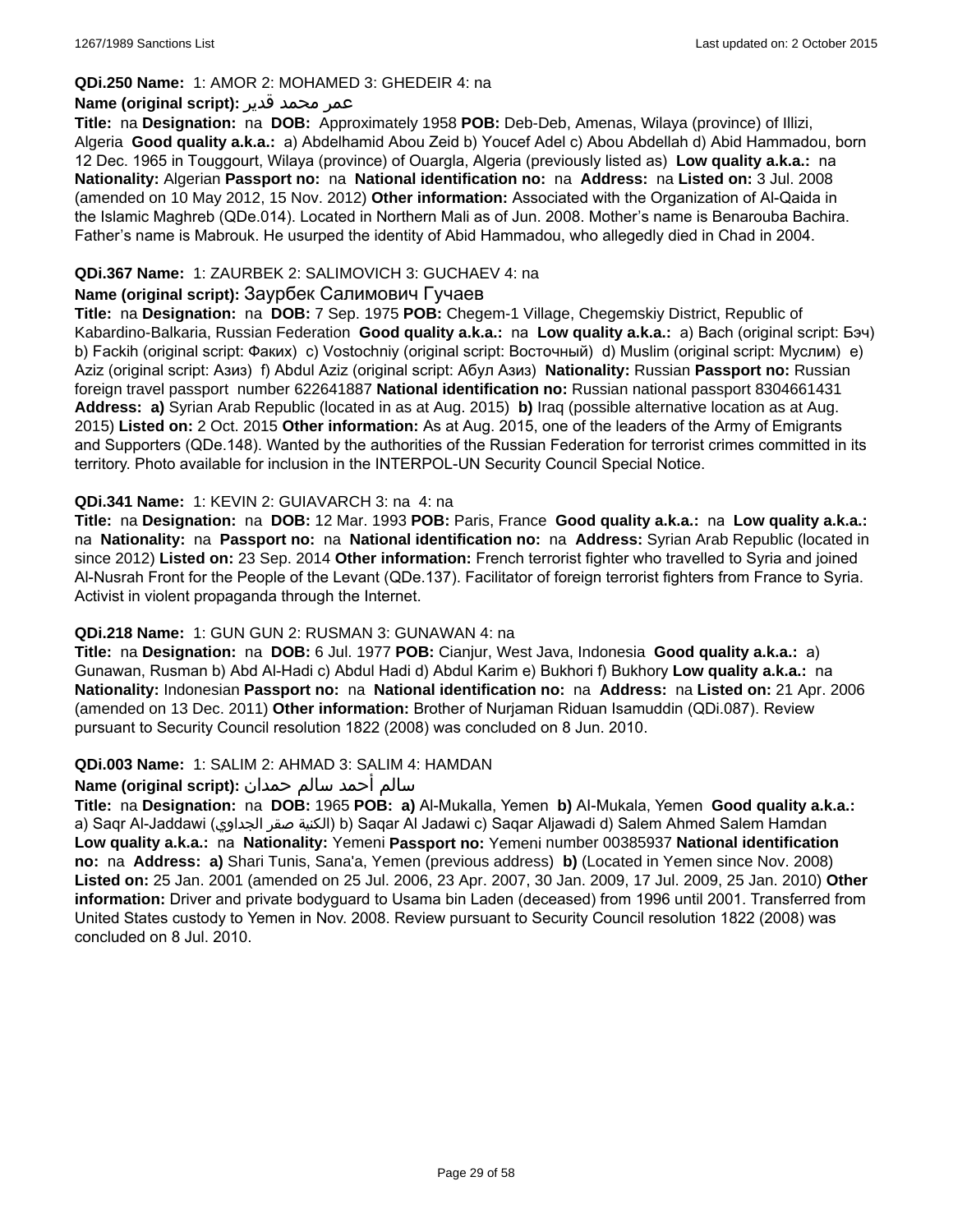### **QDi.068 Name:** 1: ADEL 2: BEN AL-AZHAR 3: BEN YOUSSEF 4: HAMDI

# عادل بن الأزهر بن يوسف حمدي **:(script original (Name**

**Title:** na **Designation:** na **DOB:** 14 Jul. 1970 **POB:** Tunis, Tunisia **Good quality a.k.a.:** Adel ben al- Azhar ben Youssef ben Soltane, born 14 Jul. 1970 in Tunis, Tunisia (formerly listed as) **Low quality a.k.a.:** Zakariya **Nationality:** Tunisian **Passport no:** (Tunisian passport number M408665, issued on 4 Oct. 2000, expired 3 Oct. 2005) **National identification no: a)** (Tunisian national identity number W334061 issued on 9 Mar. 2011) **b)** (Italian Fiscal Code: BNSDLA70L14Z352B) na **Address:** Tunisia **Listed on:** 3 Sep. 2002 (amended on 20 Dec. 2005, 7 Jun. 2007, 23 Dec. 2010, 24 Nov. 2014) **Other information:** Deported from Italy to Tunisia on 28 February 2004. Serving a 12-year prison sentence in Tunisia for membership in a terrorist organization abroad as at Jan. 2010. Arrested in Tunisia in 2013. Legally changed family name from Ben Soltane to Hamdi in 2014. Review pursuant to Security Council resolution 1822 (2008) was concluded on 21 Jun. 2010.

#### **QDi.144 Name:** 1: MOHAMMAD 2: TAHIR 3: HAMMID 4: na

### **محمد طاهر حامد :(Name (original script**

**Title:** Imam **Designation:** na **DOB:** 1 Nov. 1975 **POB:** Poshok, Iraq **Good quality a.k.a.:** Abdelhamid Al Kurdi **Low quality a.k.a.:** na **Nationality:** na **Passport no:** na **National identification no:** na **Address:** na **Listed on:** 12 Nov. 2003 (amended on 9 Sep. 2005, 21 Dec. 2007, 16 May 2011) **Other information:** A deportation order was issued by the Italian authorities on 18 Oct. 2004. Considered a fugitive from justice by the Italian authorities as of Sep. 2007. Review pursuant to Security Council resolution 1822 (2008) was concluded on 8 Jun. 2010.

#### **QDi.204 Name:** 1: ISNILON 2: TOTONI 3: HAPILON 4: na

**Title:** na **Designation:** na **DOB: a)** 18 Mar. 1966 **b)** 10 Mar. 1967 **POB:** Bulanza, Lantawan, Basilan, The Philippines **Good quality a.k.a.:** a) Isnilon Hapilun b) Isnilun Hapilun c) Abu Musab d) Salahudin e) Tuan Isnilon **Low quality a.k.a.:** na **Nationality:** Filipino **Passport no:** na **National identification no:** na **Address:** na **Listed on:** 6 Dec. 2005 **Other information:** Review pursuant to Security Council resolution 1822 (2008) was concluded on 8 Jun. 2010.

### **QDi.268 Name:** 1: ABDUL 2: HAQ 3: na 4: na

**Title:** na **Designation:** na **DOB:** 10 Oct. 1971 **POB:** Chele County, Khuttan Area, Xinjiang Uighur Autonomous Region, China **Good quality a.k.a.:** a) Maimaitiming Maimaiti b) Abdul Heq c) Abuduhake d) Abdulheq Jundullah e) 'Abd Al-Haq f) Memetiming Memeti g) Memetiming Aximu h) Memetiming Qekeman i) Maiumaitimin Maimaiti j) Abdul Saimaiti k) Muhammad Ahmed Khaliq **Low quality a.k.a.:** a) Maimaiti Iman b) Muhelisi c) Qerman d) Saifuding **Nationality:** Chinese **Passport no:** na **National identification no:** Chinese national identity card number 653225197110100533 **Address:** na **Listed on:** 15 Apr. 2009 (amended on 13 Dec. 2011) **Other information:** Location (as at Apr. 2009): Pakistan. Overall leader and commander of the Eastern Turkistan Islamic Movement (QDe.088). Involved in fundraising and recruitment for this organization. Reportedly deceased in Pakistan in February 2010.

#### **QDi.378 Name:** 1: MAXIME 2: HAUCHARD 3: na 4: na

**Title:** na **Designation:** na **DOB:** 13 Mar. 1992 **POB:** Normandy, France **Good quality a.k.a.:** na **Low quality a.k.a.:** Abou Abdallah al Faransi **Nationality:** French **Passport no:** na **National identification no:** na **Address:** Syrian Arab Republic (as at Sep. 2015) **Listed on:** 29 Sep. 2015 **Other information:** French foreign terrorist fighter for Islamic State in Iraq and the Levant, listed as Al-Qaida in Iraq (QDe.115).

#### **QDi.088 Name:** 1: GULBUDDIN 2: HEKMATYAR 3: na 4: na

#### **Name (original script):** حکمتیار گلبدین

**Title:** na **Designation:** na **DOB:** 1 Aug. 1949 **POB:** Kunduz Province, Afghanistan **Good quality a.k.a.:** a) Gulabudin Hekmatyar b) Golboddin Hikmetyar c) Gulbuddin Khekmatiyar d) Gulbuddin Hekmatiar e) Gulbuddin Hekhmartyar f) Gulbudin Hekmetyar **Low quality a.k.a.:** na **Nationality:** Afghan **Passport no:** na **National identification no:** na **Address:** na **Listed on:** 20 Feb. 2003 (amended on 16 May 2011) **Other information:** Belongs to the Kharoti tribe. Believed to be in the Afghanistan/Pakistan border area as at Jan. 2011. Father's name is Ghulam Qader. Review pursuant to Security Council resolution 1822 (2008) was concluded on 8 Jun. 2010.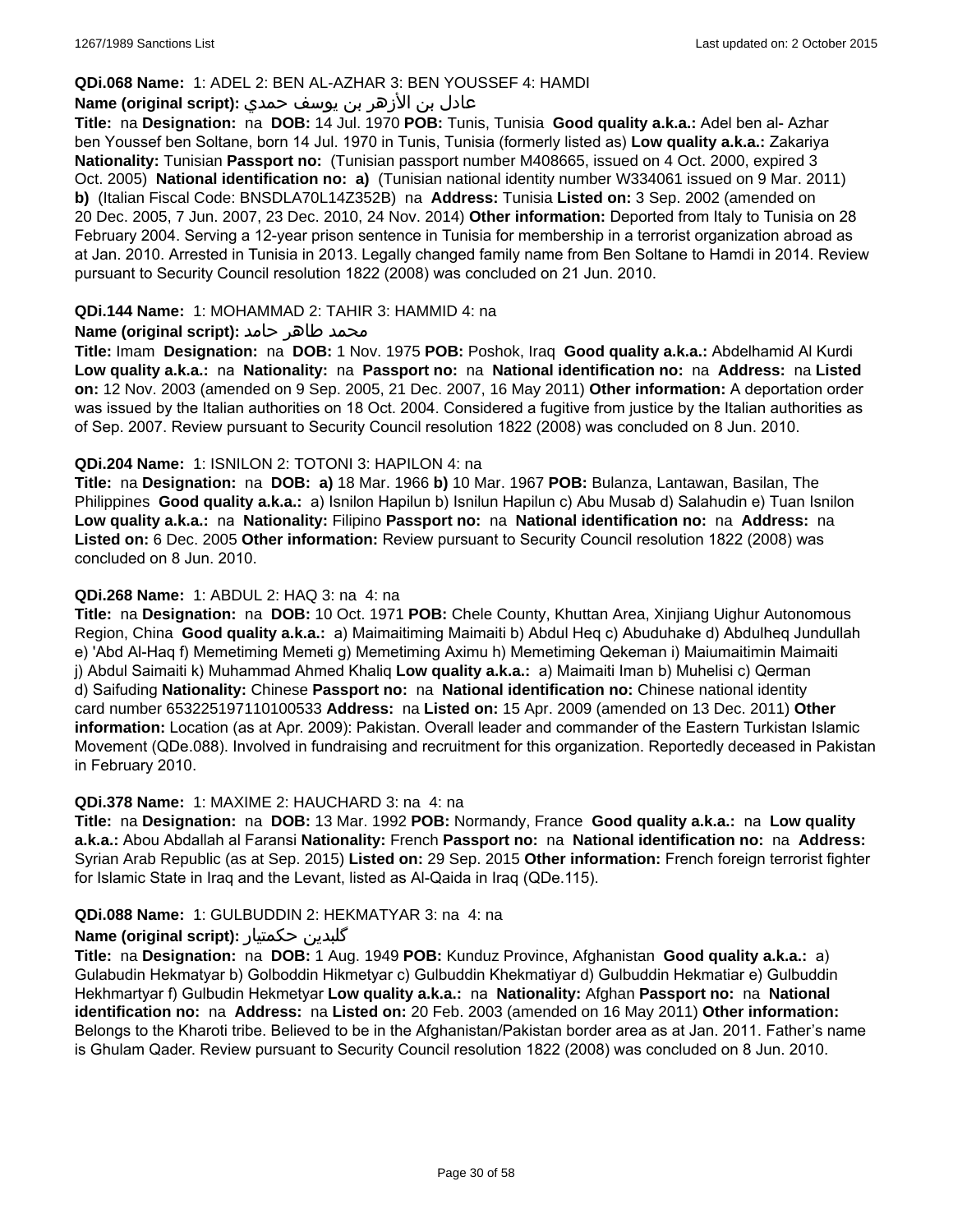### **QDi.029 Name:** 1: RI'AD 2: MUHAMMAD HASAN 3: MUHAMMAD 4: HIJAZI

# رياض محمد حسن محمد الحجازي **:(script original (Name**

**Title:** na **Designation:** na **DOB:** 30 Dec. 1968 **POB:** California, United States of America **Good quality a.k.a.:** a) Hijazi, Raed M. b) Al-Hawen, Abu-Ahmad c) Al-Shahid, Abu-Ahmad d) Raed Muhammad Hasan Muhammad Hijazi **Low quality a.k.a.:** a) Al-Maghribi, Rashid (The Moroccan) b) Al-Amriki, Abu-Ahmad (The American) **Nationality:** Jordanian **Passport no:** na **National identification no:** (a) United States Social Security Number: 548-91-5411 b) National number 9681029476) na **Address:** na **Listed on:** 17 Oct. 2001 (amended on 10 Apr. 2003, 16 May 2011) **Other information:** In custody in Jordan as at Mar. 2010. Father's name is Mohammad Hijazi. Mother's name is Sakina. Review pursuant to Security Council resolution 1822 (2008) was concluded on 21 Jun. 2010.

## **QDi.221 Name:** 1: JAMAL 2: HOUSNI 3: na 4: na

## **Name (original script):** حسني جمال

**Title:** na **Designation:** na **DOB:** 22 Feb. 1983 **POB:** Morocco **Good quality a.k.a.:** a) Djamel Il marocchino b) Jamal Al Maghrebi c) Hicham **Low quality a.k.a.:** na **Nationality:** na **Passport no:** na **National identification no:** na **Address: a)** Via Uccelli di Nemi n. 33, Milan **b)** via F. De Lemene n. 50, Milan**Listed on:** 2 Aug. 2006 (amended on 1 Sep. 2009) **Other information:** He is subject to Tribunale de Milano Custody Order n. 5236/02 R.G.N.R of 25 Nov. 2003 1511/02 R.G.GIP. Convicted and sentenced on 21 Sep. 2006 to seven years of detention by the Milan Assizes Court, Italy, for belonging to a criminal association with terrorist aims and receiving stolen goods. The sentence was confirmed on 17 Jul. 2007 by the Milan Assizes Appeal Court. In custody as at 16 Jun. 2009. Review pursuant to Security Council resolution 1822 (2008) was concluded on 20 Jul. 2009.

### **QDi.359 Name:** 1: OMAR 2: ALI 3: HUSSAIN 4: na

**Title:** na **Designation:** na **DOB:** 21 Mar. 1987 **POB:** High Wycombe, Buckinghamshire, United Kingdom **Good quality a.k.a.:** na **Low quality a.k.a.:** Abu-Sa'id Al Britani **Nationality:** British **Passport no:** British passport number 205939411, issued on 21 Jul. 2004 (expired on 21 Apr. 2015) **National identification no:** na **Address: a)** Syrian Arab Republic (as at Jan. 2014) **b)** United Kingdom (previous address until Jan. 2014) **Listed on:** 28 Sep. 2015 **Other information:** Foreign terrorist fighter with Islamic State in Iraq and the Levant (ISIL), listed as Al-Qaida in Iraq (QDe.115), in the Syrian Arab Republic. Physical description: eye colour: brown; hair colour: brown/ black. Photo available for inclusion in the INTERPOL-UN Security Council Special Notice.

# **QDi.010 Name:** 1: ZAYN 2: AL-ABIDIN 3: MUHAMMAD 4: HUSSEIN

#### زين العابدين محمد حسين **:(script original (Name**

**Title:** na **Designation:** na **DOB:** 12 Mar. 1971 **POB:** Riyadh, Saudi Arabia **Good quality a.k.a.:** a) Abd Al-Hadi Al-Wahab b) Zain Al-Abidin Muhammad Husain c) Zayn Al-Abidin Muhammad Husayn d) Zeinulabideen Muhammed Husein Abu Zubeidah **Low quality a.k.a.:** a) Abu Zubaydah b) Abu Zubaida c) Tariq Hani **Nationality:** Palestinian **Passport no:** na **National identification no:** na **Address:** na **Listed on:** 25 Jan. 2001 (amended on 10 Apr. 2003, 25 Jul. 2006, 23 Apr. 2007, 18 Jul. 2007, 27 Jul. 2007, 17 Jul. 2009, 16 Dec. 2010) **Other information:** Close associate of Usama bin Laden (deceased) and facilitator of terrorist travel. In custody of the United States of America as at Jul. 2007. Review pursuant to Security Council resolution 1822 (2008) was concluded on 21 Jun. 2010.

#### **QDi.067 Name:** 1: MOSTAFA 2: KAMEL 3: MOSTAFA 4: IBRAHIM

# مصطفى كمال مصطفى ابراهيم **:Name (original script**)

**Title:** na **Designation:** na **DOB:** 15 Apr. 1958 **POB:** Alexandria, Egypt **Good quality a.k.a.:** a) Mustafa Kamel Mustafa b) Adam Ramsey Eaman c) Kamel Mustapha Mustapha d) Mustapha Kamel Mustapha e) Abu Hamza f) Mostafa Kamel Mostafa **Low quality a.k.a.:** a) Abu Hamza Al-Masri b) Abu Hamza c) Abu Hamza Al-Misri **Nationality:** British **Passport no:** na **National identification no:** na **Address:** United States of America **Listed on:** 24 Apr. 2002 (amended on 26 Nov. 2004, 25 Jul. 2006, 14 Mar. 2008, 21 Oct. 2010, 4 Aug. 2014) **Other information:** Extradited from the United Kingdom to the United States of America on 5 Oct. 2012. Convicted on terrorism charges by a court in the United States of America in May 2014. Review pursuant to Security Council resolution 1822 (2008) was concluded on 22 Apr. 2010.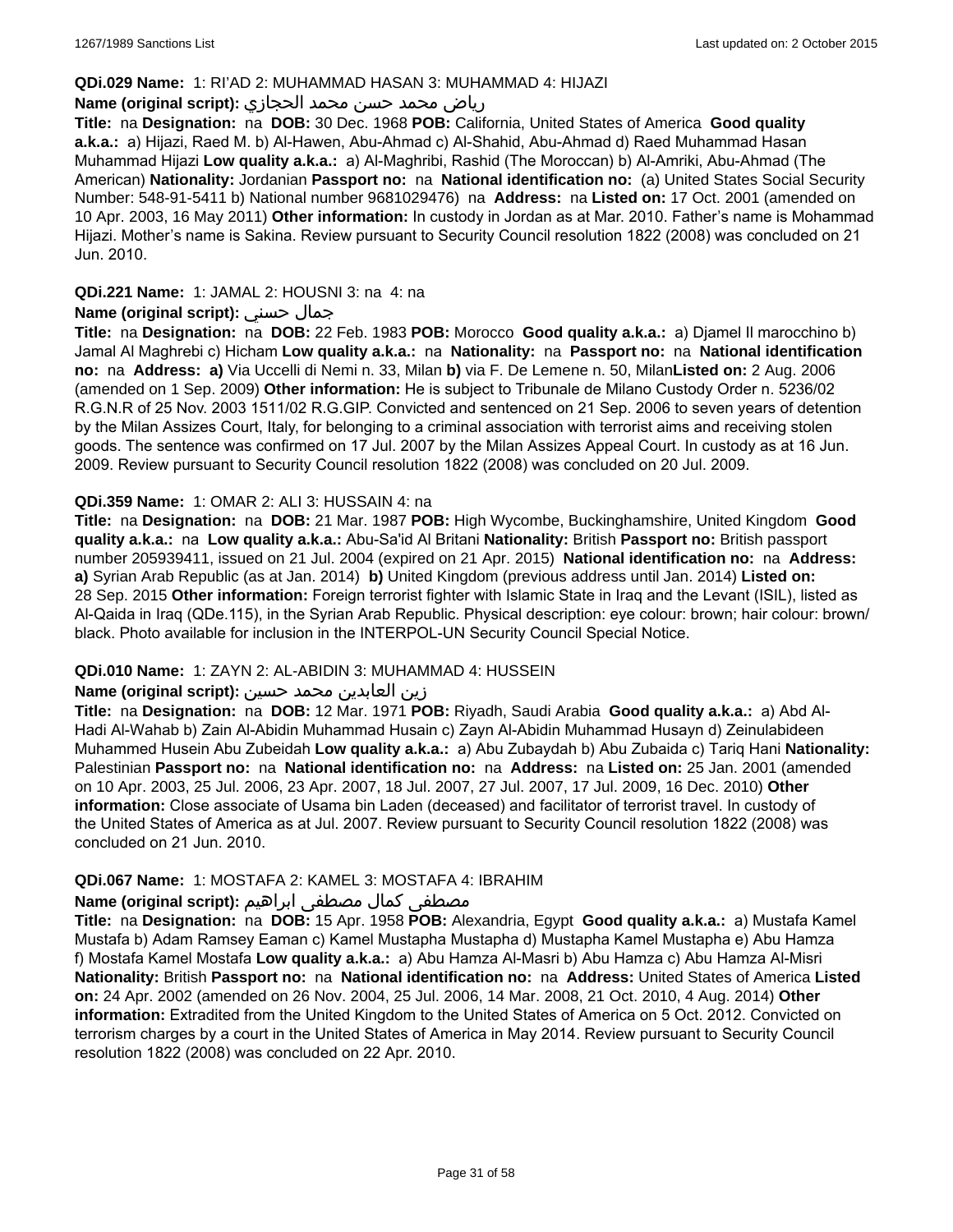# **QDi.308 Name:** 1: ZAFAR 2: IQBAL 3: na 4: na

**Title:** na **Designation:** na **DOB:** 4 Oct. 1953 **POB:** na **Good quality a.k.a.:** a) Zaffer Iqbal b) Malik Zafar Iqbal Shehbaz c) Malik Zafar Iqbal Shahbaz d) Malik Zafar Iqbal **Low quality a.k.a.:** a) Zafar Iqbal Chaudhry b) Muhammad Zafar Iqbal **Nationality:** Pakistani **Passport no:** (Passport number DG5149481, issued on 22 Aug. 2006, expired on 21 Aug. 2011, passport booklet number A2815665) **National identification no:** (National identification number 35202- 4135948-7 b) Alternate national identification number 29553654234) na **Address:** Masjid al-Qadesia, 4 Lake Road, Lahore, Pakistan **Listed on:** 14 Mar. 2012 **Other information:** Senior leader and co-founder of Lashkar-e-Tayyiba (QDi.118) (LeT) who has held various senior leader positions in LeT and its front organization, Jamaat-ud-Dawa (JUD) (listed as an alias of LeT). As of 2010, in charge of LeT/JUD finance department, director of its education department and president of its medical wing. Other title: Professor.

#### **QDi.087 Name:** 1: NURJAMAN 2: RIDUAN 3: ISAMUDDIN 4: na

**Title:** na **Designation:** na **DOB:** 4 Apr. 1964 **POB:** Cianjur, West Java, Indonesia **Good quality a.k.a.:** a) Hambali b) Nurjaman c) Isomuddin, Nurjaman Riduan d) Hambali Bin Ending e) Encep Nurjaman (birth name) f) Hambali Ending Hambali g) Isamuddin Riduan h) Isamudin Ridwan **Low quality a.k.a.:** na **Nationality:** Indonesian **Passport no:** na **National identification no:** na **Address:** na **Listed on:** 28 Jan. 2003 (amended on 2 Jul. 2007, 27 Jul. 2007, 16 May 2011) **Other information:** Senior leader of Jemaah Islamiyah (QDe.092). Brother of Gun Gun Rusman Gunawan (QDi.218). In custody of the United States of America, as of July 2007. Review pursuant to Security Council resolution 1822 (2008) was concluded on 13 Apr. 2010.

# **QDi.321 Name:** 1: MALIK 2: MUHAMMAD 3: ISHAQ 4: na

### مالک محمد اسحاق **:(script original (Name**

**Title:** na **Designation:** na **DOB:** Approximately 1959 **POB:** Rahim Yar Khan, Punjab Province, Pakistan **Good quality a.k.a.:** Malik Ishaq **Low quality a.k.a.:** na **Nationality:** Pakistani **Passport no:** na **National identification no:** na **Address:** Pakistan **Listed on:** 14 Mar. 2014 **Other information:** One of the founders and a current leader of Lashkar i Jhangvi (LJ) (QDe.096). Physical description: heavy build with black eye colour, black hair colour and medium brown complexion with a heavy black beard. Photo available for inclusion in the INTERPOL-UN Security Council Special Notice.

# **QDi.368 Name:** 1: SHAMIL 2: MAGOMEDOVICH 3: ISMAILOV 4: na

# **Name (original script):** Шамиль Магомедович Измайлов

**Title:** na **Designation:** na **DOB:** 29 Oct. 1980 **POB:** Astrakhan, Russian Federation **Good quality a.k.a.:** Shamil Magomedovich Aliev (original script: Шамиль Магомедович Алиев) **Low quality a.k.a.:** Abu Hanifa (original script: Абу Ханифа) **Nationality:** Russian **Passport no:** Russian foreign travel passport number number 514448632, issued on 8 Sep. 2010, issued in Alexandria, Egypt (issued by Consulate General of the Russian Federation) **National identification no:** Russian national passport number 1200075689, issued on 15 Dec. 2000 (issued by Russian Federation) **Address: a)** Syrian Arab Republic (located in as at Aug. 2015) **b)** Iraq (possible alternative location as at Aug. 2015) **Listed on:** 2 Oct. 2015 **Other information:** As at Aug. 2015, leader of Jamaat Abu Hanifa, a terrorist group that is part of the Al-Nusrah Front for the People of the Levant (QDe.137). Physical description: eye colour: brown, hair colour: black, build: slim, height 175-180 cm. Distinguishing marks: long face, speech defect. Wanted by the authorities of the Russian Federation for terrorist crimes committed in its territory. Photo available for inclusion in the INTERPOL-UN Security Council Special Notice.

#### **QDi.180 Name:** 1: KHADAFI 2: ABUBAKAR 3: JANJALANI 4: na

**Title:** na **Designation:** na **DOB:** 3 Mar. 1975 **POB:** Isabela, Basilan, Philippines **Good quality a.k.a.:** a) Khadafy Janjalani b) Khaddafy Abubakar Janjalani c) Abu Muktar **Low quality a.k.a.:** na **Nationality:** Filipino **Passport no:** na **National identification no:** na **Address:** na **Listed on:** 22 Dec. 2004 (amended on 23 Feb. 2009) **Other information:** Reportedly deceased in 2006. Review pursuant to Security Council resolution 1822 (2008) was concluded on 29 Jul. 2010.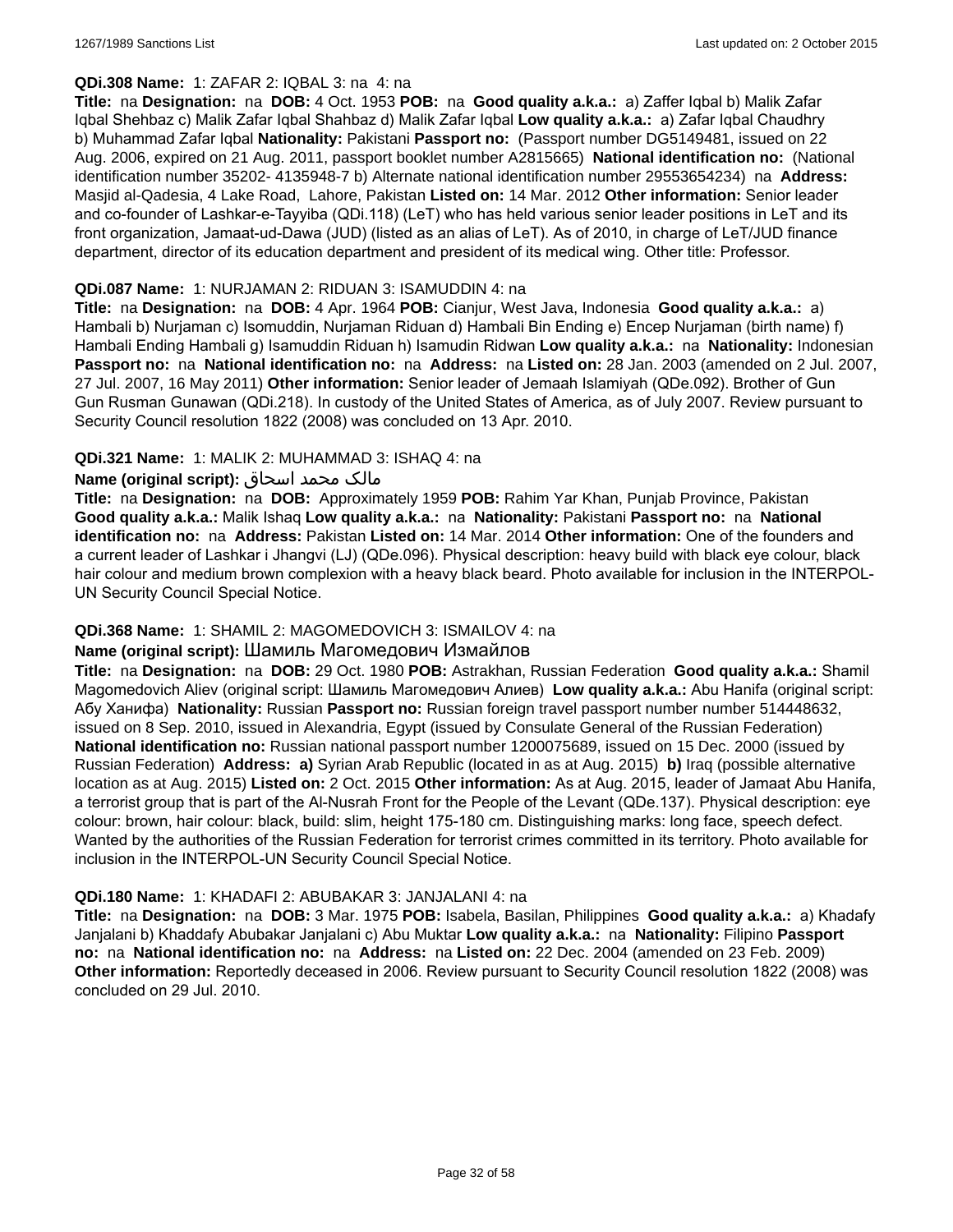### **QDi.099 Name:** 1: KHALIL 2: BEN AHMED 3: BEN MOHAMED 4: JARRAYA

### خليل بن احمد بن محمد جراية **:(script original (Name**

**Title:** na **Designation:** na **DOB:** 8 Feb. 1969 **POB:** Sfax, Tunisia **Good quality a.k.a.:** a) Khalil Yarraya b) Ben Narvan Abdel Aziz, born 15 Aug. 1970 in Sereka (former Yugoslavia) c) Abdel Aziz Ben Narvan, born 15 Aug. 1970 in Sereka (former Yugoslavia) **Low quality a.k.a.:** a) Amro b) Omar c) Amrou d) Amr **Nationality:** Tunisian **Passport no:** Tunisian number K989895, issued on 26 Jul. 1995 ( in Genoa, Italy, expired on 25 Jul. 2000) **National identification no:** na **Address:** Nuoro, Italy **Listed on:** 25 Jun. 2003 (amended on 26 Nov. 2004, 20 Dec. 2005, 17 Oct. 2007, 16 Sep. 2008, 24 Mar. 2009, 10 Aug. 2009, 6 Aug. 2010) **Other information:** Detained in Italy since 9 Aug. 2008 for his implication in a case related to terrorism. Review pursuant to Security Council resolution 1822 (2008) was concluded on 15 Jun. 2010.

### **QDi.360 Name:** 1: SALLY-ANNE 2: FRANCES 3: JONES 4: na

**Title:** na **Designation:** na **DOB:** 17 Nov. 1968 **POB:** Greenwich, Greater London, United Kingdom **Good quality a.k.a.:** na **Low quality a.k.a.:** a) Umm Hussain al-Britani b) Sakinah Hussain **Nationality:** British **Passport no:** British passport number 519408086, issued on 23 Sep. 2013 (expires on 23 Sep. 2023) **National identification no:** na **Address: a)** Syrian Arab Republic (as at 2013) **b)** United Kingdom (previous location until 2013) **Listed on:** 28 Sep. 2015 **Other information:** Recruiter for Islamic State in Iraq and the Levant (ISIL), listed as Al-Qaida in Iraq (QDe.115), in the Syrian Arab Republic. Sex: female. Husband's name is: Junaid Hussain. Photo available for inclusion in the INTERPOL-UN Security Council Special Notice.

### **QDi.114 Name:** 1: SALIM Y SALAMUDDIN 2: JULKIPLI 3: na 4: na

**Title:** na **Designation:** na **DOB:** 20 Jun. 1967 **POB:** Tulay, Jolo Sulu, Philippines **Good quality a.k.a.:** a) Kipli Sali b) Julkipli Salim **Low quality a.k.a.:** na **Nationality:** Filipino **Passport no:** na **National identification no:** na **Address:** na **Listed on:** 9 Sep. 2003 (amended on 23 Feb. 2009, 13 Dec. 2011) **Other information:** In detention in the Philippines as at May 2011. Review pursuant to Security Council resolution 1822 (2008) was concluded on 25 May 2010.

### **QDi.072 Name:** 1: MEHDI 2: BEN MOHAMED 3: BEN MOHAMED 4: KAMMOUN

#### المهدي بن محمد بن محمد كمون **:(script original (Name**

**Title:** na **Designation:** na **DOB:** 3 Apr. 1968 **POB:** Tunis, Tunisia **Good quality a.k.a.:** na **Low quality a.k.a.:** Salmane **Nationality:** Tunisian **Passport no:** (Tunisian passport number M307707, issued on 12 Apr. 2000, expired on 11 Apr. 2005) **National identification no:** na **Address:** Via Masina Number 7, Milan, Italy **Listed on:** 3 Sep. 2002 (amended on 20 Dec. 2005, 7 Jun. 2007, 23 Dec. 2010) **Other information:** Italian Fiscal Code: KMMMHD68D03Z352N. Deported from Italy to Tunisia on 22 July 2005. Serving an eight-year prison term in Tunisia for membership of a terrorist organization abroad as at Jan. 2010. Review pursuant to Security Council resolution 1822 (2008) was concluded on 21 Jun. 2010.

#### **QDi.302 Name:** 1: MEVLÜT 2: KAR 3: na 4: na

**Title:** na **Designation:** na **DOB:** 25 Dec. 1978 **POB:** Ludwigshafen, Germany **Good quality a.k.a.:** Mevluet Kar **Low quality a.k.a.:** a) Abu Obaidah b) Obeidah Al Turki c) Al-Turki d) Al Turki Kyosev e) Yanal Yusov f) Abu Udejf el-Turki g) Abu Obejd el-Turki h) Abdurrahman Almanci **Nationality:** Turkish **Passport no:** Turkish passport number TR-M842033, issued in Mainz, Germany (by the Turkish Consulate General, issued on 2 May 2002, expired on 24 Jul. 2007) **National identification no:** na **Address:** Güngören Merkez Mahallesi Toros Sokak 6/5, Istanbul, Turkey (previous as at Aug. 2009) **Listed on:** 25 Jan. 2012 **Other information:** Associated with Islamic Jihad Group (QDe.119). Arrest warrant issued by the investigating judge of the German Federal Court of Justice on 17 Aug. 2009.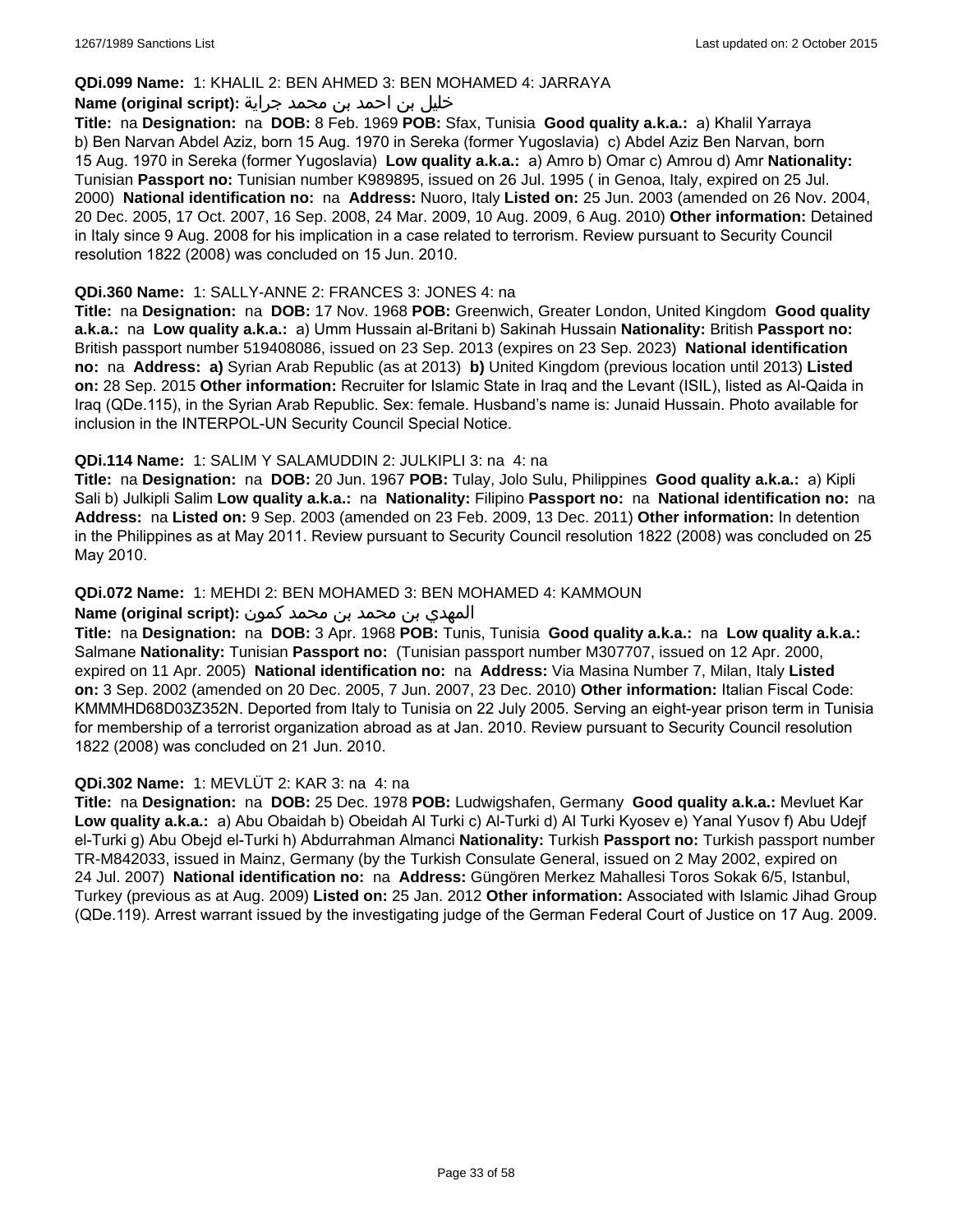### **QDi.135 Name:** 1: DAWOOD 2: IBRAHIM 3: KASKAR 4: na

**Title:** Sheikh **Designation:** na **DOB:** 26 Dec. 1955 **POB: a)** Bombai **b)** Ratnagiri, India **Good quality a.k.a.:**  a) Dawood Ebrahim b) Sheikh Dawood Hassan c) Abdul Hamid Abdul Aziz d) Anis Ibrahim e) Aziz Dilip f) Daud Hasan Shaikh Ibrahim Kaskar g) Daud Ibrahim Memon Kaskar h) Dawood Hasan Ibrahim Kaskar i) Dawood Ibrahim Memon j) Dawood Sabri k) Kaskar Dawood Hasan l) Shaikh Mohd Ismail Abdul Rehman m) Dowood Hassan Shaikh Ibrahim **Low quality a.k.a.:** a) Ibrahim Shaikh Mohd Anis b) Shaikh Ismail Abdul c) Hizrat **Nationality:** Indian **Passport no: a)** Indian number A-333602, issued on 4 Jun. 1985, issued in Bombay, India (passport subsequently revoked by the Government of India) **b)** Indian number M110522, issued on 13 Nov. 1978, issued in Bombay **c)** Indian number R841697, issued on 26 Nov. 1981, issued in Bombay **d)** Indian number F823692 (JEDDAH) issued by CGI in Jeddah, issued on 2 Sep. 1989 **e)** Indian number A501801 (BOMBAY), issued on 26 Jul. 1985 **f)** Indian number K560098 (BOMBAY), issued on 30 Jul. 1975 **g)** Passport number V57865 (BOMBAY), issued on 3 Oct. 1983 **h)** Passport number P537849 (BOMBAY), issued on 30 Jul. 1979 **i)** Passport number A717288 (MISUSE), issued on 18 Aug. 1985, issued in Dubai **j)** Pakistani number G866537 (MISUSE), issued on 12 Aug. 1991, issued in Rawalpindi **k)** Passport number C-267185 ( issued in Karachi in Jul.1996) **l)** Passport number H-123259 ( issued in Rawalpindi in Jul. 2001) **m)** Passport number G-869537 ( issued in Rawalpindi) **n)** Passport number KC-285901 **National identification no:** na **Address: a)** Karachi, Pakistan ( White House, Near Saudi Mosque, Clifton) **b)** (House Nu 37 - 30th Street - defence, Housing Authority Karachi Pakistan) **c)** (Palatial bungalow in the hilly area of Noorabad in Karachi) **d)** (Property at Margalla Raod F 6/2 Street no. 22, House number 29 in Karachi) **Listed on:** 3 Nov. 2003 (amended on 21 Mar. 2006, 25 Jul. 2006, 2 Jul. 2007, 11 Mar. 2010) **Other information:** International arrest warrant issued by the Government of India. Review pursuant to Security Council resolution 1822 (2008) was concluded on 20 May 2010.

### **QDi.002 Name:** 1: AMIN 2: MUHAMMAD 3: UL HAQ 4: SAAM KHAN

**Title:** na **Designation:** na **DOB:** 1960 **POB:** Nangarhar Province, Afghanistan **Good quality a.k.a.:** a) Al-Haq, Amin b) Amin, Muhammad **Low quality a.k.a.:** a) Dr. Amin b) Ul-Haq, Dr. Amin **Nationality:** Afghan **Passport no:** na **National identification no:** na **Address:** na **Listed on:** 25 Jan. 2001 (amended on 18 Jul. 2007, 16 Dec. 2010) **Other information:** Security coordinator for Usama bin Laden (deceased). Repatriated to Afghanistan in February 2006. Review pursuant to Security Council resolution 1822 (2008) was concluded on 15 Jun. 2010.

# **QDi.306 Name:** 1: MUSTAFA 2: HAJJI 3: MUHAMMAD 4: KHAN

### مصطفى حجي محمد خان **:**Name (original script)

**Title:** na **Designation:** na **DOB: a)** (Between Aug. and Sep. 1977) **b)** 1976 **POB: a)** Al-Madinah, Saudi Arabia **b)** Sangrar, Sindh Province, Pakistan Good quality a.k.a.: a) حسن غول (Hassan Ghul; Hassan Gul; Hasan Gul) b) Khalid Mahmud **Low quality a.k.a.:** a) Ahmad Shahji b) Mustafa Muhammad c) Abu Gharib al-Madani d) شيماء أبو (Abu-Shaima; Abu- Shayma) **Nationality: a)** Pakistani **b)** Saudi Arabian **Passport no:** na **National identification no:** na **Address:** na **Listed on:** 14 Mar. 2012 **Other information:** Al-Qaida (QDe.004) facilitator, courier and operative. As of 2010, facilitated activities for senior Pakistan-based Al-Qaida operatives.

#### **QDi.336 Name:** 1: ANAS 2: HASAN 3: KHATTAB 4: na

**Title:** na **Designation:** na **DOB:** 7 Apr. 1986 **POB:** Damascus, Syrian Arab Republic **Good quality a.k.a.:** Samir Ahmed al-Khayat **Low quality a.k.a.:** a) Hani b) Abu Hamzah c) Abu-Ahmad Hadud **Nationality:** na **Passport no:** na **National identification no:** na **Address:** na **Listed on:** 23 Sep. 2014 **Other information:** Administrative amir of Al-Nusrah Front for the People of the Levant (QDe.137).

#### **QDi.340 Name:** 1: EMILIE 2: KONIG 3: na 4: na

**Title:** na **Designation:** na **DOB:** 9 Dec. 1984 **POB:** Ploemeur, France **Good quality a.k.a.:** na **Low quality a.k.a.:** na **Nationality:** French **Passport no:** na **National identification no:** na **Address:** Syrian Arab Republic (located in since 2013) **Listed on:** 23 Sep. 2014 **Other information:** French terrorist fighter who travelled to Syria and joined Islamic State in Iraq and the Levant, listed as Al-Qaida in Iraq (AQI) (QDe.115). Active in radicalizing and propagating Al-Qaida's (QDe.004) ideology through the Internet. Incites violent activities against France.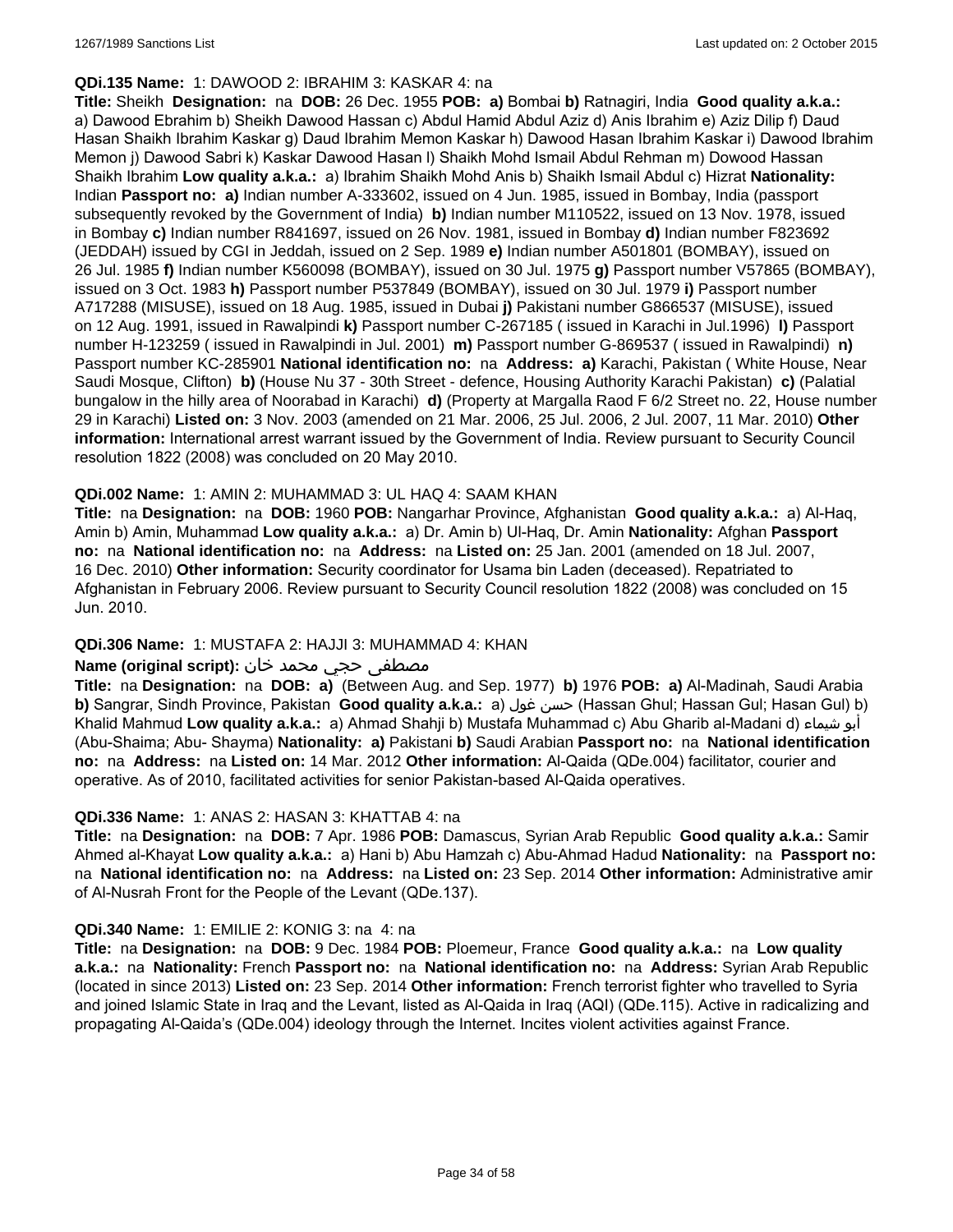# **QDi.190 Name:** 1: ABDELKADER 2: LAAGOUB 3: na 4: na

## عبد القادر لاغوب **:(script original (Name**

**Title:** na **Designation:** na **DOB:** 23 Apr. 1966 **POB:** Casablanca, Morocco **Good quality a.k.a.:** na **Low quality a.k.a.:** Rachid **Nationality:** Moroccan **Passport no:** (Moroccan passport number D-379312) **National identification no:** (Moroccan national identity card DE- 473900) na **Address:** Number 4, Via Europa, Paderno Ponchielli, Cremona, Italy **Listed on:** 29 Jul. 2005 (amended on 21 Dec. 2007, 13 Dec. 2011) **Other information:** Italian Fiscal code: LGBBLK66D23Z330U. Father's name is Mamoune Mohamed. Mother's name is Fatna Ahmed. Review pursuant to Security Council resolution 1822 (2008) was concluded on 8 Jun. 2010.

### **QDi.319 Name:** 1: MOHAMED 2: LAHBOUS 3: na 4: na

#### **Name (original script):** لحبوس محمد

**Title:** na **Designation:** na **DOB:** 1978 **POB:** Mali **Good quality a.k.a.:** a) Mohamed Ennouini b) Hassan c) Hocine **Low quality a.k.a.:** na **Nationality:** Malian **Passport no:** na **National identification no:** na **Address:** Mali **Listed on:** 24 Oct. 2013 **Other information:** Member of the Mouvement pour l'Unification et le Jihad en Afrique de l'Ouest (MUJAO) (QDe.134).

### **QDi.062 Name:** 1: MOHAMED 2: LAKHAL 3: na 4: na

# **Name (original script):** لكحل محمد

**Title:** na **Designation:** na **DOB:** 5 Feb. 1970 **POB:** Tunis, Tunisia **Good quality a.k.a.:** a) Lased Ben Heni, born 5 Feb. 1969 in Tripoli, Libyan Arab Jamahiriya b) Al-As'ad Ben Hani, born 5 Feb. 1969 in Tripoli, Libyan Arab Jamahiriya c) Mohamed Ben Belgacem Awani d) Mohamed Aouani, born 5 Feb. 1970 in Tunis, Tunisia (formerly listed as) **Low quality a.k.a.:** a) Mohamed Abu Abda b) Abu Obeida **Nationality:** Tunisian **Passport no:** na **National identification no:** (Tunisian national identity number W374031, issued on 11 Apr. 2011) na **Address:**  na **Listed on:** 24 Apr. 2002 (amended on 26 Nov. 2004, 9 Sep. 2005, 31 Jul. 2006, 23 Dec. 2010, 24 Nov. 2014) **Other information:** Professor of Chemistry. Deported from Italy to Tunisia on 27 Aug. 2006. Legally changed family name from Aouani to Lakhal in 2014. Review pursuant to Security Council resolution 1822 (2008) was concluded on 22 Apr. 2010.

#### **QDi.264 Name:** 1: ZAKI-UR-REHMAN 2: LAKHVI 3: na 4: na

**Title:** na **Designation:** na **DOB:** 30 Dec. 1960 **POB:** Okara, Pakistan **Good quality a.k.a.:** a) Zakir Rehman Lakvi b) Zaki Ur-Rehman Lakvi c) Kaki Ur-Rehman d) Zakir Rehman e) Abu Waheed Irshad Ahmad Arshad **Low quality a.k.a.:** Chachajee **Nationality:** Pakistani **Passport no:** na **National identification no:** Pakistani 61101-9618232-1 **Address: a)** Barahkoh, P.O. DO, Tehsil and District Islamabad, Pakistan (location as at May 2008) **b)** Chak No. 18/IL, Rinala Khurd, Tehsil Rinala Khurd, District Okara, Pakistan (previous location) **Listed on:** 10 Dec. 2008 **Other information:** Chief of operations of Lashkar-e-Tayyiba (listed under permanent reference number QDe.118).

#### **QDi.247 Name:** 1: RUBEN 2: PESTANO 3: LAVILLA, JR 4: na

**Title:** Sheik **Designation:** na **DOB:** 4 Oct. 1972 **POB:** Sitio Banga Maiti, Barangay Tranghawan, Lambunao, Iloilo, Philippines **Good quality a.k.a.:** a) Reuben Lavilla b) Sheik Omar c) Mile D Lavilla d) Reymund Lavilla e) Ramo Lavilla f) Mike de Lavilla g) Abdullah Muddaris h) Ali Omar i) Omar Lavilla j) Omar Labella **Low quality a.k.a.:** a) So b) Eso c) Junjun **Nationality:** Filipino **Passport no: a)** Filipino number MM611523 (2004) **b)** Filipino number EE947317 (2000-2001) **c)** Filipino number P421967 (1995-1997) **National identification no:** na **Address:** 10th Avenue, Caloocan City, Philippines **Listed on:** 4 Jun. 2008 (amended on 16 Sep. 2008, 13 Dec. 2011) **Other information:** Spiritual leader of the Rajah Solaiman Movement (QDe.128). Associated with Khadafi Abubakar Janjalani (QDi.180). In detention in the Philippines as of May 2011. Review pursuant to Security Council resolution 1822 (2008) was concluded on 13 May 2010.

# **QDi.155 Name:** 1: DJAMEL 2: LOUNICI 3: na 4: na

# **Name (original script):** لونيسي جمال

**Title:** na **Designation:** na **DOB:** 1 Feb. 1962 **POB:** Algiers, Algeria **Good quality a.k.a.:** Jamal Lounici **Low quality a.k.a.:** na **Nationality:** Algerian **Passport no:** na **National identification no:** na **Address:** Algeria **Listed on:** 16 Jan. 2004 (amended on 7 Apr. 2008, 2 Dec. 2008, 30 Jan. 2009, 16 May 2011) **Other information:** Father's name is Abdelkader. Mother's name is Johra Birouh. Returned from Italy to Algeria where he resides since Nov. 2008. Son in law of Othman Deramchi (QDi.164). Review pursuant to Security Council resolution 1822 (2008) was concluded on 27 Jul. 2010.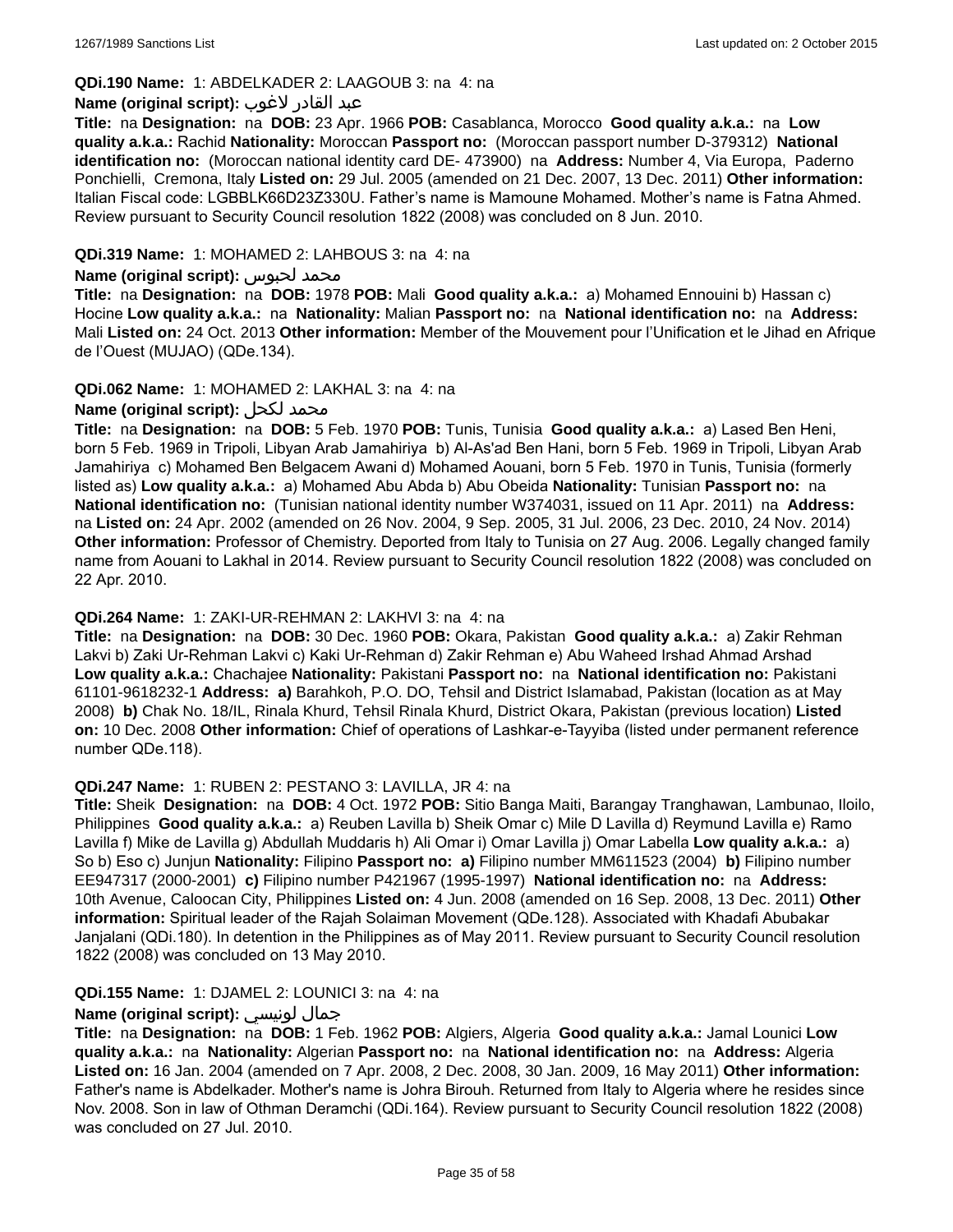#### **QDi.356 Name:** 1: AQSA 2: MAHMOOD 3: na 4: na

**Title:** na **Designation:** na **DOB:** 11 May 1994 **POB:** Glasgow, Scotland, United Kingdom **Good quality a.k.a.:**  na **Low quality a.k.a.:** Umm Layth **Nationality:** British **Passport no:** British passport number 720134834, issued on 27 Jun. 2012 (expires on 27 Jun. 2022) **National identification no:** na **Address: a)** Syrian Arab Republic (as at Nov. 2013) **b)** United Kingdom (previous address) **Listed on:** 28 Sep. 2015 **Other information:** Recruiter for Islamic State in Iraq and the Levant, listed as Al-Qaida in Iraq (QDe.115), in the Syrian Arab Republic, and a key figure in the the Al-Khanssaa brigade, a female ISIL brigade established in Al-Raqqa to enforce ISIL's interpretation of Sharia law. Sex: female. Photo available for inclusion in the INTERPOL-UN Security Council Special Notice.

### **QDi.206 Name:** 1: IBRAHIM 2: MOHAMED KHALIL 3: na 4: na

## ابراهيم محمد خليل **:(script original (Name**

**Title:** na **Designation:** na **DOB:** 2 Jul. 1975 **POB:** Day Az-Zawr, Syria **Good quality a.k.a.:** a) Khalil Ibrahim Jassem, born 2 May 1972 in Baghdad, Iraq b) Khalil Ibrahim Mohammad, born 3 Jul. 1975 in Mosul, Iraq c) Khalil Ibrahim Al Zafiri (born 1972) d) Khalil, born 2 May 1975 **Low quality a.k.a.:** na **Nationality:** Syrian **Passport no:** (Temporary suspension of deportation No. T04338017 issued by Alien's Office of the City of Mainz, expired on 8 May 2013) **National identification no:** na **Address:** Refugee shelter Alte Ziegelei, Mainz, 55128, Germany **Listed on:** 6 Dec. 2005 (amended on 25 Jan. 2010, 13 Dec. 2011, 6 Aug. 2013) **Other information:** Sentenced to 7 years of imprisonment in Germany on 6 Dec. 2007. Released on 30 December 2012. Review pursuant to Security Council resolution 1822 (2008) was concluded on 5 Oct. 2009.

### **QDi.202 Name:** 1: MAZEN 2: SALAH 3: MOHAMMED 4: na

### مازن صلاح محمد **:(script original (Name**

**Title:** na **Designation:** na **DOB:** 18 May 1981 **POB:** Arbil, Iraq **Good quality a.k.a.:** a) Mazen Ali Hussein, born 1 Jan. 1982 in Baghdad, Iraq b) Issa Salah Muhamad, born 1 Jan. 1980 **Low quality a.k.a.:** na **Nationality:** Iraqi **Passport no:** (German travel document ("Reiseausweis") A 0144378 (revoked as at Sep. 2012)) **National identification no:** na **Address:** 94051 Hauzenberg, Germany **Listed on:** 6 Dec. 2005 (amended on 21 Oct. 2008, 13 Dec. 2011, 15 Nov. 2012) **Other information:** Member of Ansar Al-Islam (QDe.098). Released from custody in Germany on 18 May 2012. Review pursuant to Security Council resolution 1822 (2008) was concluded on 30 Jul. 2009.

## **QDi.126 Name:** 1: YUNOS 2: UMPARA 3: MOKLIS 4: na

**Title:** na **Designation:** na **DOB:** 7 Jul. 1966 **POB:** Lanao del Sur, the Philippines **Good quality a.k.a.:** a) Muklis Yunos b) Mukhlis Yunos (previously listed as) c) Saifullah Mukhlis Yunos d) Saifulla Moklis Yunos **Low quality a.k.a.:** Hadji Onos **Nationality:** Filipino **Passport no:** na **National identification no:** na **Address:** Philippines**Listed on:** 9 Sep. 2003 (amended on 9 Sep. 2005, 23 Feb. 2009, 3 Jun. 2009, 16 May 2011) **Other information:** Sentenced to life without parole in the Philippines on 23 Jan. 2009 for his involvement in the bombings of 30 Dec. 2000 in Manila, the Philippines. Review pursuant to Security Council resolution 1822 (2008) was concluded on 25 May 2010.

#### **QDi.147 Name:** 1: MOHAMED 2: AMIN 3: MOSTAFA 4: na

# محمد أمين مصطفى :**(Name (original script**

**Title:** na **Designation:** na **DOB:** 11 Oct. 1975 **POB:** Kirkuk, Iraq **Good quality a.k.a.:** na **Low quality a.k.a.:**  na **Nationality:** na **Passport no:** na **National identification no:** na **Address:** Via della Martinella 132, Parma, Italy ( Domicile) **Listed on:** 12 Nov. 2003 (amended on 9 Sep. 2005, 7 Jun. 2007, 16 May 2011) **Other information:** Under administrative control measure in Italy scheduled to expire on 15 Jan. 2012. Review pursuant to Security Council resolution 1822 (2008) was concluded on 21 Jun. 2010.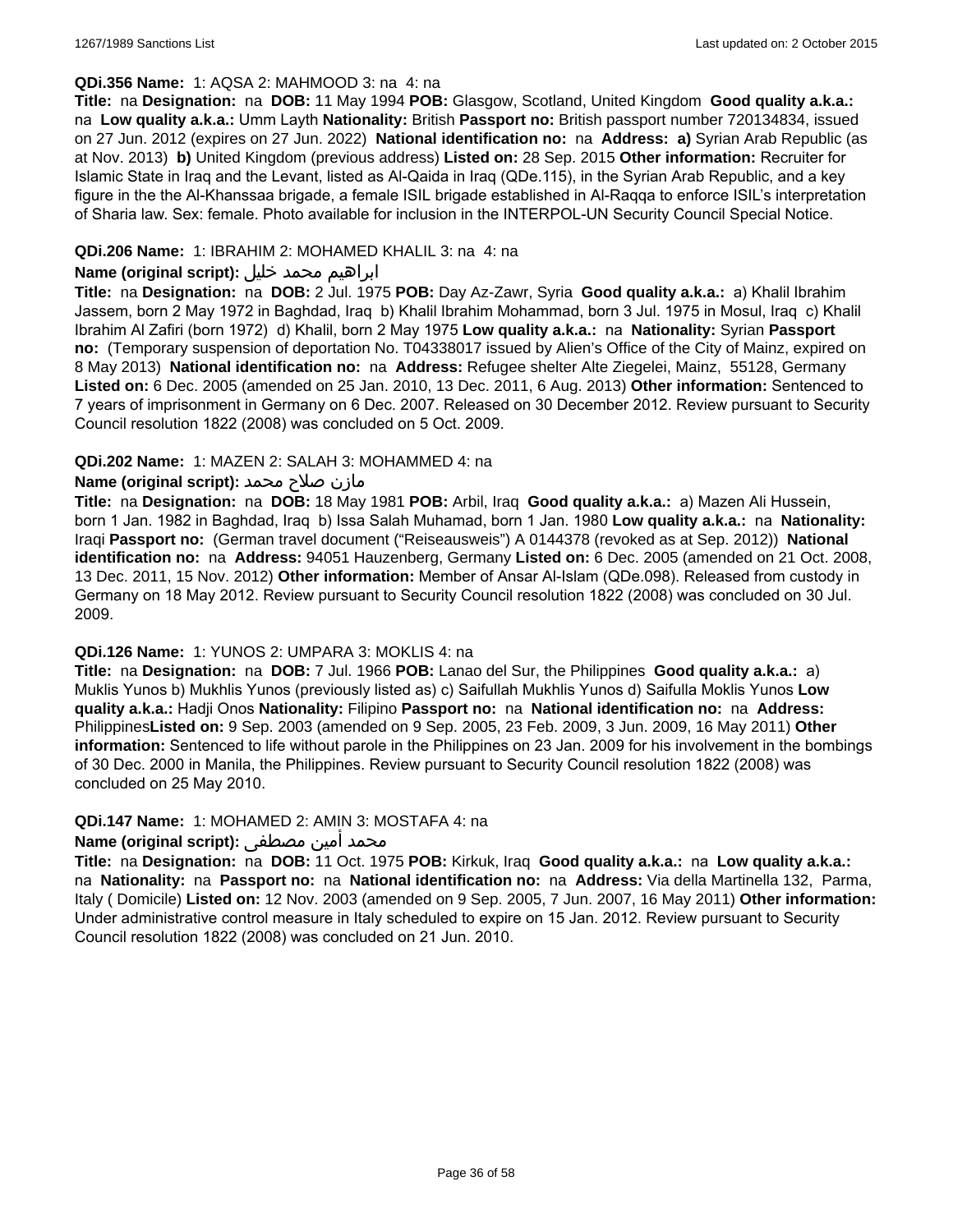#### **QDi.129 Name:** 1: DJAMEL 2: MOUSTFA 3: na 4: na

### **Name (original script):** مصطفى جمال

**Title:** na **Designation:** na **DOB:** 28 Sep. 1973 **POB:** Tiaret, Algeria **Good quality a.k.a.:** a) Kalad Belkasam, born 31 Dec. 1979 b) Mostafa Djamel, born 31 Dec. 1979 in Maskara, Algeria c) Mostefa Djamel, born 26 Sep. 1973 in Mahdia, Algeria d) Mustafa Djamel, born 31 Dec. 1979 in Mascara, Algeria e) Balkasam Kalad, born 26 Aug. 1973 in Algiers, Algeria f) Bekasam Kalad, born 26 Aug. 1973 in Algiers, Algeria g) Belkasam Kalad, born 26 Aug. 1973 in Algiers, Algeria h) Damel Mostafa, born 31 Dec. 1979 in Algiers, Algeria i) Djamal Mostafa, born 31 Dec. 1979 in Maskara, Algeria j) Djamal Mostafa, born 10 Jun. 1982 k) Djamel Mostafa, born 31 Dec. 1979 in Maskara, Algeria l) Djamel Mostafa, born 31 Dec. 1979 in Algiers, Algeria m) Fjamel Moustfa, born 28 Sep. 1973 in Tiaret, Algeria n) Djamel Mustafa, born 31 Dec. 1979 o) Ali Barkani, born 22 Aug. 1973 in Morocco p) Djamel Mustafa, born 31 Dec. 1979 in Mascara, Algeria q) Mustafa **Low quality a.k.a.:** na **Nationality:** Algerian **Passport no: a)** (Counterfeit Danish driving licence no. 20645897, made out to Ali Barkani, born on 22 Aug. 1973 in Morocco) **b)** (Algerian birth certificate, issued for Djamel Mostefa, born on 25 Sep. 1973 in Mehdia, Tiaret province, Algeria) **National identification no:** na **Address:** Algeria **Listed on:** 23 Sep. 2003 (amended on 7 Sep. 2007, 7 Apr. 2008, 25 Jan. 2010, 16 May 2011) **Other information:** Father's name is Djelalli Moustfa. Mother's name is Kadeja Mansore. Associated with Ismail Abdallah Sbaitan Shalabi (QDi.128), Mohamed Ghassan Ali Abu Dhess (QDi.130) and Aschraf Al-Dagma (QDi.132). Deported from Germany to Algeria in Sep. 2007. Review pursuant to Security Council resolution 1822 (2008) was concluded on 19 Oct. 2009.

### **QDi.238 Name:** 1: MUBARAK 2: MUSHAKHAS 3: SANAD 4: MUBARAK AL-BATHALI

# مبارك مشخص سند مبارك البذالي **:Name (original script)**

**Title:** na **Designation:** na **DOB:** 1 Oct. 1961 **POB:** Kuwait **Good quality a.k.a.:** a) Mubarak Mishkhis Sanad Al-Bathali b) Mubarak Mishkhis Sanad Al-Badhali c) Mubarak Al-Bathali d) Mubarak Mishkhas Sanad Al-Bathali e) Mubarak Mishkhas Sanad Al-Bazali f) Mobarak Meshkhas Sanad Al-Bthaly **Low quality a.k.a.:** Abu Abdulrahman **Nationality:** Kuwaiti **Passport no: a)** Kuwaiti number 101856740, issued on 12 May 2005 ( and expired on 11 May 2007) **b)** Kuwaiti number 002955916 **National identification no:** Kuwaiti 261122400761 **Address:** Al-Salibekhat area, Kuwait ( residence as at Mar. 2009) **Listed on:** 16 Jan. 2008 (amended on 1 Jul. 2008, 23 Jul. 2008, 25 Jan. 2010) **Other information:** Review pursuant to Security Council resolution 1822 (2008) was concluded on 14 Sep. 2009.

#### **QDi.373 Name:** 1: LAVDRIM 2: MUHAXHERI 3: na 4: na

**Title:** na **Designation:** na **DOB: a)** 3 Dec. 1989 **b)** Approximately 1987 **POB:** Kaqanik/Kacanik **Good quality a.k.a.:** na **Low quality a.k.a.:** a) Abu Abdullah al Kosova b) Abu Abdallah al-Kosovi c) Abu Abdallah al-Kosovo **Nationality:** na **Passport no:** na **National identification no:** na **Address:** Syrian Arab Republic (location as at Sep. 2015) **Listed on:** 29 Sep. 2015 **Other information:** Kosovar Albanian terrorist fighter in Syrian Arab Republic and unit leader of Islamic State in Iraq and the Levant, listed as Al-Qaida in Iraq (QDe.115). Wanted by INTERPOL.

#### **QDi.272 Name:** 1: MOHAMMED 2: YAHYA 3: MUJAHID 4: na

**Title:** na **Designation:** na **DOB:** 12 Mar. 1961 **POB:** Lahore, Punjab Province, Pakistan **Good quality a.k.a.:** Mohammad Yahya Aziz **Low quality a.k.a.:** na **Nationality:** Pakistani **Passport no:** na **National identification no:** Pakistani 35404-1577309-9 **Address:** na **Listed on:** 29 Jun. 2009 **Other information:** Associated with Lashkar-e-Tayyiba (QDe.118). In detention as at June 2009.

#### **QDi.119 Name:** 1: ARIS 2: MUNANDAR 3: na 4: na

**Title:** na **Designation:** na **DOB: a)** 1 Jan. 1971 **b)** Between 1962 and 1968 **POB:** Sambi, Boyolali, Java, Indonesia **Good quality a.k.a.:** na **Low quality a.k.a.:** na **Nationality:** na **Passport no:** na **National identification no:** na **Address:** na **Listed on:** 9 Sep. 2003 (amended on 9 Sep. 2005, 4 Oct. 2006) **Other information:** Review pursuant to Security Council resolution 1822 (2008) was concluded on 25 May 2010.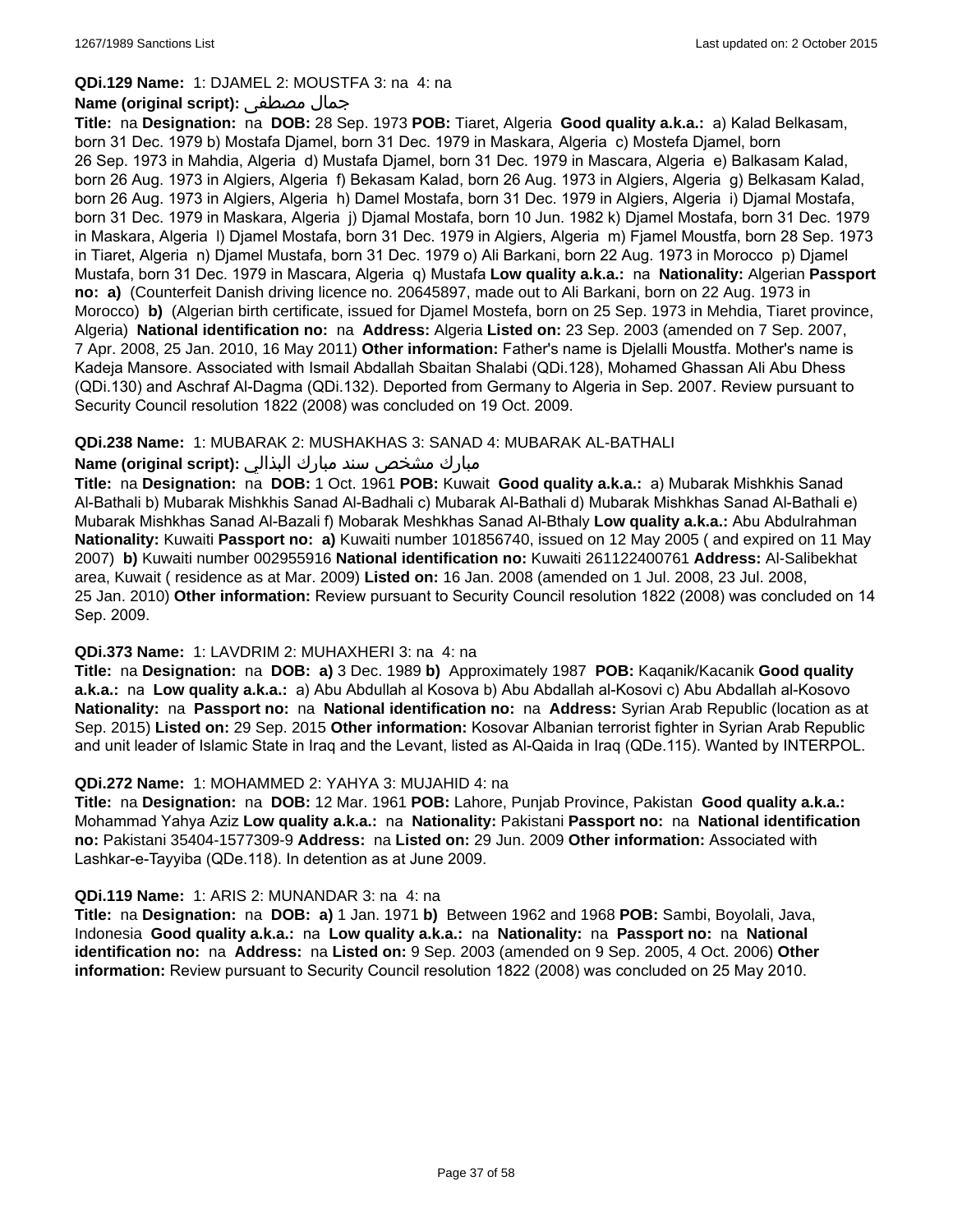# **QDi.120 Name:** 1: ABDUL HAKIM 2: MURAD 3: na 4: na

# عبد الحكيم مراد **:(script original (Name**

**Title:** na **Designation:** na **DOB:** 11 Apr. 1968 **POB:** Kuwait **Good quality a.k.a.:** a) Murad, Abdul Hakim Hasim b) Murad, Abdul Hakim Ali Hashim c) Murad, Abdul Hakim al Hashim d) Saeed Akman e) Saeed Ahmed f) Abdul Hakim Ali al-Hashem Murad **Low quality a.k.a.:** na **Nationality:** Pakistani **Passport no: a)** Pakistani passport number 665334 ( issued in Kuwait) **b)** Pakistani passport number 917739 ( issued in Pakistan on 8 Aug. 1991, expired on 7 Aug. 1996) **National identification no:** na **Address:** na **Listed on:** 9 Sep. 2003 (amended on 16 May 2011) **Other information:** Mother's name is Aminah Ahmad Sher al-Baloushi. In custody of the United States. Review pursuant to Security Council resolution 1822 (2008) was concluded on 25 May 2010.

# **QDi.196 Name:** 1: ALI 2: SAYYID 3: MUHAMED 4: MUSTAFA BAKRI

## علي السيد محمد مصطفى بكري **:(script original (Name**

**Title:** na **Designation:** na **DOB:** 18 Apr. 1966 **POB:** Beni-Suef, Egypt **Good quality a.k.a.:** a) Ali Salim b) Abd Al-Aziz al-Masri **Low quality a.k.a.:** na **Nationality:** Egyptian **Passport no:** na **National identification no:** na **Address:** na **Listed on:** 29 Sep. 2005 (amended on 13 Dec. 2011) **Other information:** Member of the Shura Council of Al-Qaida (QDe.004) and Egyptian Islamic Jihad (QDe.003). Review pursuant to Security Council resolution 1822 (2008) was concluded on 1 Jun. 2010.

### **QDi.357 Name:** 1: ASEEL 2: MUTHANA 3: na 4: na

**Title:** na **Designation:** na **DOB:** 22 Nov. 1996 **POB:** Cardiff, United Kingdom **Good quality a.k.a.:** na **Low quality a.k.a.:** na **Nationality:** British **Passport no:** British passport number 516088643, issued on 7 Jan. 2014 (expires on 7 Jan. 2024) **National identification no:** na **Address: a)** Syrian Arab Republic (as at Feb. 2014) **b)** United Kingdom (previous address) **Listed on:** 30 Sep. 2015 **Other information:** Foreign terrorist fighter with Islamic State in Iraq and the Levant, listed as Al-Qaida in Iraq (QDe.115), in the Syrian Arab Republic. Wanted by the authorities of the United Kingdom. Physical description: hair colour: brown/black.

### **QDi.358 Name:** 1: NASSER 2: AHMED 3: MUTHANA 4: na

**Title:** na **Designation:** na **DOB:** 29 Apr. 1994 **POB:** Heath, Cardiff, United Kingdom **Good quality a.k.a.:** Nasir Muthana **Low quality a.k.a.:** a) Abdul Muthana b) Abu Muthana c) Abu Al-Yemeni Muthana d) Abu Muthanna **Nationality:** British **Passport no:** British passport number 210804241, issued on 27 Jul. 2010 (expires on 27 Jul. 2020) **National identification no:** na **Address: a)** Syrian Arab Republic (as at Nov. 2013) **b)** United Kingdom (previous address until Nov. 2013) **Listed on:** 28 Sep. 2015 **Other information:** Foreign terrorist fighter with Islamic State in Iraq and the Levant (ISIL), listed as Al-Qaida in Iraq (QDe.115), in the Syrian Arab Republic. Wanted by the authorities of the United Kingdom. Physical description: hair colour: brown/black. Photo available for inclusion in the INTERPOL-UN Security Council Special Notice.

#### **QDi.280 Name:** 1: TAYEB 2: NAIL 3: na 4: na

#### **Name (original script):** نايل الطيب

**Title:** na **Designation:** na **DOB:** Approximately 1972 **POB:** Faidh El Batma, Djelfa, Algeria **Good quality a.k.a.:** a) Djaafar Abou Mohamed (محمد ابو جعفر (b) Abou Mouhadjir (مهاجر ابو (c) Mohamed Ould Ahmed Ould Ali (born in 1976) **Low quality a.k.a.:** na **Nationality:** Algerian **Passport no:** na **National identification no:** na **Address:** Mali **Listed on:** 22 Apr. 2010 (amended on 15 Apr. 2014) **Other information:** Convicted in absentia by Algerian tribunal on 28 Mar. 1996. Algerian international arrest warrant number 04/09 of 6 Jun. 2009 issued by the Tribunal of Sidi Mhamed, Algiers, Algeria. Algerian extradition request number 2307/09 of 3 Sep. 2009, presented to Malian authorities. Father's name was Benazouz Nail. Mother's name is Belkheiri Oum El Kheir. Member of The Organization of Al-Qaida in the Islamic Maghreb (QDe.014)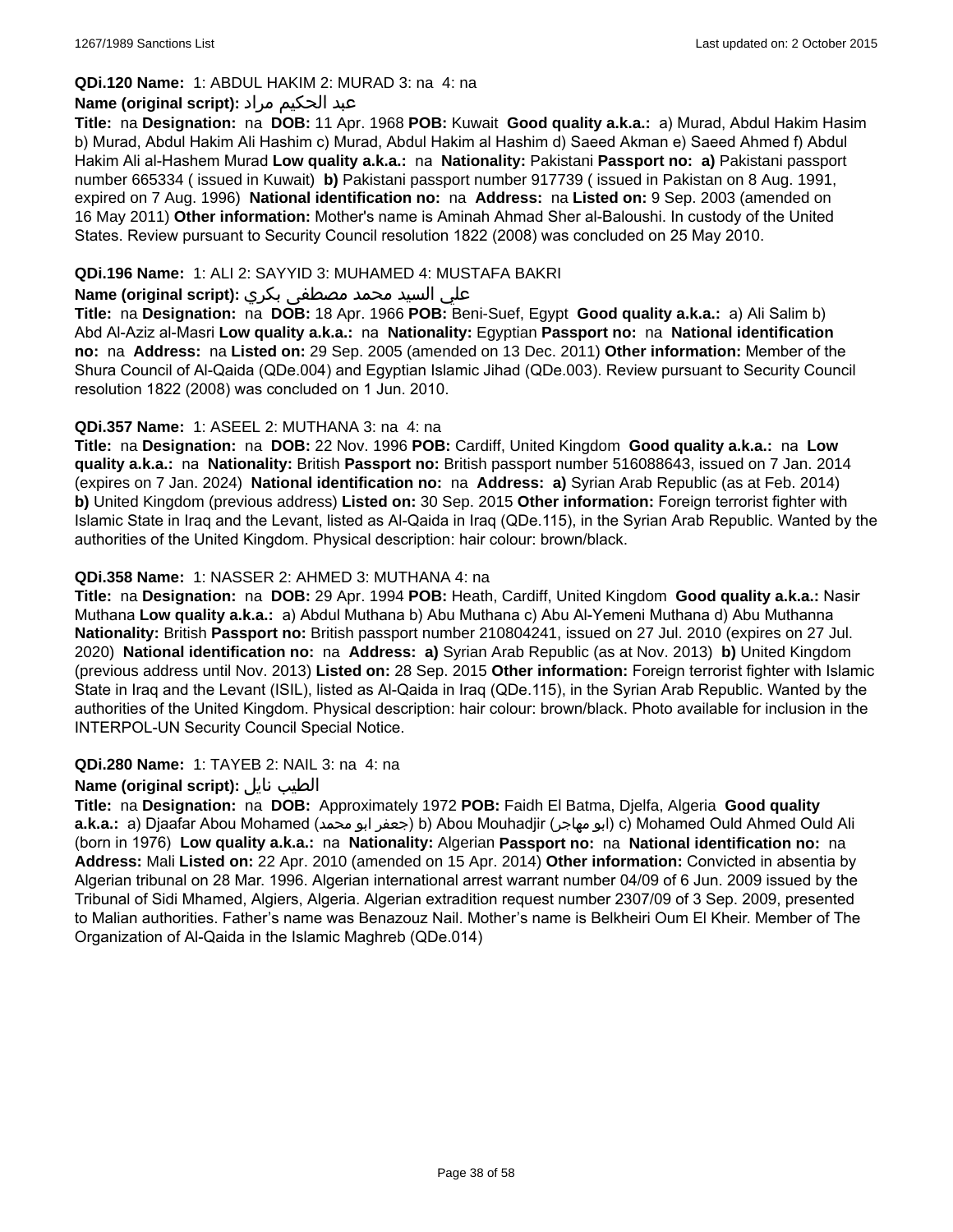## **QDi.314 Name:** 1: ABDERRAHMANE 2: OULD EL AMAR 3: na 4: na

# عبد الرحمن ولد العامر **:(script original (Name**

**Title:** na **Designation:** na **DOB:** Between 1977 and 1982 **POB:** Tabankort, Mali **Good quality a.k.a.:** a) Ahmed el Tilemsi b) Abderrahmane Ould el Amar Ould Sidahmed Loukbeiti c) Ahmad Ould Amar **Low quality a.k.a.:** na **Nationality:** Malian **Passport no:** na **National identification no:** na **Address: a)** Gao, Mali **b)** Tabankort, Mali **c)** In Khalil, Mali **d)** Al Moustarat, Mali **Listed on:** 22 Feb. 2013 **Other information:** Leader of the Mouvement pour l'Unification et le Jihad en Afrique de l'Ouest (MUJAO) (QDe.134). Member of The Organization of Al-Qaida in the Islamic Maghreb (QDe.014). Arrested in April 2005 in Mauritania, escaped from Nouakchott jail on 26 Apr. 2006. Re-arrested in Sep. 2008 in Mali and released on 15 Apr. 2009. Associated with Mokhtar Belmokhtar (QDi.136). Father's name is Leewemere.

# **QDi.315 Name:** 1: HAMADA 2: OULD MOHAMED EL KHAIRY 3: na 4: na

# حماده ولد محمد الخيري **:(script original (Name**

**Title:** na **Designation:** na **DOB:** 1970 **POB:** Nouakchott, Mauritania **Good quality a.k.a.:** a) Hamada Ould Mohamed Lemine Ould Mohamed el Khairy b) Ould Kheirou c) Hamad el Khairy **Low quality a.k.a.:** Abou QumQum **Nationality: a)** Mauritanian **b)** Malian **Passport no:** (Malian passport number A1447120, expired on 19 Oct. 2011) **National identification no:** na **Address:** Gao, Mali **Listed on:** 22 Feb. 2013 **Other information:** Leader of the Mouvement pour l'Unification et le Jihad en Afrique de l'Ouest (MUJAO) (QDe.134). Has provided logistical support to the Sahelian group Al Moulathamine, linked with the Organization of Al-Qaida in the Islamic Maghreb (QDe.014). International arrest warrant issued by Mauritania. Mother's name is Tijal Bint Mohamed Dadda.

**QDi.298 Name:** 1: ABD AL-RAHMAN 2: OULD MUHAMMAD AL-HUSAYN 3: OULD MUHAMMAD SALIM 4: na عبد الرحمن ولد محمد الحسين ولد محمد سليم **:Name (original script)** 

**Title:** na **Designation:** na **DOB:** Approximately 1981 **POB:** Saudi Arabia **Good quality a.k.a.:** a) Abdarrahmane ould Mohamed el Houcein ould Mohamed Salem b) الموريتاني يونس شيخ) Yunis al-Mauritani; Younis al-Mauritani; Sheikh Yunis al-Mauritani; Shaykh Yunis the Mauritanian) **Low quality a.k.a.:** a) Salih the Mauritanian b) Mohamed Salem c) Youssef Ould Abdel Jelil d) El Hadj Ould Abdel Ghader e) Abdel Khader f) Abou Souleimane g) Chingheity **Nationality:** Mauritanian **Passport no:** na **National identification no:** na **Address:** na **Listed on:** 15 Sep. 2011 **Other information:** Pakistan-based senior Al-Qaida (QDe.004) leader also associated with The Organization of Al-Qaida in the Islamic Maghreb (QDe.014). Wanted by Mauritanian authorities.

# **QDi.353 Name:** 1: ALI 2: BEN TAHER 3: BEN FALEH 4: OUNI HARZI

# علي بن الطاھر بن الفالح العوني الحرزي **:(script original (Name**

**Title:** na **Designation:** na **DOB:** 9 Mar. 1986 **POB:** Ariana, Tunisia **Good quality a.k.a.:** na **Low quality a.k.a.:** Abou Zoubair **Nationality:** Tunisian **Passport no:** Tunisian passport number W342058, issued on 14 Mar. 2011 (expires on 13 Mar. 2016) **National identification no:** Tunisian National Identity Card number 08705184, issued on 24 Feb. 2011 **Address: a)** 18 Mediterranean Street, Ariana, Tunisia **b)** Syrian Arab Republic (located in as at Mar. 2015) **c)** Iraq (possible alternative location as at Mar. 2015) **d)** Libya (previously located in) **Listed on:** 10 Apr. 2015 **Other information:** Physical description: eye colour: brown; height: 171cm. Photo available for inclusion in the INTERPOL-UN Security Council Special Notice. Previous occupation: trading agent. A member of Ansar al-Shari'a in Tunisia (QDe.143), active in recruitment of foreign terrorist fighters and arms smuggling. Detained and sentenced to 30 months imprisonment for planning terrorist acts in 2005 in Tunisia. Planned and perpetrated the attack against the Consulate of the United States in Benghazi, Libya on 11 Sep. 2012. Arrest warrant issued by the Tunisian National Guard (as at Mar. 2015). Father's name is Taher Ouni Harzi, mother's name is Borkana Bedairia.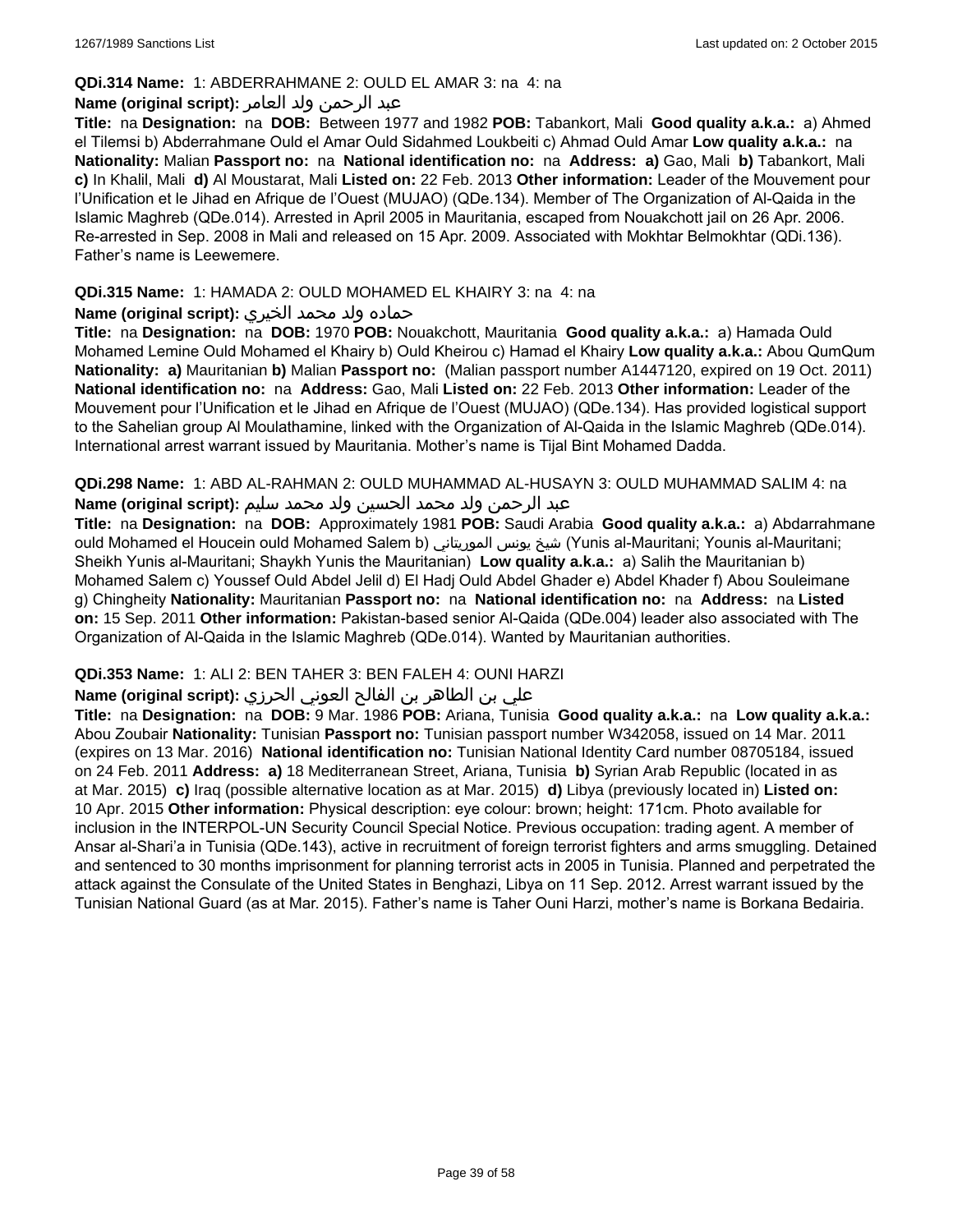### **QDi.354 Name:** 1: TARAK 2: BEN TAHER 3: BEN FALEH 4: OUNI HARZI

# طارق بن الطاھر بن الفالح العوني الحرزي **:(script original (Name**

**Title:** na **Designation:** na **DOB:** 3 May 1982 **POB:** Tunis, Tunisia **Good quality a.k.a.:** na **Low quality a.k.a.:** Abou Omar Al Tounisi **Nationality:** Tunisian **Passport no:** Tunisian passport number Z050399, issued on 9 Dec. 2003 (expired on 8 Dec. 2008) **National identification no:** Tunisian National Identity Card number 04711809, issued on 13 Nov. 2003 **Address: a)** 18 Mediterranean Street, Ariana, Tunisia **b)** Syrian Arab Republic (located in as at Mar. 2015) **c)** Iraq (possible alternative location as at Mar. 2015) **d)** Libya (previously located in) **Listed on:** 10 Apr. 2015 **Other information:** Physical description: eye colour: brown; height: 172cm. Photo available for inclusion in the INTERPOL-UN Security Council Special Notice. Previous occupation: worker. A dangerous and active member of Al Qaida in Iraq (QDe.115) in 2004, also active in facilitating and hosting members of Ansar al-Shari'a in Tunisia (QDe.143) in Syria. Sentenced, in absentia, on 30 October 2007, to 24 years imprisonment for terrorist activities by the Appeals Court of Tunis. Father's name is Taher Ouni Harzi, mother's name is Borkana Bedairia.

#### **QDi.242 Name:** 1: DINNO AMOR 2: ROSALEJOS 3: PAREJA 4: na

**Title:** na **Designation:** na **DOB:** 19 Jul. 1981 **POB:** Cebu City, Philippines **Good quality a.k.a.:** a) Johnny Pareja b) Khalil Pareja **Low quality a.k.a.:** a) Mohammad b) Akmad c) Mighty d) Rash **Nationality:** Filipino **Passport no:** na **National identification no:** na **Address:** Atimonana, Quezon Province, Philippines **Listed on:** 4 Jun. 2008 (amended on 3 Jun. 2009, 13 Dec. 2011) **Other information:** Member of the Rajah Solaiman Movement (QDe.128). Father's name is Amorsolo Jarabata Pareja. Mother's name is Leonila Cambaya Rosalejos. Review pursuant to Security Council resolution 1822 (2008) was concluded on 13 May 2010.

#### **QDi.294 Name:** 1: UMAR 2: PATEK 3: na 4: na

**Title:** na **Designation:** na **DOB:** 20 Jul. 1966 **POB:** Central Java, Indonesia **Good quality a.k.a.:** a) Omar Patek b) Mike Arsalan c) Hisyam Bin Zein d) Anis Alawi Jafar **Low quality a.k.a.:** a) Pa'tek b) Pak Taek c) Umar Kecil d) Al Abu Syekh Al Zacky e) Umangis Mike **Nationality:** Indonesian **Passport no:** na **National identification no:**  na **Address:** Indonesia **Listed on:** 19 Jul. 2011 (amended on 23 Feb. 2012) **Other information:** Senior member of Jemaah Islamiyah (QDe.092) involved in planning and funding multiple terrorist attacks in the Philippines and Indonesia. Provided training to Abu Sayyaf Group (QDe.001). In custody in Indonesia as at Feb. 2012.

#### **QDi.348 Name:** 1: ANGGA 2: DIMAS 3: PERSHADA 4: na

**Title:** Secretary General (as at mid-2014) **Designation:** na **DOB:** 4 Mar. 1985 **POB:** Jakarta, Indonesia **Good quality a.k.a.:** a) Angga Dimas Persada, born 4 Mar. 1985 in Jakarta, Indonesia b) Angga Dimas Persadha, born 4 Mar. 1985 in Jakarta, Indonesia c) Angga Dimas Prasondha, born 4 Mar. 1985 in Jakarta, Indonesia **Low quality a.k.a.:** na **Nationality:** Indonesian **Passport no:** Indonesian passport number W344982 (issued under name Angga Dimas Peshada, born 4 Mar.1985 in Jakarta, Indonesia) **National identification no:** na **Address:** na **Listed on:** 13 Mar. 2015 **Other information:** Member of Jemaah Islamiyah (QDe.092) and leader of Hilal Ahmar Society Indonesia (HASI) (QDe.147).

#### **QDi.271 Name:** 1: ARIF 2: QASMANI 3: na 4: na

**Title:** na **Designation:** na **DOB:** Approximately 1944 **POB:** Pakistan **Good quality a.k.a.:** a) Muhammad Arif Qasmani b) Muhammad 'Arif Qasmani c) Mohammad Arif Qasmani d) Arif Umer e) Qasmani Baba f) Memon Baba g) Baba Ji **Low quality a.k.a.:** na **Nationality:** Pakistani **Passport no:** na **National identification no:** na **Address:** House Number 136, KDA Scheme No. 1, Tipu Sultan Road, Karachi, Pakistan **Listed on:** 29 Jun. 2009 **Other information:** Associated with Lashkar-e-Tayyiba (QDe.118) and Al-Qaida (QDe.004). In detention as at June 2009.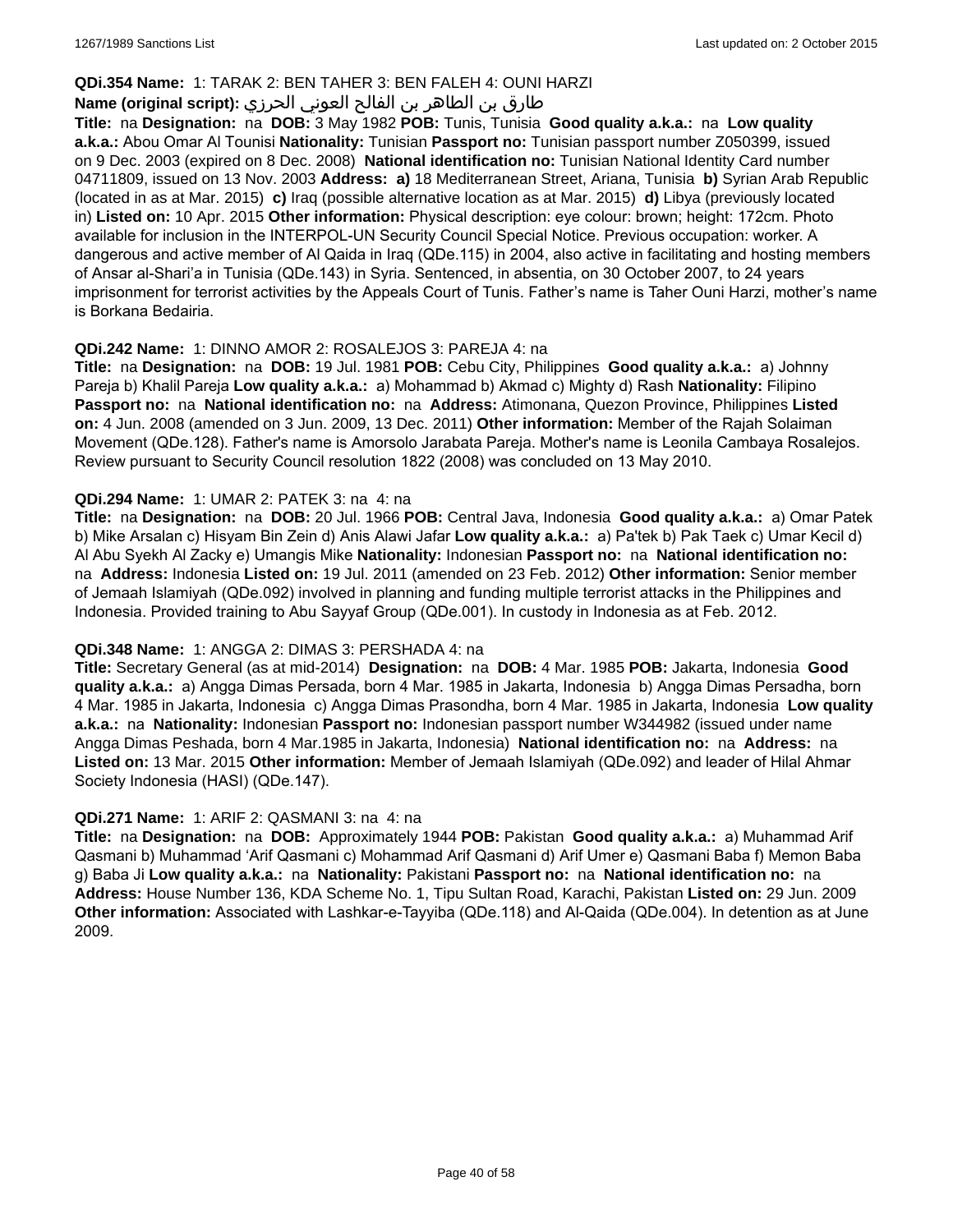# **QDi.297 Name:** 1: HASSAN 2: MUHAMMAD 3: ABU BAKR 4: QAYED

# حسن محمد أبو بكر قايد **:(script original (Name**

**Title:** na **Designation:** na **DOB: a)** 1963 **b)** 1969 **POB:** Marzaq, Libyan Arab Jamahiriya **Good quality a.k.a.:** a) Hasan Muhammad Abu Bakr Qa'id b) قايد بكر أبو محمد الحسين) Al-Husain Muhammad Abu Bakr Qayid) c) Muhammad Hassan Qayed d) Mohammad Hassan Abu Bakar e) Hasan Qa'id f) Muhammad Hasan al-Libi **Low quality a.k.a.:**  a) Abu Yahya al-Libi (الليبي يحيى أبو) (prominently known by this nom de guerre) b) Abu Yahya c) Sheikh Yahya d) Abu Yahya Yunis al Sahrawi e) Abu Yunus Rashid f) al-Rashid g) Abu al-Widdan h) الصحراوي يونس) Younes Al-Sahrawi; Younes Al-Sahraoui) **Nationality:** Libyan **Passport no:** Libyan number 681819/88 **National identification no:** Libyan 5617/87 **Address:** Wadi 'Ataba, Libya ( previous location in 2004) **Listed on:** 15 Sep. 2011 **Other information:** Senior Al-Qaida (QDe.004) leader who, as of late 2010, was responsible for the supervision of other senior Al-Qaida officials. As of 2010, Al-Qaida commander in Pakistan and provider of financial assistance to Al-Qaida fighters in Afghanistan. Has also been a top Al-Qaida strategist and field commander in Afghanistan, and instructor at Al-Qaida training camp. Mother's name is Al-Zahra Amr Al-Khouri (a.k.a. al Zahra' 'Umar).

# **QDi.303 Name:** 1: FAZAL 2: RAHIM 3: na 4: na

# **Name (original script):** رحيم فضل

**Title:** na **Designation:** na **DOB: a)** 5 Jan. 1974 **b)** 1977 **c)** 1975 **d)** 24 Jan. 1973 **POB:** Kabul, Afghanistan **Good quality a.k.a.:** a) Fazel Rahim; Fazil Rahim b) Fazil Rahman **Low quality a.k.a.:** na **Nationality:** Afghan **Passport no:** Afghan passport number R512768 **National identification no:** na **Address: a)** (Afghanistan/ Pakistan border region (previous address)) **b)** (A2, City Computer Plaza, Shar-e-Now, Kabul, Afghanistan (previous address)) **c)** Microrayan 3rd, Apt. 45, block 21, Kabul, Afghanistan ( previous address) **Listed on:** 6 Mar. 2012 **Other information:** Was a financial facilitator for the Islamic Movement of Uzbekistan (QDe.010) and Al-Qaida (QDe.004). Was associated with Tohir Abdulkhalilovich Yuldashev. As of late 2010, in custody of Pakistani authorities. Father's name is Fazal Ahmad.

# **QDi.199 Name:** 1: ATA 2: ABDOULAZIZ 3: RASHID 4: na

# عطا عبد العزيز رشيد **:(script original (Name**

**Title:** na **Designation:** na **DOB:** 1 Dec. 1973 **POB:** Sulaimaniya, Iraq **Good quality a.k.a.:** a) Abdoulaziz Ata Rashid, born 1 Dec. 1973 b) Ata Abdoul Aziz Barzingy **Low quality a.k.a.:** na **Nationality:** Iraqi **Passport no:**  (None) **National identification no:** na **Address:** (In prison in Germany) **Listed on:** 6 Dec. 2005 (amended on 21 Oct. 2008, 13 Dec. 2011, 6 Aug. 2013) **Other information:** Member of Ansar Al-Islam (QDe.098). Sentenced on 15 Jul. 2008 to 10 years imprisonment in Germany. Review pursuant to Security Council resolution 1822 (2008) was concluded on 30 Jul. 2009.

# **QDi.075 Name:** 1: ABDELHALIM 2: HAFED 3: ABDELFATTAH 4: REMADNA

عبدالحليم حافظ عبدالفتاح رمادنا **:(script original (Name**

**Title:** na **Designation:** na **DOB:** 2 Apr. 1966 **POB:** Biskra, Algeria **Good quality a.k.a.:** Abdelhalim Remadna **Low quality a.k.a.:** Jalloul **Nationality:** Algerian **Passport no:** na **National identification no:** na **Address:** Algeria **Listed on:** 3 Sep. 2002 (amended on 12 Apr. 2006, 7 Apr. 2008, 3 Jun. 2009, 25 Jan. 2010, 23 Dec. 2010) **Other information:** Deported from Italy to Algeria on 12 Aug. 2006. Review pursuant to Security Council resolution 1822 (2008) was concluded on 8 Dec. 2009.

# **QDi.219 Name:** 1: TAUFIK 2: RIFKI 3: na 4: na

**Title:** na **Designation:** na **DOB:** 19 Aug. 1974 **POB:** Dacusuman Surakarta, Central Java, Indonesia **Good quality a.k.a.:** a) Refke, Taufek b) Rifqi, Taufik c) Rifqi, Tawfiq d) Ami Iraq e) Ami Irza f) Amy Erja g) Ammy Erza h) Ammy Izza i) Ami Kusoman j) Abu Obaida k) Abu Obaidah l) Abu Obeida m) Abu Ubaidah n) Obaidah o) Abu Obayda p) Izza Kusoman q) Yacub, Eric **Low quality a.k.a.:** na **Nationality:** Indonesian **Passport no:** na **National identification no:** na **Address:** Philippines **Listed on:** 21 Apr. 2006 (amended on 13 Dec. 2011) **Other information:** In detention in the Philippines as at May 2011. Review pursuant to Security Council resolution 1822 (2008) was concluded on 8 Jun. 2010.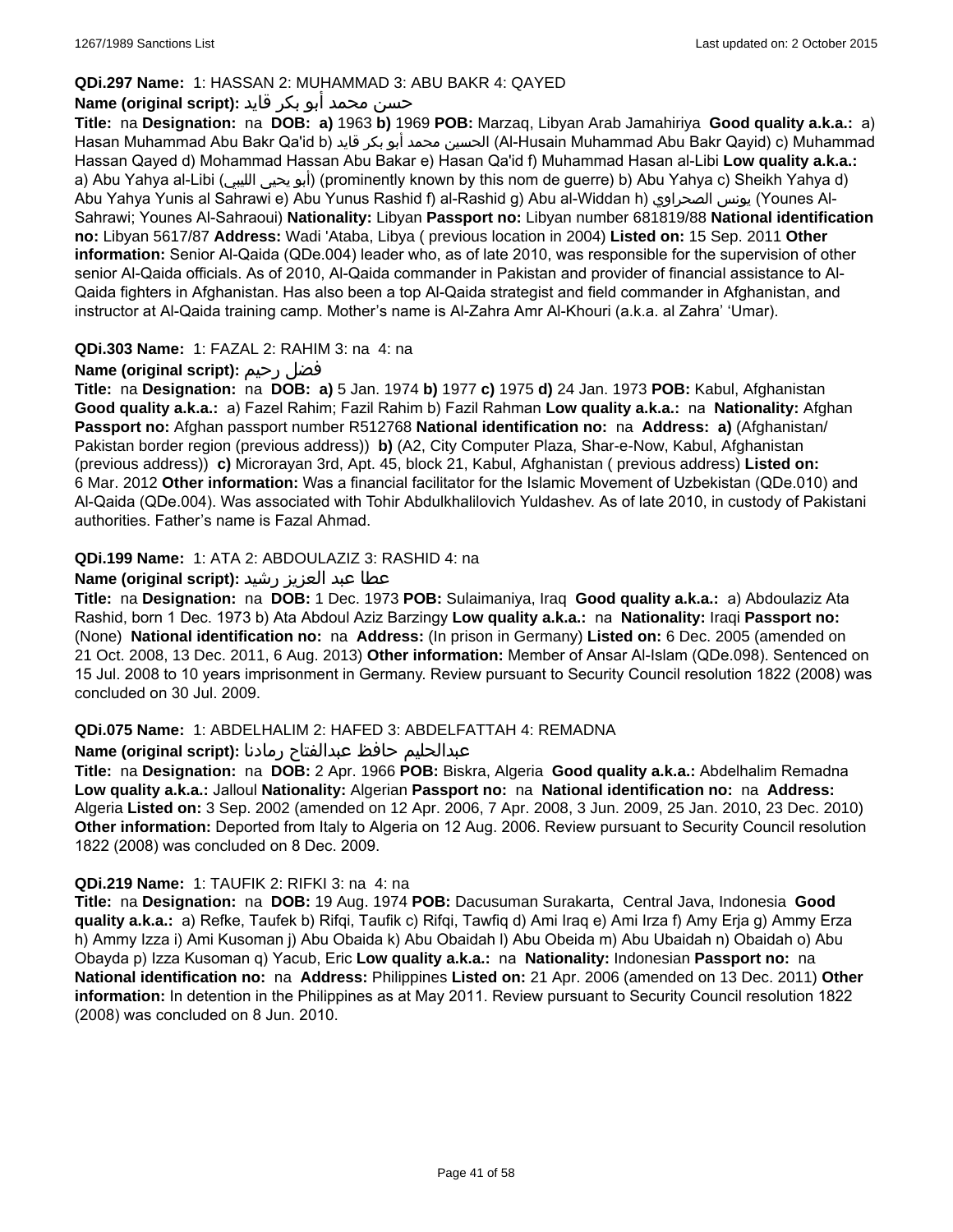#### **QDi.150 Name:** 1: AL-AZHAR 2: BEN KHALIFA 3: BEN AHMED 4: ROUINE

# الأزهر بن خليفة بن احمد روين **:(script original (Name**

**Title:** na **Designation:** na **DOB:** 20 Nov. 1975 **POB:** Sfax, Tunisia **Good quality a.k.a.:** na **Low quality a.k.a.:**  a) Salmane b) Lazhar **Nationality:** Tunisian **Passport no:** Tunisian number P182583, issued on 13 Sep. 2003 (expired on 12 Sep. 2007) **National identification no:** na **Address:** Tunisia **Listed on:** 12 Nov. 2003 (amended on 20 Dec. 2005, 21 Dec. 2007, 30 Jan. 2009, 16 May 2011) **Other information:** Sentenced to six years and ten months of imprisonment for membership of a terrorist association by the Appeal Court of Milan, Italy, on 7 Feb. 2008. Considered a fugitive from justice by the Italian authorities as at Jul. 2008. Under administrative control measure in Tunisia as at 2010. Review pursuant to Security Council resolution 1822 (2008) was concluded on 21 Jun. 2010.

#### **QDi.186 Name:** 1: ABU 2: RUSDAN 3: na 4: na

**Title:** na **Designation:** na **DOB:** 16 Aug. 1960 **POB:** Kudus, Central Java, Indonesia **Good quality a.k.a.:** na **Low quality a.k.a.:** a) Abu Thoriq b) Rusdjan c) Rusjan d) Rusydan e) Thoriquddin f) Thoriquiddin g) Thoriquidin h) Toriquddin **Nationality:** na **Passport no:** na **National identification no:** na **Address:** na **Listed on:** 16 May 2005 (amended on 12 Dec. 2014) **Other information:** Review pursuant to Security Council resolution 1822 (2008) was concluded on 8 Jun. 2010.

#### **QDi.020 Name:** 1: MOHAMMAD 2: HAMDI 3: MOHAMMAD 4: SADIQ AL-AHDAL

#### محمد حمدي محمد صادق الأهدل **:Name (original script)**

**Title:** na **Designation:** na **DOB:** 19 Nov. 1971 **POB:** Medina, Saudi Arabia **Good quality a.k.a.:** a) Al-Hamati, Muhammad b) Muhammad Muhammad Abdullah Al-Ahdal c) Mohamed Mohamed Abdullah Al-Ahdal **Low quality a.k.a.:** a) Abu Asim Al-Makki b) Ahmed **Nationality:** Yemeni **Passport no:** Yemeni number 541939, issued on 31 Jul. 2000, issued in Al-Hudaydah, Yemen (in the name of Muhammad Muhammad Abdullah Al-Ahdal) **National identification no:** Yemeni identity card number 216040 **Address:** Jamal street, Al-Dahima alley, Al-Hudaydah, Yemen **Listed on:** 17 Oct. 2001 (amended on 30 Jan. 2009, 25 Jan. 2010) **Other information:** Responsible for the finances of Al-Qa'ida (QDe.004) in Yemen. Accused of involvement in the attack on the USS Cole in 2000. Arrested in Yemen in Nov. 2003. Sentenced to three years and one month of imprisonment by the specialized criminal court of first instance in Yemen. Released on 25 Dec. 2006 after the completion of his sentence. Review pursuant to Security Council resolution 1822 (2008) was concluded on 8 Jul. 2010.

#### **QDi.263 Name:** 1: HAFIZ 2: MUHAMMAD 3: SAEED 4: na

**Title:** na **Designation:** na **DOB:** 5 Jun. 1950 **POB:** Sargodha, Punjab, Pakistan **Good quality a.k.a.:** a) Hafiz Mohammad Sahib b) Hafiz Mohammad Sayid c) Hafiz Muhammad d) Hafiz Saeed e) Hafez Mohammad Saeed f) Hafiz Mohammad Sayeed g) Tata Mohammad Syeed h) Mohammad Sayed i) Muhammad Saeed **Low quality a.k.a.:** Hafiz Ji **Nationality:** Pakistani **Passport no:** na **National identification no:** Pakistani 3520025509842-7 **Address:** House No. 116E, Mohalla Johar, Lahore, Tehsil, Lahore City, Lahore District, Pakistan ( location as at May 2008) **Listed on:** 10 Dec. 2008 (amended on 17 Jul. 2009) **Other information:** Muhammad Saeed is the leader of Lashkar-e-Tayyiba (QDe.118).

#### **QDi.208 Name:** 1: RADULAN 2: SAHIRON 3: na 4: na

**Title:** na **Designation:** na **DOB: a)** 1955 **b)** Approximately 1952 **POB:** Kaunayan, Patikul, Jolo Island, the Philippines **Good quality a.k.a.:** a) Radullan Sahiron b) Radulan Sahirun c) Radulan Sajirun d) Commander Putol **Low quality a.k.a.:** na **Nationality:** Filipino **Passport no:** na **National identification no:** na **Address:**  na **Listed on:** 6 Dec. 2005 **Other information:** Review pursuant to Security Council resolution 1822 (2008) was concluded on 8 Jun. 2010.

#### **QDi.222 Name:** 1: NESSIM 2: BEN ROMDHANE 3: SAHRAOUI 4: na

### نسيم بن رمضان صحراوي **:(script original (Name**

**Title:** na **Designation:** na **DOB:** 3 Aug. 1973 **POB:** Bizerta, Tunisia **Good quality a.k.a.:** a) Dass b) Nasim al-Sahrawi **Low quality a.k.a.:** na **Nationality:** Tunisian **Passport no:** na **National identification no:** na **Address:** Tunisia **Listed on:** 2 Aug. 2006 (amended on 1 Sep. 2009, 25 Jan. 2010, 13 Dec. 2011) **Other information:** Considered a fugitive from justice by the Italian authorities and sentenced in absentia to 6 years detention on 20 Nov. 2008. Sentenced in Tunisia to 4 years imprisonment for terrorist activity and in detention in Tunisia as at Jun. 2009. Review pursuant to Security Council resolution 1822 (2008) was concluded on 20 Jul. 2009.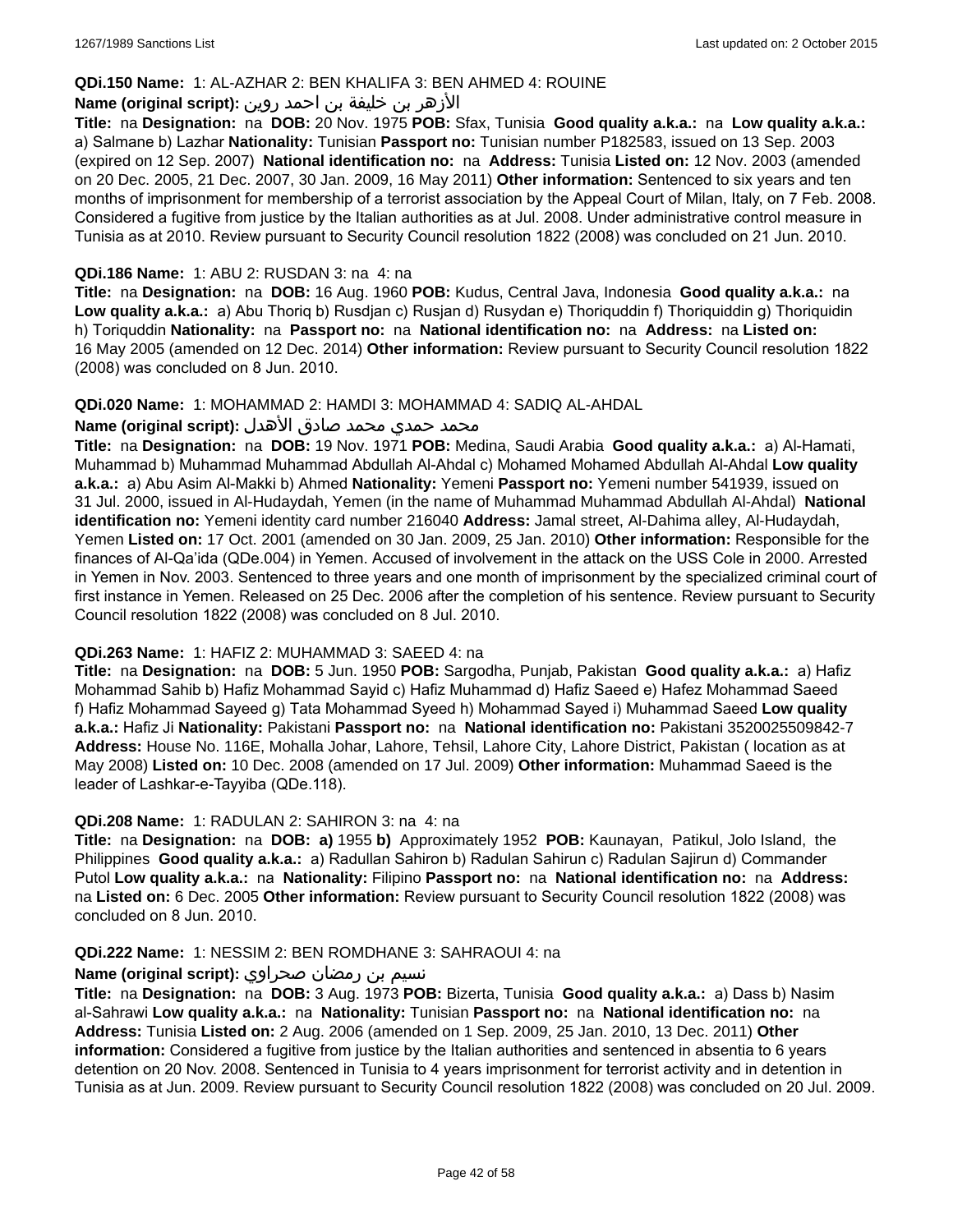### **QDi.148 Name:** 1: NESSIM 2: BEN MOHAMED 3: AL-CHERIF BEN MOHAMED 4: SALEH AL-SAADI

# نسيم بن محمد الشريف بن محمد صالح السعدي **:(script original (Name**

**Title:** na **Designation:** na **DOB:** 30 Nov. 1974 **POB:** Haidra Al-Qasreen, Tunisia **Good quality a.k.a.:** a) Nassim Saadi b) Dia el Haak George, born 20 Nov. 1974 in Lebanon c) Diael Haak George, born 30 Nov. 1974 in Lebanon d) El Dia Haak George, born 30 Nov. 1974 in Algeria **Low quality a.k.a.:** a) Abou Anis b) Abu Anis **Nationality:** Tunisian **Passport no:** Tunisian number M788331, issued on 28 Sep. 2001 (expired 27 Sep. 2006) **National identification no:** na **Address: a)** Via Monte Grappa 15, Arluno (Milan), Italy **b)** Via Cefalonia 11, Milan, Italy (Domicile, last known address) **Listed on:** 12 Nov. 2003 (amended on 20 Dec. 2005, 31 Jul. 2006, 21 Dec. 2007, 3 Jun. 2009, 16 May 2011) **Other information:** Arrested on 9 Oct. 2002. In detention in Italy until 27 Apr. 2012. Sentenced in absentia to 20 years of imprisonment by the Tunis Military Court on 11 May 2005 for membership of a terrorist organization. Father's name is Mohamed Sharif. Mother's name is Fatima. Review pursuant to Security Council resolution 1822 (2008) was concluded on 21 Jun. 2010.

# **QDi.244 Name:** 1: HILARION 2: DEL ROSARIO 3: SANTOS III 4: na

**Title:** Amir **Designation:** na **DOB:** 12 Mar. 1966 **POB:** 686 A. Mabini Street, Sangandaan, Caloocan City, Philippines **Good quality a.k.a.:** a) Akmad Santos b) Ahmed Islam c) Ahmad Islam Santos d) Abu Hamsa e) Hilarion Santos III f) Abu Abdullah Santos g) Faisal Santos **Low quality a.k.a.:** a) Lakay b) Aki c) Aqi **Nationality:**  na **Passport no:** Filipino number AA780554 **National identification no:** na **Address:** 50, Purdue Street, Cubao, Quezon City, Philippines **Listed on:** 4 Jun. 2008 (amended on 13 Dec. 2011) **Other information:** Founder and leader of the Rajah Solaiman Movement (QDe.128) and linked to the Abu Sayyaf Group (QDe.001). In detention in the Philippines as of May 2011. Review pursuant to Security Council resolution 1822 (2008) was concluded on 13 May 2010.

# **QDi.350 Name:** 1: WIJI 2: JOKO 3: SANTOSO 4:

**Title:** na **Designation:** na **DOB:** 14 Jul. 1975 **POB:** Rembang, Jawa Tengah, Indonesia **Good quality a.k.a.:** Wijijoko Santoso, born 14 Jul. 1975 in Rembang, Jawa Tengah, Indonesia **Low quality a.k.a.:** a) Abu Seif al-Jawi b) Abu Seif **Nationality:** Indonesian **Passport no:** Indonesian passport number A2823222, issued on 28 May 2012 (expires 28 May 2017, issued under name Wiji Joko Santoso, born 14 Jul. 1975 in Rembang, Jawa Tengah, Indonesia) **National identification no:** na **Address:** na **Listed on:** 13 Mar. 2015 **Other information:** Head of the foreign affairs division and key outreach player of Jemaah Islamiyah (QDe.092). Associated with Hilal Ahmar Society Indonesia (HASI) (QDe.147).

# **QDi.001 Name:** 1: SAYF-AL ADL 2: na 3: na 4: na

# **Name (original script):** العدل سيف

**Title:** na **Designation:** na **DOB: a)** 1963 **b)** 11 Apr. 1963 **c)** 11 Apr. 1960 **POB:** Egypt **Good quality a.k.a.:**  a) Saif Al-'Adil b) Seif al Adel c) Muhamad Ibrahim Makkawi **Low quality a.k.a.:** Ibrahim al-Madani **Nationality:** Egyptian **Passport no:** na **National identification no:** na **Address:** na **Listed on:** 25 Jan. 2001 (amended on 16 Dec. 2010, 24 Jul. 2013) **Other information:** Responsible for Usama bin Laden's (deceased) security. Review pursuant to Security Council resolution 1822 (2008) was concluded on 15 Jun. 2010.

# **QDi.260 Name:** 1: DANIEL 2: MARTIN 3: SCHNEIDER 4: na

**Title:** na **Designation:** na **DOB:** 9 Sep. 1985 **POB:** Neunkirchen (Saar), Germany **Good quality a.k.a.:** na **Low quality a.k.a.:** Abdullah **Nationality:** German **Passport no:** German number 2318047793, issued on 17 May 2006, issued in Friedrichsthal, Germany (expired on 16 May 2011.) **National identification no:** German Federal Identity Card number 2318229333, issued on 17 May 2006, issued in Friedrichsthal, Germany (expired on 16 May 2011 (reported lost)) **Address: a)** (In prison in Germany (since Sep. 2007)) **b)** Petrusstrasse 32, 66125 Herrensohr, Dudweiler, Saarbrücken, Germany (previous address) **Listed on:** 27 Oct. 2008 (amended on 13 Dec. 2011) **Other information:** Associated with the Islamic Jihad Union (IJU), also known as the Islamic Jihad Group (QDe.119). Associated with Fritz Martin Gelowicz (QDi.259) and Adem Yilmaz (QDi.261). In detention in Germany as of Jun. 2010.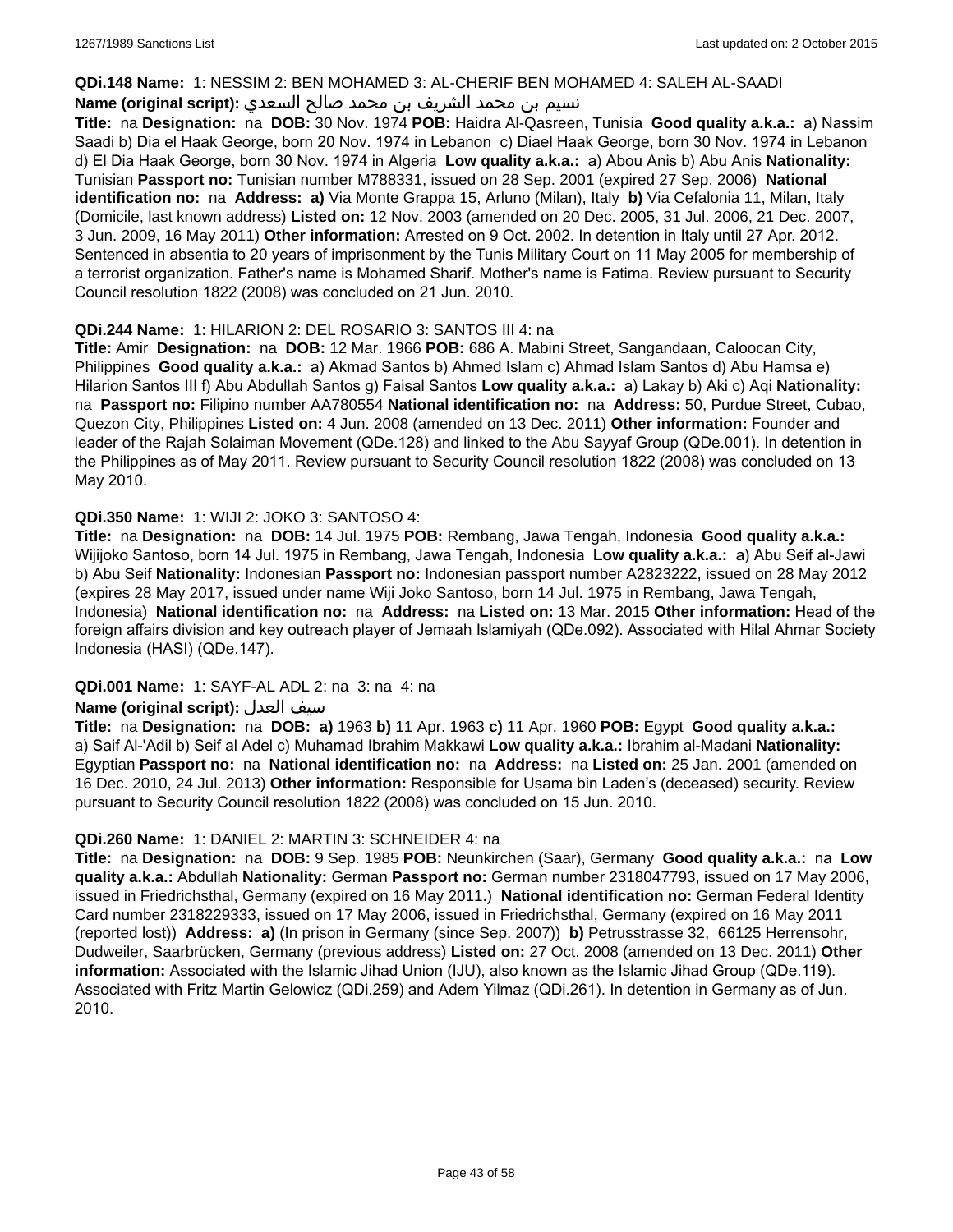# **QDi.322 Name:** 1: ABUBAKAR 2: MOHAMMED 3: SHEKAU 4: na

### أبو بكر محمد الشكوى **:(script original (Name**

**Title:** na **Designation:** na **DOB:** 1969 **POB:** Shekau Village, Yobe State, Nigeria **Good quality a.k.a.:** Abubakar Shekau **Low quality a.k.a.:** a) Abu Mohammed Abubakar bin Mohammed b) Abu Muhammed Abubakar bi Mohammed c) Shekau d) Shehu e) Shayku f) Imam Darul Tauhid g) Imam Darul Tawheed **Nationality:** Nigerian **Passport no:** na **National identification no:** na **Address:** Nigeria **Listed on:** 26 Jun. 2014 **Other information:** Member of the Kanuri tribe. Physical description: eye colour: black; hair colour: black. Photo available for inclusion in the INTERPOL-UN Security Council Special Notice. Leader of Jama'atu Ahlis Sunna Lidda'Awati Wal-Jihad (Boko Haram) (QDe.138). Under Shekau's leadership, Boko Haram has been responsible for a series of major terrorist attacks.

### **QDi.017 Name:** 1: THARWAT 2: SALAH 3: SHIHATA 4: na

### ثروت صالح شحاتة **:(script original (Name**

**Title:** na **Designation:** na **DOB:** 29 Jun. 1960 **POB:** Egypt **Good quality a.k.a.:** a) Tarwat Salah Abdallah b) Salah Shihata Thirwat c) Shahata Thirwat d) Tharwat Salah Shihata Ali (previously listed as) **Low quality a.k.a.:**  na **Nationality:** Egyptian **Passport no:** na **National identification no:** na **Address:** na **Listed on:** 6 Oct. 2001 (amended on 26 Nov. 2004, 16 Dec. 2010) **Other information:** Review pursuant to Security Council resolution 1822 (2008) was concluded on 15 Jun. 2010.

### **QDi.122 Name:** 1: PARLINDUNGAN 2: SIREGAR 3: na 4: na

**Title:** na **Designation:** na **DOB: a)** 25 Apr. 1957 **b)** 25 Apr. 1967 **POB:** Indonesia **Good quality a.k.a.:** a) Siregar, Parlin b) Siregar, Saleh Parlindungan **Low quality a.k.a.:** na **Nationality:** Indonesian **Passport no:** na **National identification no:** na **Address:** na **Listed on:** 9 Sep. 2003 **Other information:** Review pursuant to Security Council resolution 1822 (2008) was concluded on 25 May 2010.

### **QDi.124 Name:** 1: YAZID 2: SUFAAT 3: na 4: na

**Title:** na **Designation:** na **DOB:** 20 Jan. 1964 **POB:** Johor, Malaysia **Good quality a.k.a.:** na **Low quality a.k.a.:** a) Joe b) Abu Zufar **Nationality:** Malaysian **Passport no:** A 10472263 **National identification no:** 640120-01-5529 **Address:** Taman Bukit Ampang, State of Selangor, Malaysia (as at April 2009) **Listed on:** 9 Sep. 2003 (amended on 3 May 2004, 1 Feb. 2008, 10 Aug. 2009, 25 Jan. 2010, 16 May 2011) **Other information:** Review pursuant to Security Council resolution 1822 (2008) was concluded on 19 Jun. 2009.

#### **QDi.349 Name:** 1: BAMBANG 2: SUKIRNO 3: 4:

**Title:** na **Designation:** na **DOB:** 5 Apr. 1975 **POB:** Indonesia **Good quality a.k.a.:** na **Low quality a.k.a.:** a) Pak Zahra b) Abu Zahra **Nationality:** Indonesian **Passport no:** Indonesian passport number A2062513 **National identification no:** na **Address:** na **Listed on:** 13 Mar. 2015 **Other information:** A senior leader of Jemaah Islamiyah (QDe.092) who has held leadership positions in Hilal Ahmar Society Indonesia (HASI) (QDe.147).

#### **QDi.123 Name:** 1: YASSIN 2: SYAWAL 3: na 4: na

**Title:** na **Designation:** na **DOB:** Approximately 1972 **POB:** na **Good quality a.k.a.:** a) Salim Yasin b) Yasin Mahmud Mochtar c) Abdul Hadi Yasin d) Muhamad Mubarok e) Muhammad Syawal f) Yassin Sywal (formerly listed as) **Low quality a.k.a.:** a) Abu Seta b) Mahmud c) Abu Muamar d) Mubarok **Nationality:** Indonesian **Passport no:** na **National identification no:** na **Address:** na **Listed on:** 9 Sep. 2003 (amended on 12 Dec. 2014) **Other information:** At large as at Dec. 2003. Review pursuant to Security Council resolution 1822 (2008) was concluded on 25 May 2010.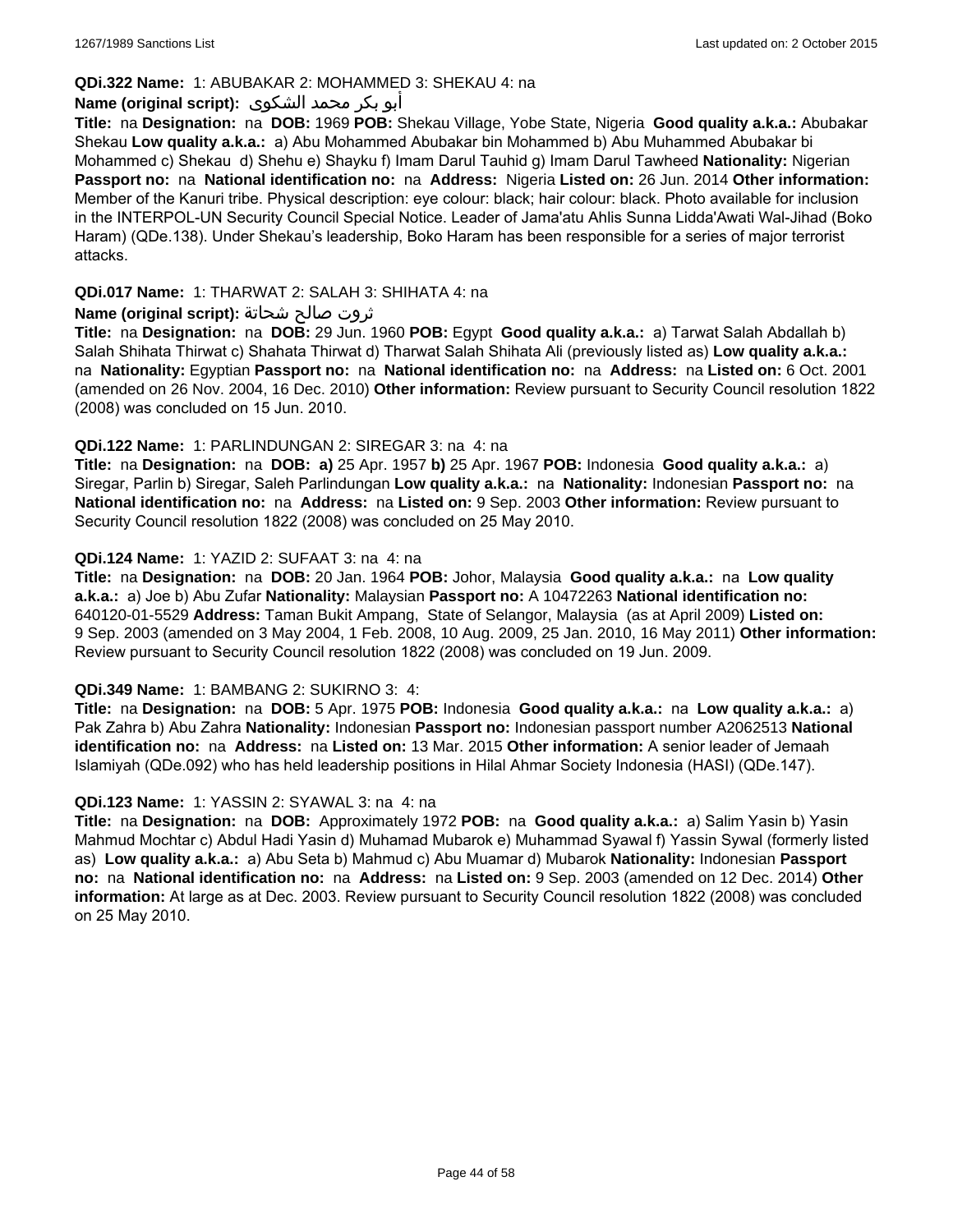# **QDi.057 Name:** 1: IBRAHIM 2: ALI 3: ABU BAKR 4: TANTOUSH

# ابراهيم علي أبو بكر تنتوش **:(script original (Name**

**Title:** na **Designation:** na **DOB:** 2 Feb. 1966 **POB:** al Aziziyya, Libya **Good quality a.k.a.:** a) Abd al-Muhsin b) Ibrahim Ali Muhammad Abu Bakr c) Abdul Rahman d) Abu Anas e) Ibrahim Abubaker Tantouche f) Ibrahim Abubaker Tantoush g) 'Abd al-Muhsi h) 'Abd al-Rahman i) Abdel Ilah Sabri (false identity related to fraudulent South African identification number 6910275240086 linked to South African passport number 434021161, both documents have been confiscated) **Low quality a.k.a.:** Al-Libi **Nationality:** Libyan **Passport no: a)** (Libyan passport number 203037, issued in Tripoli, Libya) **b)** (Libyan passport number 347834, issued under name Ibrahim Ali Tantoush, expired on 21 Feb. 2014) **National identification no:** na **Address:** Tripoli, Libya, (as at Feb. 2014) **Listed on:** 11 Jan. 2002 (amended on 31 Jul. 2006, 4 Oct. 2006, 16 May 2011, 10 Jul. 2015) **Other information:** Associated with Afghan Support Committee (ASC) (QDe.069), Revival of Islamic Heritage Society (RIHS)(QDe.070) and the Libyan Islamic Fighting Group (LIFG) (QDe.011). Photograph and fingerprints available for inclusion in the INTERPOL-UNSC Special Notice. Review pursuant to Security Council resolution 1822 (2008) was concluded on 8 Jun. 2010.

# **QDi.241 Name:** 1: ANGELO 2: RAMIREZ 3: TRINIDAD 4: na

**Title:** na **Designation:** na **DOB:** 20 Mar. 1978 **POB:** Gattaran, Cagayan Province, Philippines **Good quality a.k.a.:** a) Calib Trinidad b) Kalib Trinidad **Low quality a.k.a.:** a) Abdul Khalil b) Abdukahlil c) Abu Khalil d) Anis **Nationality:** Filipino **Passport no:** na **National identification no:** na **Address:** 3111 Ma. Bautista, Punta, Santa Ana, Manila, Philippines **Listed on:** 4 Jun. 2008 (amended on 13 Dec. 2011) **Other information:** Distinguishing marks include scars on both legs. Member of the Rajah Solaiman Movement (Qde.128), and associated with the Abu Sayyaf Group (QDe.001) and the Jemaah Islamiyah (QDe.092). In detention in the Philippines as of May 2011. Review pursuant to Security Council resolution 1822 (2008) was concluded on 13 May 2010.

# **QDi.056 Name:** 1: MOHAMMED 2: TUFAIL 3: na 4: na

**Title:** na **Designation:** na **DOB:** 5 May 1930 **POB:** na **Good quality a.k.a.:** a) Tufail, S.M. b) Tuffail, Sheik Mohammed **Low quality a.k.a.:** na **Nationality:** Pakistani **Passport no:** na **National identification no:** na **Address:** na **Listed on:** 24 Dec. 2001 (amended on 19 Jan. 2011) **Other information:** Served as a director of Ummah Tameer e-Nau (UTN) (QDe.068). Review pursuant to Security Council resolution 1822 (2008) was concluded on 1 Jun. 2010.

# **QDi.290 Name:** 1: DOKU 2: KHAMATOVICH 3: UMAROV 4: na

#### **Name (original script):** Умаров Доку Хаматович

**Title:** na **Designation:** na **DOB: a)** 13 Apr. 1964 **b)** 13 Apr. 1965 **c)** 12 May 1964 **d)** 1955 **POB:** Kharsenoy Village, Shatoyskiy (Sovetskiy) District, Chechenskaya Respublika, Russian Federation **Good quality a.k.a.:**  a) Lom-ali Butayev (Butaev), born in 1955 b) Dokka Umarov, born on 13 Apr. 1964 c) Dokka Umarov, born on 13 Apr. 1965 **Low quality a.k.a.:** na **Nationality: a)** Russian **b)** USSR (until 1991) **Passport no:** Russian passport number 96 03 464086, issued on 1 June 2003 **National identification no:** na **Address:** na **Listed on:** 10 Mar. 2011 (amended on 2 Jun. 2014, 30 Dec. 2014) **Other information:** Physical description: 180 cm tall, dark hair, 7-9 cm. long scar on the face, part of the tongue is missing, has a speech defect. Resides in the Russian Federation as at Nov. 2010. International arrest warrant issued in the year 2000. INTERPOL Special Notice contains biometric information. Reportedly deceased as of April 2014.

# **QDi.346 Name:** 1: 'ABD AL-MALIK 2: MUHAMMAD 3: YUSUF 4: 'UTHMAN 'ABD AL-SALAM

#### عبدالملك محمد يوسف عثمان عبد السلام **:(script original (Name**

**Title:** na **Designation:** na **DOB:** 13 Jul. 1989 **POB:** na **Good quality a.k.a.:** 'Abd al-Malik Muhammad Yusif 'Abd-al-Salam **Low quality a.k.a.:** a) 'Umar al-Qatari b) 'Umar al-Tayyar **Nationality:** Jordanian **Passport no:** K475336, issued on 31 Aug. 2009, issued in Jordanian (expired on 30 Aug. 2014) **National identification no:** 28940000602, issued in Qatar **Address:** na **Listed on:** 23 Jan. 2015 **Other information:** Facilitator who provides financial, material, and technological support for Al-Qaida (QDe.004) and Al-Nusrah Front for the People of the Levant (QDe.137).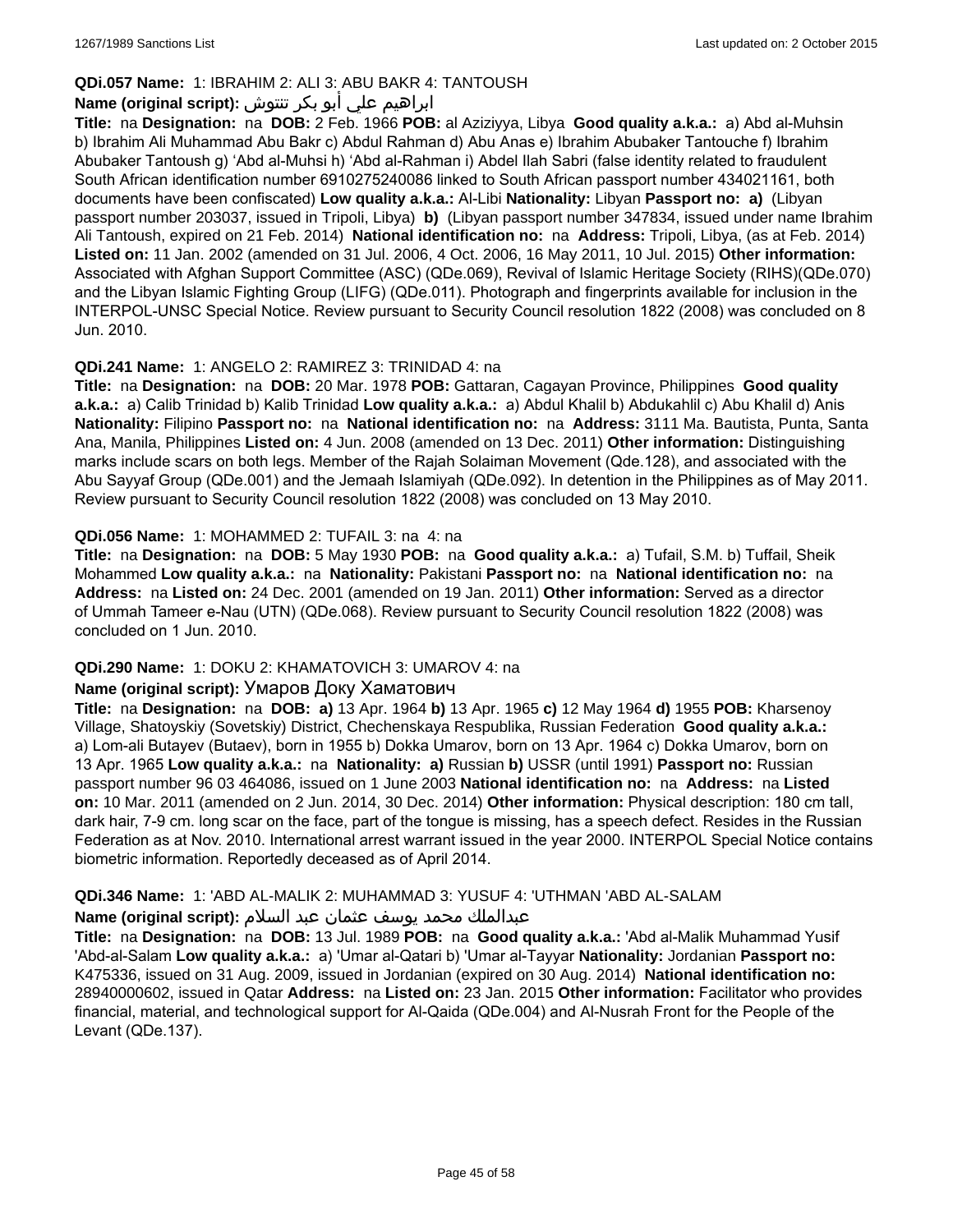### **QDi.343 Name:** 1: ASHRAF 2: MUHAMMAD 3: YUSUF 4: 'UTHMAN 'ABD AL-SALAM

# اشرف محمد يوسف عثمان عبد السلام **:(script original (Name**

**Title:** na **Designation:** na **DOB:** 1984 **POB:** Iraq **Good quality a.k.a.:** a) Ashraf Muhammad Yusif 'Uthman 'Abdal-Salam b) Ashraf Muhammad Yusuf 'Abd-al-Salam c) Ashraf Muhammad Yusif 'Abd al-Salam **Low quality a.k.a.:**  a) Khattab b) Ibn al-Khattab **Nationality:** Jordanian **Passport no: a)** K048787, issued in Jordan **b)** 486298, issued in Jordan **National identification no:** 28440000526, issued in Qatar **Address:** Syrian Arab Republic (located in as at Dec. 2014) **Listed on:** 23 Jan. 2015 **Other information:** A member of Al-Qaida (QDe.004) as of 2012 and a fighter in the Syrian Arab Republic since early 2014. Provided financial, material, and technological support for Al-Qaida, Al-Nusrah Front for the People of the Levant (QDe.137) and Al-Qaida in Iraq (AQI) (QDe.115).

## **QDi.031 Name:** 1: OMAR 2: MAHMOUD 3: UTHMAN 4: na

## عمر محمود عثمان **:(script original (Name**

**Title:** na **Designation:** na **DOB: a)** 30 Dec. 1960 **b)** 13 Dec. 1960 **POB:** Bethlehem, West Bank, Palestinian Territories **Good quality a.k.a.:** a) Al-Samman Uthman b) Umar Uthman c) Omar Mohammed Othman **Low quality a.k.a.:** a) Abu Qatada Al-Filistini b) Abu Umr Takfiri c) Abu Omar Abu Umar d) Abu Umar Umar e) Abu Ismail **Nationality:** Jordanian **Passport no:** na **National identification no:** na **Address:** Jordan (since July 2013) **Listed on:** 17 Oct. 2001 (amended on 14 Mar. 2008, 24 Mar. 2009, 25 Jan. 2010, 22 Jul. 2013) **Other information:** Associated with Al-Qaida-related groups in the United Kingdom and other countries. Convicted in absentia in Jordan for involvement in terrorist acts in 1998. Arrested in Feb. 2001 in the United Kingdom, was further detained between Oct. 2002 and Mar. 2005 and between Aug. 2005 and Jun. 2008. In custody since Dec. 2008. Deported to Jordan from the United Kingdom on 7 July 2013 to face terrorism charges. Review pursuant to Security Council resolution 1822 (2008) was concluded on 19 Oct. 2009.

### **QDi.037 Name:** 1: ABDUL RAHMAN 2: YASIN 3: na 4: na

# عبد الرحمن ياسين **:(script original (Name**

**Title:** na **Designation:** na **DOB:** 10 Apr. 1960 **POB:** Bloomington, Indiana, United States of America **Good quality a.k.a.:** a) Taha, Abdul Rahman S. b) Taher, Abdul Rahman S. c) Yasin, Abdul Rahman Said d) Yasin, Aboud **Low quality a.k.a.:** na **Nationality:** United States of America **Passport no:** 27082171 (United States of America, issued on 21 Jun. 1992 in Amman, Jordan) **National identification no:** (SSN 156-92-9858 (United States of America)) na **Address:** na **Listed on:** 17 Oct. 2001 (amended on 10 Apr. 2003) **Other information:** Abdul Rahman Yasin is in Iraq. Review pursuant to Security Council resolution 1822 (2008) was concluded on 21 Jun. 2010.

#### **QDi.261 Name:** 1: ADEM 2: YILMAZ 3: na 4: na

**Title:** na **Designation:** na **DOB:** 4 Nov. 1978 **POB:** Bayburt, Turkey **Good quality a.k.a.:** na **Low quality a.k.a.:** Talha **Nationality:** Turkish **Passport no:** Turkish number TR-P 614 166 (issued by the Turkish Consulate General in Frankfurt/M. on 22 Mar. 2006, expired on 15 Sep. 2009.) **National identification no:** na **Address: a)** (In prison in Germany (since Sep. 2007).) **b)** (Südliche Ringstrasse 133, 63225 Langen, Germany (previous address)) **Listed on:** 27 Oct. 2008 (amended on 13 Dec. 2011) **Other information:** Associated with the Islamic Jihad Union (IJU), also known as the Islamic Jihad Group (QDe.119). Associated with Fritz Martin Gelowicz (QDi.259) and Daniel Martin Schneider (QDi.260). In detention in Germany as of Jun. 2010.

#### **QDi.205 Name:** 1: RAFIK 2: MOHAMAD 3: YOUSEF 4: na

#### رفيق محمد يوسف **:(script original (Name**

**Title:** na **Designation:** na **DOB:** 27 Aug. 1974 **POB:** Baghdad, Iraq **Good quality a.k.a.:** Mohamad Raific Kairadin **Low quality a.k.a.:** na **Nationality:** Iraqi **Passport no:** (German travel document ("Reiseausweis") A 0092301) **National identification no:** na **Address:** (In prison in Germany) **Listed on:** 6 Dec. 2005 (amended on 21 Oct. 2008, 13 Dec. 2011) **Other information:** Member of Ansar Al-Islam (QDe.098). Sentenced on 15 Jul. 2008 to 8 years imprisonment in Germany. Review pursuant to Security Council resolution 1822 (2008) was concluded on 30 Jul. 2009.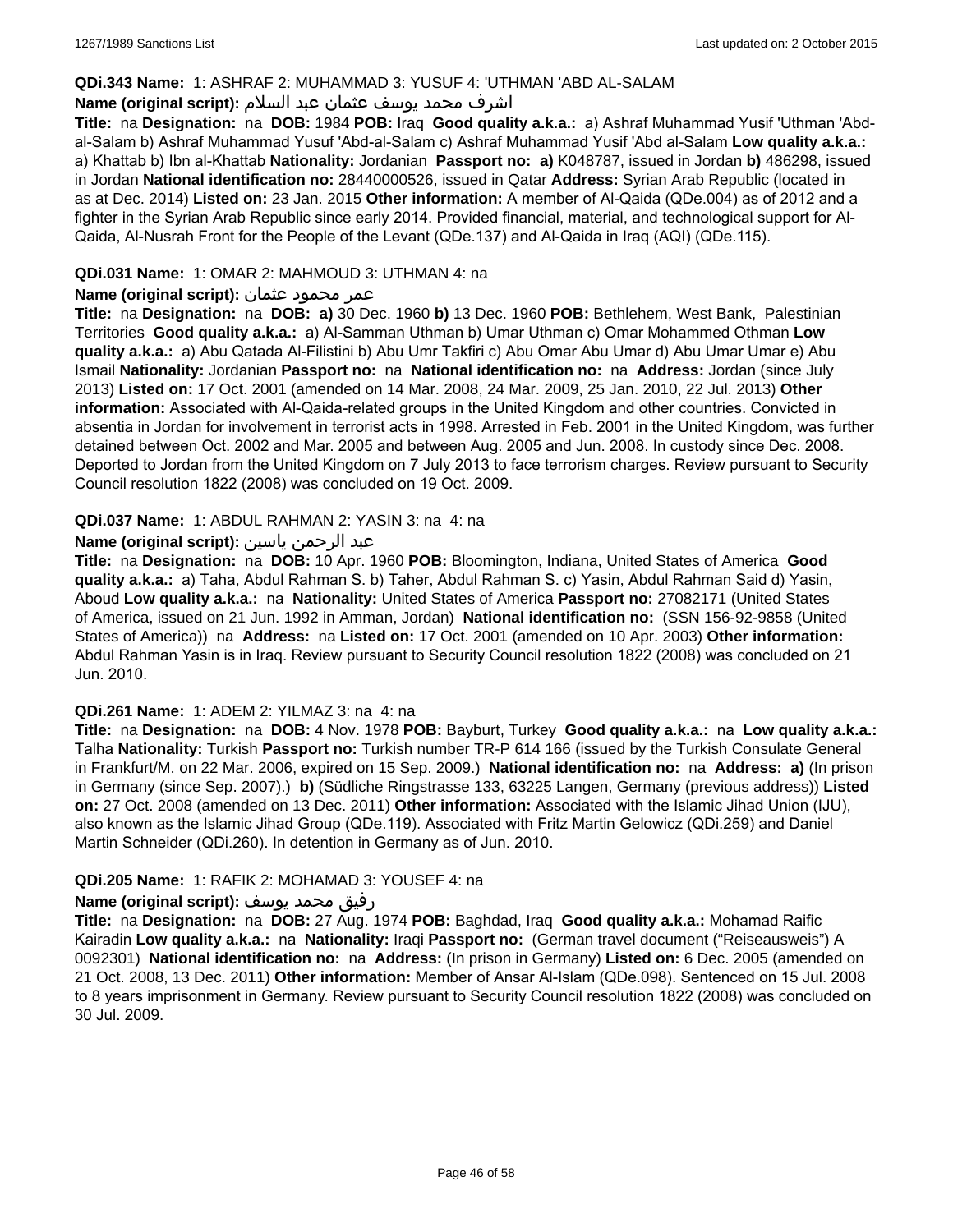## **QDi.198 Name:** 1: HANI 2: AL-SAYYID 3: AL-SEBAI 4: YUSIF

## هاني السيد السباعي يوسف **:(script original (Name**

**Title:** na **Designation:** na **DOB: a)** 1 Mar. 1961 **b)** 16 Jun. 1960 **POB:** Qaylubiyah, Egypt **Good quality a.k.a.:**  a) Hani Yousef Al-Sebai b) Hani Youssef c) Hany Youseff d) Hani Yusef e) Hani al-Sayyid Al-Sabai f) Hani al-Sayyid El Sebai g) Hani al-Sayyid Al Siba'i h) Hani al-Sayyid El Sabaay i) El-Sababt j) Abu Tusnin k) Abu Akram l) Hani El Sayyed Elsebai Yusef m) Abu Karim n) Hany Elsayed Youssef **Low quality a.k.a.:** na **Nationality:** Egyptian **Passport no:** na **National identification no:** na **Address:** London, United Kingdom **Listed on:** 29 Sep. 2005 (amended on 6 Oct. 2005, 18 Aug. 2006, 25 Jan. 2012) **Other information:** Father's name is Mohamed Elsayed Elsebai. Review pursuant to Security Council resolution 1822 (2008) was concluded on 29 Jul. 2010.

# **QDi.139 Name:** 1: IMED 2: BEN MEKKI 3: ZARKAOUI 4: na

# عماد بن مكي زرقاوي **:(script original (Name**

**Title:** na **Designation:** na **DOB:** 15 Jan. 1973 **POB:** Tunis, Tunisia **Good quality a.k.a.:** a) Dour Nadre, born 15 Jan. 1974 in Morocco b) Dour Nadre, born 15 Jan. 1973 in Morocco c) Daour Nadre, born 31 Mar. 1975 in Algeria d) Imad ben al-Mekki ben al-Akhdar al-Zarkaoui (previously listed as) **Low quality a.k.a.:** a) Zarga b) Nadra **Nationality:** Tunisian **Passport no:** (Tunisian passport number M174950, issued on 27 Apr. 1999, expired on 26 Apr. 2004) **National identification no:** na **Address:** 41-45 Rue Estienne d'Orves, Pré Saint Gervais, France **Listed on:** 12 Nov. 2003 (amended on 20 Dec. 2005, 31 Jul. 2006, 10 Aug. 2009, 16 May 2011) **Other information:** Mother's name is Zina al-Zarkaoui. Imprisoned in France since 1 Feb. 2010 on charges of criminal conspiracy in relation to a terrorist organization. Review pursuant to Security Council resolution 1822 (2008) was concluded on 6 May 2010.

### **QDi.168 Name:** 1: AHMAD 2: ZERFAOUI 3: na 4: na

### **Name (original script):** زرفاوي احمد

**Title:** na **Designation:** na **DOB:** 15 Jul. 1963 **POB:** Chréa, Algeria **Good quality a.k.a.:** a) Abdullah b) Abdalla c) Smail d) Abu Khaoula e) Abu Cholder f) Nuhr **Low quality a.k.a.:** na **Nationality:** Algerian **Passport no:** na **National identification no:** na **Address:** na **Listed on:** 3 May 2004 (amended on 12 Apr. 2006, 7 Apr. 2008, 13 Dec. 2011) **Other information:** Former member of The Organization of Al-Qaida in the Islamic Maghreb (QDe.014). Confirmed to have died in northern Mali on 19 Sep. 2006. Review pursuant to Security Council resolution 1822 (2008) was concluded on 27 Jul. 2010.

#### **QDi.223 Name:** 1: MERAI 2: ZOGHBAI 3: na 4: na

# **Name (original script):** زغبي مرعي

**Title:** na **Designation:** na **DOB: a)** 4 Apr. 1969 **b)** 4 Apr. 1960 **c)** 4 Jun. 1960 **POB:** Bengasi, Libyan Arab Jamahiriya **Good quality a.k.a.:** a) Mohamed Lebachir, born 14 Jan. 1968 in Morocco b) Meri Albdelfattah Zgbye, born 4 Jun. 1960 in Bendasi, Libyan Arab Jamahiriya c) Zoghbai Merai Abdul Fattah d) Lazrag Faraj, born 13 Nov. 1960 in Libyan Arab Jamahiriya e) Larzg Ben Ila, born 11 Aug. 1960 in Libyan Arab Jamahiriya f) Muhammed El Besir **Low quality a.k.a.:** a) F'raji di Singapore b) F'raji il Libico c) Farag d) Fredj, born 13 Nov. 1960 in Libyan Arab Jamahiriya **Nationality:** na **Passport no:** na **National identification no:** na **Address:** na **Listed on:** 2 Aug. 2006 (amended on 3 Jun. 2009, 1 Sep. 2009, 13 Dec. 2011) **Other information:** Considered a fugitive from justice by the Italian authorities and sentenced in absentia to 6 years imprisonment on 20 Nov. 2008. Member of Libyan Islamic Fighting Group (QDe.011). Review pursuant to Security Council resolution 1822 (2008) was concluded on 20 Jul. 2009.

#### **QDi.187 Name:** 1: ZULKARNAEN 2: na 3: na 4: na

**Title:** na **Designation:** na **DOB:** 1963 **POB:** Gebang village, Masaran, Sragen, Central Java, Indonesia **Good quality a.k.a.:** a) Zulkarnan b) Zulkarnain c) Zulkarnin d) Arif Sunarso e) Aris Sumarsono f) Aris Sunarso g) Ustad Daud Zulkarnaen h) Murshid **Low quality a.k.a.:** na **Nationality:** Indonesian **Passport no:** na **National identification no:** na **Address:** na **Listed on:** 16 May 2005 **Other information:** Review pursuant to Security Council resolution 1822 (2008) was concluded on 8 Jun. 2010.

#### **B. Entities and other groups**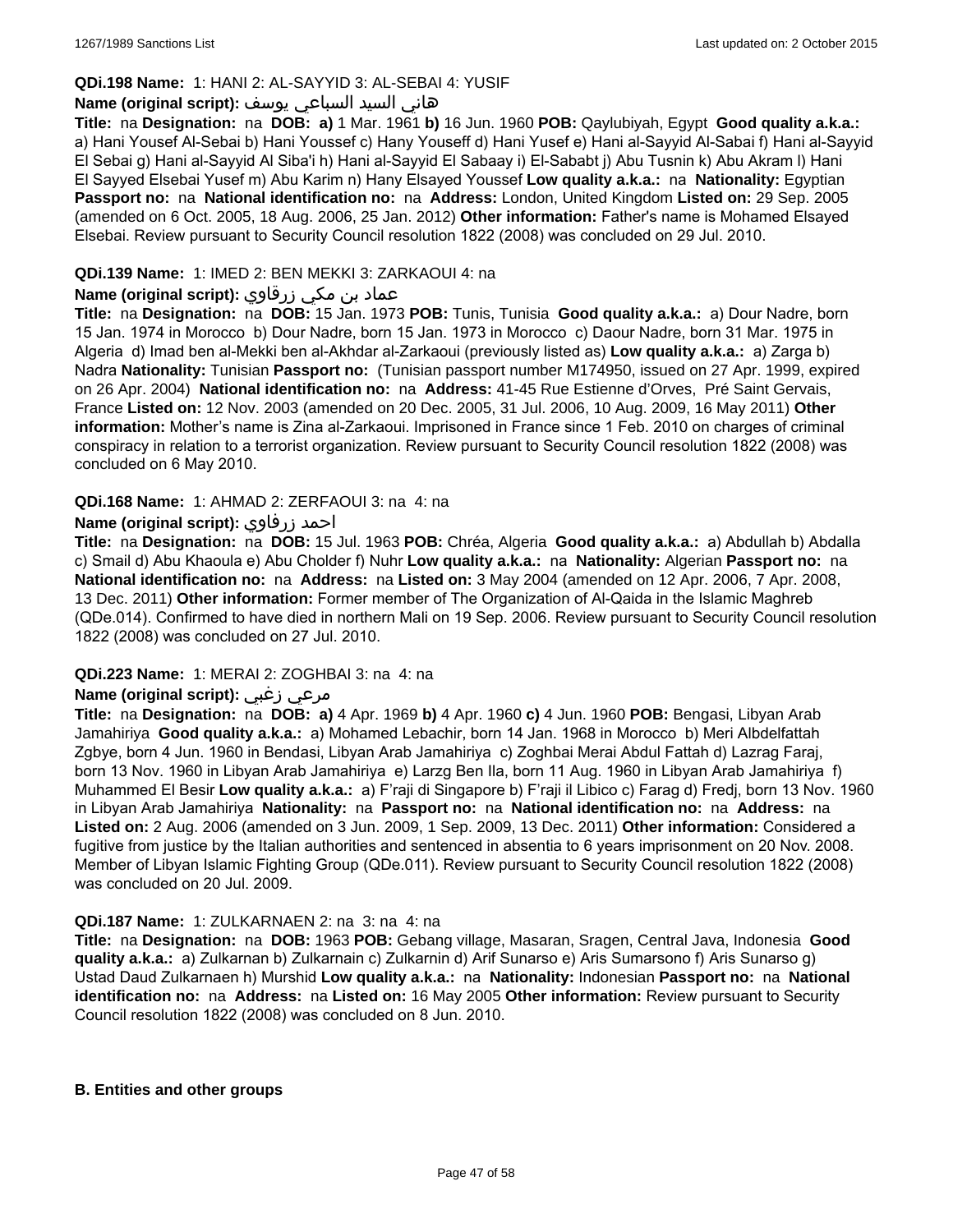## **QDe.141 Name:** AL MOURABITOUN

# **Name (original script):** المرابطون

**A.k.a.: a)** Les Sentinelles **b)** The Sentinels **F.k.a.:** na **Address:** Mali **Listed on:** 2 Jun. 2014 **Other Information:**  Founded on 20 Aug. 2013 as result of a merger between Al Moulathamoun (QDe.140) and the Mouvement pour l'Unification et le Jihad en Afrique de l'Ouest (MUJAO) (QDe.134). Associated with the Organization of Al-Qaida in the Islamic Maghreb (QDe.014) and led by Mokhtar Belmokhtar (QDi.136). Active in the Sahel/Sahara region.

### **QDe.144 Name:** ABDALLAH AZZAM BRIGADES (AAB)

**A.k.a.: a)** Abdullah Azzam Brigades **b)** Ziyad al-Jarrah Battalions of the Abdallah Azzam Brigades **c)** Yusuf al-'Uyayri Battalions of the Abdallah Azzam Brigades **F.k.a.:** na **Address:** (Operates in Lebanon, Syria and the Arabian Peninsula) **Listed on:** 23 Sep. 2014 **Other Information:** An armed group that has carried out joint attacks with Al-Nusrah Front for the People of the Levant (QDe.137).

### **QDe.001 Name:** ABU SAYYAF GROUP

**A.k.a.:** Al Harakat Al Islamiyya **F.k.a.:** na **Address:** Philippines **Listed on:** 6 Oct. 2001 (amended on 13 Dec. 2011 ) **Other Information:** Associated with Jemaah Islamiyah (JI) (QDe.092). Current leader is Radulan Sahiron (QDi.208). Review pursuant to Security Council resolution 1822 (2008) was concluded on 21 Jun. 2010.

### **QDe.069 Name:** AFGHAN SUPPORT COMMITTEE (ASC)

**A.k.a.: a)** Lajnat ul Masa Eidatul Afghania **b)** Jamiat Ayat-ur-Rhas al Islamiac **c)** Jamiat Ihya ul Turath al Islamia **d)** Ahya ul Turas **F.k.a.:** na **Address:** (a) Headquarters – G.T. Road (probably Grand Trunk Road), near Pushtoon Garhi Pabbi, Peshawar, Pakistan b) Cheprahar Hadda, Mia Omar Sabaqah School, Jalabad, Afghanistan) **Listed on:** 11 Jan. 2002 (amended on 13 Dec. 2011 ) **Other Information:** Associated with the Revival of Islamic Heritage Society (QDe.070). Abu Bakr al-Jaziri (QDi.058) served as finance chief of ASC. Review pursuant to Security Council resolution 1822 (2008) was concluded on 8 Jun. 2010.

# **QDe.139 Name:** AL MOUAKAOUNE BIDDAM

### **Name (original script):** بالدم الموقعون

**A.k.a.: a)** Les Signataires par le Sang **b)** Ceux Qui Signent avec le Sang **c)** Those Who Sign in Blood **F.k.a.:** na **Address:** Mali **Listed on:** 2 Jun. 2014 **Other Information:** Associated with the Organization of Al-Qaida in the Islamic Maghreb (QDe.014) and led by Mokhtar Belmokhtar (QDi.136). Active in the Sahel/Sahara region.

#### **QDe.140 Name:** AL MOULATHAMOUN

# **Name (original script):** الملثمون

**A.k.a.: a)** Les Enturbannés **b)** The Veiled **F.k.a.:** na **Address: a)** Mali **b)** Niger **c)** Algeria **Listed on:** 2 Jun. 2014 **Other Information:** Founded in 2012 as a splinter group of the Organization of Al-Qaida in the Islamic Maghreb (QDe.014). On 20 Aug. 2013, Al Moulathamoun merged with the Mouvement pour l'Unification et le Jihad en Afrique de l'Ouest (MUJAO) (QDe.134) and established Al Mourabitoun (QDe.141). Associated with the Organization of Al-Qaida in the Islamic Maghreb (QDe.014) and led by Mokhtar Belmokhtar (QDi.136). Active in the Sahel/Sahara region.

#### **QDe.137 Name:** AL-NUSRAH FRONT FOR THE PEOPLE OF THE LEVANT

#### جبهة النصرة لأهل الشام **:(script original (Name**

**A.k.a.: a)** النصرة جبهة) the Victory Front; Jabhat al-Nusrah; Jabhet al-Nusra; Al-Nusrah Front; Al-Nusra Front) **b)**  المجاهدين أنصار شبكة) sub-unit name: Ansar al-Mujahideen Network) **c)** الجهاد ساحات في الشام مجاهدو) sub-unit name: Levantine Mujahideen on the Battlefields of Jihad) **F.k.a.:** na **Address: a)** (Operates in Syria) **b)** (Support network in Iraq) **Listed on:** 14 May 2014 **Other Information:** Associated with Al-Qaida (QDe.004) and Ibrahim Awwad Ibrahim Ali al-Badri al-Samarrai (QDi.299), the leader of Al-Qaida in Iraq (QDe.115), since at least Jan. 2012. Brings Syrian and foreign Al-Qaida in Iraq (QDe.115) and Asbat al-Ansar (QDe.007) fighters, along with other foreign Al-Qaida operatives, to join local elements in Syria to carry out terrorist and guerrilla operations there. Previously listed between 30 May 2013 and 13 May 2014 as an aka of Al-Qaida in Iraq (QDe.115).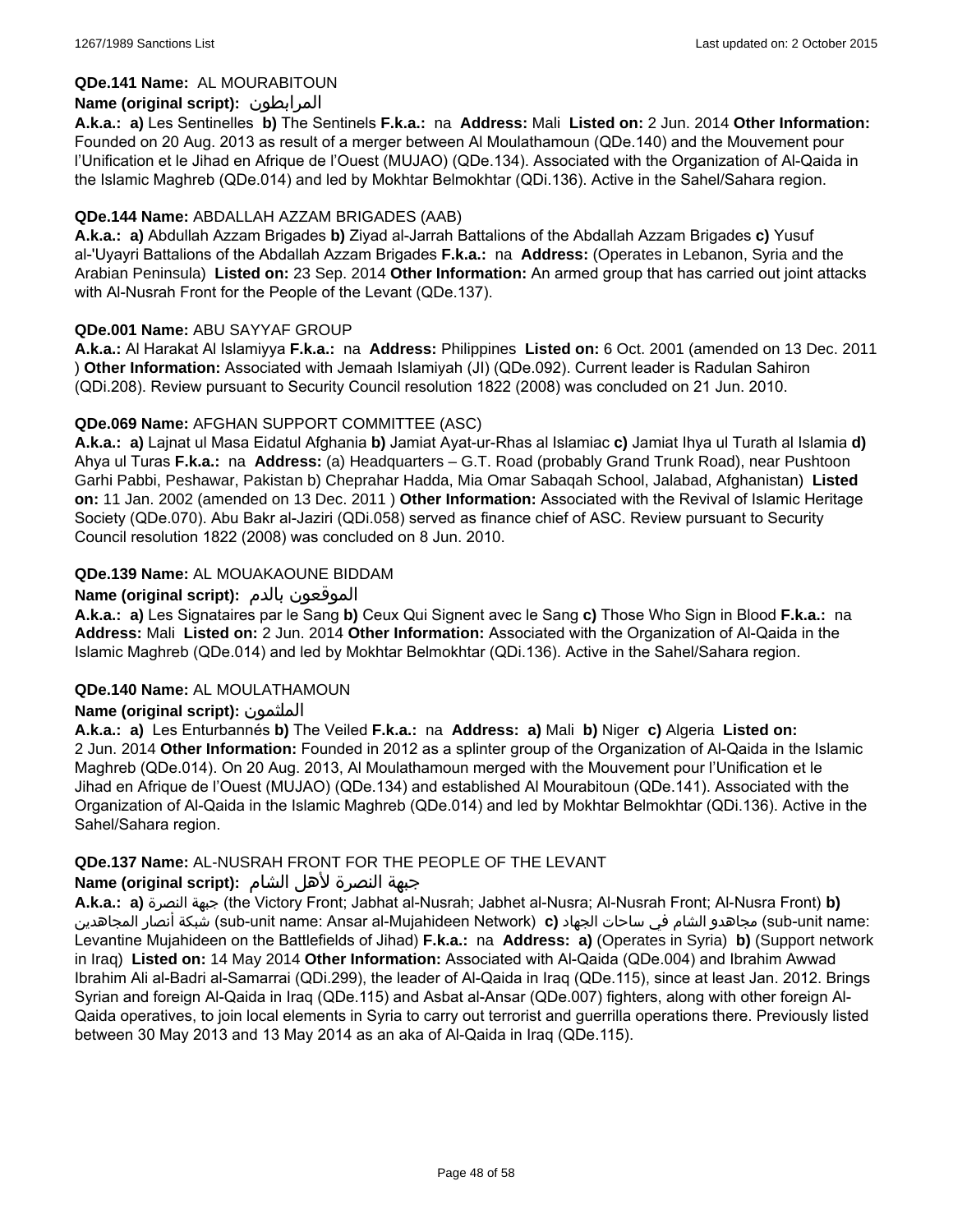### **QDe.121 Name:** AL-AKHTAR TRUST INTERNATIONAL

**A.k.a.: a)** Al Akhtar Trust **b)** Al-Akhtar Medical Centre **c)** Akhtarabad Medical Camp **d)** Pakistan Relief Foundation **e)** Pakistani Relief Foundation **f)** Azmat-e-Pakistan Trust **g)** Azmat Pakistan Trust **F.k.a.:** na **Address:** (a) ST-1/ A, Gulsahn-e-Iqbal, Block 2, Karachi, 25300, Pakistan b) Gulistan-e-Jauhar, Block 12, Karachi, Pakistan) **Listed on:** 17 Aug. 2005 (amended on 10 Dec. 2008, 13 Dec. 2011 ) **Other Information:** Regional offices in Pakistan: Bahawalpur, Bawalnagar, Gilgit, Islamabad, Mirpur Khas, Tando-Jan-Muhammad. Akhtarabad Medical Camp is in Spin Boldak, Afghanistan. Registered by members of Jaish-i-Mohammed (QDe.019). Associated with Harakat ul-Mujahidin/ HUM (QDe.008), Lashkar I Jhanghvi (LJ) (QDe.096) and Lashkar-e-Tayyiba (QDe.118). Banned in Pakistan. Review pursuant to Security Council resolution 1822 (2008) was concluded on 14 Sep. 2009.

### **QDe.107 Name:** AL FURQAN

**A.k.a.: a)** Dzemilijati Furkan **b)** Dzem'ijjetul Furqan **c)** Association for Citizens Rights and Resistance to Lies **d)** Dzemijetul Furkan **e)** Association of Citizens for the Support of Truth and Supression of Lies **f)** Sirat **g)** Association for Education, Culture and Building Society-Sirat **h)** Association for Education, Cultural, and to Create Society -Sirat **i)** Istikamet **j)** In Siratel **k)** Citizens' Association for Support and Prevention of lies – Furqan **F.k.a.:** na **Address: a)** 30a Put Mladih Muslimana (ex Pavla Lukaca Street), 71 000 Sarajevo, Bosnia and Herzegovina **b)** 72 ul. Strossmajerova, Zenica, Bosnia and Herzegovina **c)** 42 Muhameda Hadzijahica, Sarajevo, Bosnia and Herzegovina **d)** 70 and 53 Strosmajerova Street, Zenica, Bosnia and Herzegovina **e)** Zlatnih Ljiljana Street, Zavidovici, Bosnia and Herzegovina **Listed on:** 11 May 2004 (amended on 26 Nov. 2004, 24 Mar. 2009 ) **Other Information:** Registered in Bosnia and Herzegovina as a citizens' association under the name of "Citizens' Association for Support and Prevention of lies – Furqan" on 26 Sep. 1997. Al Furqan ceased its work by decision of the Ministry of Justice of the Bosnia and Herzegovina Federation (decision number 03-054-286/97 dated 8 Nov. 2002). Al Furqan was no longer in existence as at Dec. 2008. Review pursuant to Security Council resolution 1822 (2008) was concluded on 15 Jun. 2010.

### **QDe.110 Name:** AL-HARAMAIN: AFGHANISTAN BRANCH

**A.k.a.:** na **F.k.a.:** na **Address:** Afghanistan (at time of listing) **Listed on:** 6 Jul. 2004 (amended on 21 Mar. 2012 ) **Other Information:** Review pursuant to Security Council resolution 1822 (2008) was concluded on 22 Jun. 2010.

#### **QDe.111 Name:** AL-HARAMAIN: ALBANIA BRANCH

**A.k.a.:** na **F.k.a.:** na **Address:** Irfan Tomini Street, #58, Tirana, Albania (at time of listing) **Listed on:** 6 Jul. 2004 (amended on 21 Mar. 2012 ) **Other Information:** Review pursuant to Security Council resolution 1822 (2008) was concluded on 22 Jun. 2010.

#### **QDe.109 Name:** AL-HARAMAIN & AL MASJED AL-AQSA CHARITY FOUNDATION

**A.k.a.: a)** Al Haramain Al Masjed Al Aqsa **b)** Al Haramayn Al Masjid Al Aqsa **c)** Al-Haramayn and Al Masjid Al Aqsa Charitable Foundation **d)** Al Harammein Al Masjed Al-Aqsa Charity Foundation **F.k.a.:** na **Address: a)** Branch Address: 2A Hasiba Brankovica, Sarajevo, Bosnia and Herzegovina **b)** 14 Bihacka Street, Sarajevo, Bosnia and Herzegovina **c)** 64 Potur mahala Street, Travnik, Bosnia and Herzegovina **d)** Zenica, Bosnia and Herzegovina **Listed on:** 28 Jun. 2004 (amended on 26 Nov. 2004, 16 Sep. 2008, 24 Mar. 2009 ) **Other Information:** Used to be officially registered in Bosnia and Herzegovina under registry number 24. Al-Haramain & Al Masjed Al-Aqsa Charity Foundation ceased its work by decision of the Ministry of Justice of the Bosnia and Herzegovina Federation (decision on cessation of operation number 03-05-2-203/04). It was no longer in existence as at Dec. 2008. Its premises and humanitarian activities were transferred under Government supervision to a new entity called Sretna Buducnost. Review pursuant to Security Council resolution 1822 (2008) was concluded on 22 Jun. 2010.

#### **QDe.112 Name:** AL-HARAMAIN: BANGLADESH BRANCH

**A.k.a.:** na **F.k.a.:** na **Address:** House 1, Road 1, S-6, Uttara, Dhaka, Bangladesh (at time of listing) **Listed on:** 6 Jul. 2004 (amended on 21 Mar. 2012 ) **Other Information:** Review pursuant to Security Council resolution 1822 (2008) was concluded on 22 Jun. 2010.

#### **QDe.113 Name:** AL-HARAMAIN: ETHIOPIA BRANCH

**A.k.a.:** na **F.k.a.:** na **Address:** Woreda District 24 Kebele Section 13, Addis Ababa, Ethiopia (at time of listing) **Listed on:** 6 Jul. 2004 (amended on 21 Mar. 2012 ) **Other Information:** Review pursuant to Security Council resolution 1822 (2008) was concluded on 22 Jun. 2010.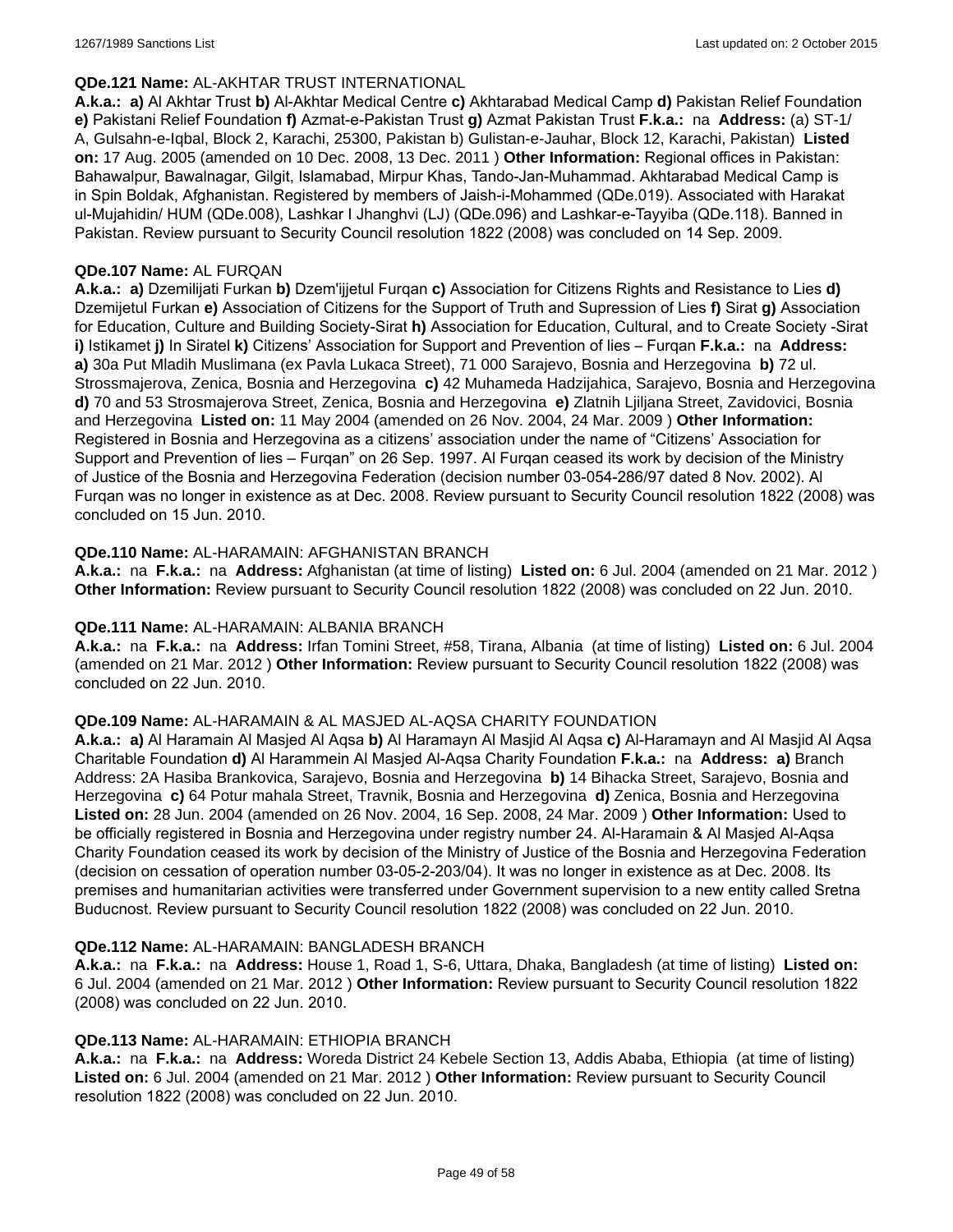### **QDe.103 Name:** AL-HARAMAIN FOUNDATION (INDONESIA)

**A.k.a.:** Yayasan Al-Manahil-Indonesia **F.k.a.:** na **Address:** (Jalan Laut Sulawesi Blok DII/4, Kavling Angkatan Laut Duren Sawit, Jakarta Timur 13440 Indonesia (at time of listing); Tel.: 021-86611265 and 021-86611266; Fax.: 021-8620174) **Listed on:** 26 Jan. 2004 (amended on 21 Mar. 2012 ) **Other Information:** Review pursuant to Security Council resolution 1822 (2008) was concluded on 22 Jun. 2010.

### **QDe.104 Name:** AL-HARAMAIN FOUNDATION (PAKISTAN)

**A.k.a.:** na **F.k.a.:** na **Address:** House #279, Nazimuddin Road, F-10/1, Islamabad, Pakistan (at time of listing) **Listed on:** 26 Jan. 2004 (amended on 21 Mar. 2012 ) **Other Information:** Review pursuant to Security Council resolution 1822 (2008) was concluded on 19 Oct. 2009.

### **QDe.116 Name:** AL-HARAMAIN FOUNDATION (UNION OF THE COMOROS)

**A.k.a.:** na **F.k.a.:** na **Address:** B/P: 1652 Moroni, Union of the Comoros (at time of listing) **Listed on:** 28 Sep. 2004 (amended on 21 Mar. 2012 ) **Other Information:** Review pursuant to Security Council resolution 1822 (2008) was concluded on 22 Jun. 2010.

### **QDe.071 Name:** AL-HARAMAIN ISLAMIC FOUNDATION

**A.k.a.: a)** Vazir **b)** Vezir **F.k.a.:** na **Address: a)** (64 Poturmahala, Travnik, Bosnia and Herzegovina) **b)** Sarajevo, Bosnia and Herzegovina **Listed on:** 13 Mar. 2002 (amended on 26 Dec. 2003, 16 Sep. 2008, 16 Jun. 2011 ) **Other Information:** Under criminal investigation by the authorities of Bosnia and Herzegovina as of Nov. 2007. Employees and associates include Najib Ben Mohamed Ben Salem Al-Waz (listed under permanent reference number QDi.104). Review pursuant to Security Council resolution 1822 (2008) was concluded on 22 Jun. 2010.

### **QDe.072 Name:** AL-HARAMAIN ISLAMIC FOUNDATION (SOMALIA)

**A.k.a.:** na **F.k.a.:** na **Address:** Somalia **Listed on:** 13 Mar. 2002 (amended on 13 Dec. 2011, 15 Jun. 2015 ) **Other Information:** Review pursuant to Security Council resolution 1822 (2008) was concluded on 22 Jun. 2010.

### **QDe.114 Name:** AL-HARAMAIN: THE NETHERLANDS BRANCH

**A.k.a.:** Stichting Al Haramain Humanitarian Aid **F.k.a.:** na **Address:** Jan Hanzenstraat 114, 1053SV, Amsterdam, The Netherlands (at time of listing) **Listed on:** 6 Jul. 2004 (amended on 13 Apr. 2012, 15 Jun. 2015 ) **Other Information:** Review pursuant to Security Council resolution 1822 (2008) was concluded on 28 Jun. 2010.

#### **QDe.105 Name:** AL-HARAMAYN FOUNDATION (KENYA)

**A.k.a.:** na **F.k.a.:** na **Address: a)** Nairobi, Kenya (at time of listing) **b)** Garissa, Kenya (at time of listing) **c)** Dadaab, Kenya (at time of listing) **Listed on:** 26 Jan. 2004 (amended on 21 Mar. 2012 ) **Other Information:** Review pursuant to Security Council resolution 1822 (2008) was concluded on 22 Jun. 2010.

#### **QDe.106 Name:** AL-HARAMAYN FOUNDATION (TANZANIA)

**A.k.a.:** na **F.k.a.:** na **Address: a)** P.O. Box 3616, Dar es Salaam, Tanzania (at time of listing) **b)** Tanga , Tanzania (at time of listing) **c)** Singida , Tanzania (at time of listing) **Listed on:** 26 Jan. 2004 (amended on 21 Mar. 2012 ) **Other Information:** Review pursuant to Security Council resolution 1822 (2008) was concluded on 22 Jun. 2010.

#### **QDe.002 Name:** AL-ITIHAAD AL-ISLAMIYA / AIAI

# **Name (original script):** الاسلامي الاتحاد

**A.k.a.:** na **F.k.a.:** na **Address:** na **Listed on:** 6 Oct. 2001 (amended on 21 Dec. 2007, 13 Dec. 2011, 18 Mar. 2013 ) **Other Information:** Reported to have operated in Somalia and Ethiopia and to have merged with Harakat Al-Shabaab Al-Mujaahidiin (Al-Shabaab), which was accepted as an affiliate of Al-Qaida (QDe.004) by Aiman Muhammed Rabi al-Zawahiri (QDi.006) in Feb. 2012, and is also subject to the sanctions measures set out in Security Council resolution 1844 (2008) concerning Somalia and Eritrea (see www.un.org/sc/committees/751/ index.shtml). Leadership included Hassan Abdullah Hersi Al-Turki (QDi.172) and Hassan Dahir Aweys (QDi.042). AIAI has received funds through the Al-Haramain Islamic Foundation (Somalia) (QDe.072). Review pursuant to Security Council resolution 1822 (2008) was concluded on 21 Jun. 2010.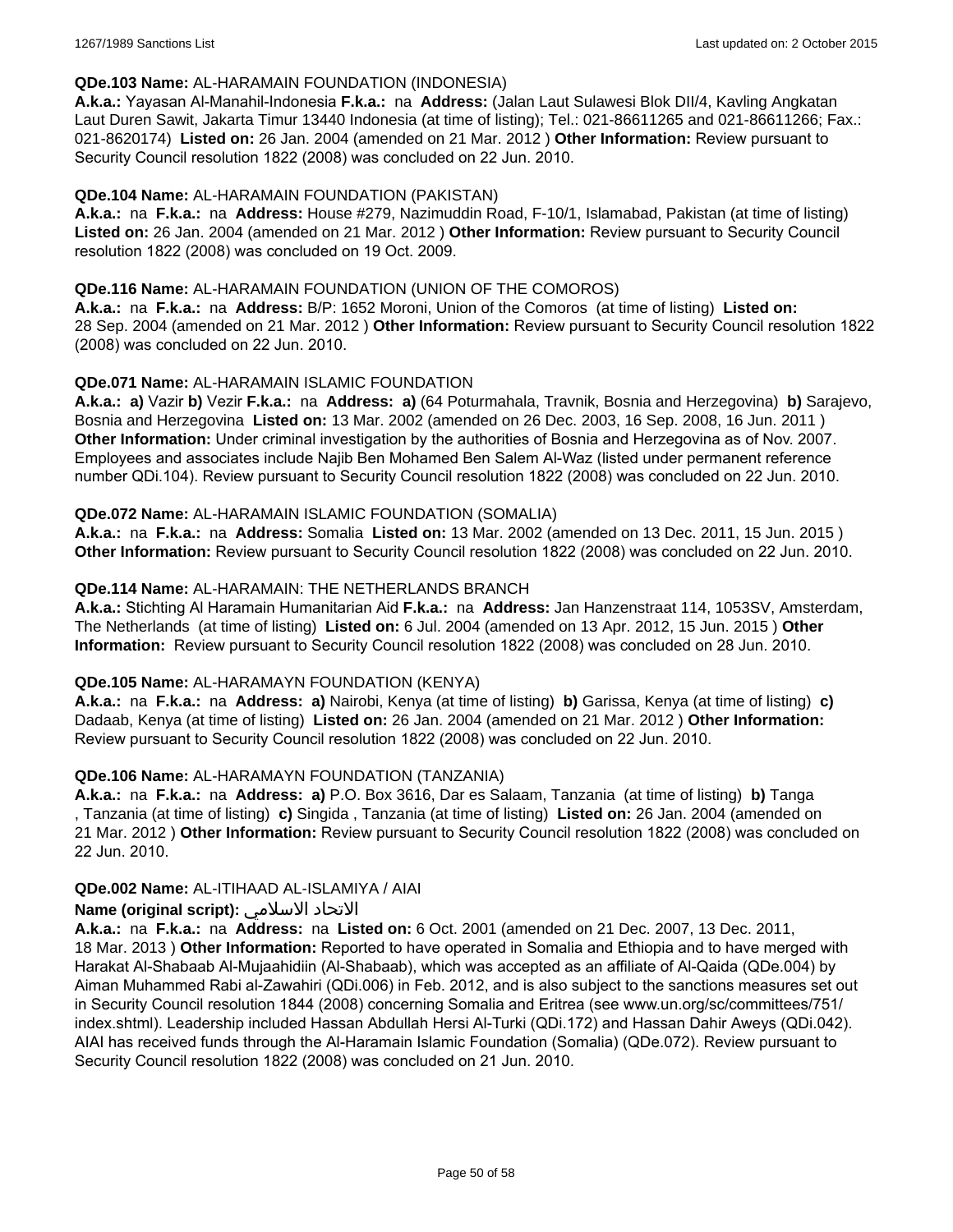#### **QDe.004 Name:** AL-QAIDA

#### **Name (original script):** القاعدة

**A.k.a.: a)** "The Base" **b)** Al Qaeda **c)** Islamic Salvation Foundation **d)** The Group for the Preservation of the Holy Sites **e)** The Islamic Army for the Liberation of Holy Places **f)** The World Islamic Front for Jihad Against Jews and Crusaders **g)** Usama Bin Laden Network **h)** Usama Bin Laden Organization **i)** Al Qa'ida **j)** Al Qa'ida/Islamic Army (formerly listed as) **F.k.a.:** na **Address:** na **Listed on:** 6 Oct. 2001 (amended on 5 Mar. 2009, 21 Mar. 2012 ) **Other Information:** Review pursuant to Security Council resolution 1822 (2008) was concluded on 21 Jun. 2010.

### **QDe.115 Name:** AL-QAIDA IN IRAQ

### القاعده في العراق **:(script original (Name**

**A.k.a.: a)** AQI **b)** al-Tawhid **c)** the Monotheism and Jihad Group **d)** Qaida of the Jihad in the Land of the Two Rivers **e)** Al-Qaida of Jihad in the Land of the Two Rivers **f)** The Organization of Jihad's Base in the Country of the Two Rivers **g)** The Organization Base of Jihad/Country of the Two Rivers **h)** The Organization Base of Jihad/ Mesopotamia **i)** Tanzim Qa'idat Al-Jihad fi Bilad al-Rafidayn **j)** Tanzeem Qa'idat al Jihad/Bilad al Raafidaini **k)** Jama'at Al-Tawhid Wa'al-Jihad **l)** JTJ **m)** Islamic State of Iraq **n)** ISI **o)** al-Zarqawi network **p)** Islamic State in Iraq and the Levant **F.k.a.:** na **Address:** na **Listed on:** 18 Oct. 2004 (amended on 2 Dec. 2004, 5 Mar. 2009, 13 Dec. 2011, 30 May 2013, 14 May 2014, 2 Jun. 2014 ) **Other Information:** Review pursuant to Security Council resolution 1822 (2008) was concluded on 25 May 2010.

### **QDe.129 Name:** AL-QAIDA IN THE ARABIAN PENINSULA (AQAP)

### القاعدة في جزيرة العرب **:(script original (Name**

**A.k.a.: a)** Al-Qaida of Jihad Organization in the Arabian Peninsula **b)** Tanzim Qa'idat al-Jihad fi Jazirat al-Arab **c)** Al-Qaida Organization in the Arabian Peninsula (AQAP) **d)** Al-Qaida in the South Arabian Peninsula **e)** Ansar al-Shari'a (AAS) **F.k.a.:** Al-Qaida in Yemen (AQY) **Address:** na **Listed on:** 19 Jan. 2010 (amended on 4 Oct. 2012, 15 Jun. 2015 ) **Other Information:** AQAP is a regional affiliate of Al-Qaida (QDe.004) and an armed group operating primarily in Arabian Peninsula. Location: Yemen. Alternative location: Saudi Arabia (2004 – 2006). Formed in Jan. 2009 when Al-Qaida in Yemen combined with Saudi Arabian Al-Qaida operatives. Leader of AQAP is Nasir 'abd-al-Karim 'Abdullah Al-Wahishi (QDi.274). Ansar al-Shari'a was formed in early 2011 by AQAP and has taken responsibility for multiple attacks in Yemen against both government and civilian targets.

#### **QDe.005 Name:** AL RASHID TRUST

**A.k.a.: a)** Al-Rasheed Trust **b)** Al Rasheed Trust **c)** Al-Rashid Trust **d)** Aid Organization of the Ulema, Pakistan **e)** Al Amin Welfare Trust **f)** Al Amin Trust **g)** Al Ameen Trust **h)** Al-Ameen Trust **i)** Al Madina Trust **j)** Al-Madina Trust **F.k.a.:** na **Address: a)** Kitas Ghar, Nazimabad 4, Dahgel-Iftah, Karachi, Pakistan (Kitas Ghar, Nazimabad 4, Dahgel-Iftah, Karachi, Pakistan) **b)** Jamia Maajid, Sulalman Park, Melgium Pura, Lahore, Pakistan (Jamia Maajid, Sulalman Park, Melgium Pura, Lahore, Pakistan) **c)** (Office Dha'rbi-M'unin, Top Floor, Dr. Dawa Khan Dental Clinic Surgeon, Main Baxae, Mingora, Swat, Pakistan) **d)** (Kitab Ghar, Darul Ifta Wal Irshad, Nazimabad No. 4, Karachi, Pakistan, Phone 6683301; Phone 0300-8209199; Fax 6623814 ) **e)** (302b-40, Good Earth Court, Opposite Pia Planitarium, Block 13a, Gulshan -l Igbal, Karachi, Pakistan; Phone 4979263 ) **f)** (617 Clifton Center, Block 5, 6th Floor, Clifton, Karachi, Pakistan; Phone 587-2545) **g)** (j) 605 Landmark Plaza, 11 Chundrigar Road, Opposite Jang Building, Karachi, Pakistan; Phone 2623818-19 ) **h)** (Jamia Masjid, Sulaiman Park, Begum Pura, Lahore, Pakistan; Phone 042-6812081 ) **i)** (Kitas Ghar, Nazimabad 4, Dahgel-Iftah, Karachi, Pakistan, Kitas Ghar, Nazimabad 4, Dahgel-Iftah, Karachi, Pakistan ) **j)** (Jamia Maajid, Sulalman Park, Melgium Pura, Lahore, Pakistan, Jamia Maajid, Sulalman Park, Melgium Pura, Lahore, Pakistan ) **k)** (Office Dha'rbi-M'unin, Opposite Khyber Bank, Abbottabad Road, Mansehra, Pakistan ) **l)** (Office Dha'rbi-M'unin ZR Brothers, Katcherry Road, Chowk Yadgaar, Peshawar, Pakistan ) **m)** (Office Dha'rbi-M'unin, Rm No. 3, Moti Plaza, Near Liaquat Bagh, Muree Road, Rawalpindi, Pakistan) **Listed on:** 6 Oct. 2001 (amended on 21 Oct. 2008, 10 Dec. 2008, 13 Dec. 2011 ) **Other Information:** Headquarters are in Pakistan. Operations in Afghanistan: Herat Jalalabad, Kabul, Kandahar, Mazar Sherif. Also operations in Kosovo, Chechnya. Involved in the financing of Al-Qaida and the Taliban. Until 21 Oct. 2008, this entity appeared also as "Aid Organization of the Ulema, Pakistan" (QDe.073), listed on 24 Apr. 2002 and amended on 25 Jul. 2006. The two entries Al Rashid Trust (QDe.005) and Aid Organization of the Ulema, Pakistan (QDe.073) were consolidated into this entity on 21 Oct. 2008. Founded by Mufti Rashid Ahmad Ledahyanoy (deceased). Associated with Jaish-i-Mohammed (QDe.019). Banned in Pakistan since Oct. 2001. Despite the closure of its offices in Pakistan in February 2007 it has continued its activities. Review pursuant to Security Council resolution 1822 (2008) was concluded on 6 May 2010.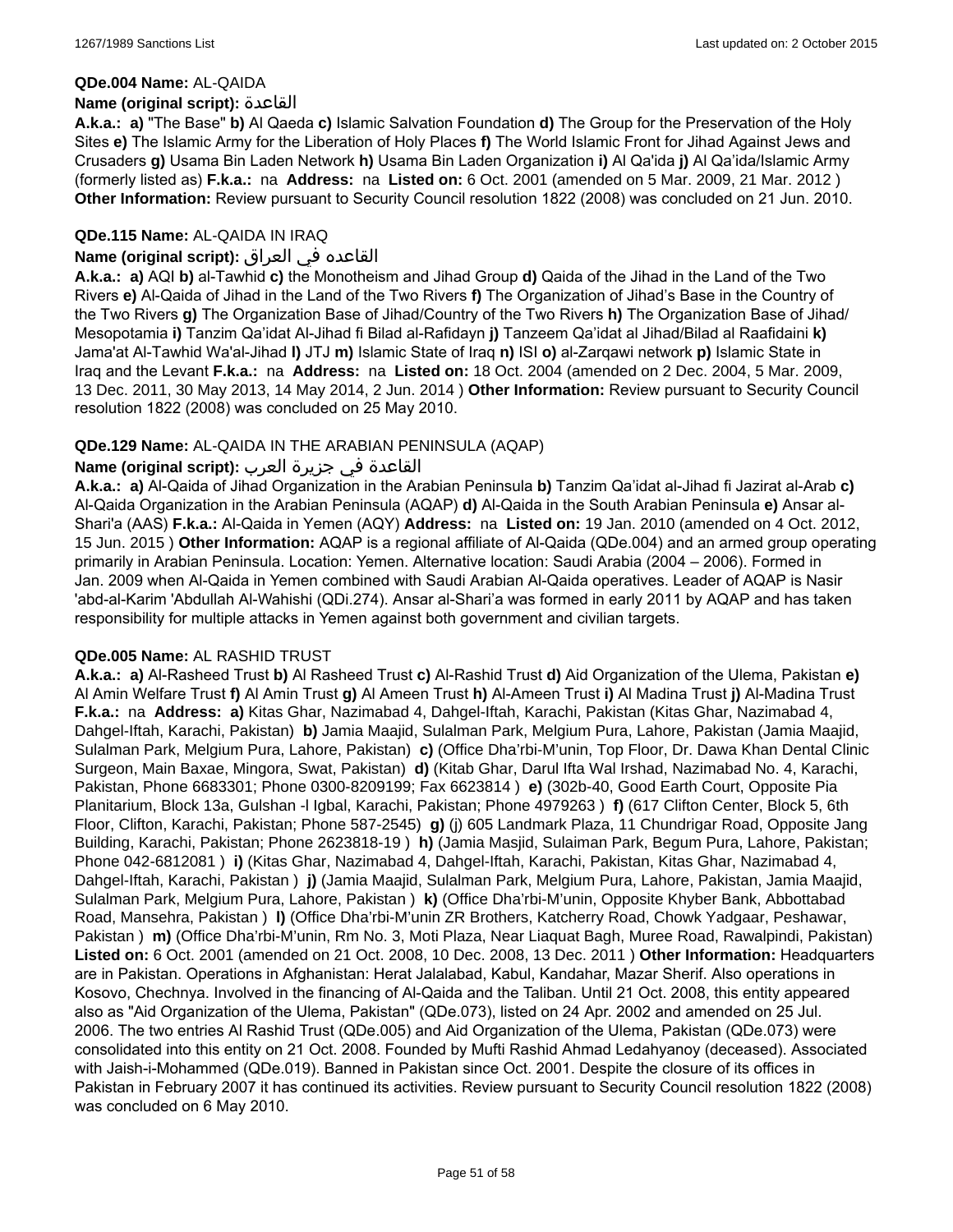# **QDe.146 Name:** ANSAR AL CHARIA BENGHAZI

# أنصار الشريعة - بنغازي **:(script original (Name**

**A.k.a.: a)** الشريعة أنصار) Ansar al Charia) **b)** Ansar al-Charia **c)** Ansar al-Sharia **d)** Ansar al-Charia Benghazi **e)** Ansar al-Sharia Benghazi **f)** بليبيا الشريعة أنصار) Ansar al Charia in Libya (ASL)) **g)** الشريعة أنصار كتيبة) Katibat Ansar al Charia) **h)** Ansar al Sharia **F.k.a.:** na **Address: a)** (Operates in Benghazi, Libya) **b)** (Support network in Tunisia) **Listed on:** 19 Nov. 2014 **Other Information:** Associated with the Organization of Al-Qaida in the Islamic Maghreb (QDe.014), Al Mourabitoun (QDe.141), Ansar al-Shari'a in Tunisia (AAS-T) (QDe.143), and Ansar al Charia Derna (QDe.145). The leader is Mohamed al-Zahawi (not listed). Runs training camps for foreign terrorist fighters travelling to Syria, Iraq and Mali.

# **QDe.145 Name:** ANSAR AL CHARIA DERNA

# أنصار الشريعة – درنة **:(script original (Name**

**A.k.a.: a)** Ansar al-Charia Derna **b)** Ansar al-Sharia Derna **c)** الشريعة أنصار) Ansar al Charia) **d)** Ansar al-Sharia **e)** Ansar al Sharia **F.k.a.:** na **Address: a)** (Operates in Derna and Jebel Akhdar, Libya ) **b)** (Support network in Tunisia) **Listed on:** 19 Nov. 2014 **Other Information:** Associated with the Organization of Al-Qaida in the Islamic Maghreb (QDe.014), Ansar al-Shari'a in Tunisia (AAS-T) (QDe.143) and Ansar al Charia Benghazi (QDe.146). Runs training camps for foreign terrorist fighters travelling to Syria and Iraq.

# **QDe.143 Name:** ANSAR AL-SHARI'A IN TUNISIA (AAS-T)

**A.k.a.: a)** Ansar al-Sharia in Tunisia **b)** Ansar al-Shari'ah in Tunisia **c)** Ansar al-Shari'ah **d)** Ansar al-Sharia **e)** Supporters of Islamic Law **f)** Al-Qayrawan Media Foundation **F.k.a.:** na **Address:** Tunisia **Listed on:** 23 Sep. 2014 **Other Information:** A Tunisian armed group with links to the Organization of Al-Qaida in the Islamic Maghreb (QDe.014). The leader is Seifallah ben Hassine (QDi.333).

# **QDe.098 Name:** ANSAR AL-ISLAM

# **Name (original script):** الاسلام أنصار

**A.k.a.: a)** Devotees of Islam **b)** Jund al-Islam **c)** Soldiers of Islam **d)** Kurdistan Supporters of Islam **e)** Supporters of Islam in Kurdistan **f)** Followers of Islam in Kurdistan **g)** Kurdish Taliban **h)** Soldiers of God **i)** Ansar al-Sunna Army **j)** Jaish Ansar al-Sunna **k)** Ansar al-Sunna **F.k.a.:** na **Address:** na **Listed on:** 24 Feb. 2003 (amended on 31 Mar. 2004, 5 Mar. 2009, 18 Mar. 2009, 21 Oct. 2010, 13 Dec. 2011 ) **Other Information:** The founder is Najmuddin Faraj Ahmad (QDi.226). Associated with Al-Qaida in Iraq (QDe.115). Located and primarily active in northern Iraq but maintains a presence in western and central Iraq. Review pursuant to Security Council resolution 1822 (2008) was concluded on 21 Jun. 2010.

# **QDe.135 Name:** ANSAR EDDINE

# **Name (original script):** الدين انصار

**A.k.a.:** Ansar Dine **F.k.a.:** na **Address:** Mali **Listed on:** 20 Mar. 2013 **Other Information:** Was founded in December 2011 by Iyad ag Ghali (QDi.316). Linked to the Organization of Al-Qaida in the Islamic Maghreb (QDe.014) and Mouvement pour l'Unification et le Jihad en Afrique de l'Ouest (MUJAO) (QDe.134). Associated with Abdelmalek Droukdel (QDi.232).

# **QDe.142 Name:** ANSARUL MUSLIMINA FI BILADIS SUDAN

# أنصار المسلمین في بلاد السودان **:(script original (Name**

**A.k.a.: a)** Ansaru **b)** Ansarul Muslimina fi Biladis Sudan **c)** Jama'atu Ansaril Muslimina fi Biladis Sudan (JAMBS) **d)** Jama'atu Ansarul Muslimina fi Biladis-Sudan (JAMBS) **e)** Jamma'atu Ansarul Muslimina fi Biladis-Sudan (JAMBS) **f)** Vanguards for the Protection of Muslims in Black Africa **g)** Vanguard for the Protection of Muslims in Black Africa **F.k.a.:** na **Address:** Nigeria **Listed on:** 26 Jun. 2014 **Other Information:** Terrorist and paramilitary group established in 2012 and operating in Nigeria. Associated with the Organization of Al-Qaida in the Islamic Maghreb (AQIM) (QDe.014), Jama'atu Ahlis Sunna Lidda'Awati Wal-Jihad (Boko Haram) (QDe.138) and Abubakar Mohammed Shekau (QDi322).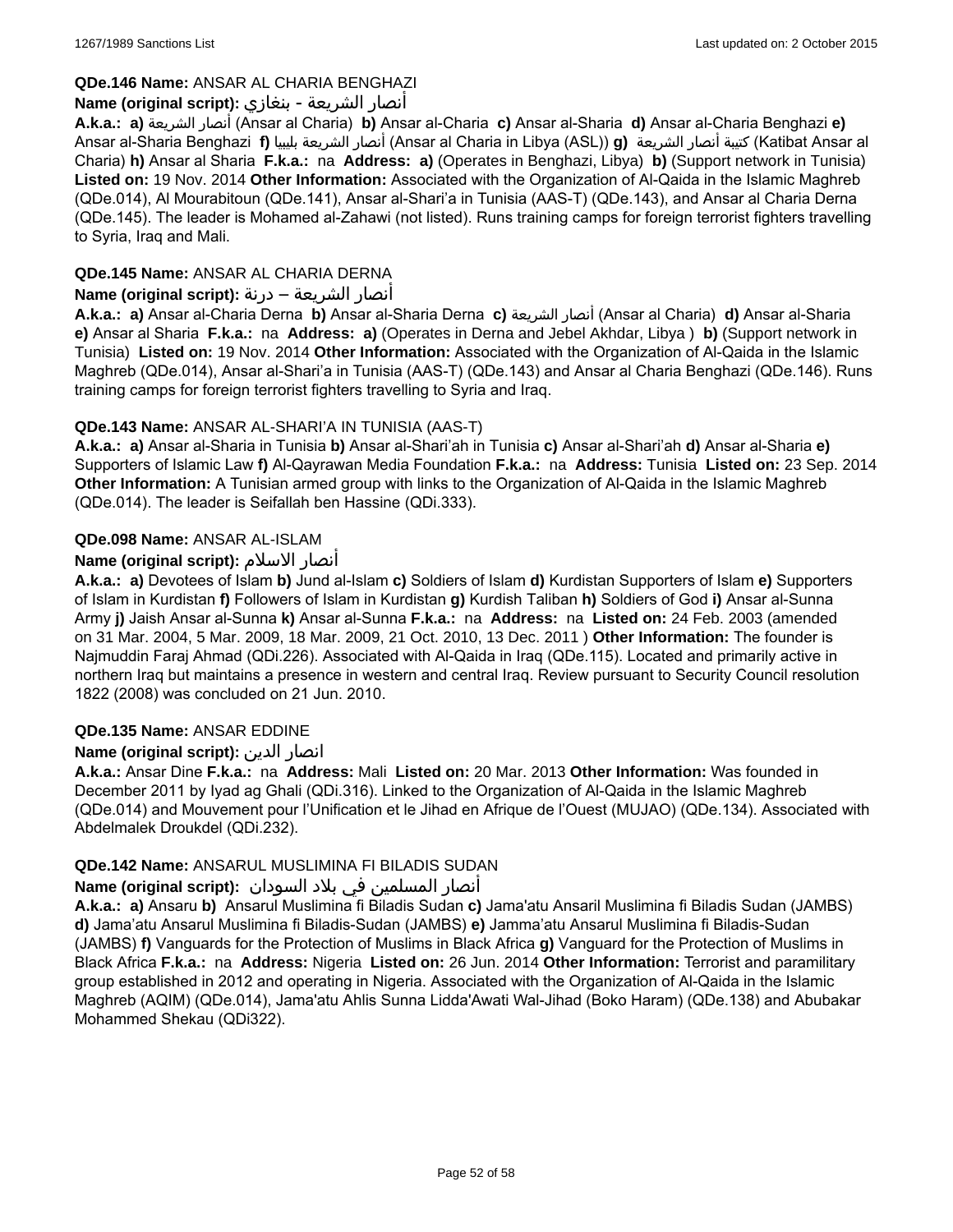### **QDe.006 Name:** ARMED ISLAMIC GROUP

#### الجماعة الاسلامية المسلحة **:(script original (Name**

**A.k.a.: a)** Al Jamm'ah Al-Islamiah Al- Musallah **b)** GIA **c)** Groupe Islamique Armé **F.k.a.:** na **Address:** Algeria **Listed on:** 6 Oct. 2001 (amended on 7 Apr. 2008, 13 Dec. 2011 ) **Other Information:** Review pursuant to Security Council resolution 1822 (2008) was concluded on 21 Jun. 2010.

#### **QDe.007 Name:** ASBAT AL-ANSAR

### **Name (original script):** الأنصار عصبة

**A.k.a.:** na **F.k.a.:** na **Address:** Ein el-Hilweh camp, Lebanon **Listed on:** 6 Oct. 2001 (amended on 30 Jan. 2009, 13 Dec. 2011 ) **Other Information:** Active in northern Iraq. Associated with Al-Qaida in Iraq (QDe.115). Review pursuant to Security Council resolution 1822 (2008) was concluded on 21 Jun. 2010.

### **QDe.093 Name:** BENEVOLENCE INTERNATIONAL FOUNDATION

**A.k.a.: a)** Al Bir Al Dawalia **b)** BIF **c)** BIF-USA **d)** Mezhdunarodnyj Blagotvoritel'nyl Fond **F.k.a.:** na **Address: a)** 8820 Mobile Avenue, IA, Oak Lawn, Illinois, 60453, United States of America **b)** P.O. Box 548, Worth, Illinois, 60482, United States of America **c)** (Formerly located at) 9838 S. Roberts Road, Suite 1W, Palos Hills, Illinois, 60465, United States of America **d)** (Formerly located at) 20-24 Branford Place, Suite 705, Newark, New Jersey, 07102, United States of America **e)** P.O. Box 1937, Khartoum, Sudan **f)** Bangladesh **g)** (Gaza Strip) **h)** Yemen **Listed on:** 21 Nov. 2002 (amended on 24 Jan. 2003, 28 Apr. 2011, 18 May 2012 ) **Other Information:** Employer Identification Number (United States of America): 36-3823186. Review pursuant to Security Council resolution 1822 (2008) was concluded on 22 Jun. 2010.

### **QDe.102 Name:** DJAMAT HOUMAT DAAWA SALAFIA (DHDS)

### جماعة حماة الدعوة السلفية **:(script original (Name**

**A.k.a.:** Djamaat Houmah Al-Dawah Al-Salafiat **F.k.a.:** Katibat el Ahouel **Address:** Algeria **Listed on:** 11 Nov. 2003 (amended on 26 Nov. 2004, 7 Apr. 2008, 25 Jan. 2010, 13 Dec. 2011 ) **Other Information:** Associated with the Armed Islamic Group (GIA) (QDe.006) and the Organization of Al-Qaida in the Islamic Maghreb (QDe.014). Review pursuant to Security Council resolution 1822 (2008) was concluded on 30 Jul. 2009.

# **QDe.088 Name:** EASTERN TURKISTAN ISLAMIC MOVEMENT (ETIM)

**A.k.a.: a)** The Eastern Turkistan Islamic Party **b)** The Eastern Turkistan Islamic Party of Allah **c)** Islamic Party of Turkestan **d)** Djamaat Turkistan **F.k.a.:** na **Address:** na **Listed on:** 11 Sep. 2002 (amended on 3 Oct. 2008, 13 Dec. 2011 ) **Other Information:** Active in China, South Asia and Central Asia. Review pursuant to Security Council resolution 1822 (2008) was concluded on 20 May 2010.

# **QDe.003 Name:** EGYPTIAN ISLAMIC JIHAD

# الجهاد الاسلامي المصري **:(script original (Name**

**A.k.a.: a)** Egyptian Al-Jihad **b)** Jihad Group **c)** New Jihad **d)** Al-Jihad **e)** Egyptian Islamic Movement **F.k.a.:** na **Address:** na **Listed on:** 6 Oct. 2001 (amended on 5 Mar. 2009, 13 Dec. 2011 ) **Other Information:** Co-founded by Aiman Muhammed Rabi al-Zawahiri (QDi.006), who was also its military leader. Review pursuant to Security Council resolution 1822 (2008) was concluded on 21 Jun. 2010.

#### **QDe.131 Name:** EMARAT KAVKAZ

#### **Name (original script):** Эмират Кавказ

**A.k.a.:** na **F.k.a.:** na **Address:** na **Listed on:** 29 Jul. 2011 **Other Information:** Mainly active in the Russian Federation, Afghanistan and Pakistan. Led by Doku Khamatovich Umarov (QDi.290)

#### **QDe.091 Name:** GLOBAL RELIEF FOUNDATION (GRF)

**A.k.a.:** na **F.k.a.:** na **Address: a)** 9935 South 76th Avenue, Unit 1, Bridgeview, Illinois, 60455, United States of America **b)** P.O. Box 1406, Bridgeview, Illinois, 60455, United States of America **Listed on:** 22 Oct. 2002 (amended on 26 Nov. 2004, 20 Dec. 2005, 25 Jul. 2006, 24 Mar. 2009, 11 Mar. 2010, 25 Mar. 2010, 28 Apr. 2011, 21 Feb. 2012, 14 Feb. 2014 ) **Other Information:** Other Foreign Locations: Afghanistan, Bangladesh, Eritrea, Ethiopia, India, Iraq, West Bank and Gaza, Somalia and Syria. Federal Employer Identification Number (United States of America): 36-3804626. Review pursuant to Security Council resolution 1822 (2008) was concluded on 21 Jun. 2010.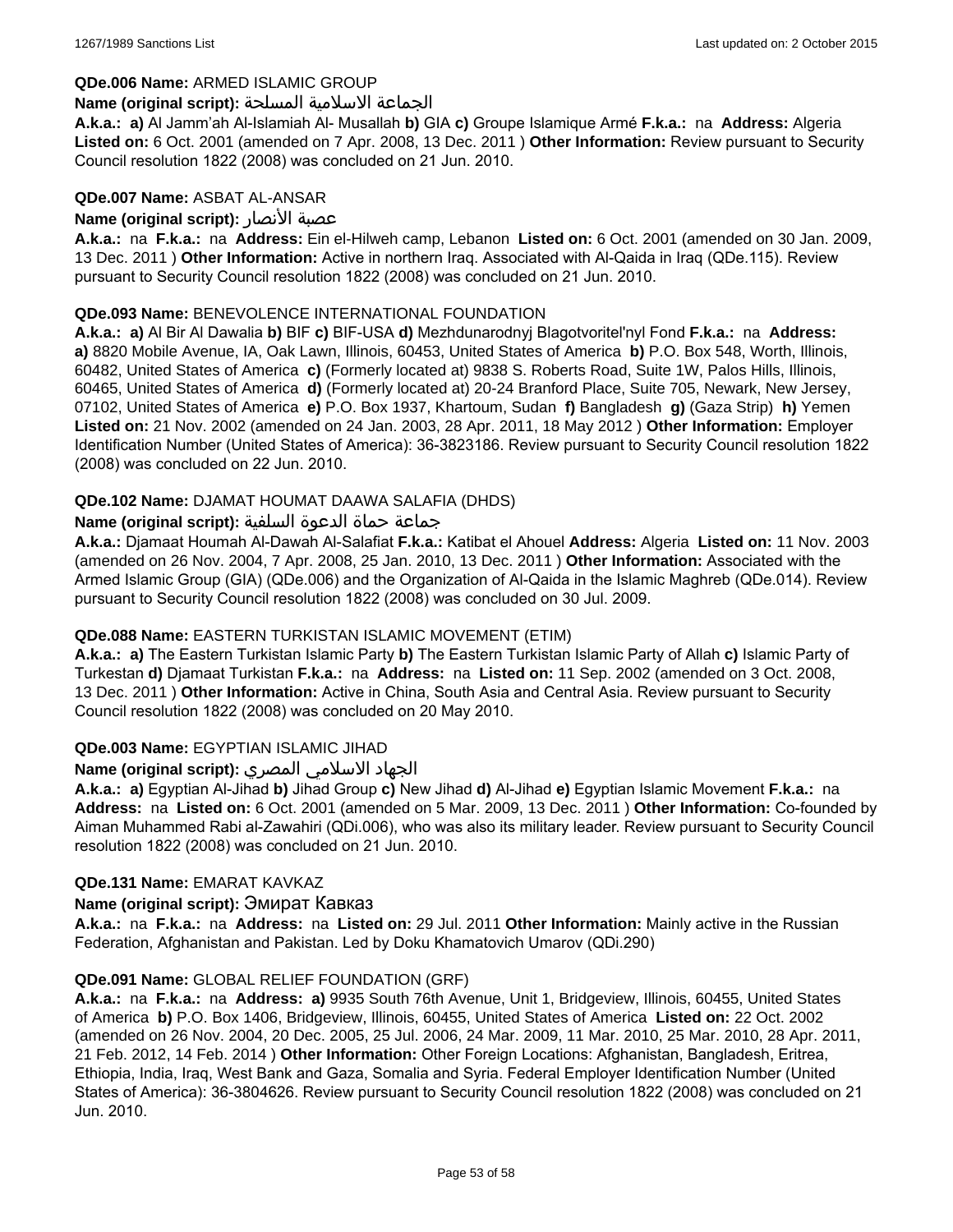## **QDe.130 Name:** HARAKAT-UL JIHAD ISLAMI

## حرکت الجہاد الاسلامی **:(script original (Name**

**A.k.a.: a)** HUJI **b)** Movement of Islamic Holy War **c)** Harkat-ul-Jihad-al Islami **d)** Harkat-al-Jihad-ul Islami **e)** Harkatul-Jehad-al-Islami **f)** Harakat ul Jihad-e-Islami **F.k.a.: a)** Harakat-ul-Ansar **b)** HUA **Address:** na **Listed on:** 6 Aug. 2010 (amended on 13 Dec. 2011 ) **Other Information:** Was established in Afghanistan in 1980. In 1993, Harakat-ul Jihad Islami merged with Harakat ul-Mujahidin (QDe.008) to form Harakat ul-Ansar. In 1997, Harakat-ul Jihad Islami split from Harakat ul-Ansar and resumed using its former name. Operations are in India, Pakistan and Afghanistan. Banned in Pakistan.

### **QDe.008 Name:** HARAKAT UL-MUJAHIDIN / HUM

**A.k.a.: a)** Al-Faran **b)** Al-Hadid **c)** Al-Hadith **d)** Harakat Ul-Ansar **e)** HUA **f)** Harakat Ul- Mujahideen **F.k.a.:** na **Address:** Pakistan **Listed on:** 6 Oct. 2001 (amended on 13 Dec. 2011 ) **Other Information:** Associated with Jaishi-Mohammed (QDe.019), Lashkar i Jhangvi (LJ) (QDe.096) and Lashkar-e-Tayyiba (QDe.118). Active in Pakistan and Afghanistan. Banned in Pakistan. Review pursuant to Security Council resolution 1822 (2008) was concluded on 21 Jun. 2010.

# **QDe.147 Name:** HILAL AHMAR SOCIETY INDONESIA (HASI)

**A.k.a.: a)** Yayasan Hilal Ahmar **b)** Indonesia Hilal Ahmar Society for Syria **F.k.a.:** na **Address:** na **Listed on:** 13 Mar. 2015 **Other Information:** Ostensibly humanitarian wing of Jemaah Islamiyah (QDe.092). Operates in Lampung, Jakarta, Semarang, Yogyakarta, Solo, Surabaya and Makassar, Indonesia. Has been recruiting, funding and facilitating travel of foreign terrorist fighters to Syria. Not affiliated with the humanitarian group International Federation of the Red Cross and Red Crescent Societies (IFRC).

#### **QDe.009 Name:** ISLAMIC ARMY OF ADEN

**A.k.a.:** na **F.k.a.:** na **Address:** na **Listed on:** 6 Oct. 2001 **Other Information:** Review pursuant to Security Council resolution 1822 (2008) was concluded on 9 Jul. 2010.

### **QDe.099 Name:** ISLAMIC INTERNATIONAL BRIGADE (IIB)

**A.k.a.: a)** The Islamic Peacekeeping Brigade **b)** The Islamic Peacekeeping Army **c)** The International Brigade **d)** Islamic Peacekeeping Battalion **e)** International Battalion **f)** Islamic Peacekeeping International Brigade **F.k.a.:** na **Address:** na **Listed on:** 4 Mar. 2003 (amended on 13 Dec. 2011 ) **Other Information:** Linked to the Riyadus-Salikhin Reconnaissance and Sabotage Battalion of Chechen Martyrs (RSRSBCM) (QDe.100) and the Special Purpose Islamic Regiment (SPIR) (QDe.101). Review pursuant to Security Council resolution 1822 (2008) was concluded on 17 May 2010.

#### **QDe.119 Name:** ISLAMIC JIHAD GROUP

**A.k.a.: a)** Jama'at al-Jihad **b)** Libyan Society **c)** Kazakh Jama'at **d)** Jamaat Mojahedin **e)** Jamiyat **f)** Jamiat al-Jihad al-Islami **g)** Dzhamaat Modzhakhedov **h)** Islamic Jihad Group of Uzbekistan **i)** al-Djihad al-Islami **j)** Zamaat Modzhakhedov Tsentralnoy Asii **k)** Islamic Jihad Union **F.k.a.:** na **Address:** na **Listed on:** 1 Jun. 2005 (amended on 19 Apr. 2006, 20 Feb. 2008, 13 Dec. 2011 ) **Other Information:** Founded and led by Najmiddin Kamolitdinovich Jalolov (deceased) and Suhayl Fatilloevich Buranov (deceased). Associated with the Islamic Movement of Uzbekistan (QDe.010) and Emarat Kavkaz (QDe.131). Active in the Afghanistan/Pakistan border area, Central Asia, South Asia region and some European States. Review pursuant to Security Council resolution 1822 (2008) was concluded on 20 May 2010.

#### **QDe.010 Name:** ISLAMIC MOVEMENT OF UZBEKISTAN

**A.k.a.:** IMU **F.k.a.:** na **Address:** na **Listed on:** 6 Oct. 2001 (amended on 13 Dec. 2011 ) **Other Information:** Associated with the Eastern Turkistan Islamic Movement (QDe.088), Islamic Jihad Group (QDe.119) and Emarat Kavkaz (QDe.131). Active in the Afghanistan/Pakistan border area, northern Afghanistan and Central Asia. Review pursuant to Security Council resolution 1822 (2008) was concluded on 21 Jun. 2010.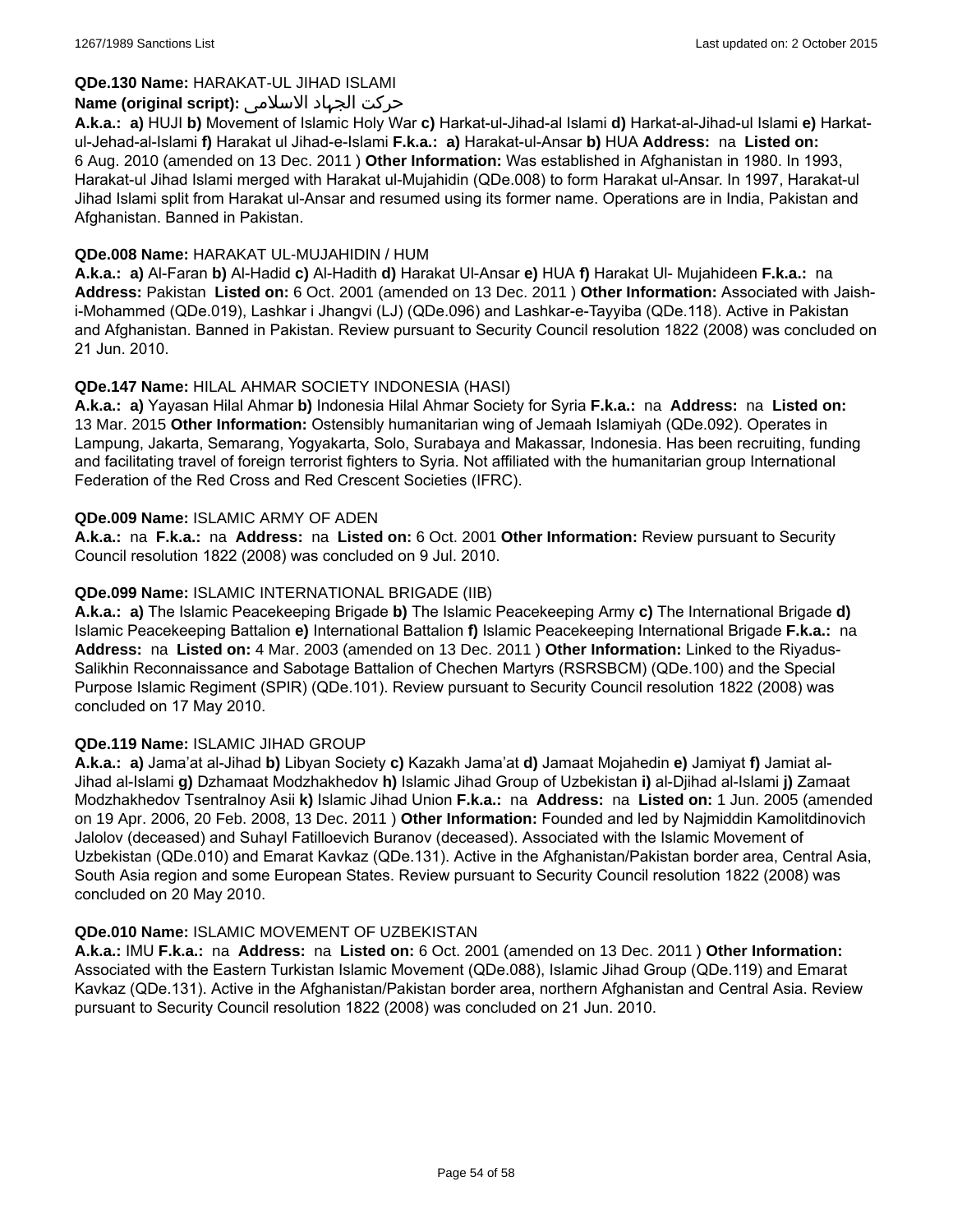### **QDe.019 Name:** JAISH-I-MOHAMMED

**A.k.a.:** Army of Mohammed **F.k.a.:** na **Address:** Pakistan **Listed on:** 17 Oct. 2001 (amended on 13 Dec. 2011 ) **Other Information:** Based in Peshawar and Muzaffarabad, Pakistan Associated with Harakat ul-Mujahidin / HUM (QDe.008), Lashkar-e-Tayyiba (QDe.118), Al-Akhtar Trust International (QDe.121), and Harakat-ul Jihad Islami (QDe.130). Banned in Pakistan. Review pursuant to Security Council resolution 1822 (2008) was concluded on 21 Jun. 2010.

### **QDe.138 Name:** JAMA'ATU AHLIS SUNNA LIDDA'AWATI WAL-JIHAD

**A.k.a.: a)** Jama'atu Ahlus-Sunnah Lidda'Awati Wal Jihad **b)** Jama'atu Ahlus-Sunna Lidda'Awati Wal Jihad **c)** جماعة والجهاد للدعوة السنة أهل **d)** Boko Haram **e)** Western Education is a Sin **F.k.a.:** na **Address:** Nigeria **Listed on:** 22 May 2014 **Other Information:** Affiliate of Al-Qaida (QDe.004), and the Organization of Al-Qaida in the Islamic Maghreb (AQIM) (QDe.014). Associated with Jama'atu Ansarul Muslimina Fi Biladis-Sudan (Ansaru). The leader is Abubakar Shekau.

### **QDe.020 Name:** JAM'YAH TA'AWUN AL-ISLAMIA

**A.k.a.: a)** Society of Islamic Cooperation **b)** Jam'iyat Al Ta'awun Al Islamiyya **c)** Jit **F.k.a.:** na **Address:** Kandahar City, Afghanistan **Listed on:** 17 Oct. 2001 (amended on 13 Dec. 2011 ) **Other Information:** Founded by Usama Mohammad Awad bin Laden (deceased) in 2001. Review pursuant to Security Council resolution 1822 (2008) was concluded on 21 Jun. 2010.

### **QDe.092 Name:** JEMAAH ISLAMIYAH

**A.k.a.: a)** Jema'ah Islamiyah **b)** Jemaah Islamiya **c)** Jemaah Islamiah **d)** Jamaah Islamiyah **e)** Jama'ah Islamiyah **F.k.a.:** na **Address:** na **Listed on:** 25 Oct. 2002 (amended on 13 Dec. 2011 ) **Other Information:** Operates in Southeast Asia, including Indonesia, Malaysia and the Philippines. Associated with the Abu Sayyaf Group (QDe.001). Review pursuant to Security Council resolution 1822 (2008) was concluded on 25 May 2010.

### **QDe.133 Name:** JEMMAH ANSHORUT TAUHID (JAT)

**A.k.a.: a)** Jemaah Anshorut Tauhid **b)** Jemmah Ansharut Tauhid **c)** Jem'mah Ansharut Tauhid **d)** Jamaah Ansharut Tauhid **e)** Jama'ah Ansharut Tauhid **f)** Laskar 99 **F.k.a.:** na **Address:** (Jl. Semenromo number 58, 04/XV Ngruki, Cemani, Grogol, Sukoharjo, Jawa Tengah, Indonesia, Telephone: 0271-2167285, Email: info@ansharuttauhid.com) **Listed on:** 12 Mar. 2012 **Other Information:** Founded and led by Abu Bakar Ba'asyir (QDi.217). Established on 27 Jul. 2008 in Solo, Indonesia. Associated with Jemmah Islamiya (JI) (QDe.092). Website: http:/ansharuttauhid.com/

#### **QDe.151 Name:** JUND AL-KHILAFAH IN ALGERIA (JAK-A)

**A.k.a.: a)** Jund al Khalifa **b)** Jund al-Khilafah fi Ard al-Jaza'ir **c)** Jund al-Khalifa fi Ard al-Jazayer **d)** Soldiers of the Caliphate in Algeria **e)** Soldiers of the Caliphate of Algeria **f)** Soldiers of the Caliphate in the Land of Algeria **F.k.a.:**  na **Address:** Kabylie region, Algeria **Listed on:** 29 Sep. 2015 **Other Information:** Emerged on 13 Sep. 2014. Most known for its abduction and subsequent beheading of French national Herve Gourdel. Claimed responsibility for attacking police and gendarmes in Algeria and continued planning future attacks.

#### **QDe.118 Name:** LASHKAR-E-TAYYIBA

**A.k.a.: a)** Lashkar-e-Toiba **b)** Lashkar-i-Taiba **c)** al Mansoorian **d)** al Mansooreen **e)** Army of the Pure **f)** Army of the Righteous **g)** Army of the Pure and Righteous **h)** Paasban-e-Kashmir **i)** Paasban-i-Ahle-Hadith **j)** Pasbane-Kashmir **k)** Pasban-e-Ahle-Hadith **l)** Paasban-e-Ahle-Hadis **m)** Pashan-e-ahle Hadis **n)** Lashkar e Tayyaba **o)** LET **p)** Jamaat-ud-Dawa **q)** JUD **r)** Jama'at al-Dawa **s)** Jamaat ud-Daawa **t)** Jamaat ul-Dawah **u)** Jamaat-ul-Dawa **v)** Jama'at-i-Dawat **w)** Jamaiat-ud-Dawa **x)** Jama'at-ud-Da'awah **y)** Jama'at-ud-Da'awa **z)** Jamaati-ud-Dawa **aa)** Falah-i-Insaniat Foundation (FIF) **F.k.a.:** na **Address:** na **Listed on:** 2 May 2005 (amended on 3 Nov. 2005, 10 Dec. 2008, 14 Mar. 2012 ) **Other Information:** Associated with Hafiz Muhammad Saeed (QDi.263) who is the leader of Lashkar-e-Tayyiba. Review pursuant to Security Council resolution 1822 (2008) was concluded on 8 Jun. 2010.

#### **QDe.096 Name:** LASHKAR I JHANGVI (LJ)

**A.k.a.:** na **F.k.a.:** na **Address:** na **Listed on:** 3 Feb. 2003 (amended on 13 Dec. 2011 ) **Other Information:** Based primarily in Pakistan's Punjab region and in the city of Karachi. Active in Pakistan although banned as at 2010. Review pursuant to Security Council resolution 1822 (2008) was concluded on 21 Jun. 2010.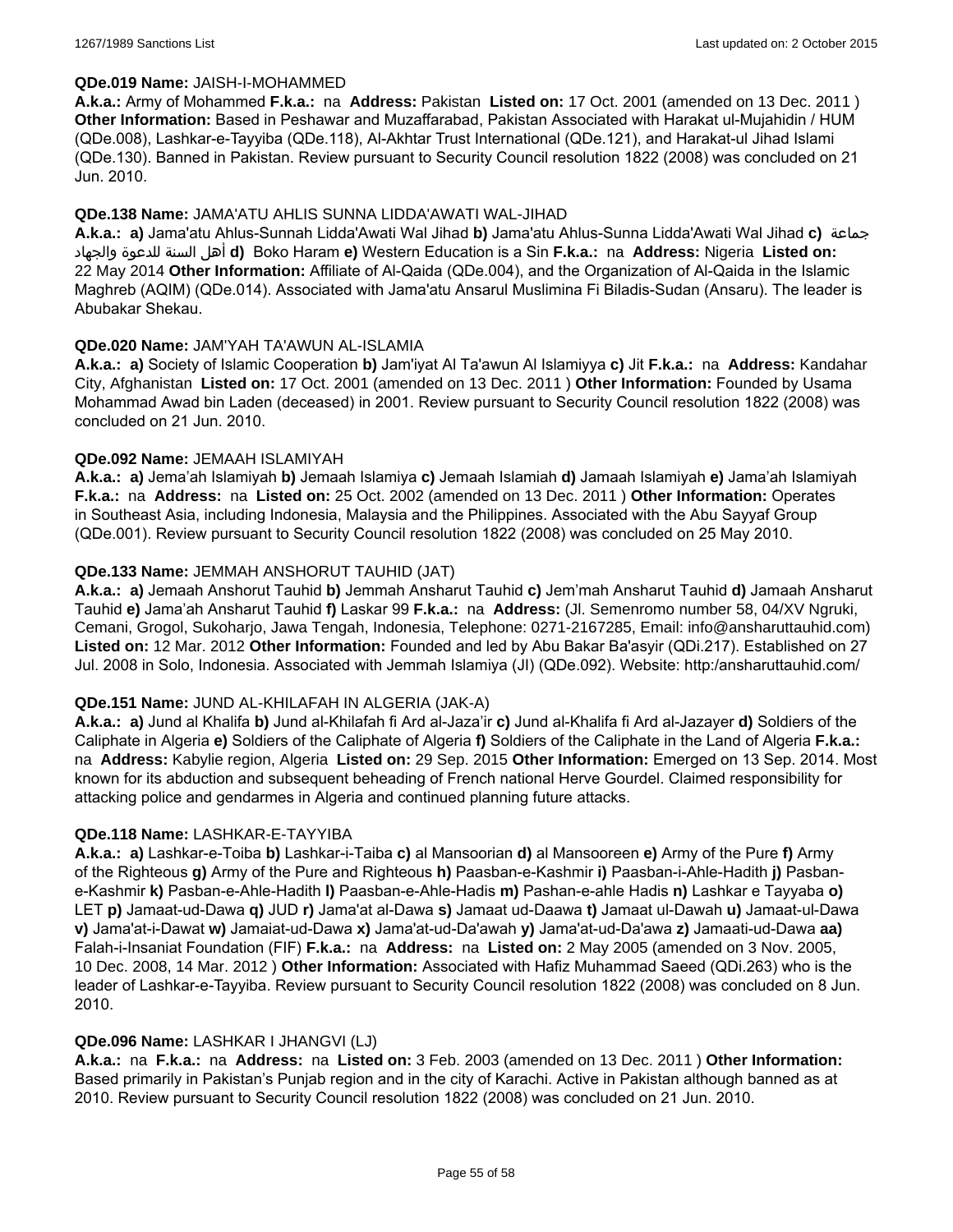# **QDe.011 Name:** LIBYAN ISLAMIC FIGHTING GROUP

# الجماعة الاسلامية المقاتلة الليبية **:(script original (Name**

**A.k.a.:** LIFG **F.k.a.:** na **Address:** Libyan Arab Jamahiriya **Listed on:** 6 Oct. 2001 (amended on 5 Mar. 2009, 13 Dec. 2011 ) **Other Information:** Members in Afghanistan merged with Al-Qaida (QDe.004) in Nov. 2007. Review pursuant to Security Council resolution 1822 (2008) was concluded on 21 Jun. 2010.

## **QDe.012 Name:** MAKHTAB AL-KHIDAMAT

**Name (original script):** الخدمات مكتب

**A.k.a.: a)** MAK **b)** Al Kifah **F.k.a.:** na **Address:** na **Listed on:** 6 Oct. 2001 (amended on 5 Mar. 2009, 13 Dec. 2011 ) **Other Information:** Absorbed into Al-Qaida (QDe.004). Review pursuant to Security Council resolution 1822 (2008) was concluded on 21 Jun. 2010.

# **QDe.089 Name:** MOROCCAN ISLAMIC COMBATANT GROUP

# الجماعة الاسلامية المغربية المقاتلة **:(script original (Name**

**A.k.a.: a)** Groupe Islamique Combattant Marocain **b)** GICM **F.k.a.:** na **Address:** Morocco **Listed on:** 10 Oct. 2002 (amended on 5 Mar. 2009 ) **Other Information:** Associated with the Organization of Al-Qaida in the Islamic Maghreb (QDe.014). Review pursuant to Security Council resolution 1822 (2008) was concluded on 20 May 2010.

# **QDe.136 Name:** MUHAMMAD JAMAL NETWORK (MJN)

# شبكة محمد جمال **:(script original (Name**

**A.k.a.: a)** Muhammad Jamal Group **b)** Jamal Network **c)** Abu Ahmed Group **d)** Al-Qaida in Egypt (AQE) **F.k.a.:**  na **Address:** Operates in Egypt, Libya and Mali **Listed on:** 21 Oct. 2013 **Other Information:** Terrorist and paramilitary group established by Muhammad Jamal al Kashif (QDi.318) in 2011 and linked to Al-Qaida (QDe.004), Aiman al-Zawahiri (QDi.006), and the leadership of Al-Qaida in the Arabian Peninsula (AQAP) (QDe.129) and the Organization of Al-Qaida in the Islamic Maghreb (AQIM) (QDe.014). Funded and supported by AQAP. Multiple terrorist training camps in Egypt and Libya. Reportedly acquiring weapons, conducting training and establishing terrorist groups in the Sinai, Egypt. Training suicide bombers, foreign fighters and planning terrorist attacks in Egypt, Libya and elsewhere as of Sep. 2013. MJN members were reported to be involved in the attack on the United States Mission in Benghazi, Libya, on 11 Sep. 2012.

# **QDe.150 Name:** MUJAHIDIN INDONESIAN TIMUR (MIT)

**A.k.a.: a)** Mujahidin of Eastern Indonesia **b)** East Indonesia Mujahideen **c)** Mujahidin Indonesia Timor **d)** Mujahidin Indonesia Barat (MIB) **e)** Mujahidin of Western Indonesia **F.k.a.:** na **Address:** Indonesia **Listed on:** 29 Sep. 2015 **Other Information:** Terrorist group linked to Islamic State in Iraq and the Levant (ISIL), listed as Al-Qaida in Iraq (QDe.115), Jemaah Islamiyah (JI) (QDe.092), and Jemmah Anshorut Tauhid (JAT) (QDe.133). Operates in Java and Sulawesi, Indonesia and also active in Indonesia's eastern provinces. Its leader is Abu Wardah, a.k.a. Santoso (not listed).

**QDe.134 Name:** Mouvement pour l'Unification et le Jihad en Afrique de l'Ouest (MUJAO)

# حركة التوحيد والجهاد في غرب إفريقيا **:Name (original script)**

**A.k.a.:** na **F.k.a.:** na **Address: a)** Mali **b)** Algeria **Listed on:** 5 Dec. 2012 **Other Information:** Associated with The Organization of Al-Qaida in the Islamic Maghreb (QDe.014) and Mokhtar Belmokhtar (QDi.136). Active in the Sahel/Sahara region.

#### **QDe.021 Name:** RABITA TRUST

**A.k.a.:** na **F.k.a.:** na **Address:** (a) Room 9a, 2nd Floor, Wahdat Road, Education Town, Lahore, Pakistan b) Wares Colony, Lahore, Pakistan (at time of listing)) **Listed on:** 17 Oct. 2001 (amended on 21 Mar. 2012, 18 Jun. 2015 ) **Other Information:** Banned in Pakistan. Review pursuant to Security Council resolution 1822 (2008) was concluded on 21 Jun. 2010.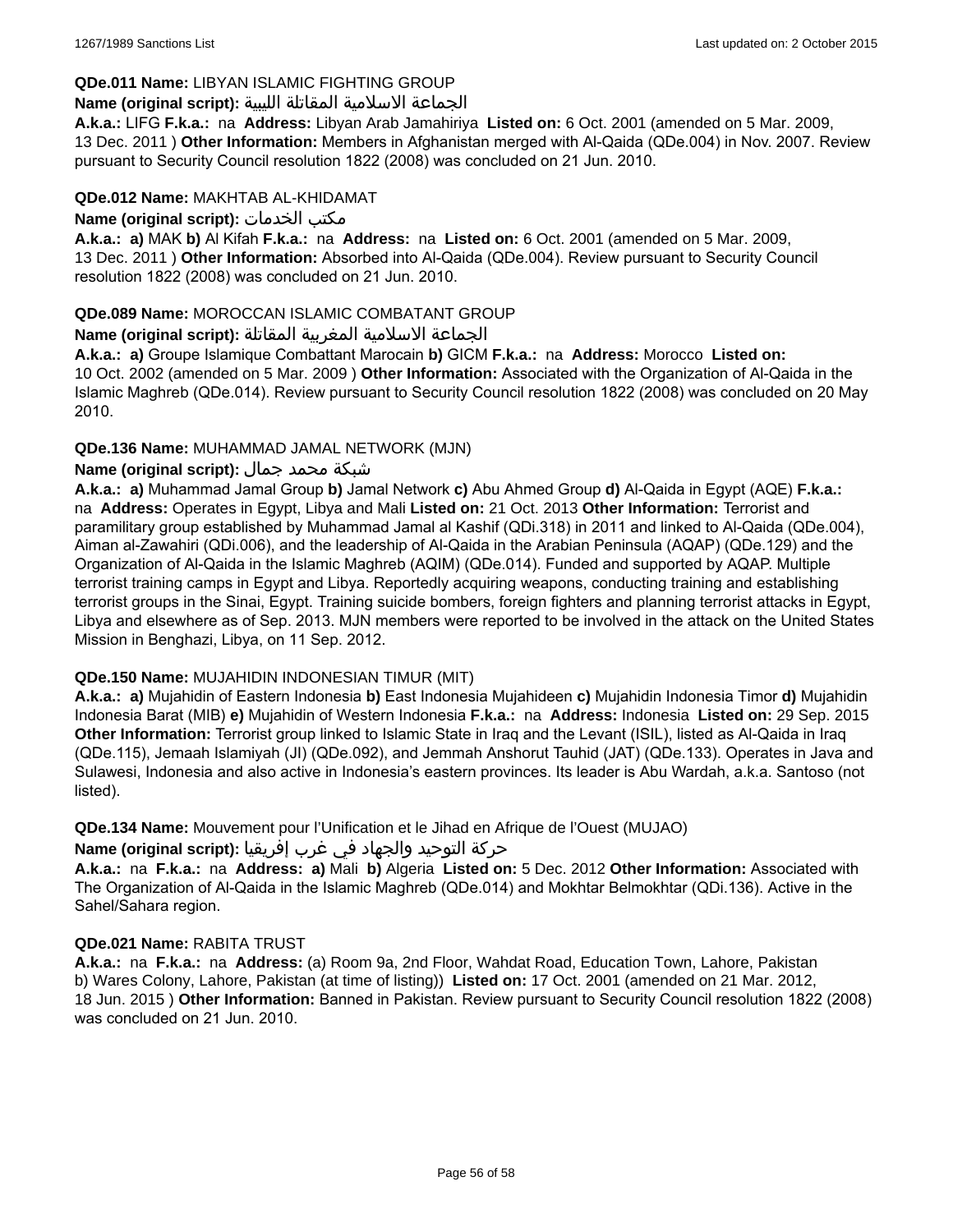## **QDe.128 Name:** RAJAH SOLAIMAN MOVEMENT

**A.k.a.: a)** Rajah Solaiman Islamic Movement **b)** Rajah Solaiman Revolutionary Movement **F.k.a.:** na **Address: a)** Barangay Mal-Ong, Anda, Pangasinan Province, Philippines **b)** Sitio Dueg, Barangay Maasin, San Clemente, Tarlac Province, Philippines **c)** Number 50, Purdue Street, Cubao, Quezon City, Philippines **Listed on:** 4 Jun. 2008 (amended on 13 Dec. 2011 ) **Other Information:** Founded and headed by Hilarion Del Rosario Santos III (QDi.244). Associated with the Abu Sayyaf Group (QDe.001), Jemaah Islamiyah (QDe.092) and Khadafi Abubakar Janjalani (QDi.180). Review pursuant to Security Council resolution 1822 (2008) was concluded on 13 May 2010.

# **QDe.070 Name:** REVIVAL OF ISLAMIC HERITAGE SOCIETY

# جمعية احياء التراث الاسلامي **:(script original (Name**

**A.k.a.: a)** Revival of Islamic Society Heritage on the African Continent **b)** Jamia Ihya ul Turath **c)** RIHS **d)** Jamiat Ihia Al-Turath Al-Islamiya **e)** Al-Furqan Foundation Welfare Trust **f)** Al-Furqan Welfare Foundation **F.k.a.:**  na **Address: a)** Pakistan **b)** Afghanistan **Listed on:** 11 Jan. 2002 (amended on 25 Jul. 2006, 5 Mar. 2009, 13 Dec. 2011, 15 Jun. 2015 ) **Other Information:** NOTE: Only the Pakistan and Afghanistan offices of this entity are designated. Associated with Abu Bakr al-Jaziri (QDi.058) and Afghan Support Committee (ASC) (QDi.069). Review pursuant to Security Council resolution 1822 (2008) was concluded on 8 Jun. 2010.

### **QDe.100 Name:** RIYADUS-SALIKHIN RECONNAISSANCE AND SABOTAGE BATTALION OF CHECHEN MARTYRS (RSRSBCM)

**A.k.a.: a)** Riyadus-Salikhin Reconnaissance and Sabotage Battalion **b)** Riyadh-as-Saliheen **c)** The Sabotage and Military Surveillance Group of the Riyadh al-Salihin Martyrs **d)** Firqat al-Takhrib wa al-Istitla al-Askariyah li Shuhada Riyadh al-Salihin **e)** Riyadus-Salikhin Reconnaissance and Sabotage battalion of Shahids (martyrs) **F.k.a.:** na **Address:** na **Listed on:** 4 Mar. 2003 (amended on 25 Jul. 2006, 13 Dec. 2011 ) **Other Information:** Associated with the Islamic International Brigade (IIB) (QDe.099), the Special Purpose Islamic Regiment (SPIR) (QDe.101) and Emarat Kavkaz (QDe.131). Review pursuant to Security Council resolution 1822 (2008) was concluded on 17 May 2010.

# **QDe.101 Name:** SPECIAL PURPOSE ISLAMIC REGIMENT (SPIR)

**A.k.a.: a)** The Islamic Special Purpose Regiment **b)** The al-Jihad-Fisi-Sabililah Special Islamic Regiment **c)** Islamic Regiment of Special Meaning **F.k.a.:** na **Address:** na **Listed on:** 4 Mar. 2003 (amended on 25 Jul. 2006, 13 Dec. 2011 ) **Other Information:** Linked to the Islamic International Brigade (IIB) (QDe.099) and the Riyadus-Salikhin Reconnaissance and Sabotage Battalion of Chechen Martyrs (RSRSBCM) (QDe.100). Review pursuant to Security Council resolution 1822 (2008) was concluded on 17 May 2010.

# **QDe.108 Name:** TAIBAH INTERNATIONAL-BOSNIA OFFICES

**A.k.a.: a)** Taibah International Aid Agency **b)** Taibah International Aid Association **c)** Al Taibah, Intl. **d)** Taibah International Aide Association **F.k.a.:** na **Address: a)** 6 Avde Smajlovica Street, Novo Sarajevo, Bosnia and Herzegovina **b)** 26 Tabhanska Street, Visoko, Bosnia and Herzegovina **c)** 3 Velika Cilna Ulica, Visoko, Bosnia and Herzegovina **d)** 26 Tabhanska Street, Visoko, Bosnia and Herzegovina **Listed on:** 11 May 2004 (amended on 24 Mar. 2009 ) **Other Information:** In 2002-2004, Taibah International – Bosnia offices used premises of the Culture Home in Hadzici, Sarajevo, Bosnia and Herzegovina. The organization was officially registered in Bosnia and Herzegovina as a branch of Taibah International Aid Association under registry number 7. Taibah International – Bosnia offices ceased its work by decision of the Ministry of Justice of the Bosnia and Herzegovina Federation (decision on cessation of operation number 03-05-2-70/03). Review pursuant to Security Council resolution 1822 (2008) was concluded on 21 Jun. 2010.

# **QDe.132 Name:** TEHRIK-E TALIBAN PAKISTAN (TTP)

# تحریک طالبان پاکستان **:(script original (Name**

**A.k.a.: a)** Tehrik-I-Taliban Pakistan **b)** Tehrik-e-Taliban **c)** Pakistani Taliban **d)** Tehreek-e-Taliban **F.k.a.:** na **Address:** na **Listed on:** 29 Jul. 2011 (amended on 15 Jun. 2015 ) **Other Information:** Tehrik-e Taliban is based in the tribal areas along the Afghanistan/Pakistan border. Formed in 2007, its leader is Maulana Fazlullah (QDi.352).